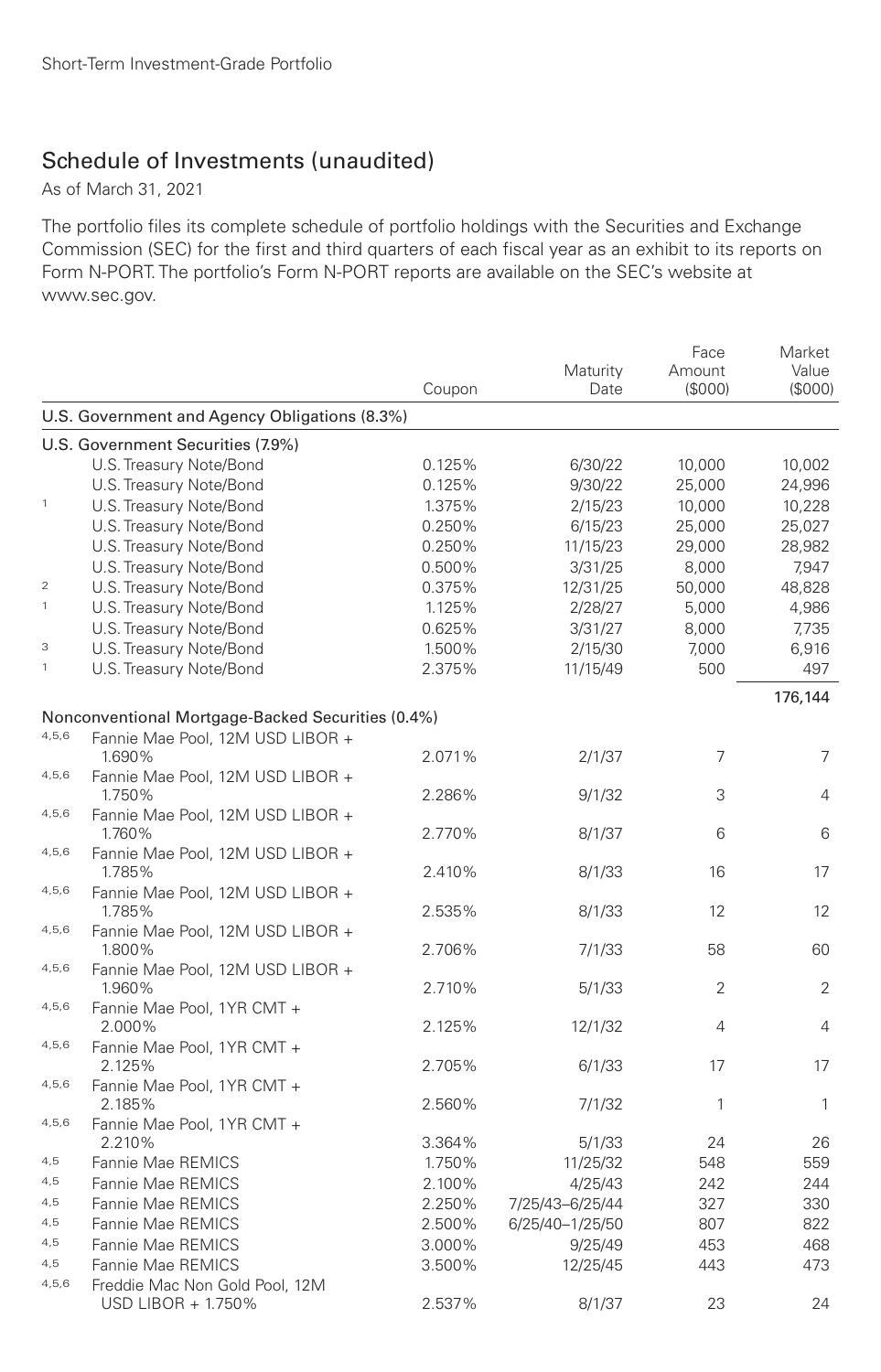|                                  |                                                                                                        | Coupon | Maturity<br>Date  | Face<br>Amount<br>(\$000) | Market<br>Value<br>(\$000) |
|----------------------------------|--------------------------------------------------------------------------------------------------------|--------|-------------------|---------------------------|----------------------------|
| 4,5,6                            | Freddie Mac Non Gold Pool, 12M<br>USD LIBOR + 1.893%                                                   | 2.393% | 9/1/32            | 15                        | 15                         |
| 4,5,6                            | Freddie Mac Non Gold Pool, 12M<br>USD LIBOR + 1.961%                                                   | 2.336% | 2/1/33            | 2                         | 2                          |
| 4,5,6                            | Freddie Mac Non Gold Pool, 12M<br>USD LIBOR + 1.961%                                                   | 2.461% | 10/1/32           | $\overline{4}$            | 5                          |
| 4,5,6                            | Freddie Mac Non Gold Pool, 12M<br>USD LIBOR + 1.961%                                                   | 2.586% | 8/1/33            | 10                        | 11                         |
| 4,5,6                            | Freddie Mac Non Gold Pool, 1YR<br>$CMT + 2.254%$                                                       | 2.379% | 9/1/32            | 1                         | $\mathbf{1}$               |
| 4,5                              | Freddie Mac REMICS                                                                                     | 2.000% | 7/15/42           |                           | 472                        |
| 4,5                              | Freddie Mac REMICS                                                                                     | 2.250% | 4/15/43-6/15/44   | 459<br>675                | 686                        |
| 4,5                              | Freddie Mac REMICS                                                                                     | 2.500% | 10/25/48-12/25/49 | 1,318                     | 1,345                      |
| 4,5                              | Freddie Mac REMICS                                                                                     | 2.750% | 10/25/49          | 204                       | 211                        |
| 4,5                              | Freddie Mac REMICS                                                                                     | 3.000% | 10/15/45-7/25/49  | 1,475                     | 1,523                      |
| 4,5                              | Freddie Mac REMICS                                                                                     | 3.500% | 5/15/40-12/25/49  | 458                       | 477                        |
| 4,5                              | Freddie Mac REMICS                                                                                     | 6.500% | 5/15/24           | 279                       | 294                        |
| $\overline{4}$                   | Ginnie Mae                                                                                             | 2.500% | 9/20/49           | 408                       | 417                        |
| $\overline{4}$                   | Ginnie Mae                                                                                             | 2.750% | 9/20/45-5/20/46   | 1,171                     | 1,188                      |
| $\overline{4}$                   | Ginnie Mae                                                                                             | 3.000% | 3/20/41-12/20/47  | 262                       | 270                        |
|                                  |                                                                                                        |        |                   |                           | 9,993                      |
|                                  | Total U.S. Government and Agency Obligations (Cost \$188,261)                                          |        |                   |                           | 186,137                    |
|                                  | Asset-Backed/Commercial Mortgage-Backed Securities (9.3%)                                              |        |                   |                           |                            |
| $\overline{4}$                   | Ally Auto Receivables Trust Class A4<br>Series 2019-1                                                  | 3.020% | 4/15/24           | 240                       | 249                        |
| $\overline{4}$                   | Ally Auto Receivables Trust Class A4<br>Series 2019-4                                                  | 1.920% | 1/15/25           | 250                       | 257                        |
| 4,7                              | American Homes 4 Rent Trust Class A<br>Series 2014-SFR2                                                | 3.786% | 10/17/36          | 267                       | 285                        |
| 4,7                              | American Homes 4 Rent Trust Class A<br>Series 2015-SFR2                                                | 3.732% | 10/17/52          | 172                       | 187                        |
| 4,7                              | American Homes 4 Rent Trust<br>Class B Series 2014-SFR2                                                | 4.290% | 10/17/36          | 80                        | 85                         |
| 4,7                              | American Homes 4 Rent Trust<br>Class B Series 2015-SFR2                                                | 4.295% | 10/17/52          | 100                       | 108                        |
| $\overline{4}$                   | AmeriCredit Automobile Receivables<br>Trust Class C Series 2020-2                                      | 1.480% | 2/18/26           | 250                       | 255                        |
| $\overline{4}$                   | Americredit Automobile Receivables<br>Trust Class D Series 2018-2                                      | 4.010% | 7/18/24           | 700                       | 739                        |
| $\overline{4}$<br>$\overline{4}$ | Americredit Automobile Receivables<br>Trust Class D Series 2019-1                                      | 3.620% | 3/18/25           | 560                       | 593                        |
| 4,7                              | AmeriCredit Automobile Receivables<br>Trust Class D Series 2020-2<br>AOA Mortgage Trust Class A Series | 2.130% | 3/18/26           | 270                       | 278                        |
| 4,7                              | 2015-1177<br>ARL Second LLC Class A1 Series                                                            | 2.957% | 12/13/29          | 280                       | 280                        |
| 4, 6, 7                          | 2014-1A<br>Aventura Mall Trust Class A Series                                                          | 2.920% | 6/15/44           | 192                       | 190                        |
| 4,7                              | 2018-AVM<br>Avis Budget Rental Car Funding                                                             | 4.112% | 7/5/40            | 240                       | 265                        |
| 4,7                              | AESOP LLC Class A Series 2017-1A<br>Avis Budget Rental Car Funding                                     | 3.070% | 9/20/23           | 180                       | 186                        |
| $\overline{a}$                   | AESOP LLC Class A Series 2019-1A<br><b>BAMLL Commercial Mortgage</b>                                   | 3.450% | 3/20/23           | 590                       | 603                        |
| 4,7                              | Securities Trust Class A4 Series<br>2017-BNK3<br><b>BAMLL Commercial Mortgage</b>                      | 3.574% | 2/15/50           | 110                       | 121                        |
|                                  | Securities Trust Class AMP Series<br>2019-BPR                                                          | 3.287% | 11/5/32           | 410                       | 403                        |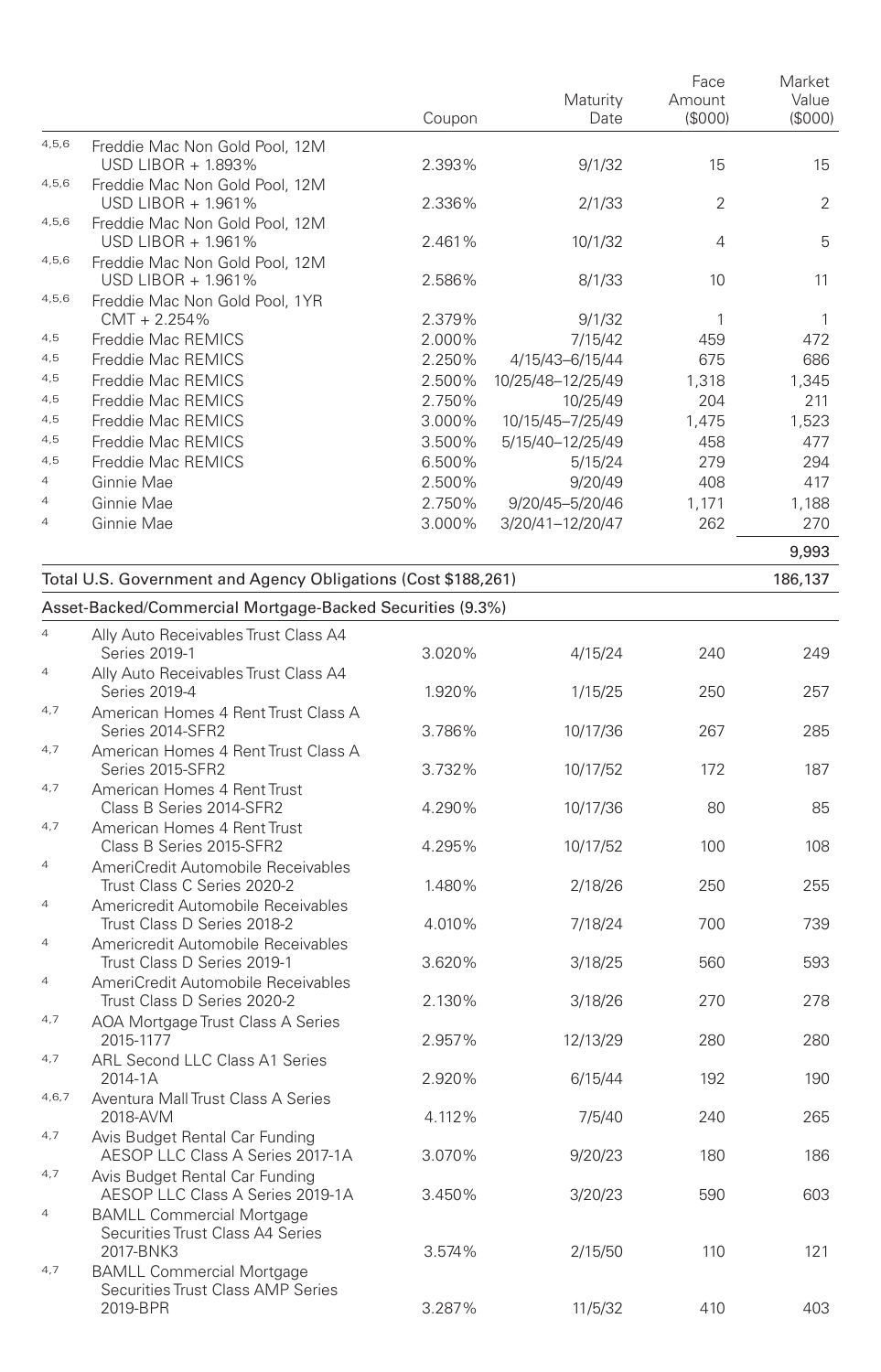|                                  |                                                                     | Coupon | Maturity<br>Date | Face<br>Amount<br>(\$000) | Market<br>Value<br>(\$000) |
|----------------------------------|---------------------------------------------------------------------|--------|------------------|---------------------------|----------------------------|
| $\overline{4}$                   | Banc of America Commercial                                          |        |                  |                           |                            |
|                                  | Mortgage Trust Class A3 Series                                      |        |                  |                           |                            |
|                                  | 2015-UBS7                                                           | 3.441% | 9/15/48          | 294                       | 314                        |
| 4,6                              | <b>Banc of America Commercial</b><br>Mortgage Trust Class C Series  |        |                  |                           |                            |
|                                  | 2015-UBS7                                                           | 4.359% | 9/15/48          | 40                        | 35                         |
| 4,6                              | Banc of America Funding Trust Class                                 |        |                  |                           |                            |
|                                  | 2A2 Series 2006-H                                                   | 3.223% | 9/20/46          | 123                       | 100                        |
| $\overline{a}$                   | BANK Class A4 Series 2017-BNK4                                      | 3.625% | 5/15/50          | 150                       | 165                        |
| $\overline{4}$                   | BANK Class A4 Series 2017-BNK7                                      | 3.175% | 9/15/60          | 30                        | 32                         |
| $\overline{4}$                   | BANK Class A4 Series 2017-BNK8                                      | 3.488% | 11/15/50         | 360                       | 394                        |
| $\overline{4}$                   | BANK Class A5 Series 2017-BNK7                                      | 3.435% | 9/15/60          | 270                       | 295                        |
| $\overline{4}$                   | <b>BANK Class AS Series 2017-BNK6</b>                               | 3.741% | 7/15/60          | 80                        | 87                         |
| $\overline{4}$<br>$\overline{4}$ | BANK Class ASB Series 2018-BN14                                     | 4.185% | 9/15/60          | 485                       | 545                        |
| 4,6                              | BANK Class ASB Series 2019-BN17<br>Bear Stearns ARM Trust Class 1A1 | 3.623% | 4/15/52          | 164                       | 181                        |
|                                  | Series 2007-3                                                       | 3.466% | 5/25/47          | 148                       | 130                        |
| 4,6                              | Bear Stearns ARM Trust Class 2A1                                    |        |                  |                           |                            |
|                                  | Series 2006-4                                                       | 2.953% | 10/25/36         | 171                       | 164                        |
| $\overline{4}$                   | Benchmark Mortgage Trust Class A5                                   |        |                  |                           |                            |
|                                  | Series 2020-B16                                                     | 2.732% | 2/15/53          | 430                       | 443                        |
| 4,6                              | Benchmark Mortgage Trust Class AM                                   |        |                  |                           |                            |
|                                  | Series 2018-B1                                                      | 3.878% | 1/15/51          | 160                       | 175                        |
| $\overline{4}$                   | Benchmark Mortgage Trust Class ASB                                  |        |                  |                           |                            |
|                                  | Series 2019-B10                                                     | 3.615% | 3/15/62          | 177                       | 195                        |
| 4,6                              | <b>Brazos Higher Education</b><br>Authority Inc. Class A16 Series   |        |                  |                           |                            |
|                                  | 2005-3, 3M USD LIBOR + 0.200%                                       | 0.401% | 6/25/26          | 19                        | 19                         |
| 4,6                              | <b>Brazos Higher Education</b>                                      |        |                  |                           |                            |
|                                  | Authority Inc. Class A2 Series                                      |        |                  |                           |                            |
|                                  | 2011-1, 3M USD LIBOR + 0.800%                                       | 0.988% | 2/25/30          | 237                       | 238                        |
| 4,7                              | Canadian Pacer Auto Receivables                                     |        |                  |                           |                            |
|                                  | Trust Class A3 Series 2018-2A                                       | 3.270% | 12/19/22         | 78                        | 79                         |
| 4,7                              | Canadian Pacer Auto Receivables                                     |        |                  |                           |                            |
|                                  | Trust Class A3 Series 2020-1A                                       | 1.830% | 7/19/24          | 930                       | 944                        |
| 4,7                              | Canadian Pacer Auto Receivables<br>Trust Class A4 Series 2018-1A    |        |                  | 160                       |                            |
| 4,7                              | Canadian Pacer Auto Receivables                                     | 3.220% | 9/19/22          |                           | 161                        |
|                                  | Trust Class A4 Series 2018-2A                                       | 3.440% | 8/21/23          | 80                        | 82                         |
| 4,7                              | Canadian Pacer Auto Receivables                                     |        |                  |                           |                            |
|                                  | Trust Class A4 Series 2019-1A                                       | 2.960% | 6/19/24          | 140                       | 145                        |
| 4,7                              | Canadian Pacer Auto Receivables                                     |        |                  |                           |                            |
|                                  | Trust Class A4 Series 2020-1A                                       | 1.890% | 3/19/25          | 200                       | 203                        |
| $\overline{4}$                   | Capital One Prime Auto Receivables                                  |        |                  |                           |                            |
|                                  | Trust Class A3 Series 2019-1                                        | 2.510% | 11/15/23         | 987                       | 1.000                      |
| $\overline{4}$                   | Capital One Prime Auto Receivables                                  |        |                  |                           |                            |
| $\overline{4}$                   | Trust Class A3 Series 2019-2                                        | 1.920% | 5/15/24          | 1,530                     | 1,551                      |
|                                  | Capital One Prime Auto Receivables<br>Trust Class A3 Series 2020-1  | 1.600% | 11/15/24         | 3,230                     | 3,277                      |
| $\overline{4}$                   | Capital One Prime Auto Receivables                                  |        |                  |                           |                            |
|                                  | Trust Class A4 Series 2019-1                                        | 2.560% | 10/15/24         | 390                       | 404                        |
| $\overline{4}$                   | Capital One Prime Auto Receivables                                  |        |                  |                           |                            |
|                                  | Trust Class A4 Series 2020-1                                        | 1.630% | 8/15/25          | 790                       | 809                        |
| $\overline{a}$                   | Carmax Auto Owner Trust Class A3                                    |        |                  |                           |                            |
|                                  | Series 2019-3                                                       | 2.180% | 8/15/24          | 1,500                     | 1,531                      |
| $\overline{4}$                   | Carmax Auto Owner Trust Class A3                                    |        |                  |                           |                            |
|                                  | Series 2019-4                                                       | 2.020% | 11/15/24         | 1,650                     | 1,685                      |
| $\overline{4}$                   | CarMax Auto Owner Trust Class A4<br>Series 2018-3                   |        | 3/15/24          | 190                       | 197                        |
| 4                                | CarMax Auto Owner Trust Class A4                                    | 3.270% |                  |                           |                            |
|                                  | Series 2018-4                                                       | 3.480% | 2/15/24          | 240                       | 252                        |
|                                  |                                                                     |        |                  |                           |                            |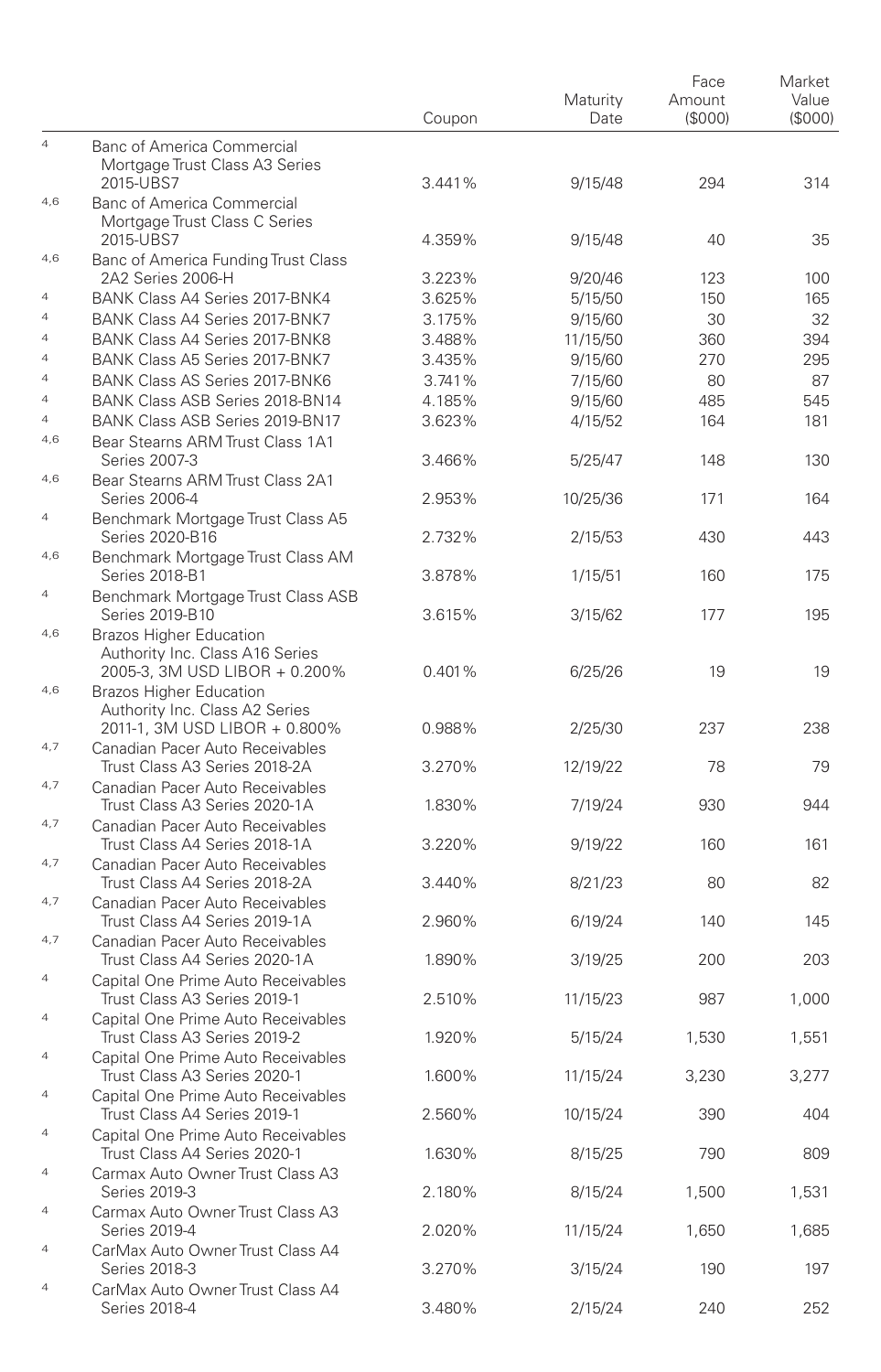|                                  |                                                                                     | Coupon | Maturity<br>Date | Face<br>Amount<br>(\$000) | Market<br>Value<br>(\$000) |
|----------------------------------|-------------------------------------------------------------------------------------|--------|------------------|---------------------------|----------------------------|
| $\overline{4}$                   | CarMax Auto Owner Trust Class A4<br>Series 2019-3                                   | 2.300% | 4/15/25          | 270                       | 281                        |
| 4                                | CarMax Auto Owner Trust Class A4<br>Series 2019-4                                   | 2.130% | 7/15/25          | 440                       | 456                        |
| $\overline{4}$                   | Carmax Auto Owner Trust Class A4<br>Series 2020-1                                   | 2.030% | 6/16/25          | 380                       | 394                        |
| $\overline{4}$                   | CarMax Auto Owner Trust Class B<br>Series 2017-4                                    | 2.460% | 8/15/23          | 130                       | 132                        |
| 4                                | CarMax Auto Owner Trust Class B<br>Series 2018-2                                    | 3.370% | 10/16/23         | 140                       | 145                        |
| $\overline{4}$                   | CarMax Auto Owner Trust Class B<br>Series 2018-4                                    | 3.670% | 5/15/24          | 210                       | 221                        |
| $\overline{4}$                   | CarMax Auto Owner Trust Class B<br>Series 2019-3                                    | 2.500% | 4/15/25          | 350                       | 365                        |
| 4                                | CarMax Auto Owner Trust Class B<br>Series 2020-3                                    | 1.090% | 3/16/26          | 260                       | 262                        |
| $\overline{4}$                   | CarMax Auto Owner Trust Class C<br>Series 2017-4                                    | 2.700% | 10/16/23         | 130                       | 132                        |
| $\overline{4}$                   | CarMax Auto Owner Trust Class C<br>Series 2018-1                                    | 2.950% | 11/15/23         | 220                       | 225                        |
| 4                                | CarMax Auto Owner Trust Class C<br>Series 2018-2                                    | 3.570% | 12/15/23         | 200                       | 207                        |
| $\overline{4}$<br>$\overline{4}$ | CarMax Auto Owner Trust Class C<br>Series 2018-4                                    | 3.850% | 7/15/24          | 140                       | 147                        |
| $\overline{4}$                   | CarMax Auto Owner Trust Class C<br>Series 2019-4                                    | 2.600% | 9/15/25          | 140                       | 146                        |
| $\overline{4}$                   | CarMax Auto Owner Trust Class C<br>Series 2020-3                                    | 1.690% | 4/15/26          | 160                       | 163                        |
| $\overline{4}$                   | CarMax Auto Owner Trust Class C<br>Series 2020-4<br>CarMax Auto Owner Trust Class D | 1.300% | 8/17/26          | 210                       | 212                        |
| $\overline{4}$                   | Series 2018-2<br>CarMax Auto Owner Trust Class D                                    | 3.990% | 4/15/25          | 210                       | 218                        |
| $\overline{4}$                   | Series 2018-4<br>CD Mortgage Trust Class A4 Series                                  | 4.150% | 4/15/25          | 200                       | 211                        |
| $\overline{4}$                   | 2016-CD1<br>CD Mortgage Trust Class A4 Series                                       | 2.724% | 8/10/49          | 95                        | 100                        |
| 4,6                              | 2017-CD3<br>CD Mortgage Trust Class A4 Series                                       | 3.631% | 2/10/50          | 110                       | 121                        |
| $\overline{4}$                   | 2017-CD4<br>CD Mortgage Trust Class A5 Series                                       | 3.514% | 5/10/50          | 180                       | 197                        |
| 4,6                              | 2017-CD6<br>CD Mortgage Trust Class C Series                                        | 3.456% | 11/13/50         | 165                       | 180                        |
| $\overline{a}$                   | 2016-CD1<br><b>CFCRE Commercial Mortgage Trust</b>                                  | 3.631% | 8/10/49          | 40                        | 38                         |
| 4,6,7                            | Class A4 Series 2016-C4<br><b>CFCRE Commercial Mortgage Trust</b>                   | 3.283% | 5/10/58          | 102                       | 110                        |
| 4,7                              | Class AJ Series 2011-C2<br>Chesapeake Funding II LLC Class A1                       | 5.758% | 12/15/47         | 390                       | 395                        |
| 4,7                              | Series 2018-1A<br>Chesapeake Funding II LLC Class A1                                | 3.040% | 4/15/30          | 239                       | 241                        |
| 4,6                              | Series 2018-1A<br>CHL Mortgag Class 3A1 Series                                      | 2.940% | 4/15/31          | 675                       | 684                        |
| 4,6                              | 2007-HYB2 Pass-Through Trust<br>CHL Mortgage Class 1A1 Series                       | 2.837% | 2/25/47          | 113                       | 91                         |
| $\overline{a}$                   | 2006-HYB1 Pass-Through Trust<br>Citigroup Commercial Mortgage Trust                 | 2.581% | 3/20/36          | 100                       | 86                         |
| 4                                | Class A3 Series 2014-GC23<br>Citigroup Commercial Mortgage Trust                    | 3.356% | 7/10/47          | 311                       | 331                        |
|                                  | Class A3 Series 2014-GC25                                                           | 3.372% | 10/10/47         | 1,400                     | 1,489                      |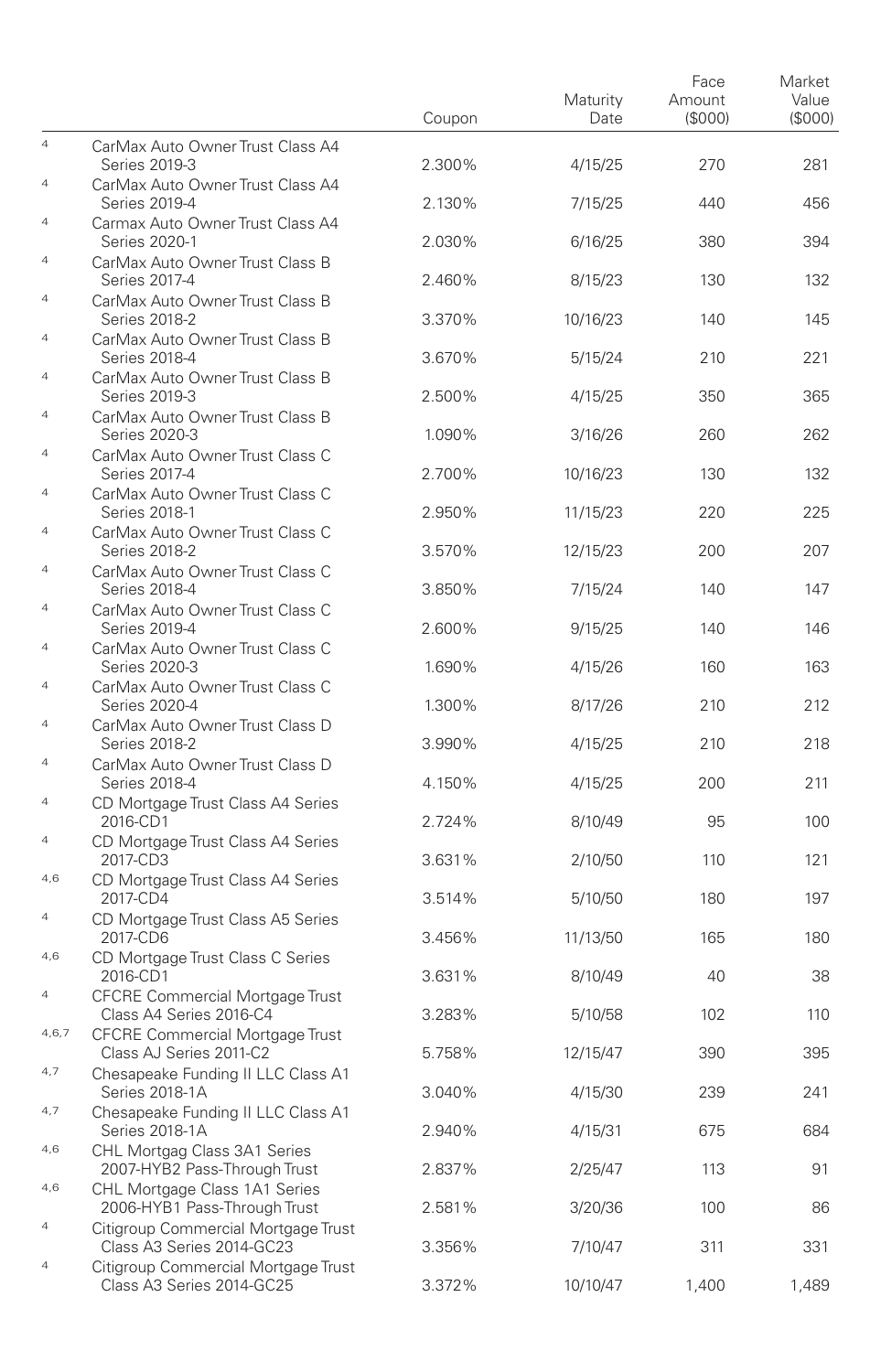|                |                                                                                           | Coupon | Maturity<br>Date | Face<br>Amount<br>(\$000) | Market<br>Value<br>(\$000) |
|----------------|-------------------------------------------------------------------------------------------|--------|------------------|---------------------------|----------------------------|
| $\overline{4}$ | Citigroup Commercial Mortgage Trust<br>Class A3 Series 2017-P8                            | 3.203% | 9/15/50          | 60                        | 64                         |
| $\overline{4}$ | Citigroup Commercial Mortgage Trust<br>Class A4 Series 2013-GC11                          | 3.093% | 4/10/46          | 156                       | 162                        |
| 4,6            | Citigroup Commercial Mortgage Trust<br>Class A4 Series 2013-GC15                          | 4.371% | 9/10/46          | 90                        | 97                         |
| $\overline{4}$ | Citigroup Commercial Mortgage Trust<br>Class A4 Series 2014-GC19                          | 4.023% | 3/10/47          | 550                       | 594                        |
| 4              | Citigroup Commercial Mortgage Trust<br>Class A4 Series 2014-GC21                          | 3.575% | 5/10/47          | 79                        | 83                         |
| $\overline{4}$ | Citigroup Commercial Mortgage Trust<br>Class A4 Series 2014-GC23                          | 3.622% | 7/10/47          | 570                       | 615                        |
| $\overline{4}$ | Citigroup Commercial Mortgage Trust<br>Class A4 Series 2014-GC25                          | 3.635% | 10/10/47         | 1,251                     | 1,351                      |
| 4              | Citigroup Commercial Mortgage Trust<br>Class A4 Series 2015-GC31                          | 3.762% | 6/10/48          | 435                       | 476                        |
| $\overline{4}$ | Citigroup Commercial Mortgage Trust<br>Class A4 Series 2017-C4                            | 3.471% | 10/12/50         | 185                       | 202                        |
| $\overline{4}$ | Citigroup Commercial Mortgage Trust<br>Class A4 Series 2017-P8                            | 3.465% | 9/15/50          | 220                       | 240                        |
| 4,6            | Citigroup Commercial Mortgage Trust<br>Class A4 Series 2018-C5                            | 4.228% | 6/10/51          | 10                        | 11                         |
| $\overline{a}$ | Citigroup Commercial Mortgage Trust<br>Class A5 Series 2014-GC21                          | 3.855% | 5/10/47          | 1,208                     | 1,312                      |
| $\overline{4}$ | Citigroup Commercial Mortgage Trust<br>Class A5 Series 2015-GC27                          | 3.137% | 2/10/48          | 770                       | 821                        |
| $\overline{4}$ | Citigroup Commercial Mortgage Trust<br>Class AS Series 2014-GC23                          | 3.863% | 7/10/47          | 310                       | 334                        |
| 4,6            | Citigroup Commercial Mortgage Trust<br>Class B Series 2014-GC23                           | 4.175% | 7/10/47          | 130                       | 140                        |
| $\overline{4}$ | Citigroup Commercial Mortgage Trust<br>Class B Series 2017-P8                             | 4.192% | 9/15/50          | 240                       | 258                        |
| 4,6<br>4,6     | Citigroup Commercial Mortgage Trust<br>Class C Series 2014-GC23                           | 4.431% | 7/10/47          | 153                       | 165                        |
| 4,6            | Citigroup Commercial Mortgage Trust<br>Class C Series 2015-GC33                           | 4.574% | 9/10/58          | 100                       | 98                         |
| 4,6            | Citigroup Commercial Mortgage Trust<br>Class C Series 2017-P8                             | 4.267% | 9/15/50          | 40                        | 41                         |
| 4,6,7          | Citigroup Mortgage Loan Trust Class<br>2A1A Series 2007-AR8                               | 3.394% | 7/25/37          | 68                        | 63                         |
| 4,6,7          | COMM 2013-CCRE9 Mortgage Trust<br>Class AM Series 2013-CR9<br>COMM Mortgage Trust Class A | 4.243% | 7/10/45          | 250                       | 262                        |
| $\overline{4}$ | Series 2014-277P<br>COMM Mortgage Trust Class A2                                          | 3.611% | 8/10/49          | 980                       | 1,049                      |
| $\overline{4}$ | Series 2014-CR15<br>COMM Mortgage Trust Class A3                                          | 2.928% | 2/10/47          | 89                        | 89                         |
| $\overline{4}$ | Series 2012-CR4<br>COMM Mortgage Trust Class A3                                           | 2.853% | 10/15/45         | 262                       | 270                        |
| $\overline{4}$ | Series 2013-CR11<br>COMM Mortgage Trust Class A3                                          | 3.983% | 8/10/50          | 270                       | 289                        |
| 4              | Series 2013-CR12<br>COMM Mortgage Trust Class A3                                          | 3.765% | 10/10/46         | 171                       | 181                        |
| $\overline{4}$ | Series 2014-CR14                                                                          | 3.955% | 2/10/47          | 50                        | 54                         |
| $\overline{4}$ | COMM Mortgage Trust Class A3<br>Series 2014-CR20<br>COMM Mortgage Trust Class A4          | 3.326% | 11/10/47         | 607                       | 646                        |
| 4              | Series 2012-CR5                                                                           | 2.771% | 12/10/45         | 70                        | 72                         |
|                | COMM Mortgage Trust Class A4<br>Series 2013-CR11                                          | 4.258% | 8/10/50          | 1,047                     | 1,130                      |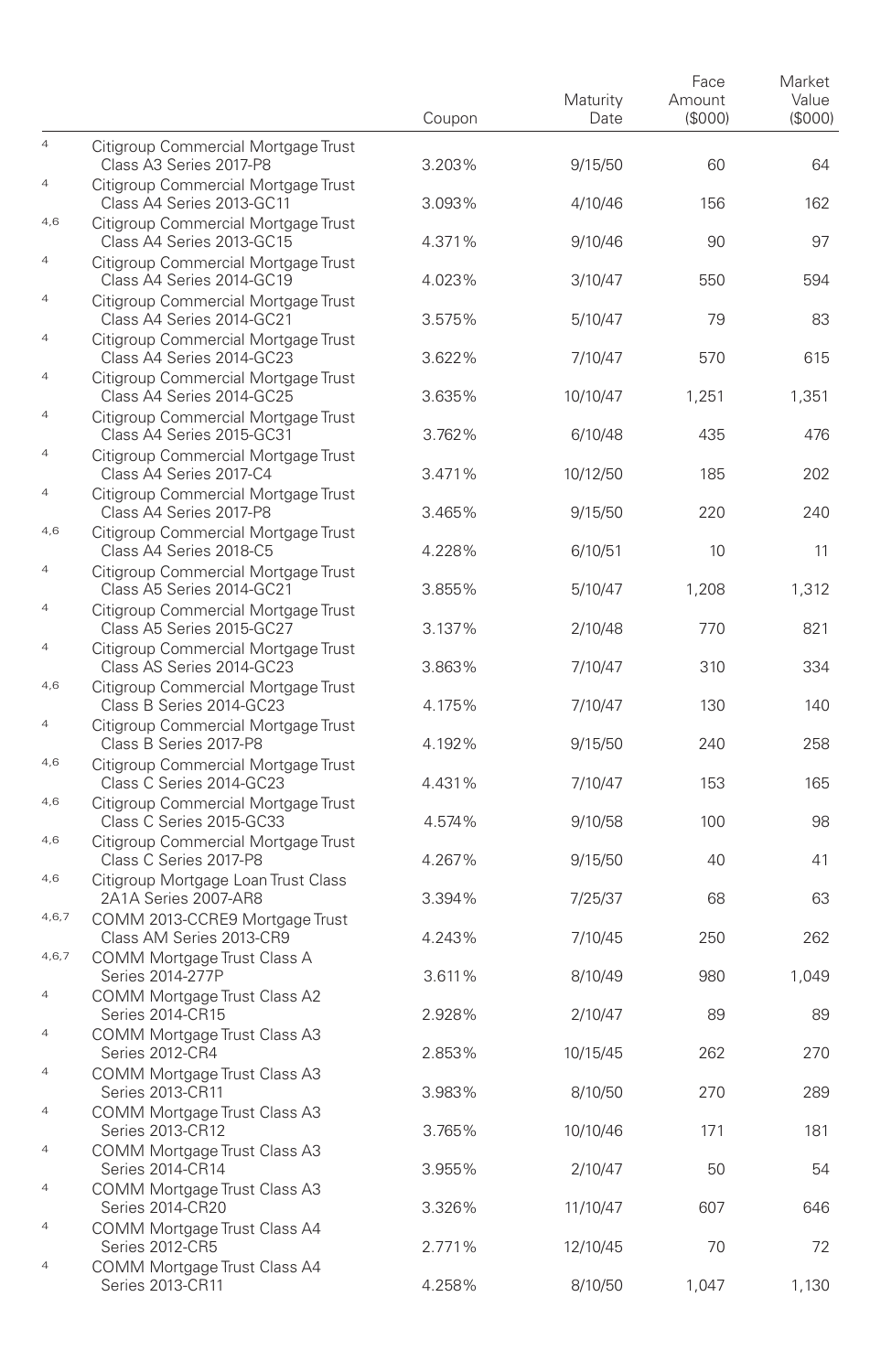|                           |                                                                                  | Coupon | Maturity<br>Date | Face<br>Amount<br>(\$000) | Market<br>Value<br>(S000) |
|---------------------------|----------------------------------------------------------------------------------|--------|------------------|---------------------------|---------------------------|
| $\overline{4}$            | COMM Mortgage Trust Class A4<br>Series 2013-CR12                                 | 4.046% | 10/10/46         | 1,006                     | 1,082                     |
| 4,6                       | COMM Mortgage Trust Class A4<br>Series 2013-CR13                                 | 4.194% | 11/10/46         | 576                       | 625                       |
| $\overline{4}$            | COMM Mortgage Trust Class A4<br>Series 2013-CR8                                  | 3.334% | 6/10/46          | 38                        | 40                        |
| 4,6                       | COMM Mortgage Trust Class A4<br>Series 2013-CR9                                  | 4.219% | 7/10/45          | 330                       | 353                       |
| 4                         | COMM Mortgage Trust Class A4<br>Series 2013-LC6                                  | 2.941% | 1/10/46          | 80                        | 83                        |
| 4,6                       | COMM Mortgage Trust Class A4<br>Series 2014-CR14                                 | 4.236% | 2/10/47          | 470                       | 510                       |
| 4,6                       | COMM Mortgage Trust Class A4<br>Series 2014-CR15                                 | 4.074% | 2/10/47          | 500                       | 542                       |
| 4                         | COMM Mortgage Trust Class A4<br>Series 2014-CR17                                 | 3.700% | 5/10/47          | 39                        | 42                        |
| $\overline{4}$            | COMM Mortgage Trust Class A4<br><b>Series 2014-CR18</b>                          | 3.550% | 7/15/47          | 213                       | 227                       |
| $\overline{4}$            | COMM Mortgage Trust Class A4<br><b>Series 2015-CR25</b>                          | 3.759% | 8/10/48          | 131                       | 144                       |
| 4                         | COMM Mortgage Trust Class A4<br>Series 2015-CR26                                 | 3.630% | 10/10/48         | 753                       | 824                       |
| $\overline{4}$            | COMM Mortgage Trust Class A4<br>Series 2015-CR27                                 | 3.612% | 10/10/48         | 405                       | 443                       |
| $\overline{4}$<br>4,6     | COMM Mortgage Trust Class A4<br>Series 2015-LC19                                 | 3.183% | 2/10/48          | 245                       | 263                       |
| $\overline{4}$            | COMM Mortgage Trust Class A5<br>Series 2013-CR8                                  | 3.612% | 6/10/46          | 1,205                     | 1,272                     |
| $\overline{4}$            | COMM Mortgage Trust Class A5<br>Series 2013-LC13                                 | 4.205% | 8/10/46          | 315                       | 339                       |
| $\overline{4}$            | COMM Mortgage Trust Class A5<br>Series 2014-CR17                                 | 3.977% | 5/10/47          | 1,141                     | 1,241                     |
| $\overline{4}$            | COMM Mortgage Trust Class A5<br>Series 2014-CR18                                 | 3.828% | 7/15/47          | 781                       | 847                       |
| $\overline{4}$            | COMM Mortgage Trust Class A5<br>Series 2014-LC17<br>COMM Mortgage Trust Class A5 | 3.917% | 10/10/47         | 479                       | 520                       |
| $\ensuremath{\mathsf{4}}$ | Series 2015-CR22<br>COMM Mortgage Trust Class A5                                 | 3.309% | 3/10/48          | 825                       | 889                       |
| $\overline{4}$            | Series 2015-CR24<br>COMM Mortgage Trust Class AM                                 | 3.696% | 8/10/48          | 252                       | 276                       |
| 4,7                       | Series 2012-CR2<br>COMM Mortgage Trust Class AM                                  | 3.791% | 8/15/45          | 100                       | 102                       |
| $\overline{a}$            | Series 2012-CR3<br>COMM Mortgage Trust Class AM                                  | 3.416% | 10/15/45         | 260                       | 264                       |
| 4,7                       | Series 2012-CR4<br>COMM Mortgage Trust Class AM                                  | 3.251% | 10/15/45         | 40                        | 40                        |
| 4,6,7                     | Series 2013-CR6<br>COMM Mortgage Trust Class AM                                  | 3.147% | 3/10/46          | 250                       | 259                       |
| 4,6                       | Series 2013-LC13<br>COMM Mortgage Trust Class AM                                 | 4.557% | 8/10/46          | 435                       | 468                       |
| 4                         | Series 2014-CR15<br>COMM Mortgage Trust Class AM                                 | 4.426% | 2/10/47          | 250                       | 271                       |
| 4,7                       | Series 2014-CR17<br>COMM Mortgage Trust Class B                                  | 4.174% | 5/10/47          | 650                       | 699                       |
| 4,6,7                     | Series 2013-CR6<br>COMM Mortgage Trust Class C                                   | 3.397% | 3/10/46          | 70                        | 71                        |
| 4,6                       | Series 2013-CR9<br>COMM Mortgage Trust Class C                                   | 4.243% | 7/10/45          | 280                       | 247                       |
|                           | Series 2015-CR27                                                                 | 4.453% | 10/10/48         | 825                       | 893                       |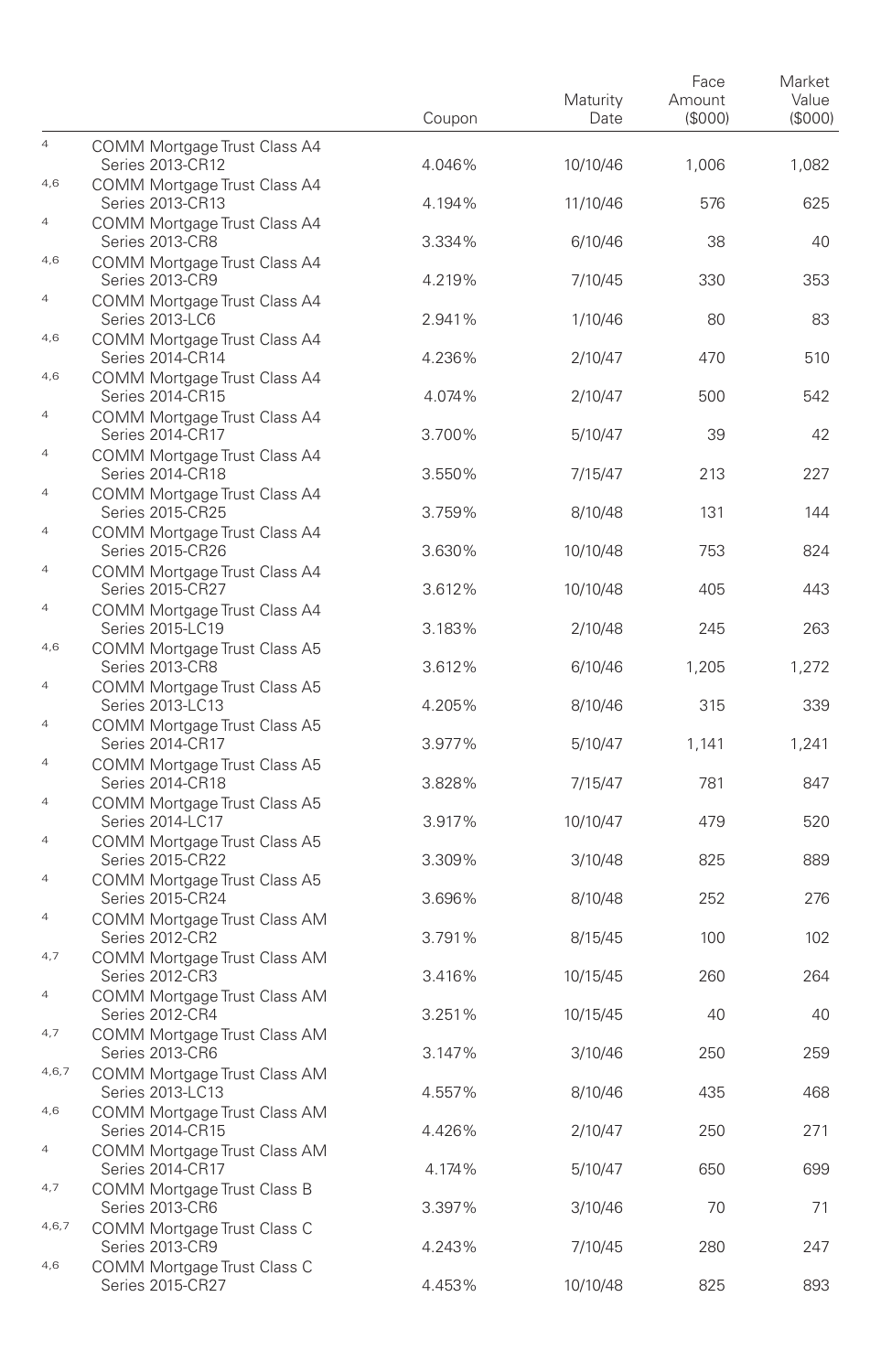|                       |                                                                                | Coupon | Maturity<br>Date | Face<br>Amount<br>(\$000) | Market<br>Value<br>(\$000) |
|-----------------------|--------------------------------------------------------------------------------|--------|------------------|---------------------------|----------------------------|
| 4,6,7                 | <b>Connecticut Avenue Securities Trust</b><br>Class 2M1 Series 2020-R07, 1M    |        |                  |                           |                            |
| $\overline{4}$        | USD LIBOR + 0.750%<br><b>CSAIL Commercial Mortgage Trust</b>                   | 0.859% | 1/25/40          | 508                       | 508                        |
| $\overline{4}$        | Class A4 Series 2015-C2                                                        | 3.504% | 6/15/57          | 140                       | 151                        |
|                       | <b>CSAIL Commercial Mortgage Trust</b><br>Class A4 Series 2015-C4              | 3.808% | 11/15/48         | 981                       | 1,077                      |
| $\overline{4}$        | <b>CSAIL Commercial Mortgage Trust</b><br>Class A5 Series 2016-C7              | 3.502% | 11/15/49         | 983                       | 1,068                      |
| 4,6                   | <b>CSAIL Commercial Mortgage Trust</b><br>Class C Series 2015-C3               | 4.376% | 8/15/48          | 240                       | 213                        |
| $\overline{4}$        | DBGS Mortgage Trust Class A4<br>Series 2018-C1                                 | 4.466% | 10/15/51         | 1,010                     | 1,160                      |
| $\overline{4}$        | DBJPM Mortgage Trust Class A5                                                  |        |                  |                           |                            |
|                       | Series 2017-C6                                                                 | 3.328% | 6/10/50          | 130                       | 141                        |
| 4,7<br>$\overline{4}$ | DLL LLC Class A4 Series 2019-MT3                                               | 2.150% | 9/21/26          | 200                       | 205                        |
|                       | Drive Auto Receivables Trust Class C<br>Series 2018-3                          | 3.720% | 9/16/24          | 46                        | 46                         |
| $\overline{4}$        | Drive Auto Receivables Trust Class C<br>Series 2018-5                          | 3.990% | 1/15/25          | 646                       | 656                        |
| $\overline{4}$        | Drive Auto Receivables Trust Class C<br>Series 2020-2                          | 2.280% | 8/17/26          | 190                       | 195                        |
| $\overline{4}$        | Drive Auto Receivables Trust Class D<br>Series 2017-1                          | 3.840% | 3/15/23          | 15                        | 15                         |
| $\overline{4}$        | Drive Auto Receivables Trust Class D<br>Series 2018-3                          | 4.300% | 9/16/24          | 530                       | 544                        |
| $\overline{4}$        | Drive Auto Receivables Trust Class D                                           |        | 4/15/26          |                           |                            |
| $\overline{4}$        | Series 2018-5<br>Drive Auto Receivables Trust Class D                          | 4.300% |                  | 660                       | 692                        |
| $\overline{A}$        | Series 2019-2<br>Drive Auto Receivables Trust Class D                          | 3.690% | 8/17/26          | 500                       | 523                        |
| $\overline{4}$        | Series 2019-4<br>Drive Auto Receivables Trust Class D                          | 2.700% | 2/16/27          | 180                       | 186                        |
| $\overline{4}$        | Series 2020-1<br>Drive Auto Receivables Trust Class D                          | 2.700% | 5/17/27          | 180                       | 186                        |
|                       | Series 2020-2                                                                  | 3.050% | 5/15/28          | 200                       | 210                        |
| 4,6,7                 | Edsouth Indenture No. 9 LLC Class A<br>Series 2015-1, 1M USD LIBOR +<br>0.800% | 0.909% | 10/25/56         | 273                       | 275                        |
| 4,6,7                 | EDvestinU Private Education Loan<br>Issue No. 1 LLC Class A Series             |        |                  |                           |                            |
| 4,7                   | 2019-A<br>ELFI Graduate Loan Program LLC                                       | 3.580% | 11/25/38         | 181                       | 188                        |
|                       | Class A2 Series 2018-A                                                         | 3.430% | 8/25/42          | 270                       | 279                        |
| 4,7                   | <b>Enterprise Fleet Financing LLC</b><br>Class A2 Series 2020-1                | 1.780% | 12/22/25         | 582                       | 590                        |
| 4,7                   | Enterprise Fleet Financing LLC<br>Class A2 Series 2021-1                       | 0.440% | 12/21/26         | 230                       | 230                        |
| 4,7                   | Fair Square Issuance Trust Class A<br>Series 2020-AA                           | 2.900% | 9/20/24          | 440                       | 445                        |
| 4,6                   | First Horizon Mortgage Class 1A1<br>Series 2006-AR3 Pass-Through Trust         | 2.537% | 11/25/36         | 64                        | 51                         |
| 4,6                   | First Horizon Mortgage Class 1A1<br>Series 2006-AR4 Pass-Through Trust         | 2.877% | 1/25/37          | 117                       | 87                         |
| 4,7                   | FirstKey Homes Trust Class A Series<br><b>FKH 2020-SFR2</b>                    | 1.266% | 10/19/37         | 399                       | 394                        |
| $\overline{4}$        | Ford Credit Auto Lease Trust Class B                                           |        |                  |                           |                            |
| $\overline{4}$        | Series 2020-B<br>Ford Credit Auto Lease Trust Class C                          | 1.000% | 11/15/23         | 490                       | 494                        |
| 4,7                   | Series 2021-A<br>Ford Credit Auto Owner Trust Class A                          | 0.780% | 9/15/25          | 210                       | 210                        |
|                       | Series 2018-1                                                                  | 3.190% | 7/15/31          | 2,230                     | 2,405                      |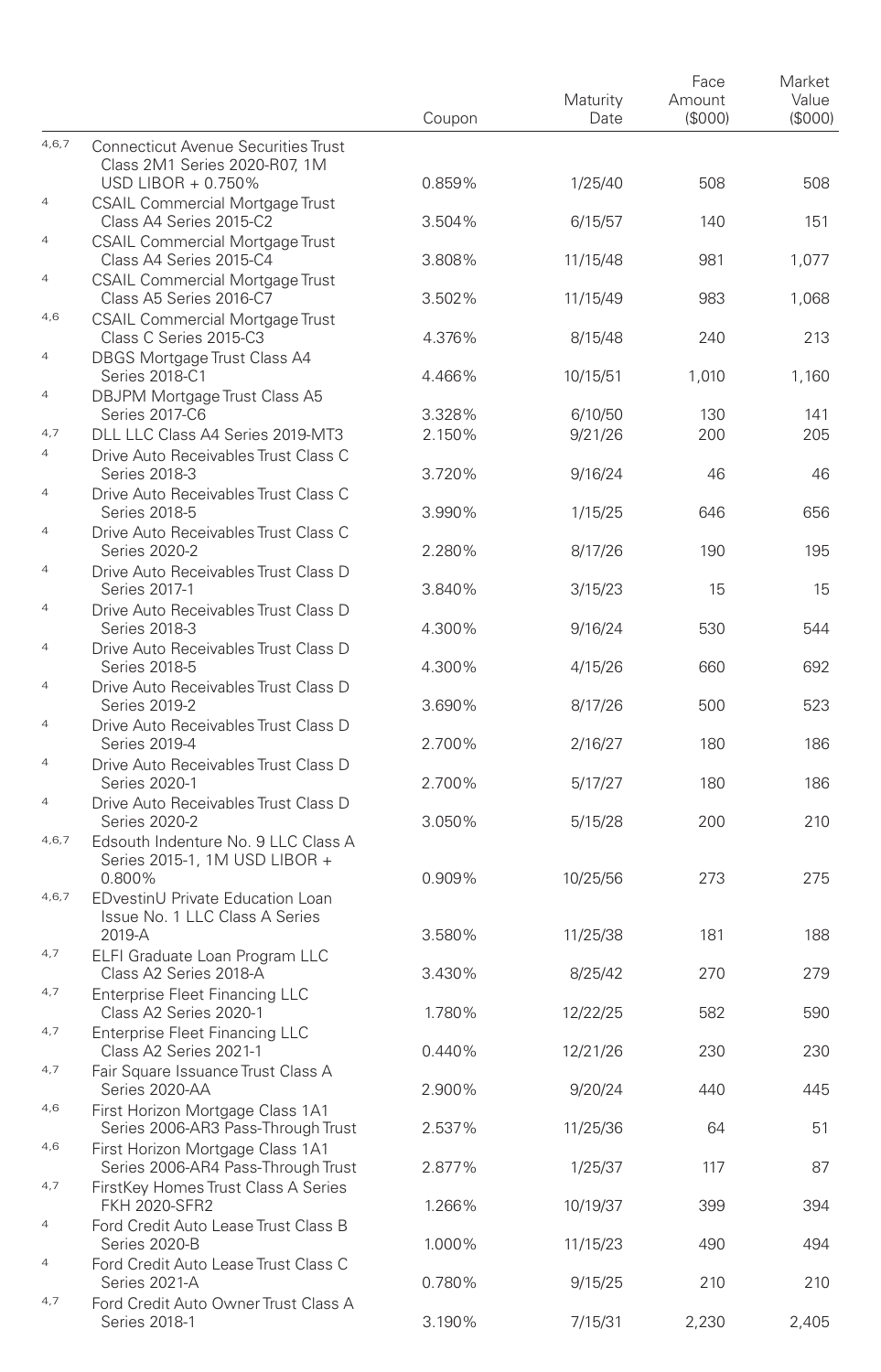|                                  |                                                                                                                  | Coupon | Maturity<br>Date | Face<br>Amount<br>(\$000) | Market<br>Value<br>(\$000) |
|----------------------------------|------------------------------------------------------------------------------------------------------------------|--------|------------------|---------------------------|----------------------------|
| 4,7                              | Ford Credit Auto Owner Trust Class A<br>Series 2018-2                                                            | 3.470% | 1/15/30          | 650                       | 693                        |
| 4,7                              | Ford Credit Auto Owner Trust Class A<br>Series 2020-1                                                            | 2.040% | 8/15/31          | 640                       | 663                        |
| $\overline{4}$                   | Ford Credit Auto Owner Trust<br>Class A4 Series 2019-A                                                           | 2.850% | 8/15/24          | 900                       | 939                        |
| 4,7                              | Ford Credit Auto Owner Trust Class B<br>Series 2018-1                                                            | 3.340% | 7/15/31          | 510                       | 551                        |
| 4,7                              | Ford Credit Auto Owner Trust Class B<br>Series 2018-2                                                            | 3.610% | 1/15/30          | 530                       | 566                        |
| 4,7                              | Ford Credit Auto Owner Trust Class B<br>Series 2020-1                                                            | 2.290% | 8/15/31          | 630                       | 656                        |
| 4,7                              | Ford Credit Auto Owner Trust Class B<br>Series 2020-2                                                            | 1.490% | 4/15/33          | 210                       | 211                        |
| 4                                | Ford Credit Auto Owner Trust Class B<br>Series 2020-B                                                            | 1.190% | 1/15/26          | 500                       | 507                        |
| 4,7                              | Ford Credit Auto Owner Trust Class C<br>Series 2017-2                                                            | 2.750% | 3/15/29          | 370                       | 381                        |
| 4,7                              | Ford Credit Auto Owner Trust Class C<br>Series 2018-2                                                            | 3.760% | 1/15/30          | 140                       | 149                        |
| 4                                | Ford Credit Auto Owner Trust Class C<br>Series 2019-A                                                            | 3.250% | 9/15/25          | 370                       | 389                        |
| 4,7<br>$\overline{4}$            | Ford Credit Auto Owner Trust Class C<br>Series 2020-1                                                            | 2.540% | 8/15/31          | 230                       | 240                        |
| $\overline{4}$                   | Ford Credit Auto Owner Trust Class C<br>Series 2020-B                                                            | 2.040% | 12/15/26         | 300                       | 311                        |
| $\overline{4}$                   | Ford Credit Auto Owner Trust Class C<br>Series 2020-C                                                            | 1.040% | 5/15/28          | 170                       | 169                        |
| $\overline{4}$                   | Ford Credit Floorplan Master Owner<br>Trust A Class A1 Series 2019-3<br>Ford Credit Floorplan Master Owner       | 2.230% | 9/15/24          | 520                       | 534                        |
| $\overline{4}$                   | Trust A Class B Series 2020-1<br>Ford Credit Floorplan Master Owner                                              | 0.980% | 9/15/25          | 340                       | 342                        |
| $\overline{4}$                   | Trust A Class D Series 2020-1<br>Ford Credit Floorplan Master Owner                                              | 2.120% | 9/15/25          | 190                       | 195                        |
|                                  | Trust Class A Series 2019-4<br>4,5,6,7 Freddie Mac STACR REMIC Trust                                             | 2.440% | 9/15/26          | 1,200                     | 1,265                      |
|                                  | Class M1 Series 2020-DNA2, 1M<br>USD LIBOR + 0.750%                                                              | 0.859% | 2/25/50          | 1,324                     | 1,325                      |
| $\overline{4}$                   | <b>GM Financial Automobile Leasing</b><br>Trust Class B Series 2020-1                                            | 1.840% | 12/20/23         | 460                       | 468                        |
| $\overline{4}$                   | <b>GM Financial Automobile Leasing</b><br>Trust Class C Series 2020-2                                            | 2.560% | 7/22/24          | 150                       | 155                        |
| $\overline{4}$<br>$\overline{4}$ | <b>GM Financial Automobile Leasing</b><br>Trust Class D Series 2020-1                                            | 2.280% | 6/20/24          | 210                       | 214                        |
| $\overline{4}$                   | <b>GM Financial Automobile Leasing</b><br>Trust Class D Series 2020-2<br><b>GM Financial Consumer Automobile</b> | 3.210% | 12/20/24         | 210                       | 219                        |
|                                  | Receivables Trust Class A4 Series<br>2018-4                                                                      | 3.320% | 6/17/24          | 250                       | 260                        |
| $\overline{4}$                   | <b>GM Financial Consumer Automobile</b><br>Receivables Trust Class A4 Series<br>2019-4                           | 1.760% | 1/16/25          | 170                       | 175                        |
| 4,7                              | <b>GM Financial Consumer Automobile</b><br>Receivables Trust Class B Series<br>2017-3A                           | 2.330% | 3/16/23          | 70                        | 70                         |
| $\overline{4}$                   | <b>GM Financial Consumer Automobile</b><br>Receivables Trust Class B Series                                      |        |                  |                           |                            |
| $\overline{4}$                   | 2020-3<br><b>GM Financial Consumer Automobile</b><br>Receivables Trust Class B Series                            | 0.810% | 1/16/26          | 200                       | 200                        |
|                                  | 2020-4                                                                                                           | 0.730% | 3/16/26          | 240                       | 238                        |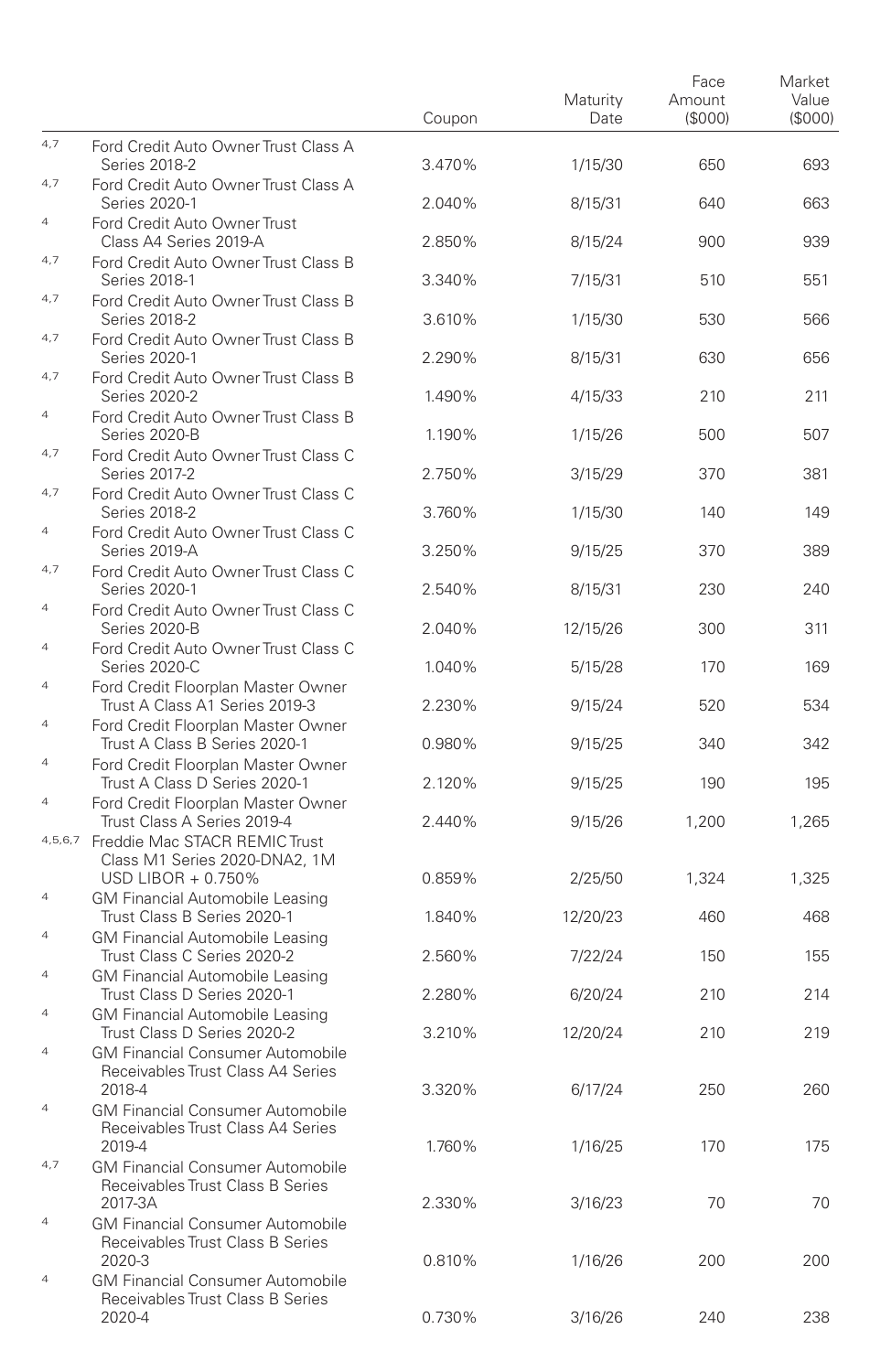|                |                                                                                       | Coupon | Maturity<br>Date | Face<br>Amount<br>(\$000) | Market<br>Value<br>(\$000) |
|----------------|---------------------------------------------------------------------------------------|--------|------------------|---------------------------|----------------------------|
| $\overline{4}$ | <b>GM Financial Consumer Automobile</b><br>Receivables Trust Class C Series           |        |                  |                           |                            |
| $\overline{4}$ | 2020-3<br><b>GM Financial Consumer Automobile</b><br>Receivables Trust Class C Series | 1.370% | 1/16/26          | 100                       | 102                        |
| 4              | 2020-4<br><b>GM Financial Consumer Automobile</b><br>Receivables Trust Class D Series | 1.050% | 5/18/26          | 90                        | 90                         |
| $\overline{4}$ | 2020-3<br><b>GM Financial Securitized Term</b>                                        | 1.910% | 9/16/27          | 100                       | 102                        |
| $\overline{4}$ | Class B Series 2021-1<br><b>GM Financial Securitized Term</b>                         | 0.750% | 5/17/27          | 100                       | 99                         |
| 4,6            | Class C Series 2021-1<br><b>GMACM Mortgage Loan Trust Class</b>                       | 1.040% | 5/17/27          | 70                        | 70                         |
| 4,7            | 3A1 Series 2005-AR6<br>GMF Floorplan Owner Revolving Trust                            | 3.042% | 11/19/35         | 19                        | 17                         |
| 4,7            | Class A Series 2019-1<br><b>GMF Floorplan Owner Revolving Trust</b>                   | 2.700% | 4/15/24          | 410                       | 420                        |
| 4,7            | Class A Series 2020-2<br>GMF Floorplan Owner Revolving Trust                          | 0.690% | 10/15/25         | 1,590                     | 1,595                      |
| 4,7            | Class B Series 2020-1<br>GMF Floorplan Owner Revolving Trust                          | 1.030% | 8/15/25          | 140                       | 141                        |
| 4,7            | Class B Series 2020-2<br>GMF Floorplan Owner Revolving Trust                          | 0.960% | 10/15/25         | 280                       | 281                        |
| 4,7            | Class C Series 2020-1<br>GMF Floorplan Owner Revolving Trust                          | 1.480% | 8/15/25          | 110                       | 111                        |
| 4,7            | Class C Series 2020-2<br>Golden Credit Card Trust Class A                             | 1.310% | 10/15/25         | 200                       | 202                        |
| 4,6,7          | Series 2018-4A<br>Gosforth Funding plc, Class A1 Series                               | 3.440% | 8/15/25          | 770                       | 823                        |
| 4,7            | 2018-1A, 3M USD LIBOR + 0.450%<br>GreatAmerica Leasing Receivables                    | 0.638% | 8/25/60          | 175                       | 175                        |
| 4,7            | Funding LLC Class A4 Series 2019-1<br>GS Mortgage Securities Corp. II                 | 3.210% | 2/18/25          | 210                       | 218                        |
| 4,6            | Class A Series 2012-BWTR<br>GS Mortgage Securities Corp. II                           | 2.954% | 11/5/34          | 860                       | 869                        |
| 4,7            | Class A5 Series 2018-GS10<br>GS Mortgage Securities Corp. Trust                       | 4.155% | 7/10/51          | 130                       | 147                        |
| $\overline{4}$ | Class A Series 2012-ALOHA<br><b>GS Mortgage Securities Trust</b>                      | 3.551% | 4/10/34          | 790                       | 801                        |
| $\overline{4}$ | Class A3 Series 2017-GS6<br><b>GS Mortgage Securities Trust</b>                       | 3.433% | 5/10/50          | 75                        | 82                         |
| $\overline{4}$ | Class A4 Series 2013-GC12<br><b>GS Mortgage Securities Trust</b>                      | 3.135% | 6/10/46          | 306                       | 319                        |
| $\overline{4}$ | Class A4 Series 2013-GCJ14<br>GS Mortgage Securities Trust                            | 3.955% | 8/10/46          | 705                       | 735                        |
| $\overline{4}$ | Class A4 Series 2014-GC26<br>GS Mortgage Securities Trust                             | 3.364% | 11/10/47         | 495                       | 527                        |
| $\overline{4}$ | Class A4 Series 2015-GC28<br><b>GS Mortgage Securities Trust</b>                      | 3.136% | 2/10/48          | 910                       | 961                        |
| $\overline{4}$ | Class A4 Series 2015-GC30                                                             | 3.382% | 5/10/50          | 300                       | 324                        |
| $\overline{4}$ | GS Mortgage Securities Trust<br>Class A4 Series 2015-GC32                             | 3.764% | 7/10/48          | 99                        | 109                        |
|                | <b>GS Mortgage Securities Trust</b><br>Class A4 Series 2015-GC34                      | 3.506% | 10/10/48         | 588                       | 639                        |
| $\overline{4}$ | <b>GS Mortgage Securities Trust</b><br>Class A4 Series 2016-GS3                       | 2.850% | 10/10/49         | 530                       | 560                        |
| 4,6            | GS Mortgage Securities Trust<br>Class A4 Series 2018-GS9                              | 3.992% | 3/10/51          | 10                        | 11                         |
| $\overline{4}$ | GS Mortgage Securities Trust<br>Class A4 Series 2019-GC38                             | 3.968% | 2/10/52          | 200                       | 223                        |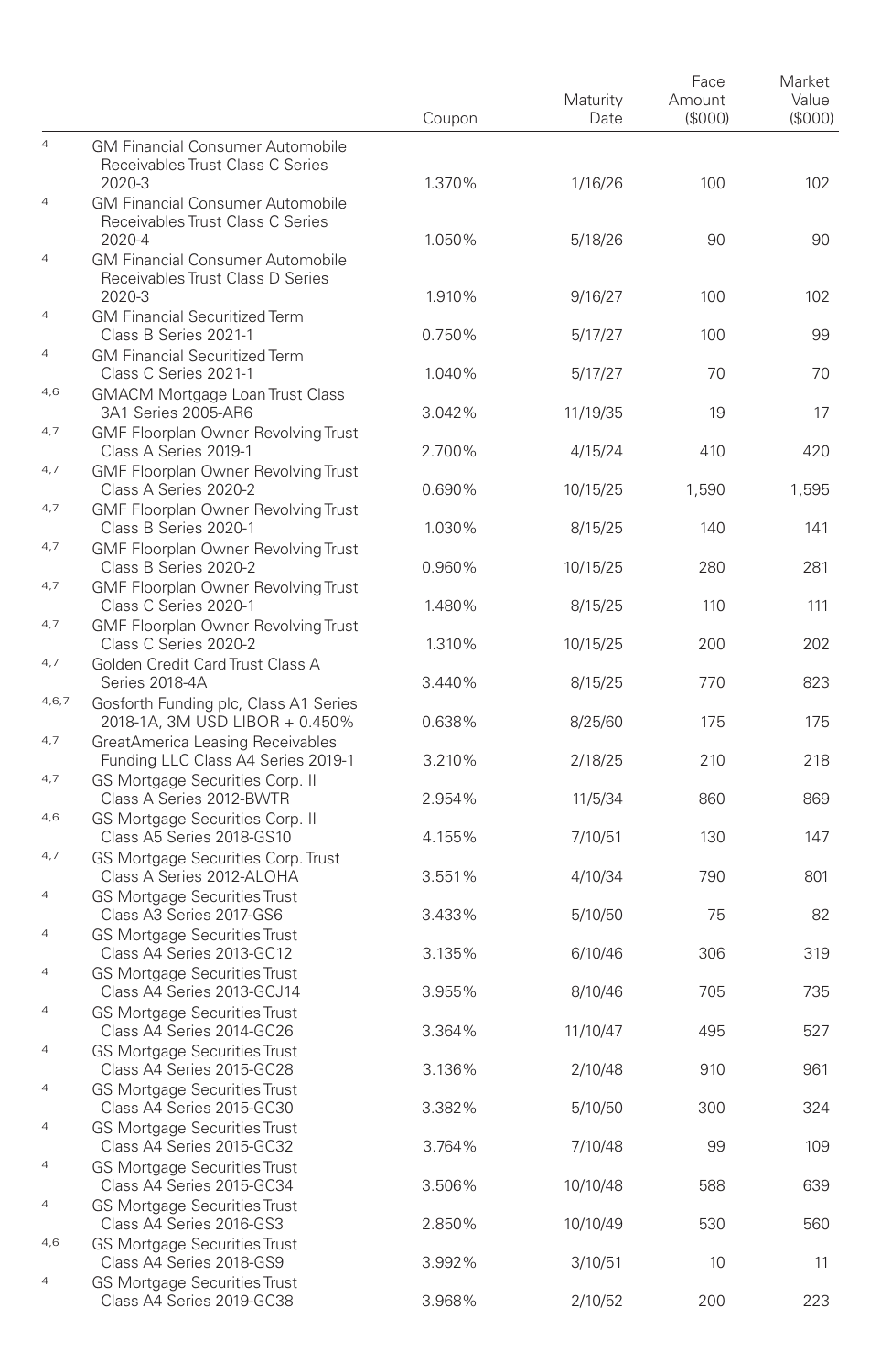|                |                                                                          | Coupon | Maturity<br>Date | Face<br>Amount<br>(\$000) | Market<br>Value<br>(\$000) |
|----------------|--------------------------------------------------------------------------|--------|------------------|---------------------------|----------------------------|
| $\overline{4}$ | <b>GS Mortgage Securities Trust</b><br>Class A4 Series 2019-GC40         | 3.160% | 7/10/52          | 110                       | 117                        |
| 4,6            | <b>GS Mortgage Securities Trust</b><br>Class A5 Series 2013-GC13         | 4.051% | 7/10/46          | 543                       | 584                        |
| $\overline{4}$ | <b>GS Mortgage Securities Trust</b><br>Class A5 Series 2013-GC14         | 4.243% | 8/10/46          | 1,015                     | 1,090                      |
| $\overline{4}$ | GS Mortgage Securities Trust<br>Class A5 Series 2014-GC20                | 3.998% | 4/10/47          | 1,000                     | 1,077                      |
| $\overline{4}$ | <b>GS Mortgage Securities Trust</b><br>Class A5 Series 2014-GC24         | 3.931% | 9/10/47          | 807                       | 874                        |
| $\overline{4}$ | <b>GS Mortgage Securities Trust</b><br>Class A5 Series 2014-GC26         | 3.629% | 11/10/47         | 330                       | 356                        |
| $\overline{4}$ | <b>GS Mortgage Securities Trust</b><br>Class A5 Series 2015-GC28         | 3.396% | 2/10/48          | 677                       | 727                        |
| 4,7            | <b>GS Mortgage Securities Trust</b><br>Class AS Series 2012-GC6          | 4.948% | 1/10/45          | 25                        | 25                         |
| $\overline{4}$ | <b>GS Mortgage Securities Trust</b>                                      |        |                  |                           |                            |
| 4,6            | Class AS Series 2014-GC20<br><b>GS Mortgage Securities Trust</b>         | 4.258% | 4/10/47          | 20                        | 21                         |
| 4,6            | Class AS Series 2014-GC24<br>GS Mortgage Securities Trust Class B        | 4.162% | 9/10/47          | 380                       | 410                        |
| 4,6            | Series 2013-GCJ12<br>GS Mortgage Securities Trust Class B                | 3.777% | 6/10/46          | 100                       | 103                        |
| 4,6,7          | Series 2014-GC24<br>GS Mortgage Securities Trust Class C                 | 4.511% | 9/10/47          | 270                       | 281                        |
| 4,6,7          | Series 2011-GC3<br>GS Mortgage Securities Trust Class C                  | 5.397% | 3/10/44          | 70                        | 70                         |
| 4,6            | Series 2013-GC13                                                         | 4.084% | 7/10/46          | 140                       | 137                        |
|                | GS Mortgage Securities Trust Class C<br>Series 2014-GC24                 | 4.532% | 9/10/47          | 410                       | 341                        |
| 4,6            | GS Mortgage Securities Trust Class C<br>Series 2015-GC34                 | 4.648% | 10/10/48         | 310                       | 303                        |
| 4,7            | Harley Marine Financing LLC<br>Class A2 Series 2018-1A                   | 5.682% | 5/15/43          | 446                       | 413                        |
| $\overline{4}$ | Harley-Davidson Motorcycle Trust<br>Class A3 Series 2019-A               | 2.340% | 2/15/24          | 170                       | 172                        |
| $\overline{4}$ | Harley-Davidson Motorcycle Trust<br>Class A3 Series 2020-A               | 1.870% | 10/15/24         | 760                       | 772                        |
| $\overline{4}$ | Harley-Davidson Motorcycle Trust<br>Class A4 Series 2019-A               | 2.390% | 11/15/26         | 270                       | 278                        |
| $\overline{4}$ | Harley-Davidson Motorcycle Trust<br>Class A4 Series 2019-A               | 1.930% | 4/15/27          | 240                       | 247                        |
| 4,7            | Hertz Fleet Lease Funding LP<br>Class A2 Series 2018-1                   | 3.230% | 5/10/32          | 326                       | 327                        |
| 4,7            | Hertz Vehicle Financing II LP Class A<br>Series 2015-3A                  | 2.670% | 9/25/21          | 29                        | 29                         |
| 4,7            | Hertz Vehicle Financing II LP Class A<br>Series 2016-2A                  | 2.950% | 3/25/22          | 56                        | 56                         |
| 4,7            | Hilton USA Trust Class A Series                                          | 3.719% | 11/5/38          | 80                        | 86                         |
| $\overline{4}$ | 2016-HHV<br>Honda Auto Receivables Owner Trust<br>Class A4 Series 2018-3 | 3.070% | 11/21/24         | 210                       | 214                        |
| $\overline{4}$ | Honda Auto Receivables Owner Trust                                       |        |                  |                           |                            |
| $\overline{4}$ | Class A4 Series 2018-4<br>Honda Auto Receivables Owner Trust             | 3.300% | 7/15/25          | 200                       | 206                        |
| $\overline{4}$ | Class A4 Series 2019-1<br>Honda Auto Receivables Owner Trust             | 2.900% | 6/18/24          | 230                       | 237                        |
| $\overline{4}$ | Class A4 Series 2019-3<br>Honda Auto Receivables Owner Trust             | 1.850% | 8/15/25          | 190                       | 195                        |
|                | Class A4 Series 2020-1                                                   | 1.630% | 10/21/26         | 720                       | 738                        |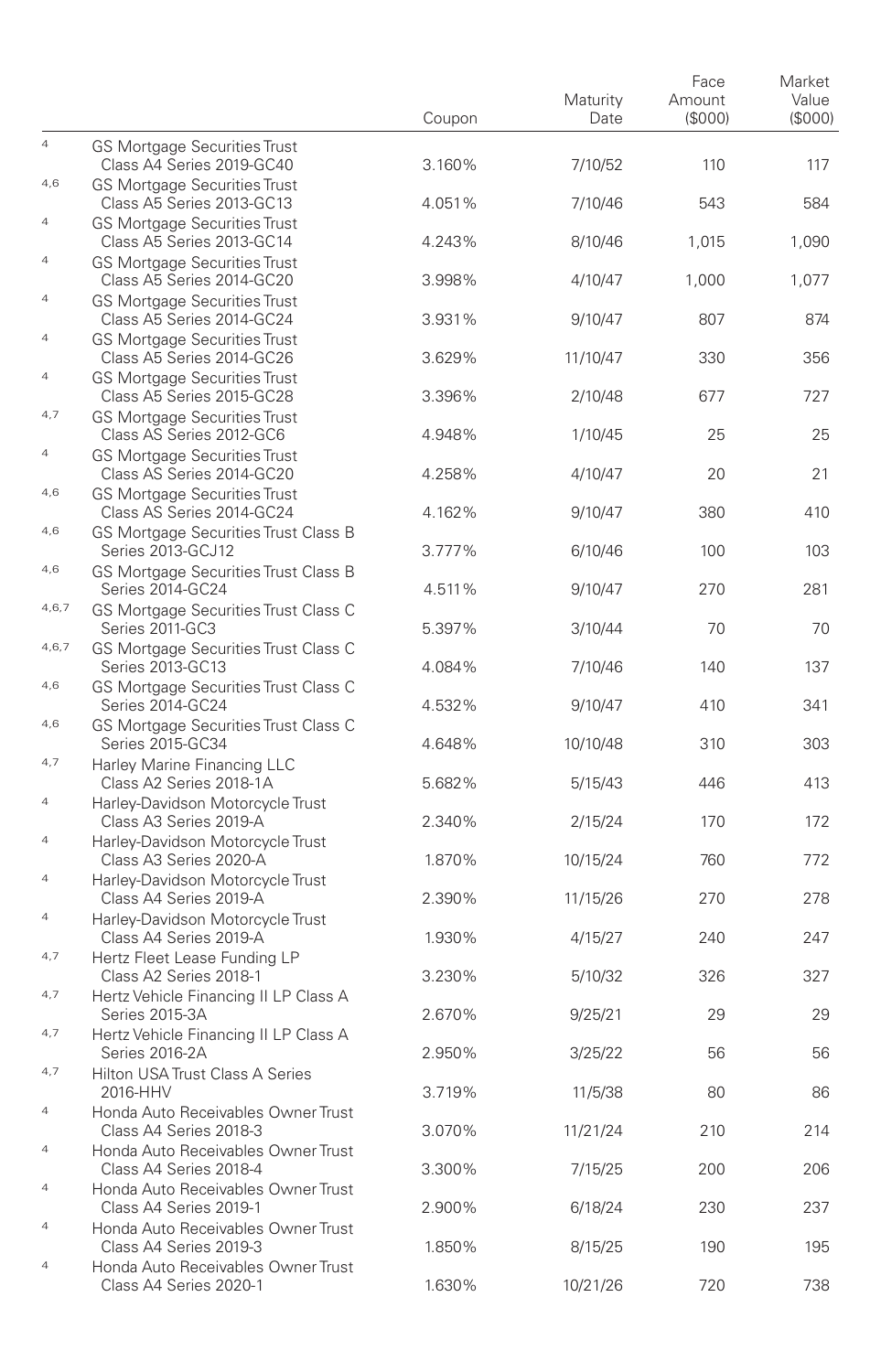| Market<br>Value<br>(S000) |
|---------------------------|
| 3,062                     |
| 101                       |
| 607                       |
| 182                       |
| 305                       |
| 102                       |
| 102                       |
| 456                       |
| 355                       |
| 423                       |
| 199                       |
| 125                       |
| 131                       |
| 278                       |
| 163                       |
| 248                       |
|                           |
| 654                       |
| 959                       |
| 250                       |
|                           |
| 260                       |
| 235                       |
| 18                        |
|                           |
| 284                       |
| 64                        |
| 21                        |
| 344                       |
|                           |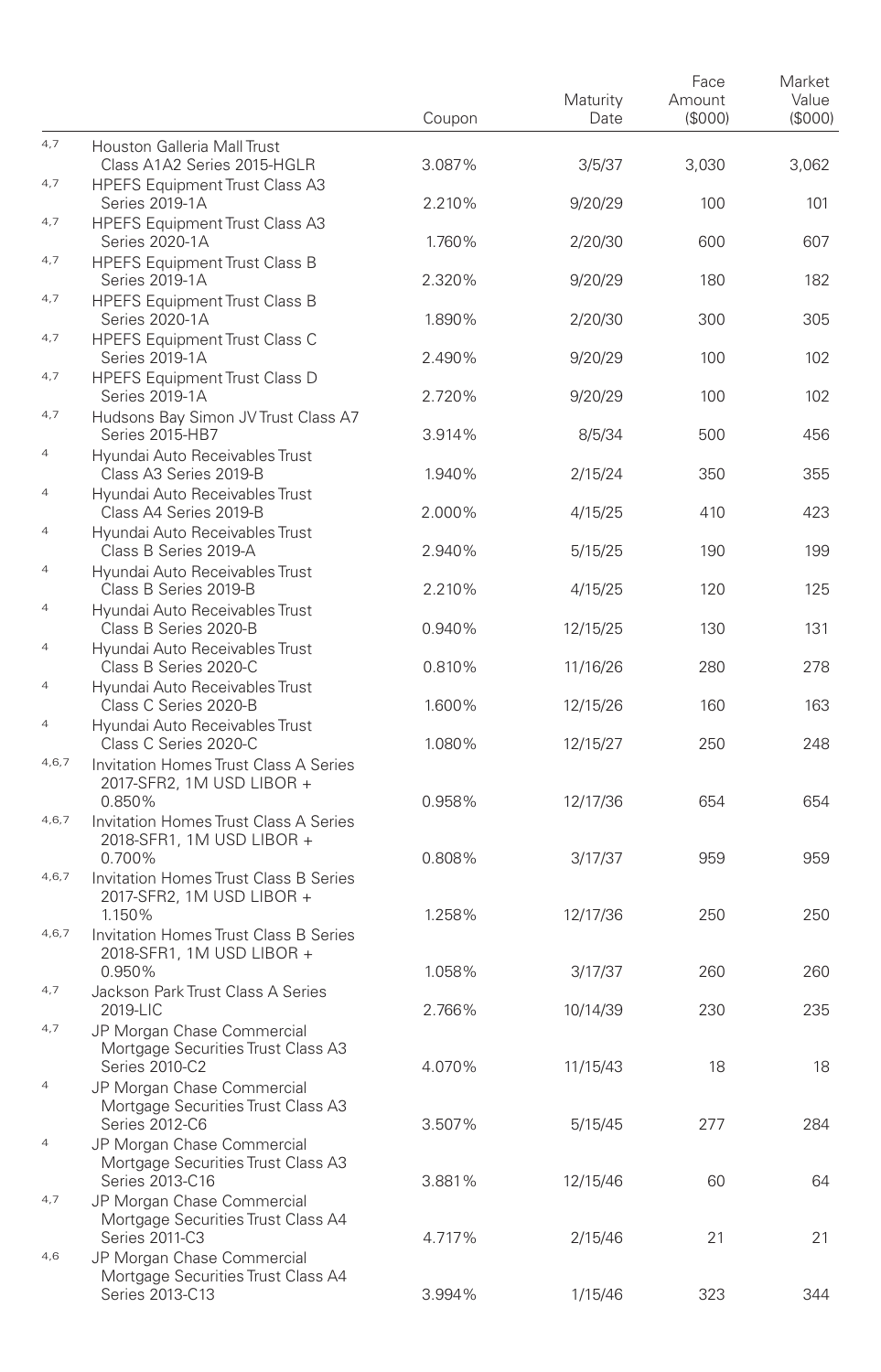|                |                                                                                      | Coupon | Maturity<br>Date | Face<br>Amount<br>(S000) | Market<br>Value<br>(S000) |
|----------------|--------------------------------------------------------------------------------------|--------|------------------|--------------------------|---------------------------|
| $\overline{4}$ | JP Morgan Chase Commercial<br>Mortgage Securities Trust Class A4                     |        |                  |                          |                           |
| $\overline{4}$ | Series 2013-C16<br>JP Morgan Chase Commercial<br>Mortgage Securities Trust Class A5  | 4.166% | 12/15/46         | 410                      | 442                       |
| $\overline{4}$ | Series 2012-LC9<br>JP Morgan Chase Commercial                                        | 2.840% | 12/15/47         | 755                      | 776                       |
| $\overline{4}$ | Mortgage Securities Trust Class A5<br>Series 2013-LC11<br>JP Morgan Chase Commercial | 2.960% | 4/15/46          | 402                      | 419                       |
|                | Mortgage Securities Trust Class A5<br>Series 2016-JP3                                | 2.870% | 8/15/49          | 1,164                    | 1,230                     |
| 4,6,7          | JP Morgan Chase Commercial<br>Mortgage Securities Trust Class AS<br>Series 2011-C5   | 5.425% | 8/15/46          | 100                      | 101                       |
| $\overline{4}$ | JP Morgan Chase Commercial<br>Mortgage Securities Trust Class AS                     |        |                  |                          |                           |
| $\overline{4}$ | Series 2012-CBX<br>JP Morgan Chase Commercial<br>Mortgage Securities Trust Class AS  | 4.271% | 6/15/45          | 650                      | 672                       |
| 4,6            | Series 2013-C16<br>JP Morgan Chase Commercial                                        | 4.517% | 12/15/46         | 400                      | 425                       |
| 4,6,7          | Mortgage Securities Trust Class B<br>Series 2013-C16<br>JP Morgan Chase Commercial   | 4.958% | 12/15/46         | 550                      | 577                       |
| 4,6            | Mortgage Securities Trust Class C<br>Series 2010-C2                                  | 5.722% | 11/15/43         | 150                      | 150                       |
|                | JP Morgan Chase Commercial<br>Mortgage Securities Trust Class C<br>Series 2013-C13   | 4.078% | 1/15/46          | 70                       | 73                        |
| 4,6            | JP Morgan Chase Commercial<br>Mortgage Securities Trust Class C<br>Series 2013-C16   | 5.023% | 12/15/46         | 270                      | 278                       |
| 4,6,7          | JP Morgan Chase Commercial<br>Mortgage Securities Trust Class D                      |        |                  |                          |                           |
| 4, 6, 7        | Series 2010-C2<br>JP Morgan Commercial<br>Mortgage-Backed Securities Trust           | 5.722% | 11/15/43         | 170                      | 133                       |
| $\overline{4}$ | Class A4B Series 2011-RR1<br><b>JPMBB Commercial Mortgage</b>                        | 4.717% | 3/16/46          | 14                       | 14                        |
| $\overline{4}$ | Securities Trust Class A3 Series<br>2014-C26<br>JPMBB Commercial Mortgage            | 3.231% | 1/15/48          | 553                      | 586                       |
| 4,6            | Securities Trust Class A3 Series<br>2015-C31                                         | 3.801% | 8/15/48          | 590                      | 645                       |
|                | JPMBB Commercial Mortgage<br>Securities Trust Class A4 Series<br>2013-C14            | 4.133% | 8/15/46          | 300                      | 316                       |
| $\overline{4}$ | <b>JPMBB Commercial Mortgage</b><br>Securities Trust Class A4 Series<br>2013-C17     | 4.199% | 1/15/47          | 497                      | 539                       |
| $\overline{4}$ | JPMBB Commercial Mortgage<br>Securities Trust Class A4 Series                        |        |                  |                          |                           |
| $\overline{a}$ | 2014-C19<br>JPMBB Commercial Mortgage<br>Securities Trust Class A4 Series            | 3.997% | 4/15/47          | 70                       | 76                        |
| $\overline{4}$ | 2014-C26<br>JPMBB Commercial Mortgage                                                | 3.494% | 1/15/48          | 1,030                    | 1,113                     |
| 4              | Securities Trust Class A4 Series<br>2015-C27<br>JPMBB Commercial Mortgage            | 3.179% | 2/15/48          | 354                      | 378                       |
|                | Securities Trust Class A4 Series<br>2015-C30                                         | 3.551% | 7/15/48          | 580                      | 621                       |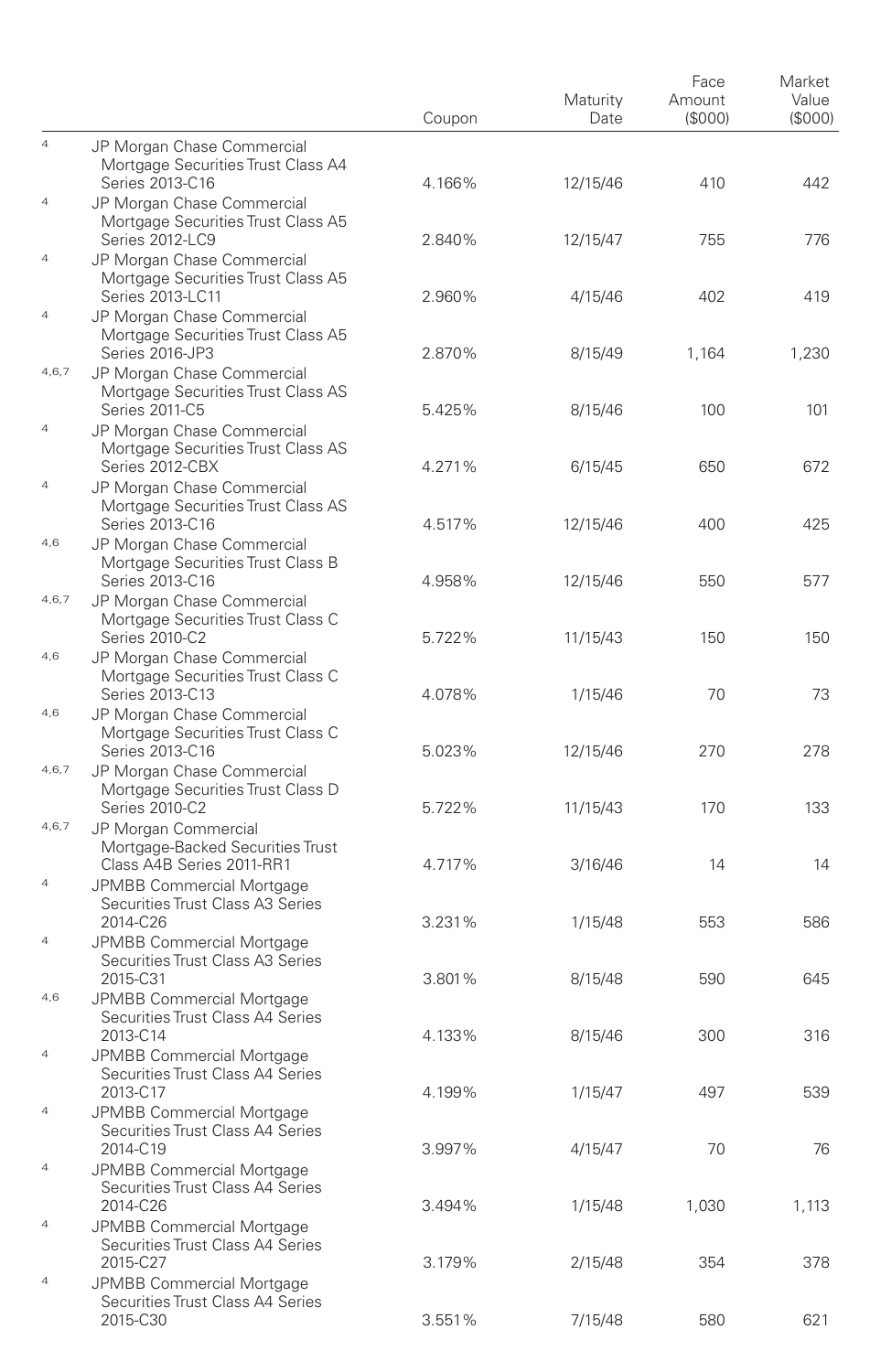|                |                                                                                                         | Coupon | Maturity<br>Date | Face<br>Amount<br>(\$000) | Market<br>Value<br>(S000) |
|----------------|---------------------------------------------------------------------------------------------------------|--------|------------------|---------------------------|---------------------------|
| $\overline{4}$ | JPMBB Commercial Mortgage<br>Securities Trust Class A4 Series                                           |        |                  |                           |                           |
| $\overline{4}$ | 2015-C33<br>JPMBB Commercial Mortgage<br>Securities Trust Class A5 Series                               | 3.770% | 12/15/48         | 513                       | 565                       |
| $\overline{4}$ | 2013-C12<br><b>JPMBB Commercial Mortgage</b><br>Securities Trust Class A5 Series                        | 3.664% | 7/15/45          | 439                       | 463                       |
| $\overline{4}$ | 2013-C15<br>JPMBB Commercial Mortgage                                                                   | 4.131% | 11/15/45         | 800                       | 862                       |
| $\overline{4}$ | Securities Trust Class A5 Series<br>2014-C18<br>JPMBB Commercial Mortgage                               | 4.079% | 2/15/47          | 750                       | 811                       |
| $\overline{4}$ | Securities Trust Class A5 Series<br>2014-C24                                                            | 3.639% | 11/15/47         | 1,204                     | 1,301                     |
| 4,6            | JPMBB Commercial Mortgage<br>Securities Trust Class A5 Series<br>2015-C32<br>JPMBB Commercial Mortgage  | 3.598% | 11/15/48         | 270                       | 293                       |
| 4,6            | Securities Trust Class AS Series<br>2013-C12<br>JPMBB Commercial Mortgage                               | 4.044% | 7/15/45          | 180                       | 190                       |
| 4,6            | Securities Trust Class AS Series<br>2014-C18                                                            | 4.439% | 2/15/47          | 300                       | 318                       |
|                | <b>JPMBB Commercial Mortgage</b><br>Securities Trust Class AS Series<br>2015-C30                        | 4.226% | 7/15/48          | 385                       | 425                       |
| 4,6            | JPMBB Commercial Mortgage<br>Securities Trust Class B Series<br>2014-C18                                | 4.806% | 2/15/47          | 300                       | 317                       |
| 4,6            | JPMBB Commercial Mortgage<br>Securities Trust Class C Series<br>2014-C18                                |        |                  |                           | 146                       |
| $\overline{4}$ | <b>JPMCC Commercial Mortgage</b><br>Securities Trust Class A4 Series                                    | 4.806% | 2/15/47          | 150                       |                           |
| $\overline{4}$ | 2017-JP6<br><b>JPMCC Commercial Mortgage</b><br>Securities Trust Class A5 Series                        | 3.224% | 7/15/50          | 250                       | 269                       |
| $\overline{4}$ | 2017-JP5<br><b>JPMCC Commercial Mortgage</b>                                                            | 3.723% | 3/15/50          | 200                       | 220                       |
| $\overline{4}$ | Securities Trust Class A5 Series<br>2017-JP6<br>JPMCC Commercial Mortgage                               | 3.490% | 7/15/50          | 75                        | 82                        |
| $\overline{4}$ | Securities Trust Class A5 Series<br>2017-JP7<br>JPMDB Commercial Mortgage                               | 3.454% | 9/15/50          | 75                        | 82                        |
| $\overline{4}$ | Securities Trust Class A3 Series<br>2016-C4                                                             | 3.141% | 12/15/49         | 220                       | 237                       |
|                | <b>JPMDB Commercial Mortgage</b><br>Securities Trust Class A4 Series<br>2018-C8                         | 4.211% | 6/15/51          | 10                        | 11                        |
| $\overline{4}$ | JPMDB Commercial Mortgage<br>Securities Trust Class A5 Series<br>2017-C7                                | 3.409% | 10/15/50         | 160                       | 174                       |
| 4,6,7          | Lanark Master Issuer plc Class 1A<br>Series 2020-1A                                                     | 2.277% | 12/22/69         | 280                       | 286                       |
| 4,7<br>4,7     | Laurel Road Prime Student Loan Trust<br>Class A2B Series 2017-C<br>Laurel Road Prime Student Loan Trust | 2.810% | 11/25/42         | 221                       | 226                       |
| 4,6            | Class A2FX Series 2018-B<br><b>MASTR Adjustable Rate Mortgages</b>                                      | 3.540% | 5/26/43          | 347                       | 358                       |
|                | Trust Class 5A1 Series 2004-3                                                                           | 2.113% | 4/25/34          | 5                         | 4                         |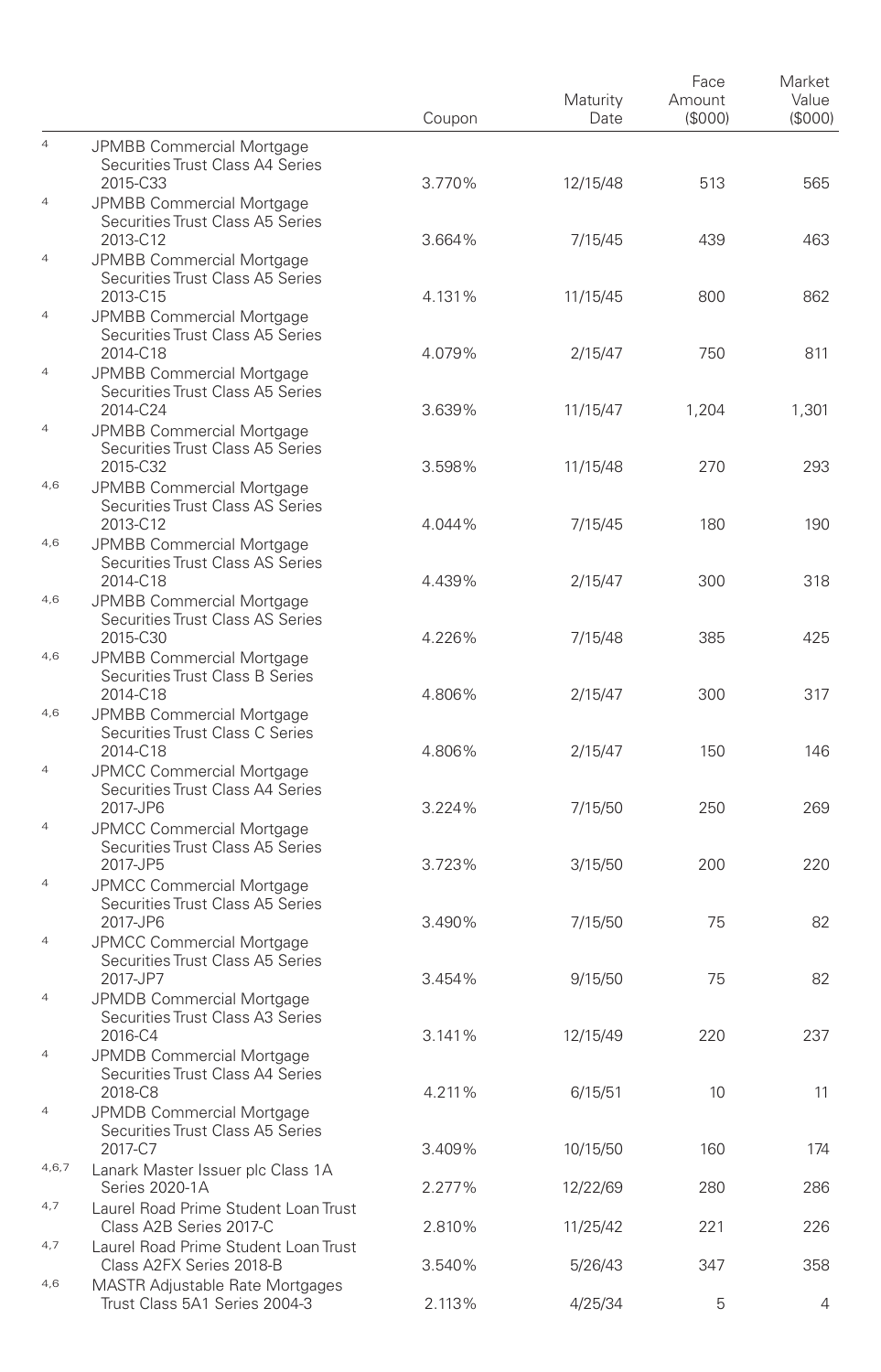|                |                                                                                                 | Coupon | Maturity<br>Date | Face<br>Amount<br>(\$000) | Market<br>Value<br>(S000) |
|----------------|-------------------------------------------------------------------------------------------------|--------|------------------|---------------------------|---------------------------|
| $\overline{4}$ | Mercedes-Benz Auto Receivables<br>Trust Class A4 Series 2019-1                                  | 2.040% | 1/15/26          | 590                       | 608                       |
| 4,6            | Merrill Lynch Mortgage Investors<br>Trust MLMI Class 2A Series<br>2003-A4                       | 2.874% | 7/25/33          | 6                         | 6                         |
| 4,6            | Merrill Lynch Mortgage Investors<br>Trust MLMI Class 2A2 Series                                 |        |                  |                           |                           |
| 4,7            | 2003-A2, 6M USD LIBOR + 1.500%<br>MMAF Equipment Finance LLC                                    | 1.701% | 2/25/33          | 12                        | 11                        |
| 4,7            | Class A4 Series 2018-A<br>MMAF Equipment Finance LLC                                            | 3.390% | 1/10/25          | 200                       | 207                       |
| 4,7            | Class A5 Series 2015-AA<br>MMAF Equipment Finance LLC                                           | 2.490% | 2/19/36          | 217                       | 219                       |
| 4,7            | Class A5 Series 2018-A<br><b>MMAF Equipment Finance LLC</b>                                     | 3.610% | 3/10/42          | 110                       | 118                       |
| $\overline{4}$ | Class A5 Series 2019-A<br>Morgan Stanley Bank of America<br>Merrill Lynch Trust Class A3 Series | 3.080% | 11/12/41         | 220                       | 235                       |
| $\overline{4}$ | 2013-C11<br>Morgan Stanley Bank of America<br>Merrill Lynch Trust Class A3 Series               | 3.960% | 8/15/46          | 259                       | 272                       |
| $\overline{4}$ | 2014-C15<br>Morgan Stanley Bank of America                                                      | 3.773% | 4/15/47          | 668                       | 713                       |
| $\overline{4}$ | Merrill Lynch Trust Class A3 Series<br>2015-C23                                                 | 3.451% | 7/15/50          | 233                       | 251                       |
|                | Morgan Stanley Bank of America<br>Merrill Lynch Trust Class A3 Series<br>2015-C24               | 3.479% | 5/15/48          | 420                       | 450                       |
| $\overline{4}$ | Morgan Stanley Bank of America<br>Merrill Lynch Trust Class A4 Series<br>2012-C6                | 2.858% | 11/15/45         | 112                       | 115                       |
| 4,6            | Morgan Stanley Bank of America<br>Merrill Lynch Trust Class A4 Series<br>2013-C10               | 4.082% | 7/15/46          | 683                       | 721                       |
| 4,6            | Morgan Stanley Bank of America<br>Merrill Lynch Trust Class A4 Series                           |        |                  |                           |                           |
| 4,6            | 2013-C11<br>Morgan Stanley Bank of America<br>Merrill Lynch Trust Class A4 Series               | 4.153% | 8/15/46          | 580                       | 622                       |
| $\overline{4}$ | 2013-C12<br>Morgan Stanley Bank of America                                                      | 4.259% | 10/15/46         | 80                        | 86                        |
| $\overline{4}$ | Merrill Lynch Trust Class A4 Series<br>2013-C13<br>Morgan Stanley Bank of America               | 4.039% | 11/15/46         | 200                       | 216                       |
|                | Merrill Lynch Trust Class A4 Series<br>2013-C7                                                  | 2.918% | 2/15/46          | 130                       | 134                       |
| $\overline{4}$ | Morgan Stanley Bank of America<br>Merrill Lynch Trust Class A4 Series<br>2013-C9                | 3.102% | 5/15/46          | 595                       | 623                       |
| $\overline{4}$ | Morgan Stanley Bank of America<br>Merrill Lynch Trust Class A4 Series                           |        |                  |                           |                           |
| $\overline{4}$ | 2014-C15<br>Morgan Stanley Bank of America<br>Merrill Lynch Trust Class A4 Series               | 4.051% | 4/15/47          | 315                       | 341                       |
| $\overline{4}$ | 2014-C18<br>Morgan Stanley Bank of America<br>Merrill Lynch Trust Class A4 Series               | 3.923% | 10/15/47         | 490                       | 533                       |
| $\overline{4}$ | 2014-C19<br>Morgan Stanley Bank of America<br>Merrill Lynch Trust Class A4 Series               | 3.526% | 12/15/47         | 440                       | 476                       |
|                | 2015-C20                                                                                        | 3.249% | 2/15/48          | 780                       | 838                       |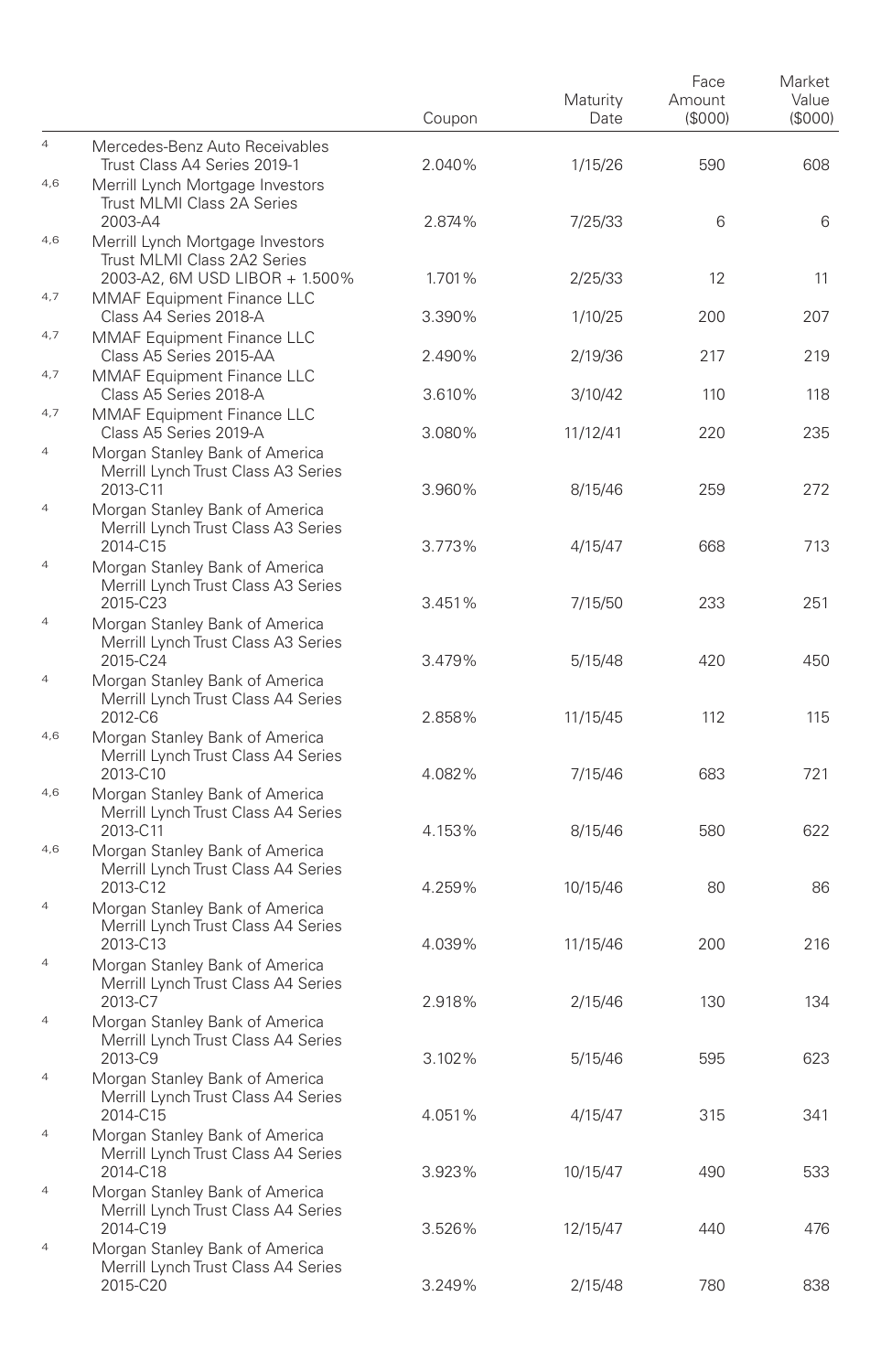|                       |                                                                                                      | Coupon           | Maturity<br>Date     | Face<br>Amount<br>(\$000) | Market<br>Value<br>(S000) |
|-----------------------|------------------------------------------------------------------------------------------------------|------------------|----------------------|---------------------------|---------------------------|
| $\overline{4}$        | Morgan Stanley Bank of America<br>Merrill Lynch Trust Class A4 Series                                |                  |                      |                           |                           |
| $\overline{4}$        | 2015-C23<br>Morgan Stanley Bank of America<br>Merrill Lynch Trust Class A4 Series                    | 3.719%           | 7/15/50              | 822                       | 899                       |
| 4                     | 2016-C29<br>Morgan Stanley Bank of America<br>Merrill Lynch Trust Class A4 Series<br>2016-C32        | 3.325%<br>3.720% | 5/15/49              | 779                       | 843                       |
| $\overline{4}$        | Morgan Stanley Bank of America<br>Merrill Lynch Trust Class A4 Series<br>2017-C34                    | 3.536%           | 12/15/49<br>11/15/52 | 2,004<br>75               | 2,211<br>82               |
| $\overline{4}$        | Morgan Stanley Bank of America<br>Merrill Lynch Trust Class A5 Series<br>2014-C14                    | 4.064%           | 2/15/47              | 450                       | 486                       |
| 4                     | Morgan Stanley Bank of America<br>Merrill Lynch Trust Class A5 Series<br>2014-C16                    | 3.892%           | 6/15/47              | 504                       | 544                       |
| $\overline{4}$        | Morgan Stanley Bank of America<br>Merrill Lynch Trust Class A5 Series<br>2014-C17                    | 3.741%           | 8/15/47              | 320                       | 346                       |
| $\overline{4}$        | Morgan Stanley Bank of America<br>Merrill Lynch Trust Class A5 Series<br>2015-C25                    | 3.635%           | 10/15/48             | 1,455                     | 1,591                     |
| 4                     | Morgan Stanley Bank of America<br>Merrill Lynch Trust Class AS Series<br>2013-C7                     | 3.214%           | 2/15/46              | 60                        | 62                        |
| 4,6                   | Morgan Stanley Bank of America<br>Merrill Lynch Trust Class AS Series<br>2014-C14                    | 4.384%           | 2/15/47              | 450                       | 482                       |
| $\overline{4}$        | Morgan Stanley Bank of America<br>Merrill Lynch Trust Class AS Series<br>2014-C16                    | 4.094%           | 6/15/47              | 230                       | 247                       |
| 4                     | Morgan Stanley Bank of America<br>Merrill Lynch Trust Class AS Series<br>2014-C17                    | 4.011%           | 8/15/47              | 160                       | 171                       |
| 4,6                   | Morgan Stanley Bank of America<br>Merrill Lynch Trust Class B Series<br>2014-C16                     | 4.343%           | 6/15/47              | 660                       | 674                       |
| 4,6<br>4,6            | Morgan Stanley Bank of America<br>Merrill Lynch Trust Class C Series<br>2013-C10                     | 4.082%           | 7/15/46              | 70                        | 60                        |
| 4,6                   | Morgan Stanley Bank of America<br>Merrill Lynch Trust Class C Series<br>2014-C15                     | 4.901%           | 4/15/47              | 50                        | 52                        |
|                       | Morgan Stanley Bank of America<br>Merrill Lynch Trust Class C Series<br>2014-C16                     | 4.776%           | 6/15/47              | 300                       | 295                       |
| 4,6                   | Morgan Stanley Bank of America<br>Merrill Lynch Trust Class C Series<br>2016-C29                     | 4.748%           | 5/15/49              | 40                        | 42                        |
| $\overline{4}$        | Morgan Stanley Capital I Class A4<br>Series 2017-HR2                                                 | 3.587%           | 12/15/50             | 195                       | 213                       |
| $\overline{4}$<br>4,7 | Morgan Stanley Capital I Class ASB<br>Series 2017-HR2                                                | 3.509%           | 12/15/50             | 140                       | 153                       |
| 4,7                   | Morgan Stanley Capital I Trust Class A<br>Series 2014-150E<br>Morgan Stanley Capital I Trust Class A | 3.912%           | 9/9/32               | 675                       | 726                       |
| 4,7                   | Series 2015-420<br>Morgan Stanley Capital I Trust                                                    | 3.727%           | 10/12/50             | 671                       | 711                       |
|                       | Class A2 Series 2012-STAR                                                                            | 3.201%           | 8/5/34               | 411                       | 416                       |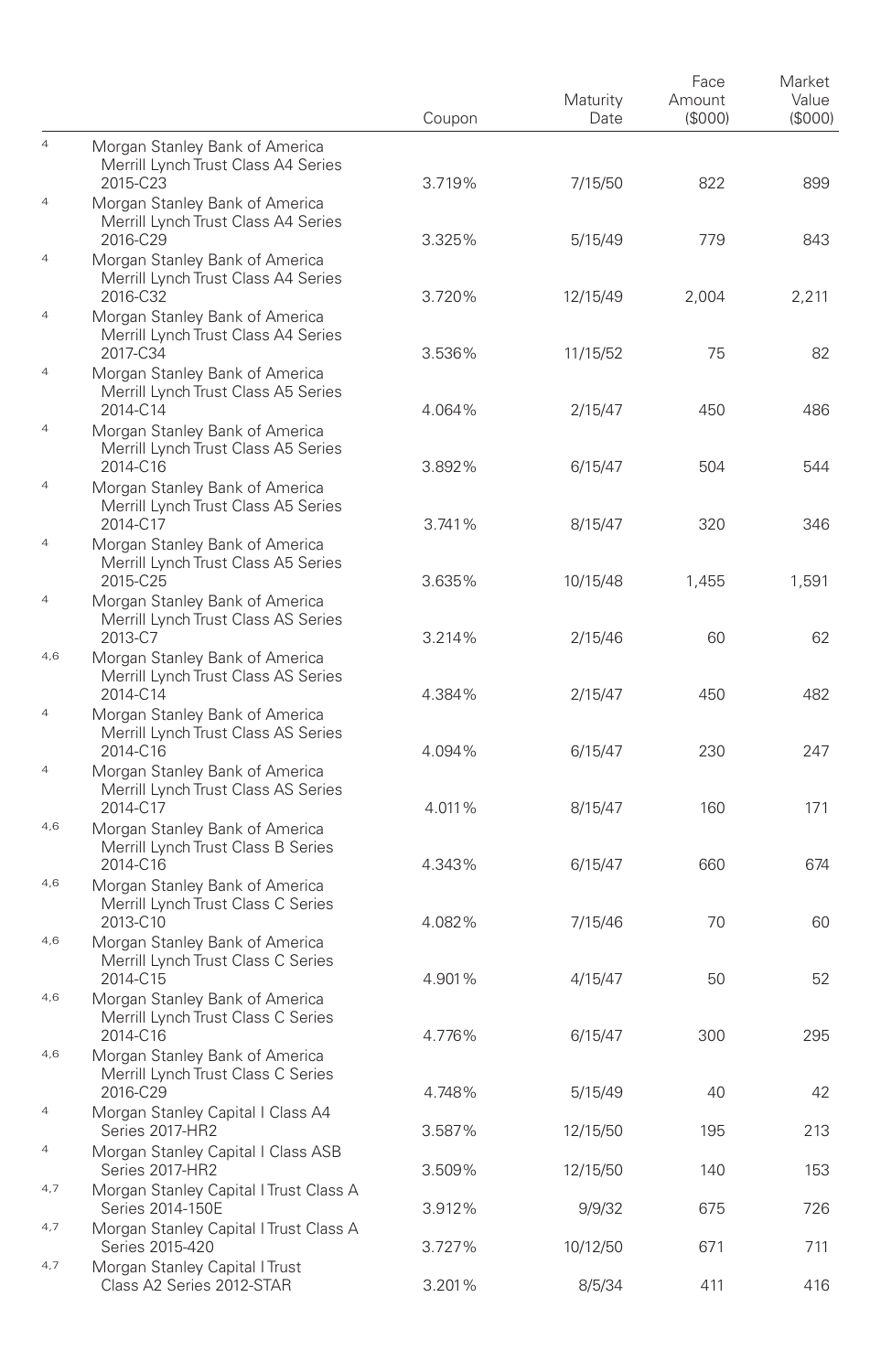|                |                                                                                              | Coupon | Maturity<br>Date | Face<br>Amount<br>(S000) | Market<br>Value<br>(SOOO) |
|----------------|----------------------------------------------------------------------------------------------|--------|------------------|--------------------------|---------------------------|
| $\overline{4}$ | Morgan Stanley Capital I Trust<br>Class A4 Series 2012-C4                                    | 3.244% | 3/15/45          | 379                      | 384                       |
| $\overline{4}$ | Morgan Stanley Capital I Trust<br>Class A4 Series 2015-UBS8                                  | 3.809% | 12/15/48         | 916                      | 1,008                     |
| $\overline{4}$ | Morgan Stanley Capital   Trust<br>Class A4 Series 2016-BNK2                                  | 3.049% | 11/15/49         | 400                      | 428                       |
| $\overline{4}$ | Morgan Stanley Capital I Trust<br>Class A4 Series 2016-UB11                                  | 2.782% | 8/15/49          | 654                      | 692                       |
| $\overline{4}$ | Morgan Stanley Capital I Trust<br>Class AS Series 2012-C4                                    | 3.773% | 3/15/45          | 60                       | 61                        |
| 4,6            | Morgan Stanley Capital I Trust Class C<br>Series 2015-UBS8                                   | 4.583% | 12/15/48         | 150                      | 142                       |
| 4,6            | Morgan Stanley Mortgage Loan Trust<br>Class 5A1 Series 2006-8AR                              | 2.077% | 6/25/36          | 53                       | 50                        |
| 4,7            | <b>MSBAM Commercial Mortgage</b><br>Securities Trust Class A2 Series<br>2012-CKSV            | 3.277% | 10/15/30         | 785                      | 755                       |
| 4,7            | Navient Private Education Loan Trust<br>Class A2A Series 2017-A                              | 2.880% | 12/16/58         | 267                      | 275                       |
| 4,7            | Navient Private Education Loan Trust<br>Class A2A Series 2018-BA                             | 3.610% | 12/15/59         | 425                      | 445                       |
| 4,7            | Navient Private Education Refi Loan<br>Trust Class A2A Series 2018-DA                        | 4.000% | 12/15/59         | 1.182                    | 1,262                     |
| 4,6,7          | Navient Student Loan Trust Class A2<br>Series 2016-2A, 1M USD LIBOR +<br>1.050%              | 1.159% | 6/25/65          | 18                       | 18                        |
| 4,6,7          | Navient Student Loan Trust Class A2<br>Series 2016-6A, 1M USD LIBOR +<br>0.750%              | 0.859% | 3/25/66          | 469                      | 471                       |
| 4,7            | Navient Student Loan Trust Class A2<br>Series 2018-EA                                        | 3.390% | 12/15/59         | 556                      | 586                       |
| 4,7            | Navient Student Loan Trust Class A2<br>Series 2018-EA                                        | 4.000% | 12/15/59         | 1,265                    | 1,304                     |
| $\overline{4}$ | Nissan Auto Receivables Owner Trust<br>Class A4 Series 2018-B                                | 3.160% | 12/16/24         | 340                      | 351                       |
| $\overline{4}$ | Nissan Auto Receivables Owner Trust<br>Class A4 Series 2019-A                                | 3.000% | 9/15/25          | 280                      | 293                       |
| $\overline{4}$ | Nissan Auto Receivables Owner Trust<br>Class A4 Series 2019-B                                | 2.540% | 12/15/25         | 610                      | 636                       |
| 4,7            | One Bryant Park Trust Class A Series<br>2019-OBP                                             | 2.516% | 9/15/54          | 230                      | 233                       |
| 4,7            | Palisades Center Trust Class A Series<br>2016-PLSD                                           | 2.713% | 4/13/33          | 200                      | 184                       |
| 4,6,7          | Pepper Residential Securities Trust<br>Class A1U Series 21A, 1M USD<br>$LIBOR + 0.880\%$     | 0.986% | 1/16/60          | 246                      | 247                       |
| 4,6,7          | Pepper Residential Securities Trust<br>No. 22 Class A1U Series 22A, 1M<br>USD LIBOR + 1.000% | 1.111% | 6/20/60          | 110                      | 110                       |
| 4,6,7          | Pepper Residential Securities Trust<br>No. 23 Class A1U Series 23A, 1M<br>USD LIBOR + 0.950% | 1.058% | 8/18/60          | 92                       | 92                        |
| 4,7            | PFS Financing Corp. Class A Series<br>2020-A                                                 | 1.270% | 6/15/25          | 220                      | 223                       |
| 4,6,7          | PHEAA Student Loan Trust Class A<br>Series 2016-2A, 1M USD LIBOR +                           |        |                  |                          |                           |
| 4,6,7          | 0.950%<br><b>RESIMAC Bastille Trust Class A1</b><br>Series 2018-1NCA, 1M USD LIBOR           | 1.068% | 11/25/65         | 323                      | 325                       |
|                | $+0.850%$                                                                                    | 0.953% | 12/5/59          | 317                      | 317                       |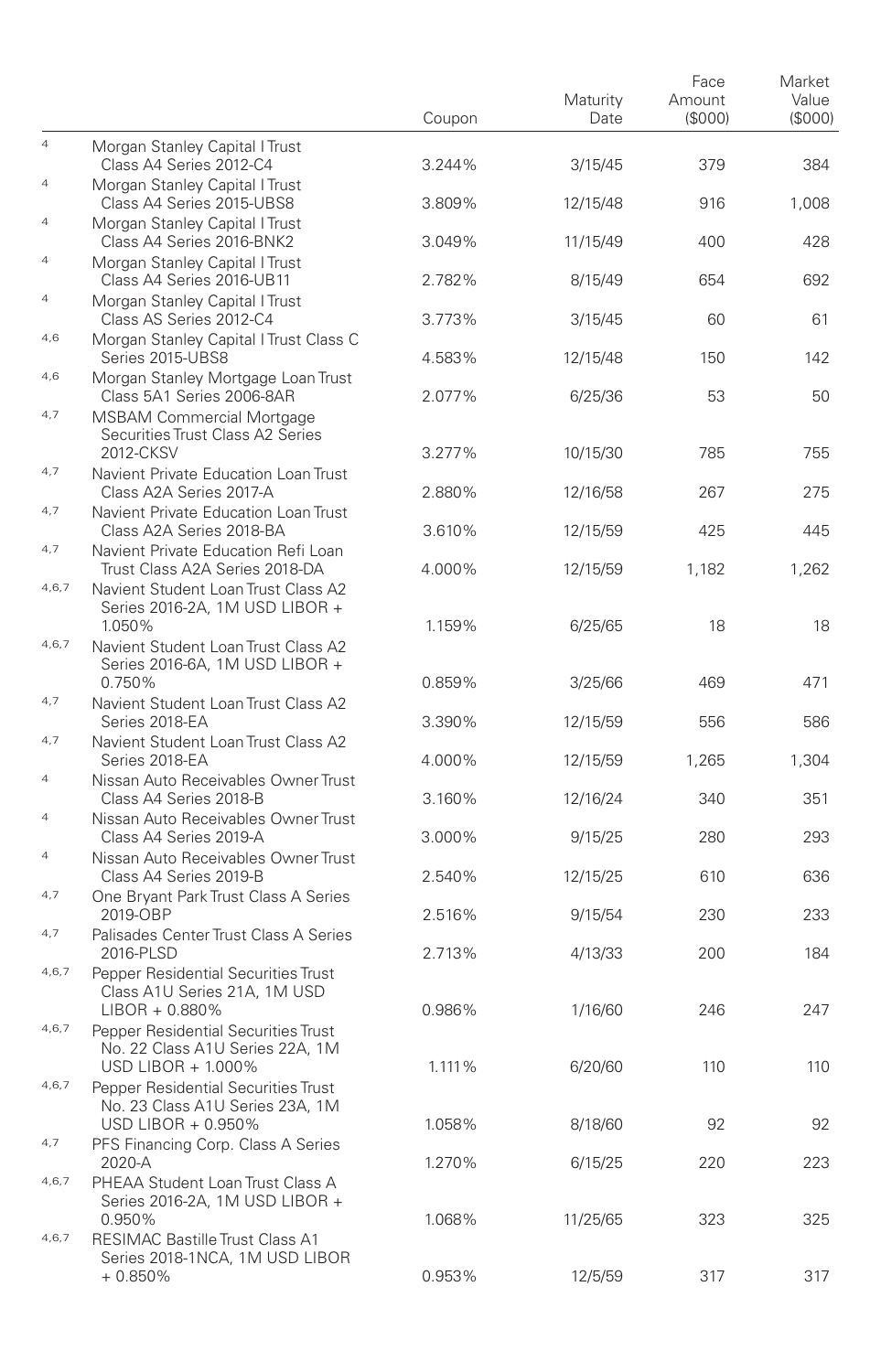|                |                                                                                       | Coupon | Maturity<br>Date | Face<br>Amount<br>(\$000) | Market<br>Value<br>(S000) |
|----------------|---------------------------------------------------------------------------------------|--------|------------------|---------------------------|---------------------------|
| 4,6,7          | <b>RESIMAC MBS Trust Class A1A</b><br>Series 2018-2A, 1M USD LIBOR +                  |        |                  |                           |                           |
| 4,6,7          | 0.850%<br>RESIMAC Premier Class A1 Series                                             | 0.956% | 4/10/50          | 52                        | 52                        |
| 4,6            | 2018-1A, 1M USD LIBOR + 0.800%                                                        | 0.906% | 11/10/49         | 248                       | 248                       |
|                | RFMSI Series Trust Class 2A1 Series<br>2006-SA3                                       | 4.534% | 9/25/36          | 54                        | 43                        |
| 4,6            | RFMSI Trust Class 2A1 Series<br>2006-SA2                                              | 4.652% | 8/25/36          | 166                       | 148                       |
| $\overline{4}$ | Santander Drive Auto Receivables<br>Trust Class C Series 2020-2                       | 1.460% | 9/15/25          | 630                       | 638                       |
| $\overline{4}$ | Santander Drive Auto Receivables                                                      |        |                  |                           |                           |
| 4              | Trust Class C Series 2020-3<br>Santander Drive Auto Receivables                       | 1.120% | 1/15/26          | 400                       | 403                       |
| $\overline{4}$ | Trust Class C Series 2021-1<br>Santander Drive Auto Receivables                       | 0.750% | 2/17/26          | 440                       | 439                       |
| $\overline{4}$ | Trust Class D Series 2018-3                                                           | 4.070% | 8/15/24          | 1,390                     | 1,433                     |
|                | Santander Drive Auto Receivables<br>Trust Class D Series 2018-4                       | 3.980% | 12/15/25         | 780                       | 811                       |
| 4              | Santander Drive Auto Receivables<br>Trust Class D Series 2018-5                       | 4.190% | 12/16/24         | 1.250                     | 1,289                     |
| $\overline{4}$ | Santander Drive Auto Receivables<br>Trust Class D Series 2020-2                       | 2.220% | 9/15/26          | 880                       | 905                       |
| $\overline{4}$ | Santander Drive Auto Receivables<br>Trust Class D Series 2021-1                       | 1.130% | 11/16/26         | 550                       | 546                       |
| 4,7            | Santander Retail Auto Lease Trust<br>Class A3 Series 2020-A                           | 1.740% | 7/20/23          | 1,370                     | 1,395                     |
| 4,7            | Santander Retail Auto Lease Trust<br>Class A4 Series 2020-A                           | 1.760% | 3/20/24          | 340                       | 348                       |
| 4,7            | Santander Retail Auto Lease Trust<br>Class C Series 2020-B                            | 1.180% | 12/20/24         | 310                       | 310                       |
| 4,7            | Santander Retail Auto Lease Trust<br>Class D Series 2020-A                            | 2.520% | 11/20/24         | 470                       | 484                       |
| 4,7            | Santander Retail Auto Lease Trust                                                     |        |                  |                           |                           |
| 4,7            | Class D Series 2020-B<br>Securitized Term Auto Receivables                            | 1.980% | 10/20/25         | 600                       | 611                       |
| 4,7            | Trust Class A4 Series 2018-1A<br>Securitized Term Auto Receivables                    | 3.298% | 11/25/22         | 147                       | 149                       |
| 4,7            | Trust Class A4 Series 2018-2A<br><b>SLM Private Education Loan Trust</b>              | 3.544% | 6/26/23          | 230                       | 234                       |
| 4,7            | Class B Series 2014-A                                                                 | 3.500% | 11/15/44         | 100                       | 101                       |
|                | <b>SMB Private Education Loan Trust</b><br>Class A2A Series 2016-A                    | 2.700% | 5/15/31          | 149                       | 153                       |
| 4,7            | <b>SMB Private Education Loan Trust</b><br>Class A2A Series 2017-B                    | 2.820% | 10/15/35         | 314                       | 326                       |
| 4,7            | <b>SMB Private Education Loan Trust</b><br>Class A2A Series 2018-A                    | 3.500% | 2/15/36          | 1,226                     | 1,297                     |
| 4,7            | <b>SMB Private Education Loan Trust</b><br>Class A2A Series 2018-B                    | 3.600% | 1/15/37          | 600                       | 638                       |
| 4,7            | SMB Private Education Loan Trust<br>Class A2A Series 2018-C                           | 3.630% | 11/15/35         | 820                       | 858                       |
| 4,6,7          | SMB Private Education Loan Trust<br>Class A2B Series 2016-B, 1M USD<br>LIBOR + 1.450% | 1.556% | 2/17/32          | 140                       | 141                       |
| 4,6,7          | <b>SMB Private Education Loan Trust</b><br>Class A2B Series 2016-C, 1M USD            |        |                  |                           |                           |
| 4,6,7          | LIBOR + 1.100%<br><b>SMB Private Education Loan Trust</b>                             | 1.206% | 9/15/34          | 152                       | 153                       |
|                | Class A2B Series 2017-A, 1M USD<br>LIBOR + 0.900%                                     | 1.006% | 9/15/34          | 173                       | 174                       |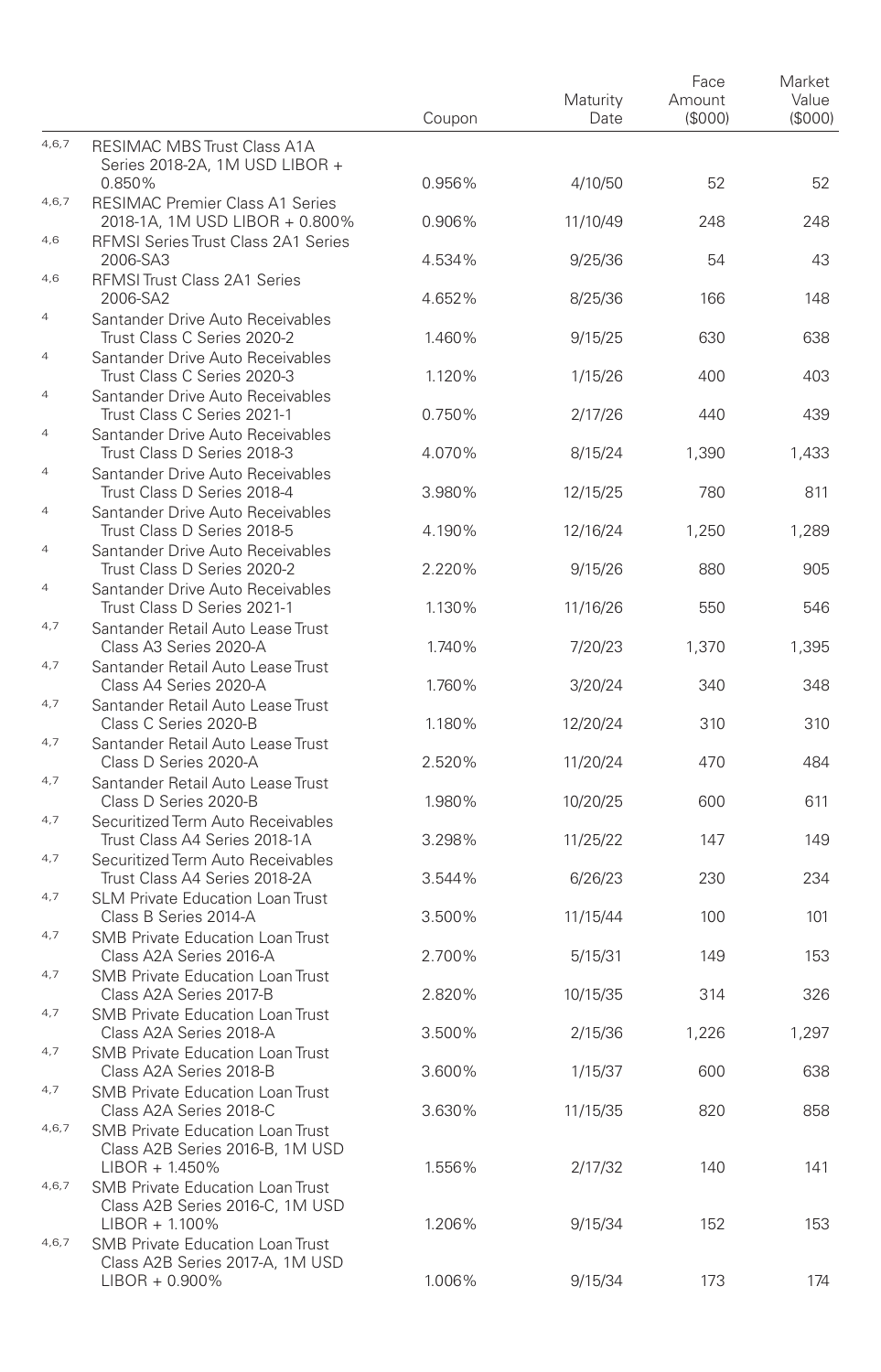|                |                                                                                           | Coupon | Maturity<br>Date | Face<br>Amount<br>(\$000) | Market<br>Value<br>(S000) |
|----------------|-------------------------------------------------------------------------------------------|--------|------------------|---------------------------|---------------------------|
| 4,6,7          | SoFi Professional Loan Program LLC<br>Class A1 Series 2016-D, 1M USD<br>$LIBOR + 0.950\%$ | 1.059% | 1/25/39          | 21                        | 21                        |
| 4,6,7          | SoFi Professional Loan Program LLC<br>Class A1 Series 2017-C, 1M USD                      |        |                  |                           |                           |
| 4,7            | $LIBOR + 0.600\%$<br>SoFi Professional Loan Program LLC                                   | 0.709% | 7/25/40          | 12                        | 12                        |
|                | Class A2B Series 2016-C                                                                   | 2.360% | 12/27/32         | 55                        | 55                        |
| 4,7            | SoFi Professional Loan Program LLC<br>Class A2B Series 2016-D                             | 2.340% | 4/25/33          | 71                        | 72                        |
| 4,7            | SoFi Professional Loan Program LLC<br>Class A2B Series 2017-A                             | 2.400% | 3/26/40          | 17                        | 18                        |
| 4,7            | SoFi Professional Loan Program LLC<br>Class A2B Series 2017-E                             | 2.720% | 11/26/40         | 245                       | 250                       |
| 4,7            | SoFi Professional Loan Program LLC<br>Class A2B Series 2018-A                             | 2.950% | 2/25/42          | 290                       | 298                       |
| 4,7            | SoFi Professional Loan Program LLC<br>Class A2BSeries 2016-B                              | 2.740% | 10/25/32         | 48                        | 48                        |
| 4,7            | SoFi Professional Loan Program LLC<br>Class A2FX Series 2016-D                            | 3.340% | 8/25/47          | 576                       | 594                       |
| 4,7            | SoFi Professional Loan Program LLC<br>Class A2FX Series 2017-B                            | 2.740% | 5/25/40          | 122                       | 123                       |
| 4,7            | SoFi Professional Loan Program LLC                                                        |        |                  |                           |                           |
| 4,7            | Class A2FX Series 2017-D<br>SoFi Professional Loan Program LLC                            | 2.650% | 9/25/40          | 176                       | 180                       |
| 4,7            | Class A2FX Series 2017-F<br>SoFi Professional Loan Program LLC                            | 2.840% | 1/25/41          | 189                       | 193                       |
|                | Class A2FX Series 2018-C                                                                  | 3.590% | 1/25/48          | 256                       | 266                       |
| 4,7            | SoFi Professional Loan Program LLC<br>Class A2FX Series 2018-D                            | 3.600% | 2/25/48          | 610                       | 632                       |
| 4,7            | SoFi Professional Loan Program LLC<br>Class A2FX Series 2019-B                            | 3.090% | 8/17/48          | 492                       | 507                       |
| 4,7            | SoFi Professional Loan Program Trust<br>Class A1FX Series 2020-A                          | 2.060% | 5/15/46          | 600                       | 603                       |
| $\overline{4}$ | Synchrony Credit Card Master<br>Note Trust Class C Series 2016-2C                         | 2.950% | 5/15/24          | 280                       | 281                       |
| 4              | Synchrony Credit Card Master<br>Note Trust Class C Series 2017-2                          | 3.010% | 10/15/25         | 380                       | 393                       |
| 4,7            | Taco Bell Funding LLC Class A23<br>Series 2019-1A                                         | 4.970% | 5/25/46          | 87                        | 94                        |
| 4,7            | Taco Bell Funding LLC Class A2II<br>Series 2016-1A                                        | 4.377% | 5/25/46          | 202                       | 203                       |
| 4,7            | Tesla Auto Lease Trust Class A4<br>Series 2020-A                                          | 0.780% | 12/20/23         | 130                       | 131                       |
| 4,7            | Tesla Auto Lease Trust Class C Series                                                     |        |                  |                           |                           |
| 4,7            | 2018-B<br>Tesla Auto Lease Trust Class C Series                                           | 4.360% | 10/20/21         | 330                       | 334                       |
| 4,7            | 2020-A<br>Tidewater Auto Receivables Trust                                                | 1.680% | 2/20/24          | 100                       | 101                       |
| 4,7            | Class C Series 2018-AA<br><b>Tidewater Auto Receivables Trust</b>                         | 3.840% | 11/15/24         | 146                       | 147                       |
| 4,7            | Class D Series 2018-AA                                                                    | 4.300% | 11/15/24         | 120                       | 122                       |
|                | TMSQ Mortgage Trust Class A Series<br>2014-1500                                           | 3.680% | 10/10/36         | 640                       | 680                       |
| 4,7            | Toyota Auto Loan Extended<br>Note Trust Class A Series 2019-1A                            | 2.560% | 11/25/31         | 100                       | 106                       |
| 4,7            | Toyota Auto Loan Extended<br>Note Trust Class A Series 2020-1A                            | 1.350% | 5/25/33          | 590                       | 599                       |
| 4,7            | Toyota Auto Loan Extended<br>Note Trust Class A Series 2021-1                             | 1.070% | 2/27/34          | 1,280                     | 1,271                     |
| $\overline{4}$ | Toyota Auto Receivables Owner Trust<br>Class A4 Series 2019-A                             | 3.000% | 5/15/24          | 190                       | 199                       |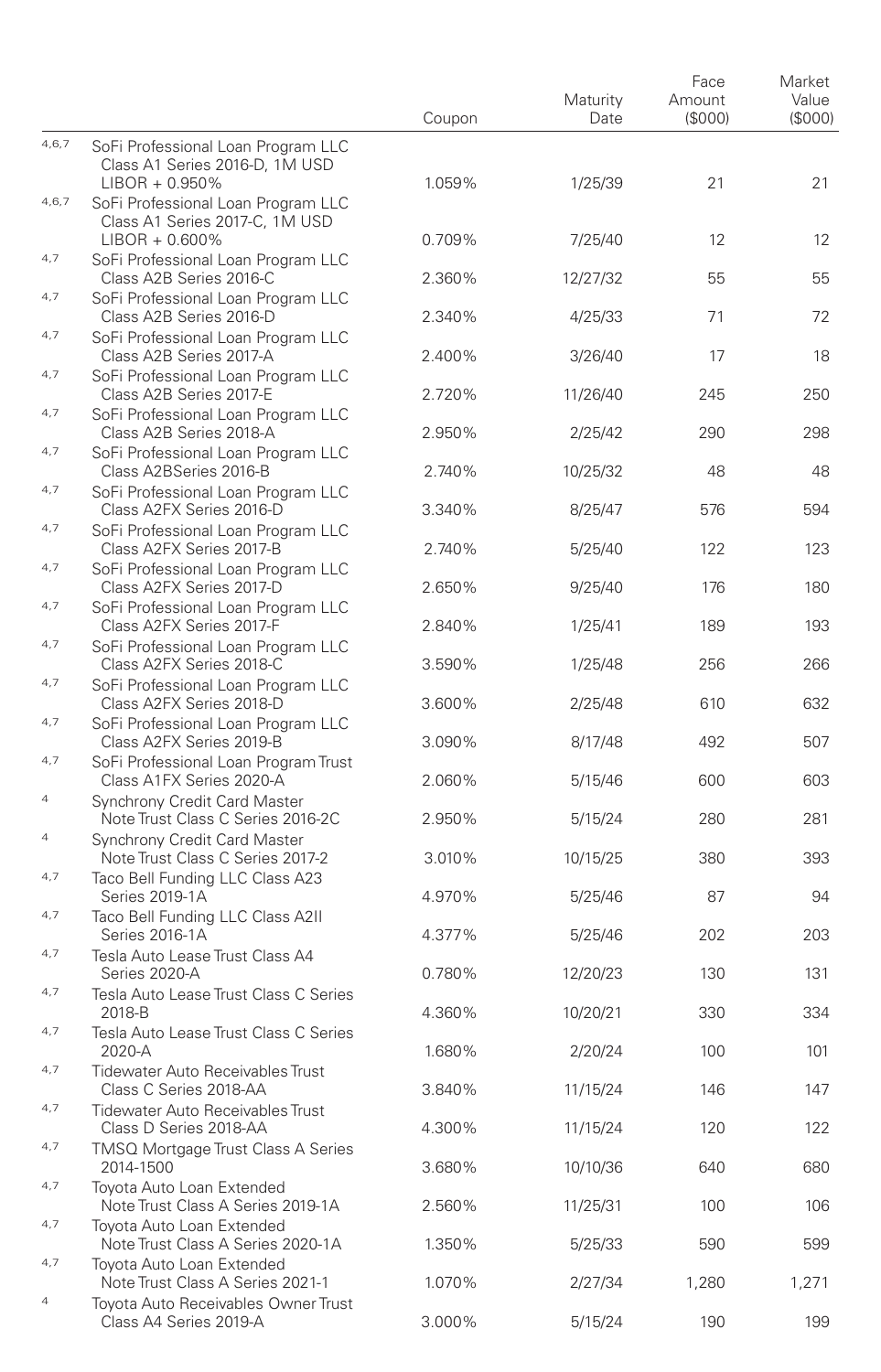|                |                                                                               | Coupon | Maturity<br>Date | Face<br>Amount<br>(\$000) | Market<br>Value<br>(\$000) |
|----------------|-------------------------------------------------------------------------------|--------|------------------|---------------------------|----------------------------|
| $\overline{a}$ | Toyota Auto Receivables Owner Trust<br>Class A4 Series 2019-D                 | 1.990% | 2/18/25          | 300                       | 310                        |
| $\overline{4}$ | Toyota Auto Receivables Owner Trust<br>Class A4 Series 2020-A                 | 1.680% | 5/15/25          | 900                       | 924                        |
| 4,7            | Trafigura Securitisation Finance plc<br>Class A2 Series 2018-1A               | 3.730% | 3/15/22          | 1,500                     | 1,521                      |
| 4,7            | Trinity Rail Leasing LLC Class A2<br>Series 2018-1A                           | 4.620% | 6/17/48          | 740                       | 772                        |
| 4,7            | TRIP Rail Master Funding LLC<br>Class A1 Series 2017-1A                       | 2.709% | 8/15/47          | 14                        | 14                         |
| $\overline{4}$ | <b>UBS Commercial Mortgage Trust</b><br>Class A4 Series 2017-C7               | 3.679% | 12/15/50         | 150                       | 166                        |
| $\overline{4}$ | <b>UBS Commercial Mortgage Trust</b><br>Class AS Series 2012-C1               | 4.171% | 5/10/45          | 30                        | 31                         |
| $\overline{4}$ | UBS Commercial Mortgage Trust<br>Class ASB Series 2019-C16                    | 3.460% | 4/15/52          | 167                       | 182                        |
| 4,7            | <b>UBS-BAMLL Trust Class A Series</b><br>2012-WRM                             | 3.663% | 6/10/30          | 606                       | 604                        |
| $\overline{4}$ | UBS-Barclays Commercial Mortgage<br>Trust Class A4 Series 2013-C6             | 3.244% | 4/10/46          | 150                       | 156                        |
| $\overline{4}$ | UBS-Barclays Commercial Mortgage<br>Trust Class AS Series 2013-C6             | 3.469% | 4/10/46          | 50                        | 52                         |
| 4              | Verizon Owner Trust Class B Series<br>2020-A                                  | 1.980% | 7/22/24          | 500                       | 514                        |
| $\overline{4}$ | Verizon Owner Trust Class B Series<br>2020-B                                  | 0.680% | 2/20/25          | 630                       | 630                        |
| 4              | Verizon Owner Trust Class C Series<br>2020-B                                  | 0.830% | 2/20/25          | 430                       | 431                        |
| $\overline{4}$ | Volkswagen Auto Loan Enhanced<br>Trust Class A4 Series 2018-1                 | 3.150% | 7/22/24          | 220                       | 225                        |
| 4              | Volkswagen Auto Loan Enhanced<br>Trust Class A4 Series 2018-2                 | 3.330% | 2/20/25          | 220                       | 228                        |
| 4,6            | WaMu Mortgage Pass-Through<br>Certificates Class 1A7 Series<br>2003-AR9 Trust | 2.767% | 9/25/33          | 7                         | 7                          |
| 4,6            | WaMu Mortgage Pass-Through<br>Certificates Class A Series<br>2002-AR18 Trust  | 2.565% | 1/25/33          | 5                         | 5                          |
| 4,6            | WaMu Mortgage Pass-Through<br>Certificates Class A7 Series                    |        |                  |                           |                            |
| $\overline{4}$ | 2003-AR7 Trust<br>Wells Fargo Commercial Mortgage                             | 2.714% | 8/25/33          | 5                         | 5                          |
| 4              | Trust Class A3 Series 2015-C30<br>Wells Fargo Commercial Mortgage             | 3.411% | 9/15/58          | 453                       | 490                        |
| 4,6            | Trust Class A3 Series 2016-BNK1<br>Wells Fargo Commercial Mortgage            | 2.652% | 8/15/49          | 320                       | 337                        |
| 4              | Trust Class A4 Series 2013-LC12<br>Wells Fargo Commercial Mortgage            | 4.218% | 7/15/46          | 777                       | 830                        |
| 4              | Trust Class A4 Series 2015-C27<br>Wells Fargo Commercial Mortgage             | 3.190% | 2/15/48          | 638                       | 671                        |
| $\overline{4}$ | Trust Class A4 Series 2015-C29<br>Wells Fargo Commercial Mortgage             | 3.637% | 6/15/48          | 585                       | 639                        |
| $\overline{4}$ | Trust Class A4 Series 2015-C30<br>Wells Fargo Commercial Mortgage             | 3.664% | 9/15/58          | 420                       | 460                        |
| $\overline{4}$ | Trust Class A4 Series 2015-LC22<br>Wells Fargo Commercial Mortgage            | 3.839% | 9/15/58          | 899                       | 991                        |
| 4              | Trust Class A4 Series 2016-C32<br>Wells Fargo Commercial Mortgage             | 3.560% | 1/15/59          | 644                       | 704                        |
| 4              | Trust Class A4 Series 2016-C37<br>Wells Fargo Commercial Mortgage             | 3.525% | 12/15/49         | 260                       | 283                        |
|                | Trust Class A4 Series 2017-C39                                                | 3.157% | 9/15/50          | 120                       | 127                        |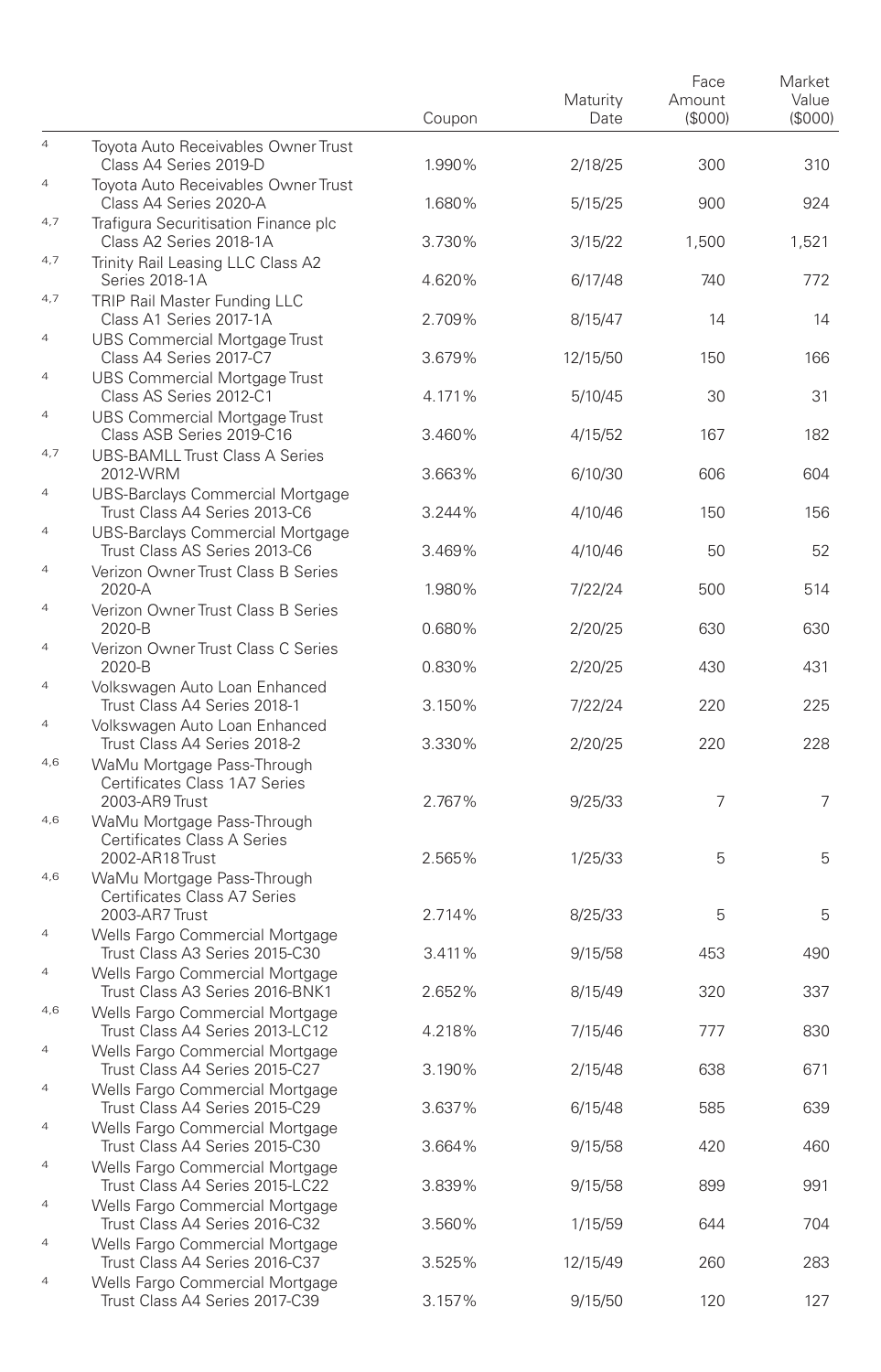|                |                                                                               | Coupon | Maturity<br>Date | Face<br>Amount<br>(\$000) | Market<br>Value<br>(\$000) |
|----------------|-------------------------------------------------------------------------------|--------|------------------|---------------------------|----------------------------|
| $\overline{4}$ | Wells Fargo Commercial Mortgage<br>Trust Class A4 Series 2017-C40             | 3.581% | 10/15/50         | 75                        | 82                         |
| $\overline{4}$ | Wells Fargo Commercial Mortgage<br>Trust Class A4 Series 2017-RC1             | 3.631% | 1/15/60          | 75                        | 82                         |
| 4              | Wells Fargo Commercial Mortgage<br>Trust Class A4 Series 2018-C46             | 4.152% | 8/15/51          | 290                       | 326                        |
| 4              | Wells Fargo Commercial Mortgage<br>Trust Class A5 Series 2014-LC16            | 3.817% | 8/15/50          | 1,120                     | 1,207                      |
| $\overline{4}$ | Wells Fargo Commercial Mortgage<br>Trust Class A5 Series 2014-LC18            | 3.405% | 12/15/47         | 870                       | 940                        |
| $\overline{4}$ | Wells Fargo Commercial Mortgage<br>Trust Class AS Series 2012-LC5             | 3.539% | 10/15/45         | 40                        | 41                         |
| 4,6            | Wells Fargo Commercial Mortgage<br>Trust Class AS Series 2013-LC12            | 4.275% | 7/15/46          | 110                       | 114                        |
| $\overline{4}$ | Wells Fargo Commercial Mortgage<br>Trust Class AS Series 2014-LC16            | 4.020% | 8/15/50          | 200                       | 210                        |
| 4,6            | Wells Fargo Commercial Mortgage<br>Trust Class AS Series 2015-C30             | 4.067% | 9/15/58          | 350                       | 380                        |
| 4,6            | Wells Fargo Commercial Mortgage<br>Trust Class AS Series 2015-LC22            | 4.207% | 9/15/58          | 275                       | 300                        |
| $\overline{4}$ | Wells Fargo Commercial Mortgage<br>Trust Class ASB Series 2019-C49            | 3.933% | 3/15/52          | 210                       | 235                        |
| $\overline{4}$ | Wells Fargo Commercial Mortgage<br>Trust Class B Series 2014-LC16             | 4.322% | 8/15/50          | 150                       | 151                        |
| $\overline{4}$ | Wells Fargo Commercial Mortgage<br>Trust Class C Series 2014-LC16             | 4.458% | 8/15/50          | 220                       | 162                        |
| 4,6            | Wells Fargo Commercial Mortgage<br>Trust Class C Series 2015-LC22             | 4.545% | 9/15/58          | 315                       | 327                        |
| 4,6<br>4,6     | Wells Fargo Commercial Mortgage<br>Trust Class C Series 2018-C43              | 4.514% | 3/15/51          | 80                        | 82                         |
|                | Wells Fargo Mortgage Backed<br>Securities Trust Class 2A1 Series<br>2006-AR14 | 2.776% | 10/25/36         | 79                        | 74                         |
| 4,7            | Wendy's Funding LLC Class A21<br>Series 2018-1A                               | 3.573% | 3/15/48          | 155                       | 157                        |
| 4,6,7          | WFLD Mortgage Trust Class A Series<br>2014-MONT                               | 3.755% | 8/10/31          | 875                       | 896                        |
| 4,7            | <b>WFRBS Commercial Mortgage Trust</b><br>Class A4 Series 2011-C3             | 4.375% | 3/15/44          | 16                        | 16                         |
| 4,6            | <b>WFRBS Commercial Mortgage Trust</b><br>Class A4 Series 2013-C15            | 4.153% | 8/15/46          | 355                       | 380                        |
| 4              | <b>WFRBS Commercial Mortgage Trust</b><br>Class A4 Series 2013-C17            | 4.023% | 12/15/46         | 230                       | 247                        |
| $\overline{4}$ | <b>WFRBS Commercial Mortgage Trust</b><br>Class A4 Series 2014-C19            | 3.829% | 3/15/47          | 480                       | 512                        |
| $\overline{4}$ | <b>WFRBS Commercial Mortgage Trust</b><br>Class A4 Series 2014-C21            | 3.410% | 8/15/47          | 31                        | 33                         |
| $\overline{4}$ | <b>WFRBS Commercial Mortgage Trust</b><br>Class A4 Series 2014-C23            | 3.650% | 10/15/57         | 492                       | 532                        |
|                | <b>WFRBS Commercial Mortgage Trust</b><br>Class A4 Series 2014-LC14           | 3.766% | 3/15/47          | 58                        | 62                         |
| $\overline{4}$ | <b>WFRBS Commercial Mortgage Trust</b><br>Class A5 Series 2013-C16            | 4.415% | 9/15/46          | 350                       | 379                        |
| 4,6            | <b>WFRBS Commercial Mortgage Trust</b><br>Class A5 Series 2013-C18            | 4.162% | 12/15/46         | 665                       | 721                        |
| $\overline{a}$ | <b>WFRBS Commercial Mortgage Trust</b><br>Class A5 Series 2014-C19            | 4.101% | 3/15/47          | 530                       | 576                        |
| $\overline{4}$ | <b>WFRBS Commercial Mortgage Trust</b><br>Class A5 Series 2014-C20            | 3.995% | 5/15/47          | 565                       | 614                        |
| $\overline{a}$ | <b>WFRBS Commercial Mortgage Trust</b><br>Class A5 Series 2014-C21            | 3.678% | 8/15/47          | 989                       | 1,068                      |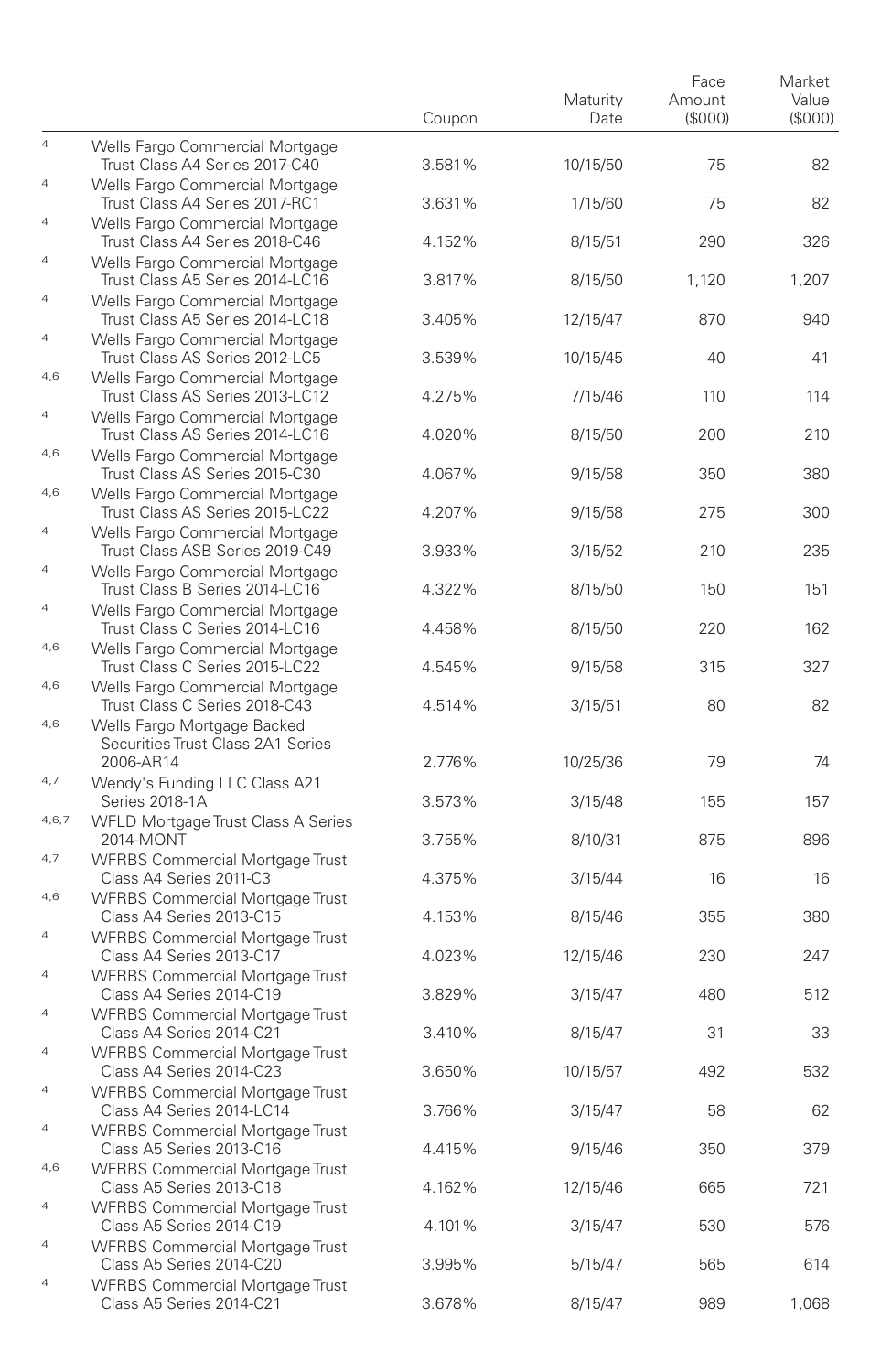|                |                                                                                   | Coupon           | Maturity<br>Date     | Face<br>Amount<br>(\$000) | Market<br>Value<br>(S000) |
|----------------|-----------------------------------------------------------------------------------|------------------|----------------------|---------------------------|---------------------------|
| $\overline{4}$ | <b>WFRBS Commercial Mortgage Trust</b><br>Class A5 Series 2014-C23                | 3.917%           | 10/15/57             | 340                       | 371                       |
| $\overline{a}$ | <b>WFRBS Commercial Mortgage Trust</b><br>Class A5 Series 2014-C24                | 3.607%           | 11/15/47             | 342                       | 370                       |
| $\overline{4}$ | <b>WFRBS Commercial Mortgage Trust</b><br>Class A5 Series 2014-LC14               | 4.045%           | 3/15/47              | 903                       | 976                       |
| 4,6            | <b>WFRBS Commercial Mortgage Trust</b><br>Class AS Series 2012-C7                 | 4.090%           | 6/15/45              | 135                       | 136                       |
| 4              | <b>WFRBS Commercial Mortgage Trust</b><br>Class AS Series 2012-C9                 | 3.388%           | 11/15/45             | 70                        | 72                        |
| $\overline{4}$ | <b>WFRBS Commercial Mortgage Trust</b><br>Class AS Series 2013-C13                | 3.345%           | 5/15/45              | 50                        | 52                        |
| $\overline{4}$ | <b>WFRBS Commercial Mortgage Trust</b><br>Class AS Series 2014-C21                | 3.891%           | 8/15/47              | 170                       | 180                       |
| 4,6            | <b>WFRBS Commercial Mortgage Trust</b><br>Class B Series 2013-C18                 | 4.862%           | 12/15/46             | 140                       | 148                       |
| $\overline{4}$ | <b>WFRBS Commercial Mortgage Trust</b><br>Class B Series 2014-C20                 | 4.378%           | 5/15/47              | 280                       | 269                       |
| 4,6            | <b>WFRBS Commercial Mortgage Trust</b><br>Class C Series 2014-C20                 | 4.513%           | 5/15/47              | 90                        | 86                        |
| 4              | World Omni Auto Receivables Trust<br>Class A4 Series 2018-D                       | 3.440%           | 12/16/24             | 130                       | 136                       |
| $\overline{4}$ | World Omni Auto Receivables Trust<br>Class A4 Series 2019-A                       | 3.220%           | 6/16/25              | 230                       | 240                       |
| $\overline{4}$ | World Omni Auto Receivables Trust<br>Class B Series 2018-A                        | 2.890%           | 4/15/25              | 220                       | 225                       |
| $\overline{4}$ | World Omni Auto Receivables Trust<br>Class B Series 2019-B                        | 2.860%           | 6/16/25              | 170                       | 178                       |
| $\overline{4}$ | World Omni Auto Receivables Trust<br>Class B Series 2020-B                        | 1.220%           | 3/16/26              | 150                       | 152                       |
| $\overline{4}$ | World Omni Auto Receivables Trust<br>Class B Series 2020-C                        | 0.870%           | 10/15/26             | 300                       | 300                       |
| $\overline{4}$ | World Omni Auto Receivables Trust<br>Class C Series 2020-C                        | 1.390%           | 5/17/27              | 100                       | 101                       |
|                | Total Asset-Backed/Commercial Mortgage-Backed Securities (Cost \$200,622)         |                  |                      |                           | 207,881                   |
|                | Corporate Bonds (75.1%)                                                           |                  |                      |                           |                           |
|                | Communications (5.5%)<br>AT&T Inc.                                                |                  |                      |                           |                           |
|                | AT&T Inc.                                                                         | 0.000%<br>0.000% | 11/16/21<br>12/14/21 | 1,270<br>4,050            | 1,267<br>4,038            |
|                | AT&T Inc.                                                                         | 0.000%           | 12/16/21             | 5,200                     | 5,184                     |
|                | AT&T Inc.                                                                         | 3.000%           | 6/30/22              | 991                       | 1,019                     |
|                | AT&T Inc.                                                                         |                  |                      | 200                       |                           |
| 8              | AT&T Inc.                                                                         | 2.625%           | 12/1/22              |                           | 206                       |
|                |                                                                                   | 1.950%           | 9/15/23              | 495                       | 607                       |
|                | AT&T Inc.                                                                         | 4.050%           | 12/15/23             | 130                       | 142                       |
|                | AT&T Inc.                                                                         | 0.900%           | 3/25/24              | 8,695                     | 8,713                     |
|                | AT&T Inc.                                                                         | 4.450%           | 4/1/24               | 90                        | 99                        |
|                | AT&T Inc.                                                                         | 3.950%           | 1/15/25              | 250                       | 275                       |
|                | AT&T Inc.                                                                         | 3.400%           | 5/15/25              | 825                       | 895                       |
|                | AT&T Inc.                                                                         | 3.600%           | 7/15/25              | 55                        | 60                        |
|                | AT&T Inc.                                                                         | 1.700%           | 3/25/26              | 5,760                     | 5,757                     |
| 8              | Booking Holdings Inc.<br><b>Charter Communications</b><br>Operating LLC / Charter | 0.100%           | 3/8/25               | 720                       | 846                       |
|                | <b>Communications Operating Capital</b><br><b>Charter Communications</b>          | 4.464%           | 7/23/22              | 7,989                     | 8,332                     |
|                | Operating LLC / Charter<br><b>Communications Operating Capital</b>                | 4.500%           | 2/1/24               | 2,496                     | 2,730                     |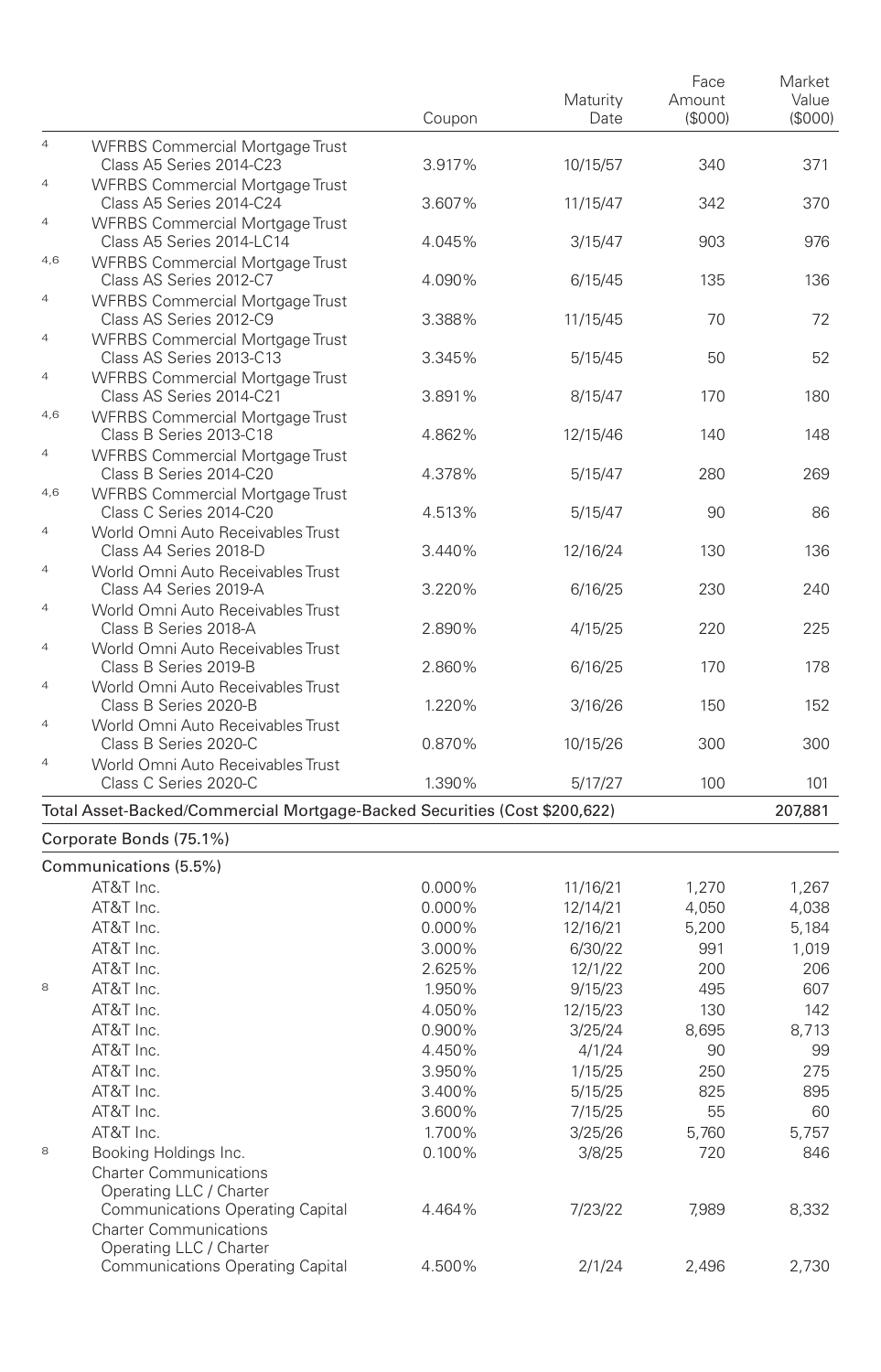|                          |                                         |        |          | Face   | Market  |
|--------------------------|-----------------------------------------|--------|----------|--------|---------|
|                          |                                         |        | Maturity | Amount | Value   |
|                          |                                         | Coupon | Date     | (S000) | (\$000) |
|                          | <b>Charter Communications</b>           |        |          |        |         |
|                          | Operating LLC / Charter                 |        |          |        |         |
|                          | <b>Communications Operating Capital</b> | 4.908% | 7/23/25  | 4,820  | 5,463   |
|                          | Comcast Corp.                           | 3.600% | 3/1/24   | 30     | 33      |
|                          | Comcast Corp.                           | 3.700% | 4/15/24  | 2,662  | 2,901   |
|                          | Comcast Corp.                           | 3.375% | 2/15/25  | 800    | 867     |
|                          | Comcast Corp.                           | 3.375% | 8/15/25  | 1,780  | 1,934   |
|                          | Comcast Corp.                           | 3.950% | 10/15/25 | 1,595  | 1,780   |
| 7                        | Cox Communications Inc.                 | 3.150% | 8/15/24  | 725    | 774     |
|                          | <b>CSC Holdings LLC</b>                 | 6.750% | 11/15/21 | 150    | 154     |
| 7                        | <b>CSC Holdings LLC</b>                 | 5.375% | 2/1/28   | 150    | 158     |
| 7                        | <b>CSC Holdings LLC</b>                 | 7.500% | 4/1/28   | 30     | 33      |
| 7                        | <b>CSC Holdings LLC</b>                 | 5.750% | 1/15/30  | 60     | 63      |
| 7                        | <b>CSC Holdings LLC</b>                 | 4.625% | 12/1/30  | 149    | 146     |
| $\overline{\phantom{a}}$ | Deutsche Telekom International          |        |          |        |         |
|                          | Finance BV                              | 2.485% | 9/19/23  | 450    | 468     |
|                          | Discovery Communications LLC            | 2.950% | 3/20/23  | 1,970  | 2,055   |
|                          | Discovery Communications LLC            | 3.800% | 3/13/24  | 1,245  | 1,340   |
|                          | Discovery Communications LLC            | 3.900% | 11/15/24 | 897    | 979     |
|                          | <b>Discovery Communications LLC</b>     | 3.450% | 3/15/25  | 35     | 37      |
|                          | Discovery Communications LLC            | 3.950% | 6/15/25  | 105    | 115     |
|                          |                                         | 4.900% | 3/11/26  | 1,040  |         |
| 7                        | Discovery Communications LLC            |        |          |        | 1,184   |
| $\overline{\phantom{a}}$ | Expedia Group Inc.                      | 3.600% | 12/15/23 | 160    | 170     |
|                          | Expedia Group Inc.                      | 6.250% | 5/1/25   | 69     | 80      |
|                          | Fox Corp.                               | 3.666% | 1/25/22  | 1,763  | 1,810   |
|                          | Fox Corp.                               | 4.030% | 1/25/24  | 1,685  | 1,829   |
|                          | Fox Corp.                               | 3.050% | 4/7/25   | 2,013  | 2,144   |
| 7                        | Frontier Communications Corp.           | 5.875% | 10/15/27 | 35     | 37      |
| $\overline{\phantom{a}}$ | Frontier Communications Corp.           | 5.000% | 5/1/28   | 175    | 178     |
| 7                        | Frontier Communications Corp.           | 6.750% | 5/1/29   | 60     | 63      |
| 9                        | Global Switch Holdings Ltd.             | 4.375% | 12/13/22 | 600    | 873     |
|                          | Interpublic Group of Cos. Inc.          | 3.750% | 10/1/21  | 1,040  | 1,057   |
|                          | Interpublic Group of Cos. Inc.          | 4.200% | 4/15/24  | 154    | 169     |
|                          | Lamar Media Corp.                       | 3.750% | 2/15/28  | 40     | 40      |
|                          | Level 3 Financing Inc.                  | 5.250% | 3/15/26  | 50     | 51      |
| 7                        | Level 3 Financing Inc.                  | 4.625% | 9/15/27  | 80     | 82      |
| $\overline{\phantom{a}}$ | Level 3 Financing Inc.                  | 4.250% | 7/1/28   | 20     | 20      |
| $\overline{\phantom{a}}$ | Level 3 Financing Inc.                  | 3.625% | 1/15/29  | 80     | 77      |
| $\overline{\phantom{a}}$ | Netflix Inc.                            | 3.625% | 6/15/25  | 420    | 445     |
|                          | Netflix Inc.                            | 5.875% | 11/15/28 | 10     | 12      |
| 7                        | Nexstar Broadcasting Inc.               | 5.625% | 7/15/27  | 120    | 126     |
| 7                        | Nexstar Broadcasting Inc.               | 4.750% | 11/1/28  | 100    | 101     |
| $\overline{\phantom{a}}$ | NTT Finance Corp.                       | 0.583% | 3/1/24   | 1,390  | 1,383   |
| $\overline{\phantom{a}}$ | NTT Finance Corp.                       | 1.162% | 4/3/26   | 1,385  | 1,361   |
|                          | Omnicom Group Inc.                      | 3.625% | 5/1/22   | 1,390  | 1,438   |
| $\overline{\phantom{a}}$ | QualityTech LP / QTS Finance Corp.      | 3.875% | 10/1/28  | 65     | 64      |
|                          | Qwest Corp.                             | 6.750% | 12/1/21  | 1,100  | 1,138   |
|                          |                                         |        |          |        |         |
| 7                        | Rogers Communications Inc.              | 3.000% | 3/15/23  | 70     | 73      |
| 7                        | Scripps Escrow II Inc.                  | 3.875% | 1/15/29  | 35     | 34      |
|                          | Sirius XM Radio Inc.                    | 4.625% | 7/15/24  | 240    | 247     |
| 7                        | Sirius XM Radio Inc.                    | 5.000% | 8/1/27   | 20     | 21      |
| 7                        | Sky Ltd.                                | 3.125% | 11/26/22 | 1,560  | 1,628   |
| 7                        | Sky Ltd.                                | 3.750% | 9/16/24  | 1,580  | 1,736   |
|                          | Sprint Corp.                            | 7.125% | 6/15/24  | 364    | 419     |
|                          | Sprint Corp.                            | 7.625% | 3/1/26   | 110    | 135     |
| 7                        | Tegna Inc.                              | 4.750% | 3/15/26  | 130    | 138     |
|                          | Time Warner Entertainment Co. LP        | 8.375% | 3/15/23  | 270    | 310     |
|                          | T-Mobile USA Inc.                       | 6.000% | 3/1/23   | 640    | 642     |
|                          |                                         |        |          |        |         |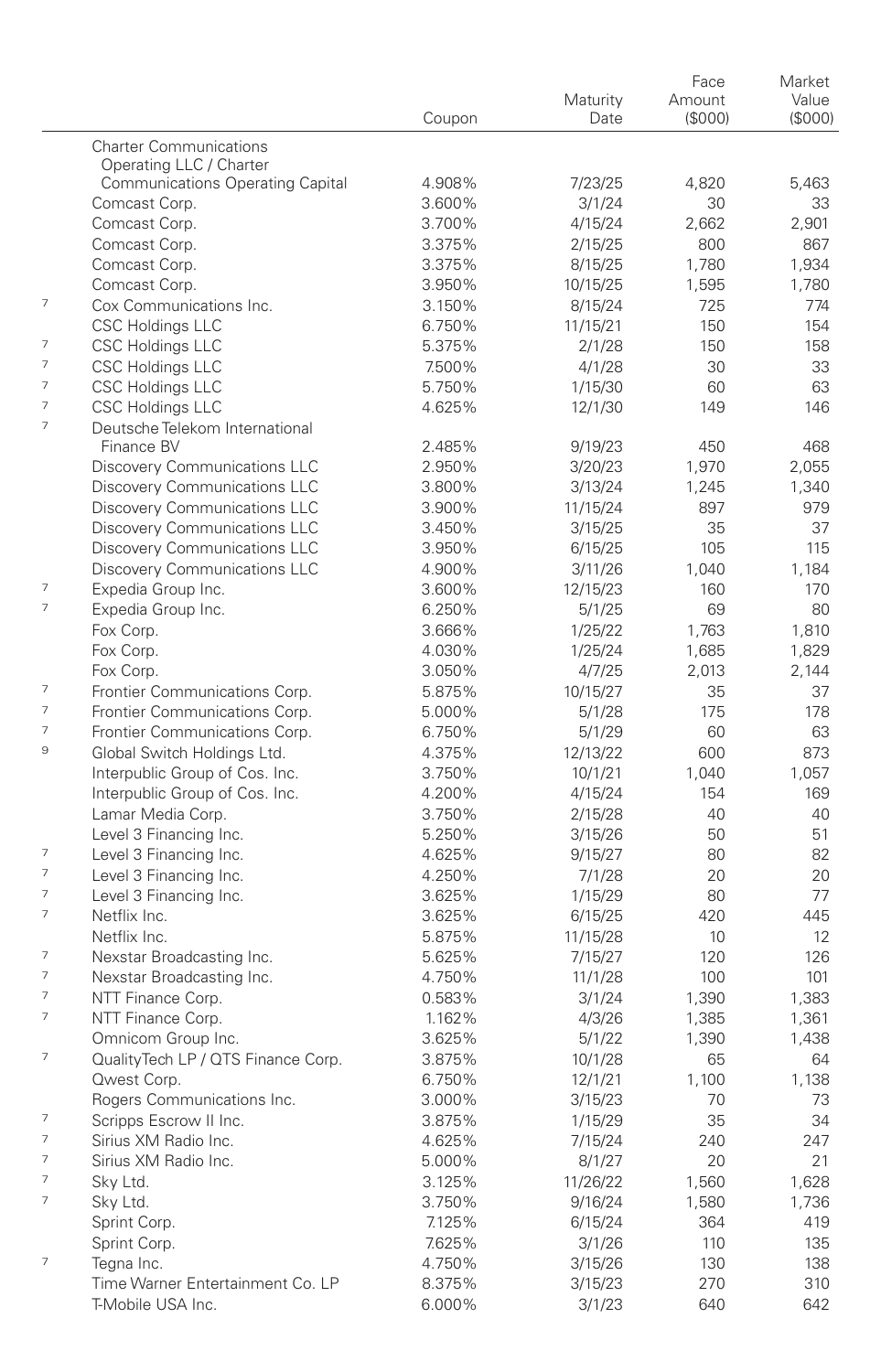|                          |                                                              |        | Maturity            | Face<br>Amount | Market<br>Value |
|--------------------------|--------------------------------------------------------------|--------|---------------------|----------------|-----------------|
|                          |                                                              | Coupon | Date                | (\$000)        | (\$000)         |
| $\overline{7}$           | T-Mobile USA Inc.                                            | 3.500% | 4/15/25             | 7.395          | 7,977           |
|                          | T-Mobile USA Inc.                                            | 4.500% | 2/1/26              | 290            | 296             |
|                          | T-Mobile USA Inc.                                            | 2.250% | 2/15/26             | 305            | 307             |
|                          | TWDC Enterprises 18 Corp.                                    | 2.550% | 2/15/22             | 20             | 20              |
|                          | TWDC Enterprises 18 Corp.                                    | 2.350% | 12/1/22             | 400            | 413             |
| $\overline{\phantom{a}}$ | Twitter Inc.                                                 | 3.875% | 12/15/27            | 60             | 63              |
| 10                       | Verizon Communications Inc.                                  | 3.500% | 2/17/23             | 170            | 136             |
|                          | Verizon Communications Inc.                                  | 4.150% | 3/15/24             | 300            | 327             |
|                          | Verizon Communications Inc.                                  | 0.750% | 3/22/24             | 2,725          | 2,721           |
|                          | Verizon Communications Inc.                                  | 3.500% | 11/1/24             | 700            | 759             |
|                          | Verizon Communications Inc.                                  | 3.376% | 2/15/25             | 1.630          | 1,766           |
|                          | Verizon Communications Inc.                                  | 0.850% | 11/20/25            | 4,560          | 4,452           |
|                          | Verizon Communications Inc.                                  | 1.450% | 3/20/26             | 2,805          | 2,798           |
| $\overline{7}$           | Verizon Communications Inc.                                  | 1.680% | 10/30/30            | 41             | 38              |
| 6,10                     | Verizon Communications Inc., 3M                              |        |                     |                |                 |
|                          | Australian Bank Bill Rate + 1.220%                           | 1.230% | 2/17/23             | 1,030          | 790             |
|                          | ViacomCBS Inc.                                               | 3.875% | 4/1/24              | 1,555          | 1,673           |
|                          | ViacomCBS Inc.                                               | 3.500% | 1/15/25             | 300            | 322             |
|                          | ViacomCBS Inc.                                               | 4.750% | 5/15/25             | 3,723          | 4,208           |
| $\overline{7}$           | Vmed O2 UK Financing I plc                                   | 4.250% | 1/31/31             | 40             | 39              |
|                          | Vodafone Group plc                                           | 3.750% | 1/16/24             | 5,270          | 5,712           |
|                          | Vodafone Group plc                                           | 4.125% | 5/30/25             | 390            | 435             |
| 6,10                     | Vodafone Group plc, 3M Australian<br>Bank Bill Rate + 1.050% | 1.087% |                     | 140            | 107             |
|                          | Walt Disney Co.                                              | 0.000% | 12/13/22<br>9/15/21 | 300            | 299             |
|                          | Walt Disney Co.                                              | 0.000% |                     | 300            | 299             |
|                          |                                                              | 1.750% | 10/1/21             | 3,610          | 3.727           |
|                          | Walt Disney Co.<br>Walt Disney Co.                           | 3.700% | 8/30/24<br>9/15/24  | 110            | 120             |
|                          | Walt Disney Co.                                              | 3.350% | 3/24/25             | 2,080          | 2,254           |
|                          | WPP Finance 2010                                             | 3.625% | 9/7/22              | 30             | 31              |
| $\overline{\phantom{a}}$ | Zayo Group Holdings Inc.                                     | 4.000% |                     | 155            | 152             |
| $\overline{\phantom{a}}$ | Zayo Group Holdings Inc.                                     | 6.125% | 3/1/27<br>3/1/28    | 50             | 51              |
|                          |                                                              |        |                     |                | 123,077         |
|                          | Consumer Discretionary (5.3%)                                |        |                     |                |                 |
| $\overline{\phantom{a}}$ | 1011778 BC ULC / New Red                                     |        |                     |                |                 |
|                          | Finance Inc.                                                 | 4.375% | 1/15/28             | 65             | 65              |
| 7                        | 1011778 BC ULC / New Red                                     |        |                     |                |                 |
|                          | Finance Inc.                                                 | 3.500% | 2/15/29             | 30             | 29              |
|                          | Amazon.com Inc.                                              | 5.200% | 12/3/25             | 2,780          | 3,265           |
| $\overline{7}$           | American Builders & Contractors                              |        |                     |                |                 |
|                          | Supply Co. Inc.                                              | 4.000% | 1/15/28             | 30             | 30              |
| 8                        | American Honda Finance Corp.                                 | 1.600% | 4/20/22             | 700            | 837             |
| 8                        | American Honda Finance Corp.                                 | 0.350% | 8/26/22             | 2,395          | 2,831           |
|                          | American Honda Finance Corp.                                 | 2.050% | 1/10/23             | 100            | 103             |
|                          | American Honda Finance Corp.                                 | 1.950% | 5/10/23             | 1,950          | 2,007           |
|                          | American Honda Finance Corp.                                 | 0.875% | 7/7/23              | 3,000          | 3,019           |
|                          | American Honda Finance Corp.                                 | 0.650% | 9/8/23              | 372            | 372             |
|                          | American Honda Finance Corp.                                 | 3.625% | 10/10/23            | 3,000          | 3,223           |
|                          | American Honda Finance Corp.                                 | 2.900% | 2/16/24             | 100            | 106             |
|                          | American Honda Finance Corp.                                 | 2.400% | 6/27/24             | 1,500          | 1,573           |
|                          | American Honda Finance Corp.                                 | 0.550% | 7/12/24             | 3,400          | 3,360           |
|                          | American Honda Finance Corp.                                 | 2.150% | 9/10/24             | 1,000          | 1,040           |
|                          | American Honda Finance Corp.                                 | 1.200% | 7/8/25              | 618            | 616             |
|                          | Asbury Automotive Group Inc.                                 | 4.500% | 3/1/28              | 97             | 99              |
|                          | Asbury Automotive Group Inc.                                 | 4.750% | 3/1/30              | 20             | 21              |
|                          | AutoZone Inc.                                                | 2.875% | 1/15/23             | 75             | 78              |
|                          | AutoZone Inc.                                                | 3.625% | 4/15/25             | 1,550          | 1,689           |
| $\overline{7}$           | BMW U.S. Capital LLC                                         | 0.800% | 4/1/24              | 250            | 250             |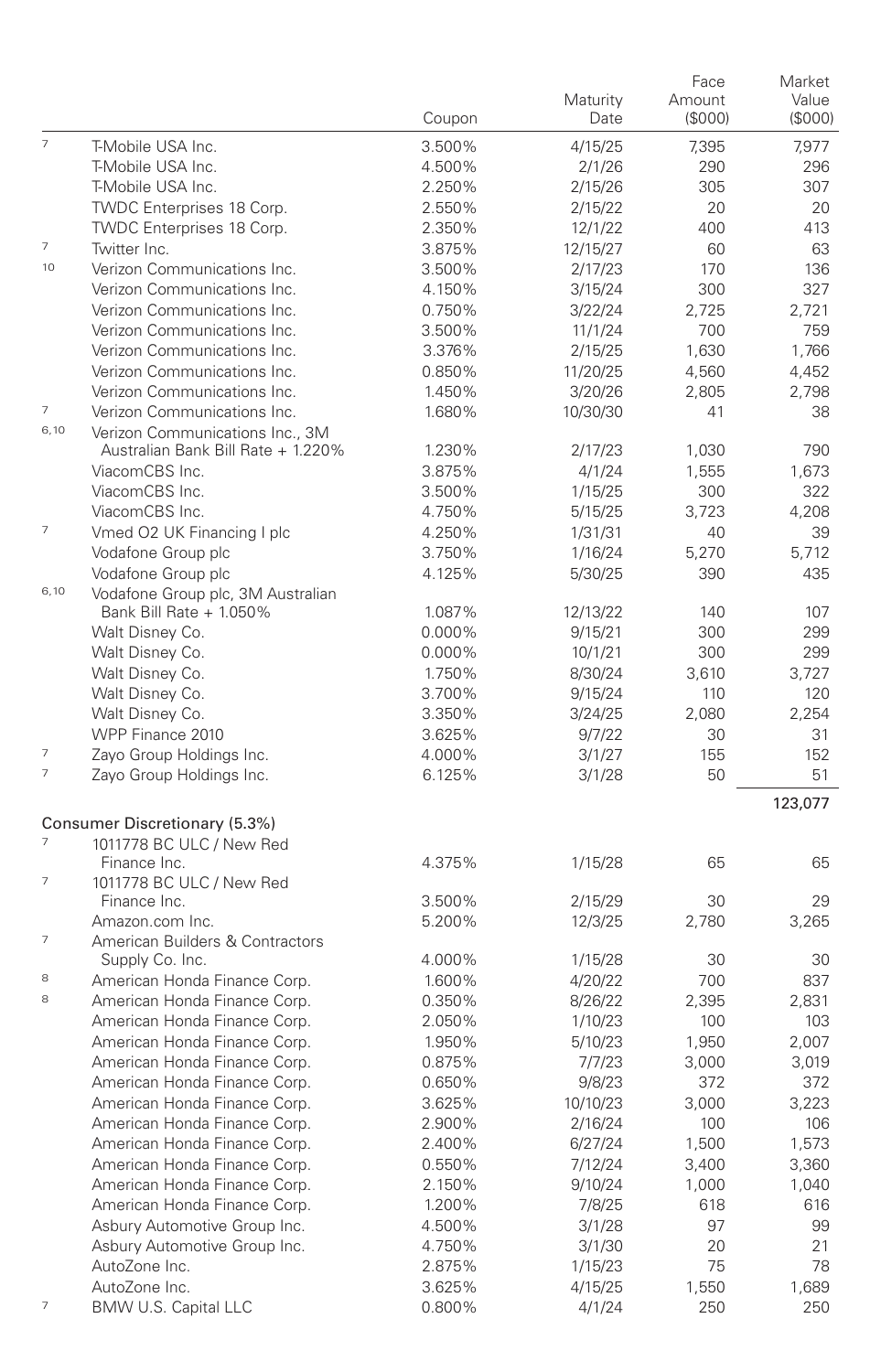|                          |                                                                        | Coupon  | Maturity<br>Date | Face<br>Amount<br>(\$000) | Market<br>Value<br>(\$000) |
|--------------------------|------------------------------------------------------------------------|---------|------------------|---------------------------|----------------------------|
|                          | BorgWarner Inc.                                                        | 3.375%  | 3/15/25          | 200                       | 217                        |
| 7                        | Boyd Gaming Corp.                                                      | 8.625%  | 6/1/25           | 190                       | 211                        |
| 7                        | <b>Burlington Coat Factory Warehouse</b>                               |         |                  |                           |                            |
|                          | Corp.                                                                  | 6.250%  | 4/15/25          | 130                       | 138                        |
| 7                        | Caesars Entertainment Inc.                                             | 6.250%  | 7/1/25           | 80                        | 85                         |
| $\overline{7}$           | Caesars Resort Collection LLC / CRC                                    |         |                  |                           |                            |
|                          | Finco Inc.                                                             | 5.750%  | 7/1/25           | 20                        | 21                         |
| $\overline{7}$           | Carnival Corp.                                                         | 11.500% | 4/1/23           | 84                        | 96                         |
| $\overline{7}$           | Carnival Corp.                                                         | 5.750%  | 3/1/27           | 130                       | 133                        |
| $\overline{7}$           | Cedar Fair LP / Canada's Wonderland<br>Co. / Magnum Management Corp. / |         |                  |                           |                            |
|                          | Millennium OP                                                          | 5.500%  | 5/1/25           | 30                        | 31                         |
| 7                        | Churchill Downs Inc.                                                   | 5.500%  | 4/1/27           | 200                       | 208                        |
| 7                        | Churchill Downs Inc.                                                   | 4.750%  | 1/15/28          | 90                        | 93                         |
| $\overline{7}$           | Clarios Global LP                                                      | 6.750%  | 5/15/25          | 80                        | 85                         |
| $\overline{\phantom{a}}$ | Clarios Global LP / Clarios US Finance                                 |         |                  |                           |                            |
|                          | Co.                                                                    | 6.250%  | 5/15/26          | 50                        | 53                         |
| $\overline{7}$           | Daimler Finance North America LLC                                      | 1.750%  | 3/10/23          | 175                       | 179                        |
| $\overline{7}$           | Daimler Finance North America LLC                                      | 3.650%  | 2/22/24          | 1,000                     | 1,078                      |
| $\overline{7}$           | Daimler Finance North America LLC                                      | 0.750%  | 3/1/24           | 3,715                     | 3,696                      |
| $\overline{7}$           | Daimler Finance North America LLC                                      | 2.700%  | 6/14/24          | 821                       | 865                        |
|                          | DR Horton Inc.                                                         | 2.600%  | 10/15/25         | 1,000                     | 1,050                      |
| $\overline{7}$           | <b>ERAC USA Finance LLC</b>                                            | 2.700%  | 11/1/23          | 1,740                     | 1,825                      |
| $\overline{7}$           | <b>ERAC USA Finance LLC</b>                                            | 3.850%  | 11/15/24         | 260                       | 285                        |
| 7                        | <b>ERAC USA Finance LLC</b>                                            | 3.300%  | 12/1/26          | 100                       | 109                        |
|                          | Ford Motor Co.                                                         | 8.500%  | 4/21/23          | 116                       | 129                        |
|                          | Ford Motor Credit Co. LLC                                              | 3.087%  | 1/9/23           | 170                       | 173                        |
|                          | Ford Motor Credit Co. LLC                                              | 5.125%  | 6/16/25          | 80                        | 86                         |
|                          | Ford Motor Credit Co. LLC                                              | 4.134%  | 8/4/25           | 40                        | 42                         |
|                          | Ford Motor Credit Co. LLC                                              | 3.375%  | 11/13/25         | 505                       | 513                        |
|                          | Ford Motor Credit Co. LLC                                              | 4.125%  | 8/17/27          | 205                       | 210                        |
|                          | Ford Motor Credit Co. LLC                                              | 3.815%  | 11/2/27          | 60                        | 61                         |
|                          | General Motors Co.                                                     | 4.875%  | 10/2/23          | 1,840                     | 2,014                      |
|                          | General Motors Co.                                                     | 5.400%  | 10/2/23          | 1,060                     | 1,171                      |
|                          | General Motors Co.                                                     | 6.125%  | 10/1/25          | 2,300                     | 2,703                      |
|                          | General Motors Financial Co. Inc.                                      | 4.375%  | 9/25/21          | 3,660                     | 3,724                      |
|                          | General Motors Financial Co. Inc.                                      | 4.200%  | 11/6/21          | 1,200                     | 1,226                      |
|                          | General Motors Financial Co. Inc.                                      | 3.450%  | 4/10/22          | 350                       | 358                        |
|                          | General Motors Financial Co. Inc.                                      | 3.150%  | 6/30/22          | 100                       | 103                        |
|                          | General Motors Financial Co. Inc.                                      | 3.250%  | 1/5/23           | 490                       | 510                        |
|                          | General Motors Financial Co. Inc.                                      | 5.200%  | 3/20/23          | 2.087                     | 2,264                      |
|                          | General Motors Financial Co. Inc.                                      | 4.250%  | 5/15/23          | 700                       | 748                        |
|                          | General Motors Financial Co. Inc.                                      | 4.150%  | 6/19/23          | 100                       | 107                        |
|                          | General Motors Financial Co. Inc.                                      | 5.100%  | 1/17/24          | 2.750                     | 3.042                      |
|                          | General Motors Financial Co. Inc.                                      | 3.950%  | 4/13/24          | 650                       | 698                        |
|                          | General Motors Financial Co. Inc.                                      | 3.500%  | 11/7/24          | 1,300                     | 1,396                      |
|                          | General Motors Financial Co. Inc.                                      | 2.900%  | 2/26/25          | 1,080                     | 1,130                      |
|                          | General Motors Financial Co. Inc.                                      | 4.350%  | 4/9/25           | 1,350                     | 1,479                      |
|                          | General Motors Financial Co. Inc.                                      | 4.300%  | 7/13/25          | 990                       | 1,083                      |
|                          | General Motors Financial Co. Inc.                                      | 1.250%  | 1/8/26           | 1,000                     | 981                        |
|                          | Goodvear Tire & Rubber Co.                                             | 9.500%  | 5/31/25          | 85                        | 95                         |
|                          | Harley-Davidson Financial                                              |         |                  |                           |                            |
|                          | Services Inc.                                                          | 0.000%  | 4/14/21          | 1,000                     | 1,000                      |
|                          | Harley-Davidson Financial                                              |         |                  |                           |                            |
|                          | Services Inc.                                                          | 0.000%  | 4/23/21          | 300                       | 300                        |
| $\overline{\phantom{a}}$ | Harley-Davidson Financial                                              |         |                  |                           |                            |
|                          | Services Inc.                                                          | 2.550%  | 6/9/22           | 955                       | 971                        |
| 7                        | Harley-Davidson Financial                                              |         |                  |                           |                            |
|                          | Services Inc.                                                          | 3.350%  | 6/8/25           | 500                       | 523                        |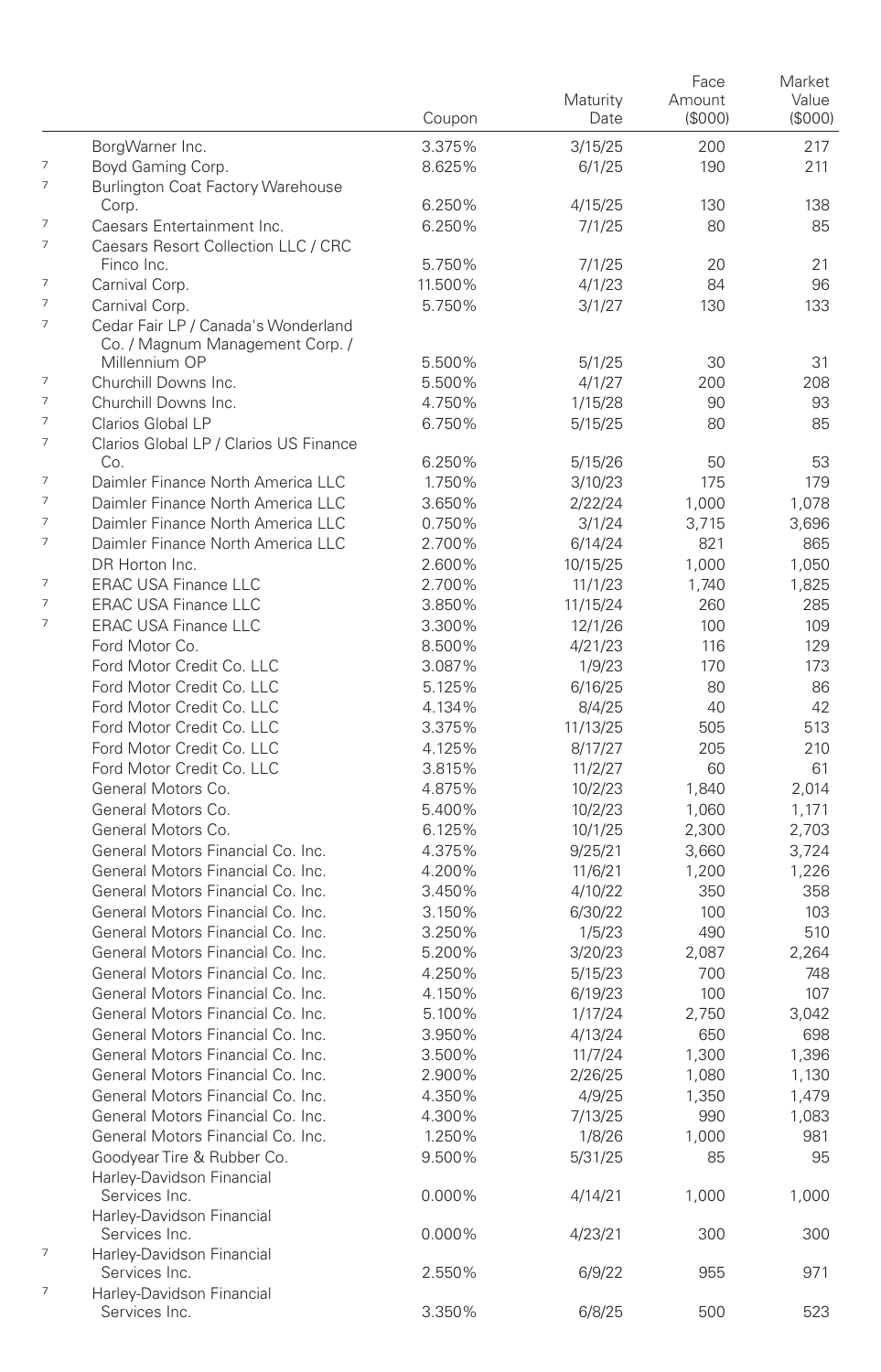|                          |                                                        | Coupon           | Maturity<br>Date   | Face<br>Amount<br>(\$000) | Market<br>Value<br>(\$000) |
|--------------------------|--------------------------------------------------------|------------------|--------------------|---------------------------|----------------------------|
|                          | Harley-davidson Funding Corp.                          | 0.000%           | 5/13/21            | 500                       | 500                        |
| 7                        | Hilton Domestic Operating Co. Inc.                     | 5.375%           | 5/1/25             | 120                       | 126                        |
| $\overline{\phantom{a}}$ | Hilton Domestic Operating Co. Inc.                     | 5.750%           | 5/1/28             | 30                        | 32                         |
| 7                        | Hilton Domestic Operating Co. Inc.                     | 3.750%           | 5/1/29             | 165                       | 163                        |
| 7                        | International Game Technology plc                      | 4.125%           | 4/15/26            | 55                        | 57                         |
| 7                        | International Game Technology plc                      | 6.250%           | 1/15/27            | 15                        | 17                         |
| 7                        | International Game Technology plc                      | 5.250%           | 1/15/29            | 60                        | 62                         |
| 7                        | Ken Garff Automotive LLC                               | 4.875%           | 9/15/28            | 35                        | 35                         |
| $\overline{\phantom{a}}$ | L Brands Inc.                                          | 6.875%           | 7/1/25             | 95                        | 105                        |
|                          | Lennar Corp.                                           | 5.375%           | 10/1/22            | 180                       | 191                        |
|                          | Lennar Corp.                                           | 4.875%           | 12/15/23           | 500                       | 545                        |
|                          | Lennar Corp.                                           | 4.500%           | 4/30/24            | 100                       | 109                        |
|                          | Lennar Corp.                                           | 4.750%           | 5/30/25            | 819                       | 912                        |
|                          | Lennar Corp.                                           | 5.250%           | 6/1/26             | 20                        | 23                         |
| 7                        | Lithia Motors Inc.                                     | 5.250%           | 8/1/25             | 115                       | 119                        |
| 7                        | Live Nation Entertainment Inc.                         | 6.500%           | 5/15/27            | 285                       | 314                        |
| 7                        | Live Nation Entertainment Inc.                         | 4.750%           | 10/15/27           | 65                        | 65                         |
| 7                        | Live Nation Entertainment Inc.                         | 3.750%           | 1/15/28            | 55                        | 54                         |
|                          | Lowe's Cos. Inc.                                       | 3.125%           | 9/15/24            | 100                       | 107                        |
|                          | Marriott International Inc.                            | 5.750%           | 5/1/25             | 85                        | 97                         |
|                          | Marriott International Inc.                            | 3.750%           | 10/1/25            | 500                       | 534                        |
| $\overline{\phantom{a}}$ | Mattel Inc.                                            | 3.375%           | 4/1/26             | 40                        | 41                         |
|                          | McDonald's Corp.                                       | 3.350%           | 4/1/23             | 1,132                     | 1,193                      |
|                          | McDonald's Corp.                                       | 3.375%           | 5/26/25            | 700                       | 758                        |
|                          | McDonald's Corp.                                       | 3.300%           | 7/1/25             | 1,030                     | 1,115                      |
| 7                        | McDonald's Corp.                                       | 1.450%           | 9/1/25             | 700                       | 706                        |
| 7                        | Nissan Motor Acceptance Corp.                          | 1.900%           | 9/14/21            | 355                       | 357                        |
| 7                        | Nissan Motor Acceptance Corp.                          | 3.650%           | 9/21/21            | 405                       | 410                        |
| 7                        | Nissan Motor Acceptance Corp.                          | 1.050%           | 3/8/24             | 1,000                     | 1,000                      |
| $\overline{\phantom{a}}$ | Nissan Motor Acceptance Corp.<br>Nissan Motor Co. Ltd. | 2.000%           | 3/9/26             | 1,000                     | 995                        |
| 7                        | Nissan Motor Co. Ltd.                                  | 3.043%<br>3.522% | 9/15/23            | 3,815<br>2,490            | 3,994                      |
| $\overline{\phantom{a}}$ | Petsmart Inc.                                          | 4.750%           | 9/17/25<br>2/15/28 | 55                        | 2,631<br>56                |
|                          | PulteGroup Inc.                                        | 5.500%           | 3/1/26             | 80                        | 93                         |
|                          | PulteGroup Inc.                                        | 5.000%           | 1/15/27            | 40                        | 46                         |
|                          | Ralph Lauren Corp.                                     | 1.700%           | 6/15/22            | 200                       | 203                        |
|                          | Ross Stores Inc.                                       | 0.875%           | 4/15/26            | 2,000                     | 1,935                      |
| 7                        | Royal Caribbean Cruises Ltd.                           | 10.875%          | 6/1/23             | 20                        | 23                         |
| 7                        | Royal Caribbean Cruises Ltd.                           | 9.125%           | 6/15/23            | 20                        | 22                         |
| 7                        | Royal Caribbean Cruises Ltd.                           | 11.500%          | 6/1/25             | 40                        | 47                         |
|                          | TJX Cos. Inc.                                          | 3.500%           | 4/15/25            | 1,500                     | 1,634                      |
|                          | Toyota Motor Credit Corp.                              | 2.700%           | 1/11/23            | 100                       | 104                        |
|                          | Toyota Motor Credit Corp.                              | 2.900%           | 3/30/23            | 3,000                     | 3,147                      |
|                          | Toyota Motor Credit Corp.                              | 0.500%           | 8/14/23            | 955                       | 956                        |
|                          | Toyota Motor Credit Corp.                              | 1.350%           | 8/25/23            | 1,000                     | 1,021                      |
|                          | Toyota Motor Credit Corp.                              | 3.450%           | 9/20/23            | 2,745                     | 2,940                      |
|                          | Toyota Motor Credit Corp                               | 0.450%           | 1/11/24            | 1,700                     | 1,698                      |
|                          | Toyota Motor Credit Corp.                              | 2.900%           | 4/17/24            | 70                        | 74                         |
|                          | Toyota Motor Credit Corp.                              | 3.000%           | 4/1/25             | 1,950                     | 2,088                      |
|                          | Toyota Motor Credit Corp.                              | 0.800%           | 10/16/25           | 1,500                     | 1,471                      |
| 8                        | Toyota Motor Finance Netherlands BV                    | 0.625%           | 9/26/23            | 410                       | 491                        |
|                          | Tri Pointe Homes Inc.                                  | 5.700%           | 6/15/28            | 195                       | 215                        |
| 7                        | Vail Resorts Inc.                                      | 6.250%           | 5/15/25            | 245                       | 261                        |
| 8                        | Volkswagen Bank GmbH                                   | 0.750%           | 6/15/23            | 490                       | 583                        |
| 8                        | Volkswagen Financial Services AG                       | 2.500%           | 4/6/23             | 930                       | 1,144                      |
| 8                        | Volkswagen Financial Services AG                       | 0.875%           | 4/12/23            | 500                       | 596                        |
| 10                       | Volkswagen Financial Services                          | 3.100%           |                    | 680                       |                            |
|                          | Australia Pty Ltd.                                     |                  | 4/17/23            |                           | 538                        |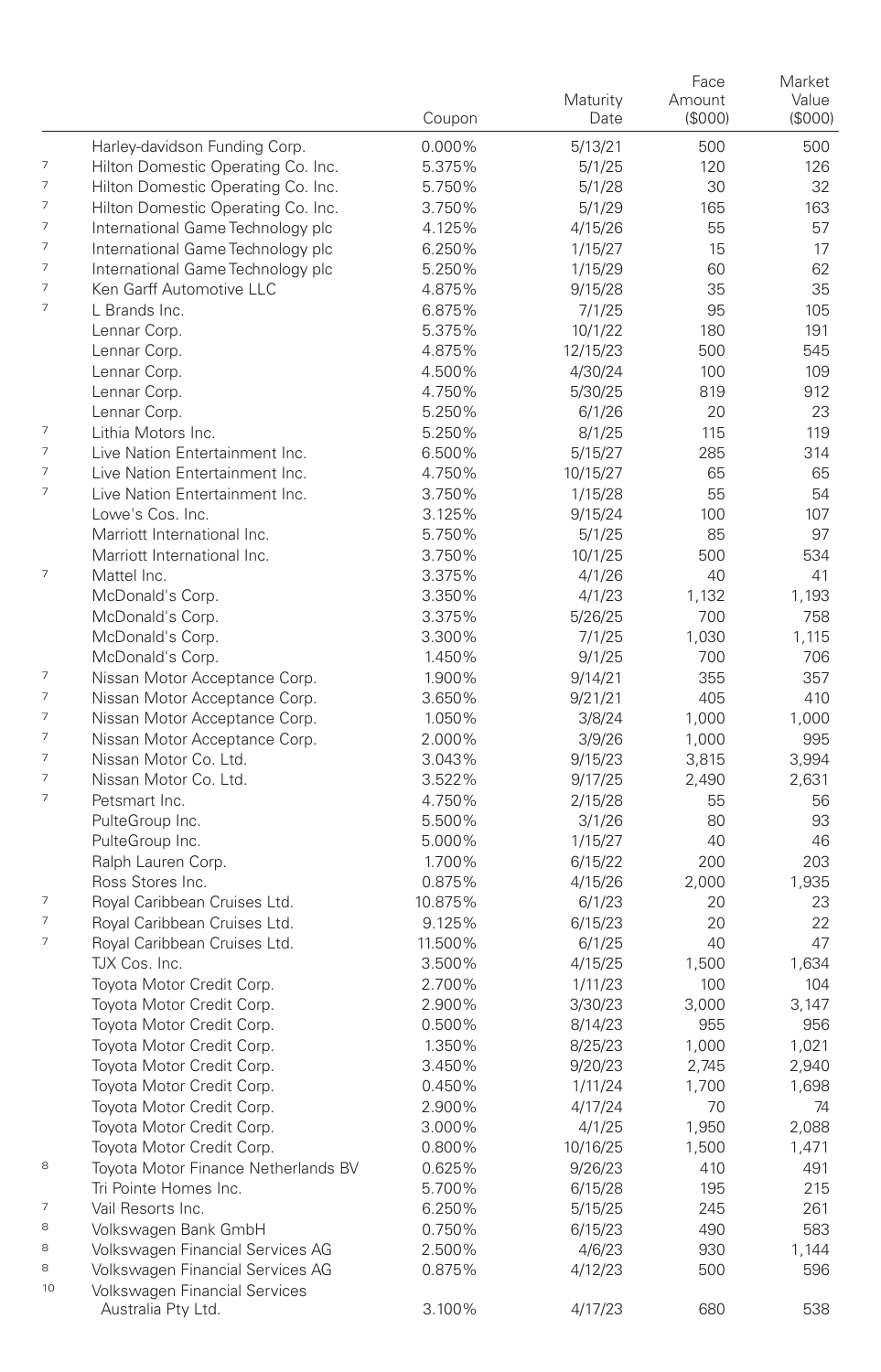|                               |                                                               | Coupon           | Maturity<br>Date    | Face<br>Amount<br>(S000) | Market<br>Value<br>(\$000) |
|-------------------------------|---------------------------------------------------------------|------------------|---------------------|--------------------------|----------------------------|
| $\overline{7}$                | Volkswagen Group of America<br>Finance LLC                    | 2.500%           | 9/24/21             | 900                      | 909                        |
| $\overline{\phantom{a}}$      | Volkswagen Group of America<br>Finance LLC                    | 4.000%           | 11/12/21            | 1.785                    | 1.825                      |
| 7                             | Volkswagen Group of America<br>Finance LLC                    | 2.900%           | 5/13/22             | 1,600                    | 1,642                      |
| $\overline{\phantom{a}}$      | Volkswagen Group of America<br>Finance LLC                    | 2.700%           | 9/26/22             | 1,600                    | 1,652                      |
| $\overline{\phantom{a}}$      | Volkswagen Group of America<br>Finance LLC                    | 0.750%           | 11/23/22            | 2,000                    | 2,005                      |
| 7                             | Volkswagen Group of America<br>Finance LLC                    | 3.125%           | 5/12/23             | 1,200                    | 1,260                      |
| 7                             | Volkswagen Group of America<br>Finance LLC                    | 4.250%           | 11/13/23            | 599                      | 651                        |
| $\overline{\phantom{a}}$      | Volkswagen Group of America<br>Finance LLC                    | 0.875%           | 11/22/23            | 3,485                    | 3,498                      |
| 7                             | Volkswagen Group of America<br>Finance LLC                    | 3.350%           | 5/13/25             | 500                      | 536                        |
| 7                             | Volkswagen Group of America<br>Finance LLC                    |                  |                     |                          |                            |
| $\overline{\phantom{a}}$      | William Carter Co.                                            | 1.250%<br>5.500% | 11/24/25<br>5/15/25 | 2,750<br>129             | 2,715<br>137               |
| $\overline{7}$                | Williams Scotsman International Inc.                          | 4.625%           | 8/15/28             | 86                       | 87                         |
| $\overline{7}$                | Wyndham Hotels & Resorts Inc.                                 | 4.375%           | 8/15/28             | 130                      | 131                        |
| $\overline{\phantom{a}}$      | Yum! Brands Inc.                                              | 7.750%           | 4/1/25              | 55                       | 60                         |
|                               |                                                               |                  |                     |                          | 119,772                    |
|                               | Consumer Staples (3.6%)                                       |                  |                     |                          |                            |
| $\overline{\phantom{a}}$      | 7-Eleven Inc.                                                 | 0.625%           | 2/10/23             | 350                      | 350                        |
| $\overline{\phantom{a}}$      | 7-Eleven Inc.                                                 | 0.800%           | 2/10/24             | 2,000                    | 1,993                      |
| $\overline{7}$                | 7-Eleven Inc.                                                 | 0.950%           | 2/10/26             | 400                      | 390                        |
| $\overline{7}$                | Alimentation Couche-Tard Inc.                                 | 2.700%           | 7/26/22             | 3,675                    | 3,771                      |
| 8                             | Altria Group Inc.                                             | 1.000%           | 2/15/23             | 985                      | 1,171                      |
|                               | Altria Group Inc.                                             | 2.350%           | 5/6/25              | 1,709                    | 1,771                      |
| 8                             | Altria Group Inc.<br>Anheuser-Busch InBev                     | 1.700%           | 6/15/25             | 295                      | 363                        |
|                               | Worldwide Inc.                                                | 4.150%           | 1/23/25             | 5,750                    | 6,389                      |
|                               | BAT Capital Corp.                                             | 3.222%           | 8/15/24             | 1,000                    | 1,062                      |
| 9                             | BAT Capital Corp.                                             | 2.125%           | 8/15/25             | 295                      | 419                        |
|                               | BAT Capital Corp.                                             | 3.215%           | 9/6/26              | 156                      | 165                        |
|                               | BAT Capital Corp.                                             | 4.700%           | 4/2/27              | 600                      | 675                        |
| 9<br>$\overline{\phantom{a}}$ | <b>BAT International Finance plc</b>                          | 1.750%           | 7/5/21              | 420                      | 580                        |
|                               | <b>BAT International Finance plc</b>                          | 3.950%           | 6/15/25             | 2,180                    | 2,380                      |
|                               | BAT International Finance plc<br>Bunge Ltd. Finance Corp. Co. | 1.668%<br>1.630% | 3/25/26             | 1,850<br>220             | 1,822<br>220               |
|                               | Campbell Soup Co.                                             | 3.650%           | 8/17/25<br>3/15/23  | 372                      | 394                        |
|                               | Campbell Soup Co.                                             | 3.950%           | 3/15/25             | 220                      | 242                        |
| 8                             | CK Hutchison Finance 16 Ltd.                                  | 1.250%           | 4/6/23              | 450                      | 541                        |
|                               | Conagra Brands Inc.                                           | 4.300%           | 5/1/24              | 498                      | 549                        |
|                               | Constellation Brands Inc.                                     | 2.650%           | 11/7/22             | 687                      | 709                        |
|                               | Constellation Brands Inc.                                     | 3.200%           | 2/15/23             | 390                      | 408                        |
|                               | Constellation Brands Inc.                                     | 4.250%           | 5/1/23              | 2,390                    | 2,561                      |
|                               | Constellation Brands Inc.                                     | 4.750%           | 11/15/24            | 913                      | 1,032                      |
|                               | Constellation Brands Inc.                                     | 4.400%           | 11/15/25            | 500                      | 564                        |
|                               | Dollar General Corp.                                          | 3.250%           | 4/15/23             | 2,950                    | 3,090                      |
|                               | Dollar Tree Inc.                                              | 3.700%           | 5/15/23             | 750                      | 796                        |
|                               | General Mills Inc.                                            | 3.200%           | 4/16/21             | 715                      | 716                        |
|                               | General Mills Inc.                                            | 2.600%           | 10/12/22            | 850                      | 877                        |
|                               | General Mills Inc.                                            | 3.700%           | 10/17/23            | 681                      | 730                        |
|                               | Grupo Bimbo SAB de CV                                         | 4.500%           | 1/25/22             | 400                      | 412                        |
| 7                             | Grupo Bimbo SAB de CV                                         | 4.500%           | 1/25/22             | 300                      | 309                        |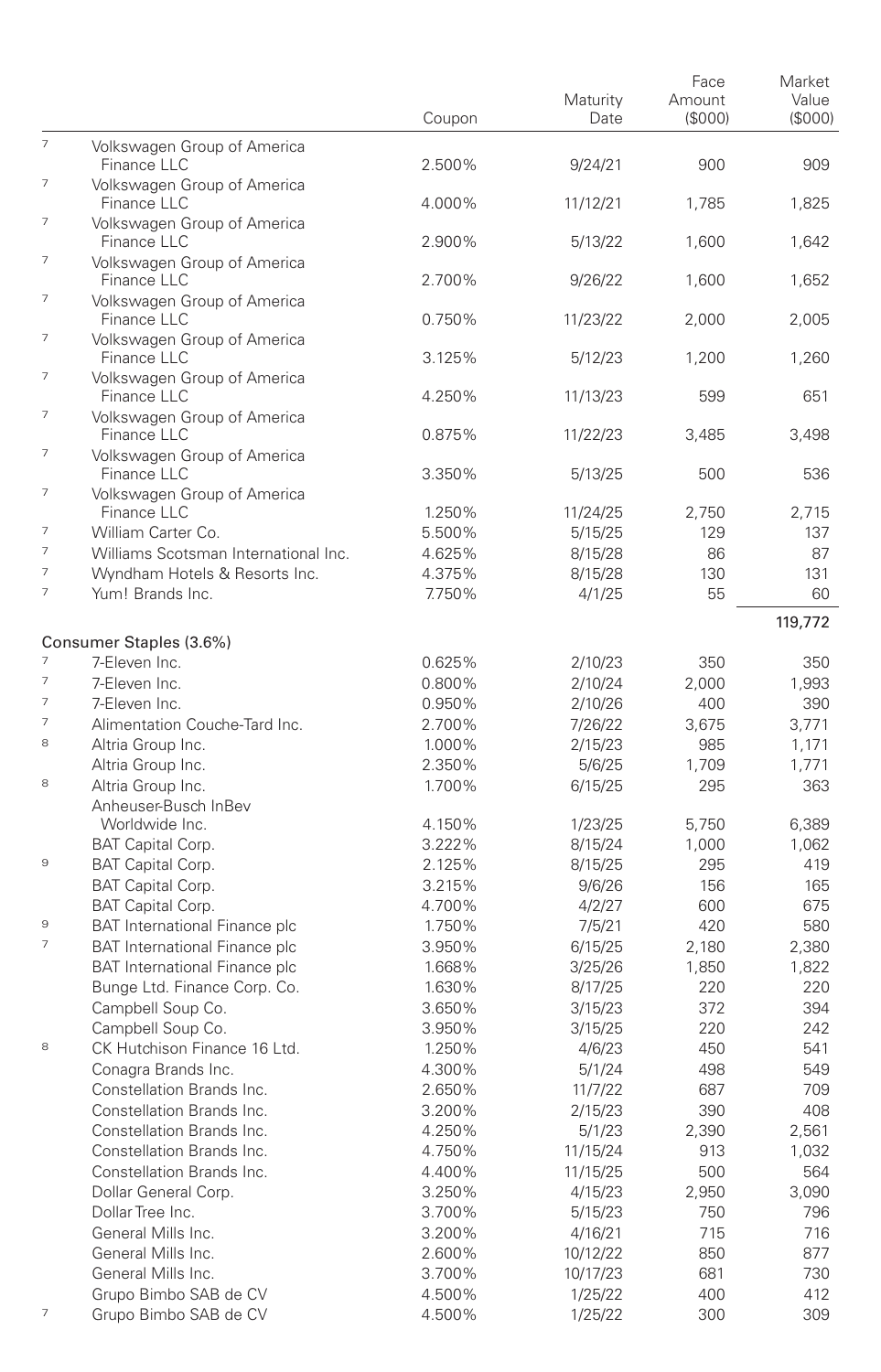|                          |                                                   | Coupon | Maturity<br>Date   | Face<br>Amount<br>(S000) | Market<br>Value<br>(S000) |
|--------------------------|---------------------------------------------------|--------|--------------------|--------------------------|---------------------------|
|                          | Hershey Co.                                       | 0.900% | 6/1/25             | 100                      | 99                        |
|                          | JM Smucker Co.                                    | 3.500% | 3/15/25            | 1,401                    | 1,523                     |
|                          | Kellogg Co.                                       | 2.650% | 12/1/23            | 905                      | 951                       |
|                          | Keurig Dr Pepper Inc.                             | 3.551% | 5/25/21            | 429                      | 431                       |
|                          | Keurig Dr Pepper Inc.                             | 4.057% | 5/25/23            | 1,713                    | 1,834                     |
|                          | Keurig Dr Pepper Inc.                             | 3.130% | 12/15/23           | 680                      | 721                       |
|                          | Keurig Dr Pepper Inc.                             | 0.750% | 3/15/24            | 1,000                    | 1,000                     |
|                          | Keurig Dr Pepper Inc.                             | 4.417% | 5/25/25            | 1,100                    | 1,231                     |
|                          | Kimberly-Clark Corp.                              | 3.050% | 8/15/25            | 200                      | 215                       |
|                          | Kraft Heinz Foods Co.                             | 3.875% | 5/15/27            | 480                      | 523                       |
|                          | Kroger Co.                                        | 3.400% | 4/15/22            | 335                      | 343                       |
|                          | Kroger Co.                                        | 2.800% | 8/1/22             | 1,142                    | 1,175                     |
|                          | Kroger Co.                                        | 3.850% | 8/1/23             | 600                      | 641                       |
|                          | Kroger Co.                                        | 4.000% | 2/1/24             | 302                      | 328                       |
| 7                        | Lamb Weston Holdings Inc.                         | 4.625% | 11/1/24            | 222                      | 229                       |
| 7                        | Lamb Weston Holdings Inc.                         | 4.875% | 11/1/26            | 70                       | 73                        |
| 7                        | Lamb Weston Holdings Inc.                         | 4.875% | 5/15/28            | 75                       | 81                        |
|                          | McCormick & Co. Inc.                              | 2.700% | 8/15/22            | 972                      | 1,000                     |
| 7                        | McCormick & Co. Inc.                              | 3.150% | 8/15/24            | 100                      | 107                       |
|                          | Mondelez International Holdings<br>Netherlands BV | 2.250% |                    | 900                      | 942                       |
|                          | Mondelez International Inc.                       | 0.625% | 9/19/24<br>7/1/22  | 1,000                    | 1,003                     |
|                          | Mondelez International Inc.                       | 1.500% | 5/4/25             | 2,483                    | 2,509                     |
| 7                        | Nestle Holdings Inc.                              | 3.500% | 9/24/25            | 1,055                    | 1,158                     |
| 8                        | PepsiCo Inc.                                      | 0.250% | 5/6/24             | 515                      | 611                       |
|                          | PepsiCo Inc.                                      | 2.250% | 3/19/25            | 15                       | 16                        |
| 7                        | Performance Food Group Inc.                       | 5.500% | 6/1/24             | 273                      | 274                       |
| 7                        | Performance Food Group Inc.                       | 6.875% | 5/1/25             | 35                       | 37                        |
| $\overline{\phantom{a}}$ | Performance Food Group Inc.                       | 5.500% | 10/15/27           | 140                      | 146                       |
| 7                        | Pernod Ricard SA                                  | 4.250% | 7/15/22            | 285                      | 298                       |
|                          | Philip Morris International Inc.                  | 2.625% | 3/6/23             | 135                      | 141                       |
|                          | Philip Morris International Inc.                  | 1.125% | 5/1/23             | 1,550                    | 1,573                     |
|                          | Philip Morris International Inc.                  | 2.125% | 5/10/23            | 350                      | 361                       |
|                          | Philip Morris International Inc.                  | 2.875% | 5/1/24             | 1,000                    | 1,061                     |
|                          | Philip Morris International Inc.                  | 1.500% | 5/1/25             | 1,900                    | 1,921                     |
|                          | Philip Morris International Inc.                  | 0.875% | 5/1/26             | 1,000                    | 972                       |
| 7                        | Post Holdings Inc.                                | 5.750% | 3/1/27             | 20                       | 21                        |
| 7                        | Reckitt Benckiser Treasury Services               |        |                    |                          |                           |
|                          | plc                                               | 2.375% | 6/24/22            | 4,140                    | 4,231                     |
| 7                        | Reckitt Benckiser Treasury Services<br>plc        | 2.750% |                    |                          | 5,764                     |
|                          | Reynolds American Inc.                            | 4.450% | 6/26/24<br>6/12/25 | 5,450<br>3,012           | 3,341                     |
|                          | Sysco Corp.                                       | 5.650% | 4/1/25             | 500                      | 580                       |
|                          | Tyson Foods Inc.                                  | 4.500% | 6/15/22            | 90                       | 93                        |
|                          | Tyson Foods Inc.                                  | 3.900% | 9/28/23            | 1,000                    | 1,078                     |
|                          | Tyson Foods Inc.                                  | 3.950% | 8/15/24            | 932                      | 1,017                     |
|                          | Unilever Capital Corp.                            | 2.600% | 5/5/24             | 1,000                    | 1,057                     |
|                          | Walmart Inc.                                      | 3.300% | 4/22/24            | 30                       | 32                        |
|                          |                                                   |        |                    |                          | 80,193                    |
|                          | Energy (7.2%)                                     |        |                    |                          |                           |
|                          | Baker Hughes a GE Co. LLC / Baker                 |        |                    |                          |                           |
|                          | Hughes Co-Obligor Inc.                            | 2.773% | 12/15/22           | 1,023                    | 1,061                     |
|                          | BP Capital Markets America Inc.                   | 2.520% | 9/19/22            | 1,275                    | 1,311                     |
|                          | BP Capital Markets America Inc.                   | 2.750% | 5/10/23            | 1,920                    | 2,011                     |
|                          | BP Capital Markets America Inc.                   | 3.790% | 2/6/24             | 1,820                    | 1,972                     |
|                          | BP Capital Markets America Inc.                   | 3.224% | 4/14/24            | 1,540                    | 1,651                     |
|                          | BP Capital Markets America Inc.                   | 3.194% | 4/6/25             | 1,385                    | 1,489                     |
|                          | <b>BP Capital Markets plc</b>                     | 2.500% | 11/6/22            | 345                      | 357                       |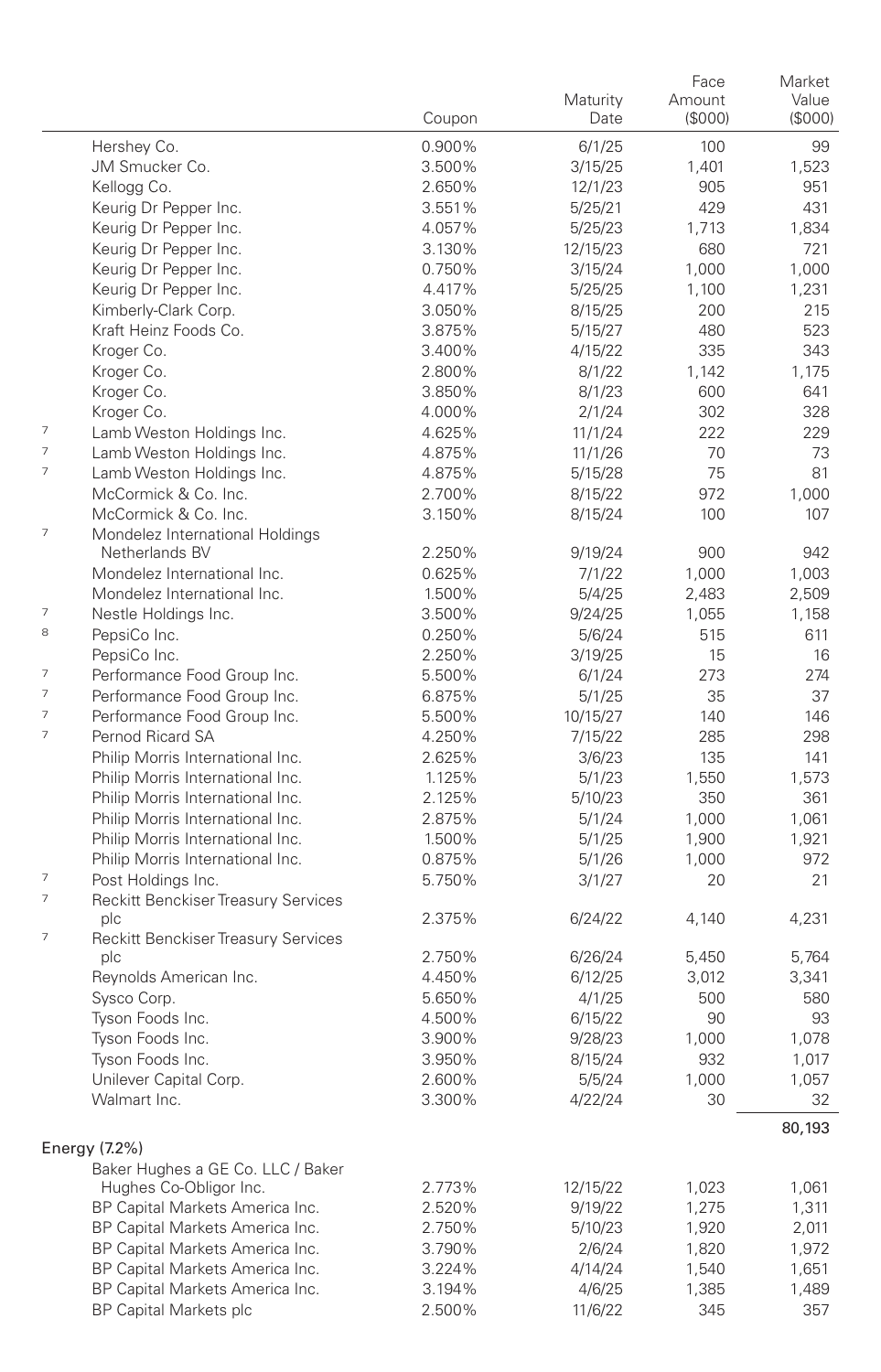|   |                                                                            | Coupon           | Maturity<br>Date   | Face<br>Amount<br>(\$000) | Market<br>Value<br>(S000) |
|---|----------------------------------------------------------------------------|------------------|--------------------|---------------------------|---------------------------|
|   | <b>BP Capital Markets plc</b>                                              | 3.814%           | 2/10/24            | 1,100                     | 1,196                     |
|   | <b>BP Capital Markets plc</b>                                              | 3.535%           | 11/4/24            | 1,061                     | 1,158                     |
|   | <b>BP Capital Markets plc</b>                                              | 3.506%           | 3/17/25            | 355                       | 387                       |
|   | <b>Buckeye Partners LP</b>                                                 | 4.150%           | 7/1/23             | 95                        | 98                        |
|   | Canadian Natural Resources Ltd.                                            | 2.950%           | 1/15/23            | 885                       | 918                       |
|   | Canadian Natural Resources Ltd.                                            | 3.800%           | 4/15/24            | 405                       | 434                       |
|   | Canadian Natural Resources Ltd.                                            | 3.900%           | 2/1/25             | 430                       | 463                       |
|   | Canadian Natural Resources Ltd.                                            | 2.050%           | 7/15/25            | 620                       | 627                       |
|   | Cenovus Energy Inc.                                                        | 3.000%           | 8/15/22            | 235                       | 240                       |
|   | Cenovus Energy Inc.                                                        | 5.375%           | 7/15/25            | 1,323                     | 1,488                     |
|   | Cheniere Corpus Christi Holdings LLC                                       | 7.000%           | 6/30/24            | 4,115                     | 4,737                     |
|   | Cheniere Corpus Christi Holdings LLC                                       | 5.875%           | 3/31/25            | 2,175                     | 2,477                     |
| 7 | Cheniere Energy Inc.                                                       | 4.625%           | 10/15/28           | 125                       | 130                       |
|   | Chevron Corp.                                                              | 1.554%           | 5/11/25            | 2,814                     | 2,865                     |
|   | Chevron USA Inc.                                                           | 3.900%           | 11/15/24           | 500                       | 550                       |
|   | Chevron USA Inc.                                                           | 0.687%           | 8/12/25            | 1,400                     | 1,373                     |
|   | Cimarex Energy Co.                                                         | 4.375%           | 6/1/24             | 195                       | 212                       |
|   | CNPC General Capital Ltd.                                                  | 3.950%           | 4/19/22            | 200                       | 206                       |
| 7 | CNX Resources Corp.                                                        | 7.250%           | 3/14/27            | 150                       | 161                       |
|   | ConocoPhillips Co.                                                         | 2.400%           | 12/15/22           | 665                       | 677                       |
|   | ConocoPhillips Co.                                                         | 4.950%           | 3/15/26            | 1,215                     | 1,406                     |
|   | DCP Midstream Operating LP                                                 | 5.625%           | 7/15/27            | 58                        | 63                        |
|   | Diamondback Energy Inc.                                                    | 0.900%           | 3/24/23            | 625                       | 625                       |
|   | Diamondback Energy Inc.                                                    | 2.875%           | 12/1/24            | 2,540                     | 2,677                     |
|   | Diamondback Energy Inc.                                                    | 4.750%           | 5/31/25            | 300                       | 335                       |
|   | Ecopetrol SA                                                               | 5.875%           | 9/18/23            | 828                       | 912                       |
|   | Ecopetrol SA                                                               | 5.375%           | 6/26/26            | 520                       | 580                       |
|   | Empresa Nacional del Petroleo                                              | 4.375%           | 10/30/24           | 400                       | 433                       |
|   | Empresa Nacional del Petroleo                                              | 3.750%           | 8/5/26             | 255                       | 268                       |
|   | Empresa Nacional del Petroleo                                              | 5.250%           | 11/6/29            | 400                       | 446                       |
|   | Enable Midstream Partners LP                                               | 3.900%           | 5/15/24            | 210                       | 223                       |
|   | Enbridge Energy Partners LP                                                | 5.875%           | 10/15/25           | 320                       | 377                       |
|   | Enbridge Inc.                                                              | 2.900%           | 7/15/22            | 430                       | 442                       |
|   | Enbridge Inc.                                                              | 4.000%           | 10/1/23            | 1,015                     | 1,088                     |
|   | Enbridge Inc.                                                              | 3.500%           | 6/10/24            | 160                       | 171                       |
| 7 | Enbridge Inc.                                                              | 2.500%           | 1/15/25            | 1,010                     | 1,050                     |
|   | Endeavor Energy Resources LP / EER<br>Finance Inc.                         | 6.625%           |                    | 39                        | 42                        |
|   |                                                                            | 5.200%           | 7/15/25            |                           |                           |
|   | <b>Energy Transfer Operating LP</b><br><b>Energy Transfer Operating LP</b> | 3.600%           | 2/1/22             | 1,452<br>75               | 1,490<br>78               |
|   | <b>Energy Transfer Operating LP</b>                                        | 4.250%           | 2/1/23             |                           |                           |
|   | <b>Energy Transfer Operating LP</b>                                        | 4.200%           | 3/15/23<br>9/15/23 | 1,189<br>542              | 1,254<br>581              |
|   | Energy Transfer Operating LP                                               | 5.875%           | 1/15/24            | 1,060                     | 1,179                     |
|   | <b>Energy Transfer Operating LP</b>                                        | 4.900%           | 2/1/24             | 1,310                     | 1,428                     |
|   | <b>Energy Transfer Operating LP</b>                                        | 4.500%           | 4/15/24            | 1,105                     | 1,203                     |
|   | <b>Energy Transfer Operating LP</b>                                        | 4.050%           | 3/15/25            | 440                       | 474                       |
|   | <b>Energy Transfer Operating LP</b>                                        | 2.900%           | 5/15/25            | 60                        | 62                        |
|   | <b>Energy Transfer Operating LP</b>                                        | 4.750%           | 1/15/26            | 95                        | 105                       |
|   | Energy Transfer Partners LP /                                              |                  |                    |                           |                           |
|   | Regency Energy Finance Corp.                                               | 5.875%           | 3/1/22             | 2,350                     | 2,432                     |
|   | Energy Transfer Partners LP /<br>Regency Energy Finance Corp.              | 5.000%           | 10/1/22            | 2,535                     | 2,662                     |
|   | Energy Transfer Partners LP /                                              |                  |                    | 2,630                     |                           |
| 7 | Regency Energy Finance Corp.<br>Eni SPA                                    | 4.500%<br>4.000% | 11/1/23            | 1,845                     | 2,827<br>1,983            |
| 7 | EnLink Midstream LLC                                                       | 5.625%           | 9/12/23            | 30                        | 29                        |
|   | <b>Enterprise Products Operating LLC</b>                                   | 3.900%           | 1/15/28<br>2/15/24 | 875                       | 946                       |
|   | <b>Enterprise Products Operating LLC</b>                                   | 3.700%           | 2/15/26            | 955                       | 1,047                     |
|   |                                                                            |                  |                    |                           |                           |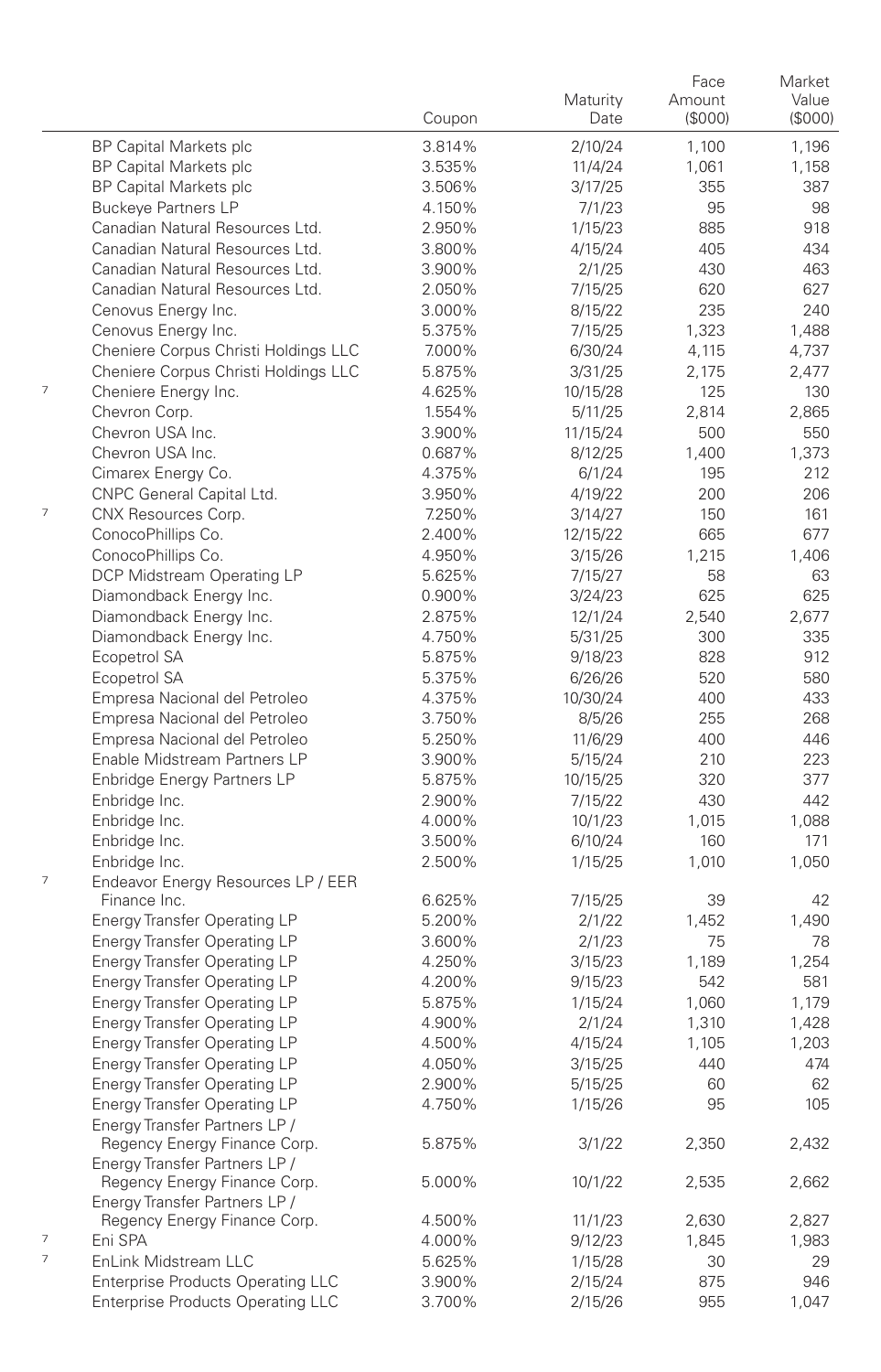|                          |                                                                   | Coupon           | Maturity<br>Date   | Face<br>Amount<br>(\$000) | Market<br>Value<br>(\$000) |
|--------------------------|-------------------------------------------------------------------|------------------|--------------------|---------------------------|----------------------------|
|                          | EOG Resources Inc.                                                | 2.625%           | 3/15/23            | 512                       | 532                        |
|                          | EOG Resources Inc.                                                | 3.150%           | 4/1/25             | 995                       | 1,063                      |
| 7                        | <b>EQM Midstream Partners LP</b>                                  | 6.000%           | 7/1/25             | 95                        | 102                        |
| $\overline{\phantom{a}}$ | <b>EQM Midstream Partners LP</b>                                  | 4.500%           | 1/15/29            | 40                        | 39                         |
|                          | EQT Corp.                                                         | 3.000%           | 10/1/22            | 18                        | 18                         |
|                          | EQT Corp.                                                         | 5.000%           | 1/15/29            | 125                       | 134                        |
| 8                        | Exxon Mobil Corp.                                                 | 0.142%           | 6/26/24            | 985                       | 1,164                      |
|                          | Exxon Mobil Corp.                                                 | 2.019%           | 8/16/24            | 2,010                     | 2,092                      |
|                          | Exxon Mobil Corp.                                                 | 2.709%           | 3/6/25             | 220                       | 232                        |
|                          | Exxon Mobil Corp.                                                 | 2.992%           | 3/19/25            | 2,065                     | 2,211                      |
|                          | Gazprom PJSC Via Gaz Capital SA                                   | 6.510%           | 3/7/22             | 270                       | 283                        |
| 8                        | Gazprom PJSC Via Gaz Capital SA                                   | 3.125%           | 11/17/23           | 100                       | 123                        |
| 8                        | Gazprom PJSC Via Gaz Capital SA                                   | 2.949%           | 1/24/24            | 570                       | 698                        |
| 8                        | Gazprom PJSC Via Gaz Capital SA                                   | 2.250%           | 11/22/24           | 100                       | 121                        |
| 7                        | Harvest Operations Corp.<br>Hilcorp Energy I LP / Hilcorp Finance | 3.000%           | 9/21/22            | 200                       | 207                        |
|                          | Co.                                                               | 5.750%           | 2/1/29             | 65                        | 66                         |
|                          | Husky Energy Inc.                                                 | 3.950%           | 4/15/22            | 40                        | 41                         |
| 7                        | KazMunayGas National Co. JSC                                      | 6.375%           | 10/24/48           | 400                       | 511                        |
|                          | Kinder Morgan Energy Partners LP                                  | 5.000%           | 10/1/21            | 270                       | 273                        |
|                          | Kinder Morgan Energy Partners LP                                  | 4.150%           | 3/1/22             | 115                       | 119                        |
|                          | Kinder Morgan Energy Partners LP                                  | 3.950%           | 9/1/22             | 2,300                     | 2,393                      |
|                          | Kinder Morgan Energy Partners LP                                  | 3.450%           | 2/15/23            | 1,005                     | 1,050                      |
|                          | Kinder Morgan Energy Partners LP                                  | 3.500%           | 9/1/23             | 390                       | 413                        |
|                          | Kinder Morgan Energy Partners LP                                  | 4.150%           | 2/1/24             | 370                       | 400                        |
|                          | Kinder Morgan Energy Partners LP                                  | 4.300%           | 5/1/24             | 505                       | 552                        |
|                          | Kinder Morgan Energy Partners LP                                  | 4.250%           | 9/1/24             | 155                       | 171                        |
|                          | Kinder Morgan Inc.                                                | 3.150%           | 1/15/23            | 2,725                     | 2,844                      |
| $\overline{7}$           | Kinder Morgan Inc.                                                | 5.625%           | 11/15/23           | 1,310                     | 1,453                      |
|                          | Kinder Morgan Inc.                                                | 4.300%           | 6/1/25             | 835                       | 931                        |
|                          | Marathon Oil Corp.                                                | 2.800%           | 11/1/22            | 852                       | 874                        |
|                          | Marathon Petroleum Corp.                                          | 4.500%           | 5/1/23             | 2,710                     | 2,903                      |
|                          | Marathon Petroleum Corp.                                          | 4.750%           | 12/15/23           | 1,545                     | 1,698                      |
|                          | Marathon Petroleum Corp.                                          | 3.625%           | 9/15/24            | 1,045                     | 1,129                      |
|                          | Marathon Petroleum Corp.                                          | 4.700%           | 5/1/25             | 1,327                     | 1,491                      |
| 7<br>$\overline{7}$      | MEG Energy Corp.                                                  | 6.500%           | 1/15/25            | 404                       | 417                        |
|                          | Midwest Connector Capital Co. LLC                                 | 3.625%           | 4/1/22             | 2,055                     | 2,079                      |
|                          | <b>MPLX LP</b>                                                    | 3.500%           | 12/1/22            | 1,103                     | 1,151                      |
|                          | <b>MPLX LP</b>                                                    | 3.375%           | 3/15/23            | 475                       | 498                        |
|                          | <b>MPLX LP</b>                                                    | 4.875%           | 12/1/24            | 920                       | 1,028                      |
|                          | <b>MPLX LP</b><br>Nustar Logistics LP                             | 1.750%<br>5.750% | 3/1/26             | 1,505<br>140              | 1,501<br>149               |
|                          | Occidental Petroleum Corp.                                        | 3.500%           | 10/1/25<br>6/15/25 | 110                       | 109                        |
|                          | Occidental Petroleum Corp.                                        | 5.500%           | 12/1/25            | 90                        | 95                         |
|                          | Occidental Petroleum Corp.                                        | 3.400%           | 4/15/26            | 35                        | 34                         |
|                          | Occidental Petroleum Corp.                                        | 3.200%           | 8/15/26            | 155                       | 148                        |
|                          | ONEOK Inc.                                                        | 2.750%           | 9/1/24             | 1,085                     | 1,136                      |
|                          | ONEOK Inc.                                                        | 2.200%           | 9/15/25            | 345                       | 350                        |
|                          | <b>ONEOK Partners LP</b>                                          | 3.375%           | 10/1/22            | 145                       | 150                        |
|                          | <b>ONEOK Partners LP</b>                                          | 5.000%           | 9/15/23            | 825                       | 896                        |
|                          | <b>ONEOK Partners LP</b>                                          | 4.900%           | 3/15/25            | 320                       | 356                        |
|                          | Ovintiv Exploration Inc.                                          | 5.750%           | 1/30/22            | 975                       | 1,003                      |
|                          | Ovintiv Exploration Inc.                                          | 5.625%           | 7/1/24             | 200                       | 220                        |
|                          | Ovintiv Inc.                                                      | 3.900%           | 11/15/21           | 140                       | 141                        |
|                          | Pertamina Persero PT                                              | 4.875%           | 5/3/22             | 1,129                     | 1,174                      |
|                          | Pertamina Persero PT                                              | 4.300%           | 5/20/23            | 1,688                     | 1,791                      |
|                          | Petroleos Mexicanos                                               | 4.625%           | 9/21/23            | 1                         | 1                          |
|                          | Petronas Capital Ltd.                                             | 3.125%           | 3/18/22            | 380                       | 390                        |
|                          |                                                                   |                  |                    |                           |                            |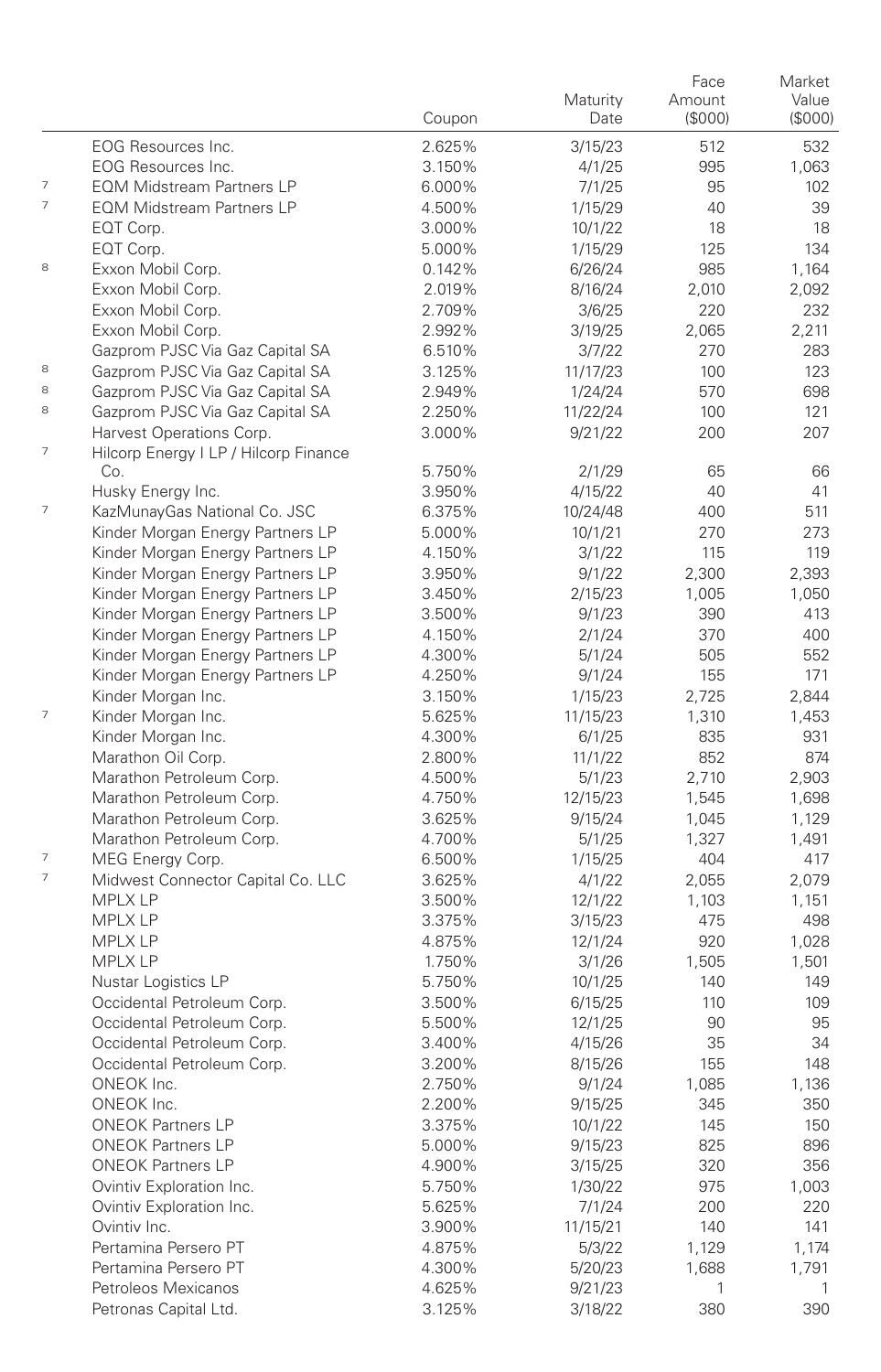|                          |                                                                       | Coupon | Maturity<br>Date | Face<br>Amount<br>(\$000) | Market<br>Value<br>(S000) |
|--------------------------|-----------------------------------------------------------------------|--------|------------------|---------------------------|---------------------------|
|                          | Petronas Capital Ltd.                                                 | 7.875% | 5/22/22          | 315                       | 341                       |
| 7                        | Petronas Capital Ltd.                                                 | 3.500% | 4/21/30          | 268                       | 287                       |
|                          | Phillips 66                                                           | 3.700% | 4/6/23           | 775                       | 821                       |
|                          | Phillips 66                                                           | 0.900% | 2/15/24          | 815                       | 815                       |
|                          | Phillips 66                                                           | 3.850% | 4/9/25           | 475                       | 519                       |
|                          | Phillips 66 Partners LP                                               | 3.605% | 2/15/25          | 565                       | 605                       |
|                          | Pioneer Natural Resources Co.                                         | 0.750% | 1/15/24          | 890                       | 887                       |
|                          | Pioneer Natural Resources Co.                                         | 1.125% | 1/15/26          | 595                       | 583                       |
|                          | Pioneer Natural Resources Co.                                         | 4.450% | 1/15/26          | 1,215                     | 1,368                     |
|                          | Plains All American Pipeline LP / PAA<br>Finance Corp.                | 3.650% | 6/1/22           | 885                       | 906                       |
|                          | Plains All American Pipeline LP / PAA<br>Finance Corp.                | 3.850% | 10/15/23         | 585                       | 620                       |
|                          | Plains All American Pipeline LP / PAA                                 |        |                  |                           |                           |
|                          | Finance Corp.<br>Plains All American Pipeline LP / PAA                | 3.600% | 11/1/24          | 350                       | 372                       |
|                          | Finance Corp.                                                         | 4.650% | 10/15/25         | 355                       | 390                       |
| $\overline{\phantom{a}}$ | Rattler Midstream LP                                                  | 5.625% | 7/15/25          | 35                        | 37                        |
|                          | Sabine Pass Liquefaction LLC                                          | 6.250% | 3/15/22          | 1,490                     | 1,547                     |
|                          | Sabine Pass Liquefaction LLC                                          | 5.625% | 4/15/23          | 4,007                     | 4,346                     |
|                          | Sabine Pass Liquefaction LLC                                          | 5.750% | 5/15/24          | 1,885                     | 2,129                     |
|                          | Sabine Pass Liquefaction LLC                                          | 5.625% | 3/1/25           | 2,350                     | 2,686                     |
|                          | Saudi Arabian Oil Co.                                                 | 2.875% | 4/16/24          | 400                       | 421                       |
|                          | Schlumberger Finance Canada Ltd.                                      | 1.400% | 9/17/25          | 330                       | 329                       |
|                          | Shell International Finance BV                                        | 2.000% | 11/7/24          | 3,745                     | 3.898                     |
|                          | Shell International Finance BV                                        | 2.375% | 4/6/25           | 1,145                     | 1,202                     |
|                          | Shell International Finance BV<br>Sinopec Group Overseas              | 3.250% | 5/11/25          | 1,210                     | 1,309                     |
| 7                        | Development 2012 Ltd.<br>Sinopec Group Overseas                       | 3.900% | 5/17/22          | 277                       | 286                       |
|                          | Development 2013 Ltd.<br>Sinopec Group Overseas                       | 4.375% | 10/17/23         | 800                       | 868                       |
|                          | Development 2013 Ltd.<br>Sinopec Group Overseas                       | 4.375% | 10/17/23         | 1,140                     | 1,237                     |
|                          | Development 2017 Ltd.                                                 | 2.500% | 9/13/22          | 1,332                     | 1,363                     |
|                          | Southern Natural Gas Co. LLC /<br>Southern Natural Issuing Corp.      | 4.400% | 6/15/21          | 155                       | 155                       |
|                          | Spectra Energy Partners LP                                            | 3.500% | 3/15/25          | 365                       | 391                       |
|                          | State Oil Co. of the Azerbaijan                                       |        |                  |                           |                           |
|                          | Republic                                                              | 4.750% | 3/13/23          | 225                       | 237                       |
|                          | Suncor Energy Inc.                                                    | 2.800% | 5/15/23          | 1,460                     | 1,524                     |
|                          | Suncor Energy Inc.                                                    | 3.600% | 12/1/24          | 315                       | 342                       |
|                          | Suncor Energy Inc.<br>Sunoco Logistics Partners                       | 3.100% | 5/15/25          | 615                       | 656                       |
|                          | Operations LP<br>Sunoco Logistics Partners                            | 3.450% | 1/15/23          | 485                       | 503                       |
| 7                        | Operations LP<br>Tallgrass Energy Partners LP /                       | 4.250% | 4/1/24           | 1,305                     | 1,409                     |
|                          | Tallgrass Energy Finance Corp.<br>Targa Resources Partners LP / Targa | 7.500% | 10/1/25          | 10                        | 11                        |
|                          | Resources Partners Finance Corp.                                      | 6.500% | 7/15/27          | 50                        | 54                        |
|                          | Total Capital Canada Ltd.                                             | 2.750% | 7/15/23          | 263                       | 277                       |
|                          | Total Capital International SA                                        | 3.700% | 1/15/24          | 437                       | 475                       |
|                          | Total Capital International SA                                        | 2.434% | 1/10/25          | 2,195                     | 2,295                     |
|                          | TransCanada PipeLines Ltd.                                            | 2.500% | 8/1/22           | 1,970                     | 2,026                     |
|                          | TransCanada PipeLines Ltd.                                            | 3.750% | 10/16/23         | 880                       | 940                       |
|                          | TransCanada PipeLines Ltd.                                            | 4.875% | 1/15/26          | 875                       | 1,001                     |
|                          | Valero Energy Corp.                                                   | 2.700% | 4/15/23          | 825                       | 856                       |
|                          | Valero Energy Corp.                                                   | 1.200% | 3/15/24          | 1,305                     | 1,307                     |
|                          | Valero Energy Corp.                                                   | 2.850% | 4/15/25          | 755                       | 787                       |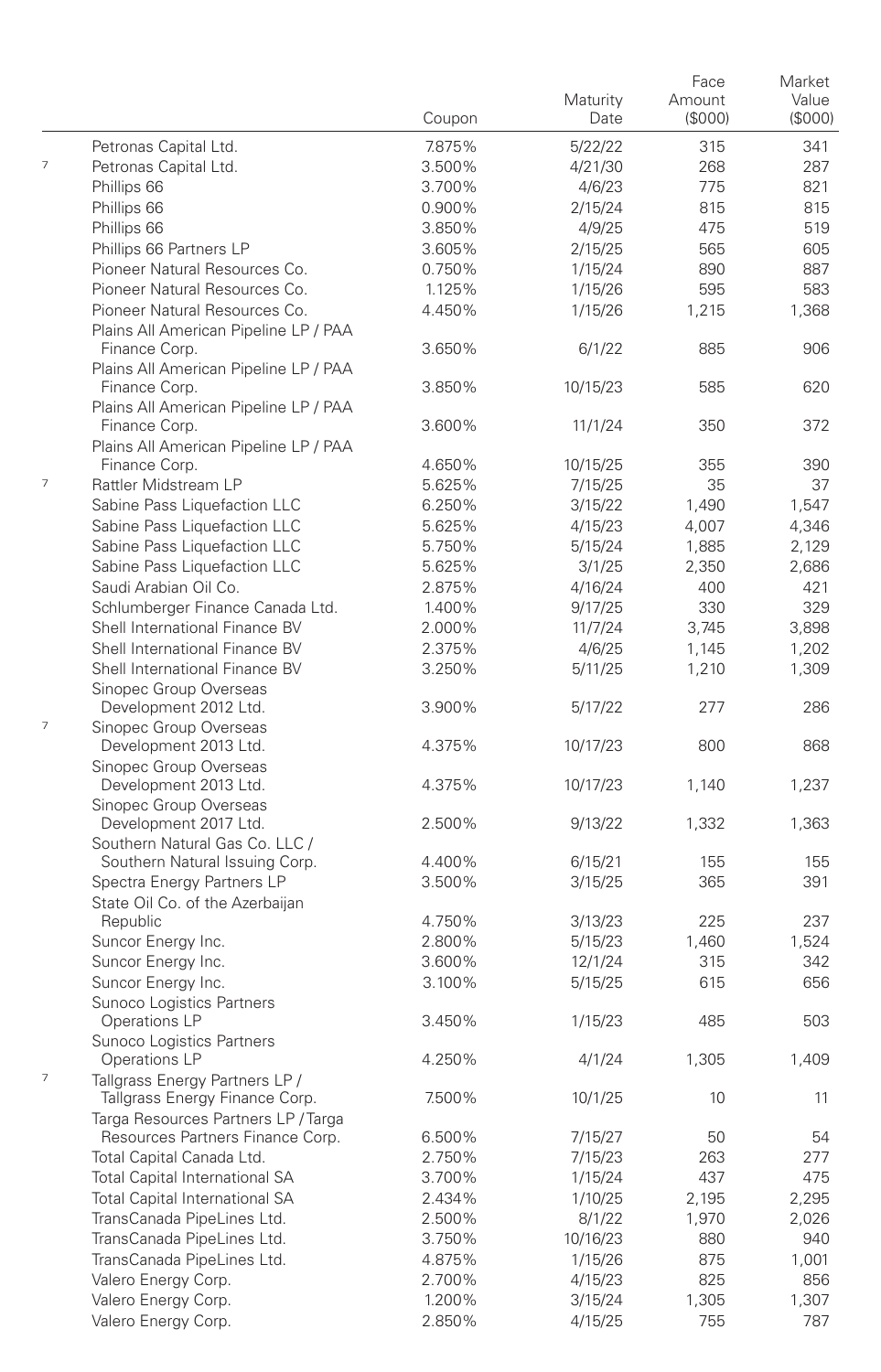|                                                                        |        |          | Face   | Market  |
|------------------------------------------------------------------------|--------|----------|--------|---------|
|                                                                        |        | Maturity | Amount | Value   |
|                                                                        | Coupon | Date     | (S000) | (S000)  |
| Western Midstream Operating LP                                         | 5.300% | 2/1/30   | 180    | 195     |
| Williams Cos. Inc.                                                     | 7.875% | 9/1/21   | 120    | 124     |
| Williams Cos. Inc.                                                     | 4.000% | 11/15/21 | 395    | 400     |
| Williams Cos. Inc.                                                     | 3.600% | 3/15/22  | 2,645  | 2,711   |
| Williams Cos. Inc.                                                     | 3.350% | 8/15/22  | 270    | 279     |
| Williams Cos. Inc.                                                     | 3.700% | 1/15/23  | 515    | 539     |
| Williams Cos. Inc.                                                     | 4.500% | 11/15/23 | 2,567  | 2,798   |
| Williams Cos. Inc.                                                     | 4.550% | 6/24/24  | 2,770  | 3,054   |
| Williams Cos. Inc.                                                     | 3.900% | 1/15/25  | 431    | 466     |
| Williams Cos. Inc.                                                     | 4.000% | 9/15/25  | 345    | 377     |
| WPX Energy Inc.                                                        | 5.250% | 9/15/24  | 290    | 322     |
| WPX Energy Inc.                                                        | 5.750% | 6/1/26   | 30     | 31      |
|                                                                        |        |          |        |         |
|                                                                        |        |          |        | 161,029 |
| Financials (27.2%)                                                     |        |          |        |         |
| <b>ABN AMRO Bank NV</b>                                                | 4.400% | 3/27/28  | 800    | 846     |
| AerCap Ireland Capital DAC / AerCap                                    |        |          |        |         |
| <b>Global Aviation Trust</b>                                           | 3.300% | 1/23/23  | 750    | 777     |
| AerCap Ireland Capital DAC / AerCap                                    |        |          |        |         |
| <b>Global Aviation Trust</b>                                           | 4.125% | 7/3/23   | 315    | 334     |
| AerCap Ireland Capital DAC / AerCap                                    |        |          |        |         |
| <b>Global Aviation Trust</b>                                           | 4.500% | 9/15/23  | 945    | 1,015   |
| AerCap Ireland Capital DAC / AerCap                                    |        |          |        |         |
| <b>Global Aviation Trust</b>                                           | 4.875% | 1/16/24  | 525    | 571     |
| AerCap Ireland Capital DAC / AerCap                                    |        |          |        |         |
| <b>Global Aviation Trust</b>                                           | 3.150% | 2/15/24  | 1,125  | 1,173   |
| AerCap Ireland Capital DAC / AerCap                                    |        |          |        |         |
| <b>Global Aviation Trust</b>                                           | 2.875% | 8/14/24  | 1,330  | 1,376   |
| AerCap Ireland Capital DAC / AerCap                                    |        |          |        |         |
| <b>Global Aviation Trust</b>                                           | 3.500% | 1/15/25  | 430    | 451     |
| AerCap Ireland Capital DAC / AerCap                                    |        |          |        |         |
| <b>Global Aviation Trust</b>                                           | 6.500% | 7/15/25  | 770    | 897     |
| AerCap Ireland Capital DAC / AerCap                                    |        |          |        |         |
| <b>Global Aviation Trust</b>                                           | 4.450% | 10/1/25  | 300    | 326     |
| AerCap Ireland Capital DAC / AerCap                                    |        |          |        |         |
| <b>Global Aviation Trust</b>                                           | 1.750% | 1/30/26  | 1,654  | 1,605   |
| AerCap Ireland Capital DAC / AerCap                                    |        |          |        |         |
| <b>Global Aviation Trust</b>                                           | 4.450% | 4/3/26   | 150    | 163     |
| Affiliated Managers Group Inc.                                         | 3.500% | 8/1/25   | 300    | 325     |
| Aflac Inc.                                                             | 3.250% | 3/17/25  | 175    | 188     |
| Aflac Inc.                                                             | 1.125% | 3/15/26  | 450    | 446     |
| Air Lease Corp.                                                        | 2.250% | 1/15/23  | 672    | 689     |
| Air Lease Corp.                                                        | 2.750% | 1/15/23  | 245    | 253     |
| Air Lease Corp.                                                        | 3.875% | 7/3/23   | 365    | 388     |
| Air Lease Corp.                                                        | 4.250% | 2/1/24   | 580    | 628     |
| Air Lease Corp.                                                        | 2.300% |          | 1,000  | 1,016   |
|                                                                        |        | 2/1/25   |        |         |
| Air Lease Corp.                                                        | 3.250% | 3/1/25   | 90     | 94      |
| Air Lease Corp.                                                        | 3.375% | 7/1/25   | 415    | 438     |
| Air Lease Corp.                                                        | 2.875% | 1/15/26  | 1,690  | 1,753   |
| Aircastle Ltd.                                                         | 4.400% | 9/25/23  | 150    | 159     |
| Aircastle Ltd.                                                         | 4.125% | 5/1/24   | 210    | 222     |
| 7<br>Alliant Holdings Intermediate LLC /<br>Alliant Holdings Co-Issuer | 4.250% | 10/15/27 | 40     | 40      |
| 7<br>Alliant Holdings Intermediate LLC /                               |        |          |        |         |
| Alliant Holdings Co-Issuer                                             | 6.750% | 10/15/27 | 10     | 11      |
| Allstate Corp.                                                         | 0.750% | 12/15/25 | 410    | 402     |
| Ally Financial Inc.                                                    | 4.125% | 2/13/22  | 385    | 397     |
| Ally Financial Inc.                                                    | 4.625% | 5/19/22  | 270    | 282     |
| Ally Financial Inc.                                                    | 1.450% | 10/2/23  | 2,445  | 2,479   |
| Ally Financial Inc.                                                    | 3.875% | 5/21/24  | 1,005  | 1,084   |
|                                                                        |        |          |        |         |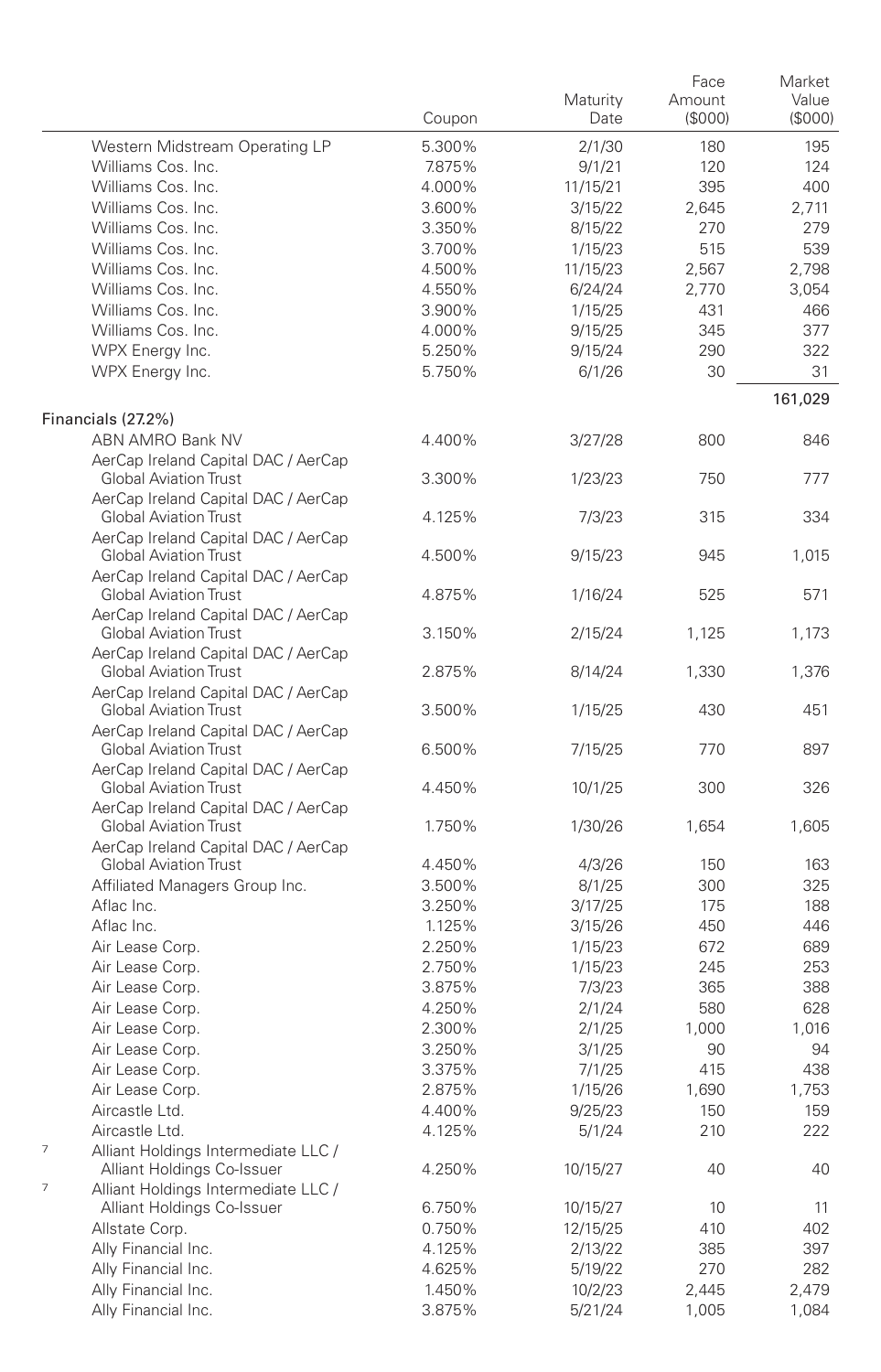|                          |                                               |        | Maturity | Face<br>Amount | Market<br>Value |
|--------------------------|-----------------------------------------------|--------|----------|----------------|-----------------|
|                          |                                               | Coupon | Date     | (\$000)        | (S000)          |
|                          | Ally Financial Inc.                           | 5.125% | 9/30/24  | 55             | 62              |
|                          | Ally Financial Inc.                           | 4.625% | 3/30/25  | 100            | 111             |
|                          | Ally Financial Inc.                           | 5.750% | 11/20/25 | 150            | 170             |
|                          | American Express Co.                          | 3.700% | 11/5/21  | 70             | 71              |
|                          | American Express Co.                          | 2.750% | 5/20/22  | 478            | 490             |
|                          | American Express Co.                          | 2.500% | 8/1/22   | 300            | 308             |
|                          | American Express Co.                          | 3.700% | 8/3/23   | 5,242          | 5,607           |
|                          | American Express Co.                          | 3.400% | 2/22/24  | 1,445          | 1,554           |
|                          | American Express Co.                          | 2.500% | 7/30/24  | 3,314          | 3,495           |
|                          | American Express Co.                          | 3.000% | 10/30/24 | 1,140          | 1,221           |
|                          | American International Group Inc.             | 2.500% | 6/30/25  | 2,004          | 2,088           |
|                          | American International Group Inc.             | 3.750% | 7/10/25  | 955            | 1,043           |
|                          | Ameriprise Financial Inc.                     | 3.000% | 3/22/22  | 135            | 139             |
|                          | Ameriprise Financial Inc.                     | 4.000% | 10/15/23 | 50             | 54              |
|                          | Ameriprise Financial Inc.                     | 3.700% | 10/15/24 | 500            | 548             |
|                          | Ameriprise Financial Inc.                     | 3.000% | 4/2/25   | 740            | 787             |
| $\overline{\phantom{a}}$ | Antares Holdings LP                           | 3.950% | 7/15/26  | 300            | 304             |
|                          | Aon plc                                       | 4.000% | 11/27/23 | 260            | 281             |
|                          | Aon plc                                       | 3.875% | 12/15/25 | 400            | 442             |
| $\overline{\phantom{a}}$ | Apollo Management Holdings LP                 | 4.000% | 5/30/24  | 165            | 181             |
|                          | Assurant Inc.                                 | 4.200% | 9/27/23  | 300            | 324             |
| 8                        | Athene Global Funding                         | 1.875% | 6/23/23  | 815            | 994             |
| $\overline{\phantom{a}}$ | Athene Global Funding                         | 1.200% | 10/13/23 | 1,210          | 1,220           |
| $\overline{\phantom{a}}$ | Athene Global Funding                         | 0.950% | 1/8/24   | 1,105          | 1,105           |
| 8                        | Athene Global Funding                         | 1.125% | 9/2/25   | 300            | 364             |
| $\overline{\phantom{a}}$ | Australia & New Zealand Banking<br>Group Ltd. | 2.950% | 7/22/30  | 1,350          | 1,392           |
| 6,10                     | Australia & New Zealand Banking               |        |          |                |                 |
|                          | Group Ltd., 3M Australian Bank Bill           |        |          |                |                 |
|                          | Rate + 2.700%                                 | 2.710% | 5/17/26  | 250            | 190             |
| $\overline{\phantom{a}}$ | Avolon Holdings Funding Ltd.                  | 2.125% | 2/21/26  | 950            | 905             |
| $\overline{\phantom{a}}$ | Avolon Holdings Funding Ltd.                  | 4.250% | 4/15/26  | 675            | 706             |
| $\overline{\phantom{a}}$ | Avolon Holdings Funding Ltd.                  | 4.375% | 5/1/26   | 40             | 42              |
|                          | Banco Santander SA                            | 3.125% | 2/23/23  | 200            | 209             |
|                          | <b>Banco Santander SA</b>                     | 2.706% | 6/27/24  | 2,600          | 2,739           |
|                          | <b>Banco Santander SA</b>                     | 2.746% | 5/28/25  | 1,840          | 1,920           |
|                          | Banco Santander SA                            | 1.849% | 3/25/26  | 750            | 746             |
| 6,10                     | Banco Santander SA, 3M Australian             |        |          |                |                 |
|                          | Bank Bill Rate + 1.650%                       | 1.662% | 1/19/23  | 600            | 460             |
|                          | Bank of America Corp.                         | 3.499% | 5/17/22  | 810            | 813             |
|                          | Bank of America Corp.                         | 3.124% | 1/20/23  | 1,035          | 1,056           |
|                          | Bank of America Corp.                         | 2.816% | 7/21/23  | 500            | 515             |
| 8                        | Bank of America Corp.                         | 0.750% | 7/26/23  | 2,255          | 2,698           |
|                          | Bank of America Corp.                         | 3.004% | 12/20/23 | 1,698          | 1,766           |
|                          | Bank of America Corp.                         | 4.125% | 1/22/24  | 1,732          | 1,894           |
|                          | Bank of America Corp.                         | 3.550% | 3/5/24   | 4,503          | 4,749           |
|                          | Bank of America Corp.                         | 4.000% | 4/1/24   | 300            | 328             |
|                          | Bank of America Corp.                         | 3.864% | 7/23/24  | 1,200          | 1,281           |
|                          | Bank of America Corp.                         | 4.200% | 8/26/24  | 520            | 572             |
|                          | Bank of America Corp.                         | 0.810% | 10/24/24 | 2,030          | 2,029           |
|                          | Bank of America Corp.                         | 4.000% | 1/22/25  | 2,729          | 2,988           |
|                          | Bank of America Corp.                         | 3.458% | 3/15/25  | 300            | 322             |
|                          | Bank of America Corp.                         | 3.950% | 4/21/25  | 1,505          | 1,650           |
|                          | Bank of America Corp.                         | 3.875% | 8/1/25   | 150            | 166             |
|                          | Bank of America Corp.                         | 0.981% | 9/25/25  | 1,700          | 1,690           |
|                          | Bank of America Corp.                         | 3.093% | 10/1/25  | 2,071          | 2,206           |
|                          | Bank of America Corp.                         | 2.456% | 10/22/25 | 750            | 786             |
|                          | Bank of America Corp.                         | 3.366% | 1/23/26  | 1,978          | 2,125           |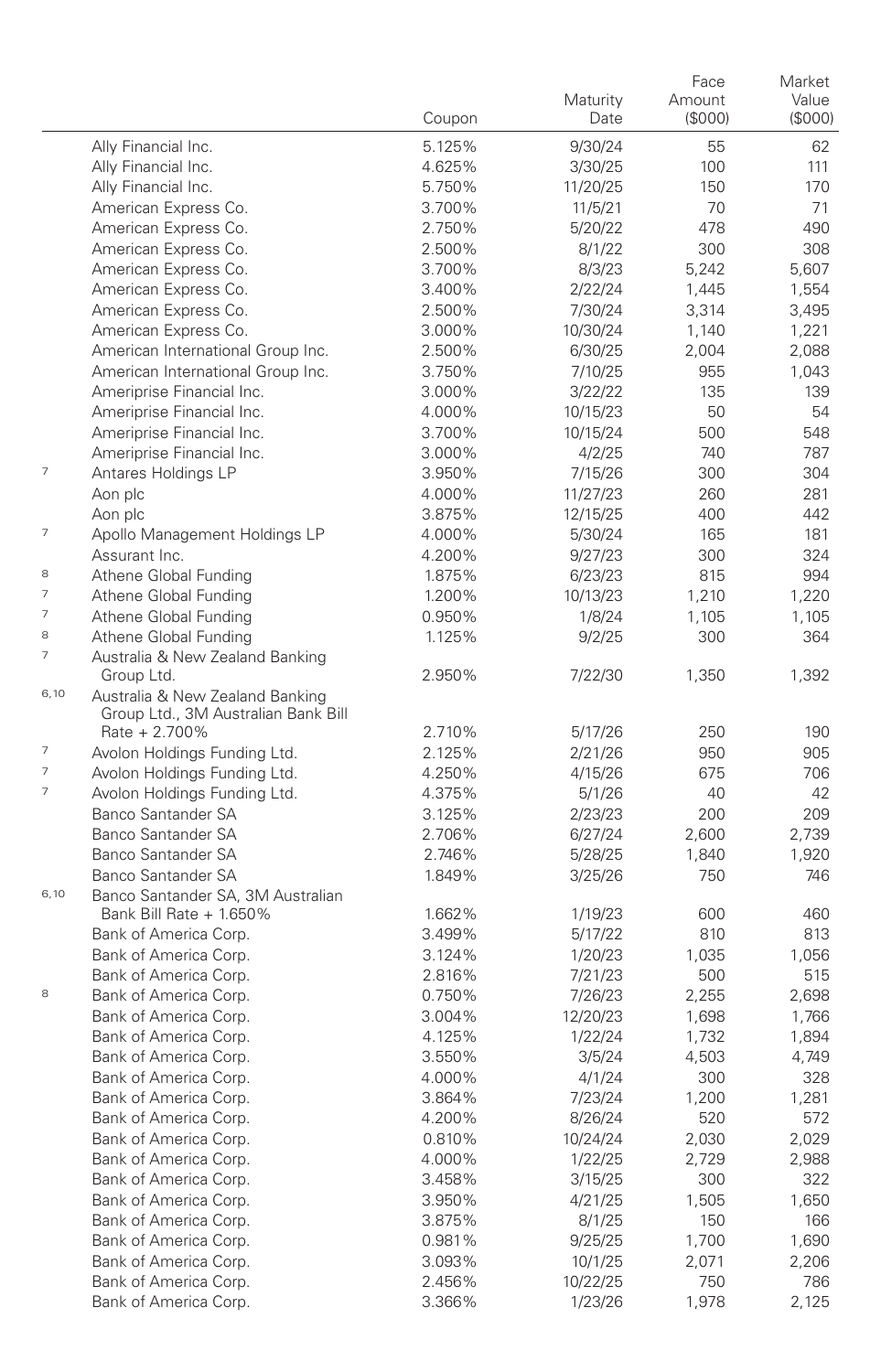|        |                                                             | Coupon  | Maturity<br>Date | Face<br>Amount<br>(\$000) | Market<br>Value<br>(S000) |
|--------|-------------------------------------------------------------|---------|------------------|---------------------------|---------------------------|
|        | Bank of America Corp.                                       | 2.015%  | 2/13/26          | 2,074                     | 2,119                     |
|        | Bank of America Corp.                                       | 4.450%  | 3/3/26           | 725                       | 812                       |
|        | Bank of America Corp.                                       | 1.319%  | 6/19/26          | 2,305                     | 2,297                     |
|        | Bank of America Corp.                                       | 1.197%  | 10/24/26         | 1,000                     | 985                       |
|        | Bank of America Corp.                                       | 1.658%  | 3/11/27          | 585                       | 584                       |
|        | <b>Bank of Montreal</b>                                     | 3.300%  | 2/5/24           | 4,815                     | 5,162                     |
|        | <b>Bank of Montreal</b>                                     | 4.338%  | 10/5/28          | 1,565                     | 1,694                     |
|        | Bank of New York Mellon Corp.                               | 2.661%  | 5/16/23          | 150                       | 154                       |
|        | Bank of New York Mellon Corp.                               | 3.450%  | 8/11/23          | 778                       | 832                       |
|        | Bank of New York Mellon Corp.                               | 3.650%  | 2/4/24           | 345                       | 374                       |
|        | Bank of New York Mellon Corp.                               | 3.400%  | 5/15/24          | 620                       | 671                       |
|        | Bank of New York Mellon Corp.                               | 3.250%  | 9/11/24          | 287                       | 312                       |
|        | Bank of New York Mellon Corp.                               | 2.100%  | 10/24/24         | 210                       | 221                       |
|        | Bank of New York Mellon Corp.                               | 3.000%  | 2/24/25          | 639                       | 684                       |
|        | Bank of New York Mellon Corp.                               | 1.600%  | 4/24/25          | 1,233                     | 1,254                     |
|        | Bank of Nova Scotia                                         | 1.950%  | 2/1/23           | 2,340                     | 2,404                     |
|        | Bank of Nova Scotia                                         | 2.200%  | 2/3/25           | 2,400                     | 2,494                     |
|        | Bank of Nova Scotia                                         | 1.300%  | 6/11/25          | 1,470                     | 1,471                     |
|        | Bank of Nova Scotia                                         | 4.500%  | 12/16/25         | 570                       | 645                       |
|        | Bank of Nova Scotia                                         | 1.050%  | 3/2/26           | 1,355                     | 1,331                     |
| 7      | Banque Federative du Credit Mutuel<br>SA                    | 2.125%  | 11/21/22         | 1,250                     | 1,283                     |
| 7<br>7 | Banque Federative du Credit Mutuel<br>SA                    | 3.750%  | 7/20/23          | 1,780                     | 1,906                     |
| 7      | Banque Federative du Credit Mutuel<br>SA                    | 0.650%  | 2/27/24          | 1,280                     | 1,276                     |
|        | Banque Federative du Credit Mutuel<br>SА                    | 2.375%  | 11/21/24         | 800                       | 837                       |
| 9      | Barclays Bank plc                                           | 10.000% | 5/21/21          | 1,417                     | 1,976                     |
|        | Barclays plc                                                | 3.684%  | 1/10/23          | 200                       | 205                       |
|        | Barclays plc                                                | 4.610%  | 2/15/23          | 200                       | 206                       |
|        | Barclays plc                                                | 4.375%  | 9/11/24          | 980                       | 1,065                     |
|        | Barclays plc                                                | 1.007%  | 12/10/24         | 1,780                     | 1,776                     |
|        | Barclays plc                                                | 3.650%  | 3/16/25          | 1,487                     | 1,598                     |
|        | Barclays plc                                                | 3.932%  | 5/7/25           | 1,965                     | 2,116                     |
|        | Barclays plc                                                | 4.375%  | 1/12/26          | 950                       | 1,055                     |
|        | Barclays plc                                                | 2.852%  | 5/7/26           | 1,500                     | 1,563                     |
| 8      | Berkshire Hathaway Inc.                                     | 0.625%  | 1/17/23          | 990                       | 1,178                     |
| 8      | <b>Blackstone Property Partners Europe</b>                  |         |                  |                           |                           |
| 8      | Holdings Sarl<br><b>Blackstone Property Partners Europe</b> | 1.400%  | 7/6/22           | 775                       | 921                       |
|        | Holdings Sarl                                               | 0.500%  | 9/12/23          | 820                       | 970                       |
| 8      | <b>BNP Paribas SA</b>                                       | 0.500%  | 7/15/25          | 700                       | 831                       |
| 7      | <b>BNP Paribas SA</b>                                       | 2.819%  | 11/19/25         | 787                       | 828                       |
| 7      | <b>BNP Paribas SA</b>                                       | 2.219%  | 6/9/26           | 540                       | 552                       |
| 7      | <b>BNP Paribas SA</b>                                       | 1.323%  | 1/13/27          | 1,440                     | 1,409                     |
| 7      | <b>BOC</b> Aviation Ltd.                                    | 2.375%  | 9/15/21          | 790                       | 794                       |
| 7      | BPCE SA                                                     | 5.700%  | 10/22/23         | 900                       | 1,002                     |
| 7      | <b>BPCE SA</b>                                              | 2.375%  | 1/14/25          | 1,000                     | 1,031                     |
| 7      | <b>BPCE SA</b>                                              | 1.000%  | 1/20/26          | 930                       | 907                       |
| 6,10   | BPCE SA, 3M Australian Bank Bill<br>Rate + 1.100%           | 1.111%  | 4/26/23          | 660                       | 508                       |
|        | Brown & Brown Inc.                                          | 4.200%  | 9/15/24          | 1,120                     | 1,233                     |
|        | Canadian Imperial Bank of Commerce                          | 2.606%  | 7/22/23          | 1,180                     | 1,211                     |
|        | Canadian Imperial Bank of Commerce                          | 3.100%  | 4/2/24           | 980                       | 1,043                     |
|        | Canadian Imperial Bank of Commerce                          | 0.950%  | 10/23/25         | 570                       | 560                       |
|        | Capital One Bank USA NA                                     | 2.014%  | 1/27/23          | 2,100                     | 2,121                     |
|        | Capital One Bank USA NA                                     | 3.375%  | 2/15/23          | 1,125                     | 1,181                     |
|        | Capital One Bank USA NA                                     | 2.280%  | 1/28/26          | 1,482                     | 1,517                     |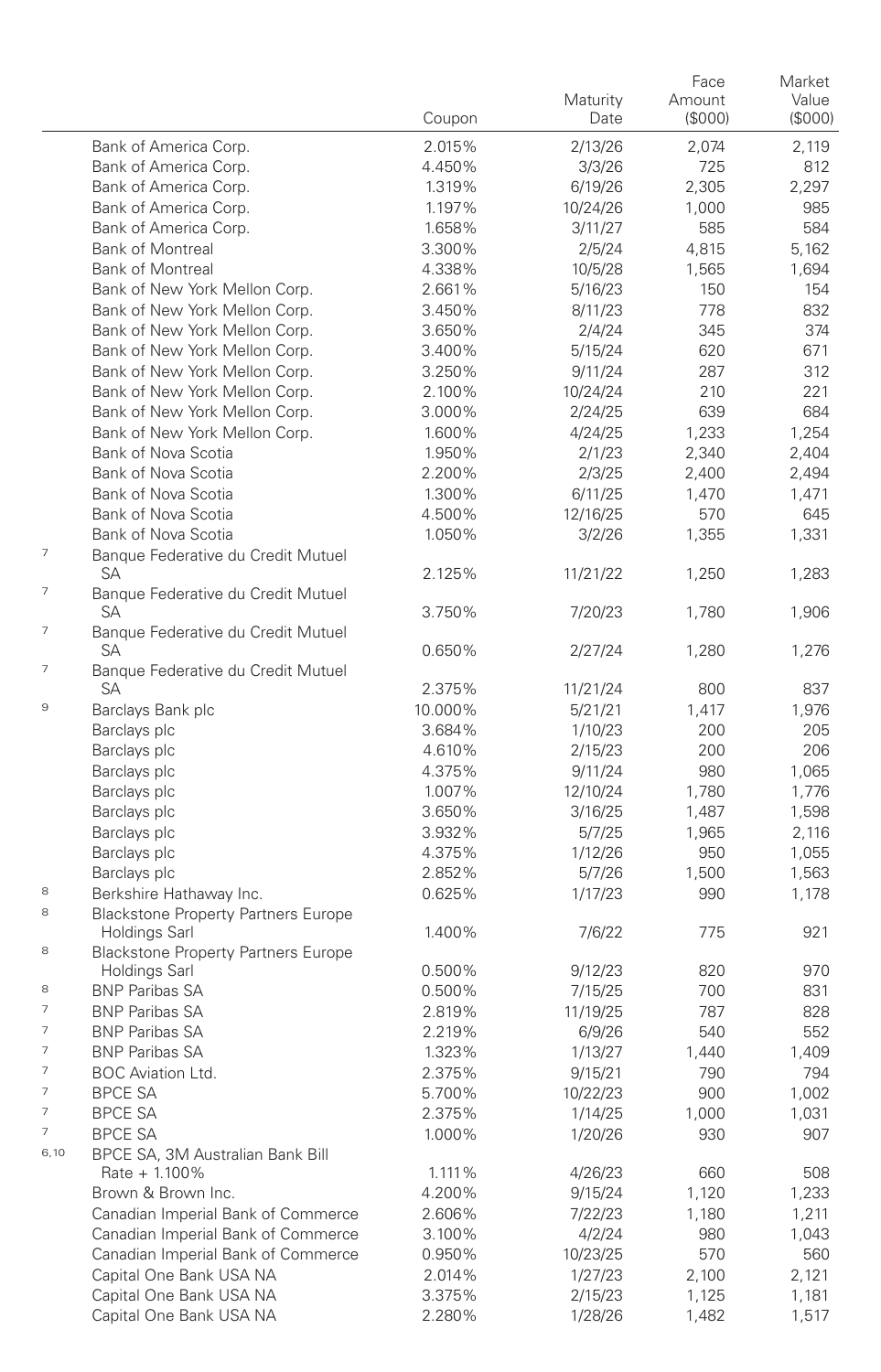|      |                                                                   | Coupon | Maturity<br>Date | Face<br>Amount<br>(\$000) | Market<br>Value<br>(\$000) |
|------|-------------------------------------------------------------------|--------|------------------|---------------------------|----------------------------|
|      | Capital One Financial Corp.                                       | 3.050% | 3/9/22           | 1,140                     | 1,166                      |
|      | Capital One Financial Corp.                                       | 2.600% | 5/11/23          | 135                       | 140                        |
|      | Capital One Financial Corp.                                       | 3.500% | 6/15/23          | 40                        | 43                         |
|      | Capital One Financial Corp.                                       | 3.750% | 4/24/24          | 500                       | 540                        |
|      | Capital One Financial Corp.                                       | 3.300% | 10/30/24         | 500                       | 538                        |
|      | Capital One NA                                                    | 2.250% | 9/13/21          | 450                       | 453                        |
|      | Charles Schwab Corp.                                              | 3.550% | 2/1/24           | 160                       | 173                        |
|      | Charles Schwab Corp.                                              | 0.750% | 3/18/24          | 1,100                     | 1,105                      |
|      | Charles Schwab Corp.                                              | 4.200% | 3/24/25          | 323                       | 361                        |
|      | Charles Schwab Corp.                                              | 3.850% | 5/21/25          | 1,120                     | 1,235                      |
|      | Charles Schwab Corp.                                              | 0.900% | 3/11/26          | 960                       | 947                        |
|      | Chubb INA Holdings Inc.                                           | 2.700% | 3/13/23          | 725                       | 755                        |
|      | Chubb INA Holdings Inc.                                           | 3.350% | 5/15/24          | 3,172                     | 3,413                      |
|      | Chubb INA Holdings Inc.                                           | 3.150% | 3/15/25          | 748                       | 804                        |
|      | Chubb INA Holdings Inc.                                           | 3.350% | 5/3/26           | 1,090                     | 1,186                      |
|      | CIT Group Inc.                                                    | 4.750% | 2/16/24          | 205                       | 222                        |
|      | CIT Group, Inc.                                                   | 3.929% | 6/19/24          | 250                       | 263                        |
|      | Citibank NA                                                       | 3.650% | 1/23/24          | 500                       | 541                        |
| 6,10 | Citibank NA, 3M Australian Bank Bill                              |        |                  |                           |                            |
|      | Rate + 0.750%                                                     | 0.763% | 5/20/22          | 500                       | 382                        |
|      | Citigroup Inc.                                                    | 4.500% | 1/14/22          | 340                       | 351                        |
|      | Citigroup Inc.                                                    | 2.750% | 4/25/22          | 1,185                     | 1,212                      |
|      | Citigroup Inc.                                                    | 2.312% | 11/4/22          | 1,949                     | 1,969                      |
|      | Citigroup Inc.                                                    | 3.142% | 1/24/23          | 975                       | 994                        |
|      | Citigroup Inc.                                                    | 3.500% | 5/15/23          | 500                       | 529                        |
|      | Citigroup Inc.                                                    | 2.876% | 7/24/23          | 1,440                     | 1,483                      |
|      | Citigroup Inc.                                                    | 1.678% | 5/15/24          | 1,345                     | 1,369                      |
|      | Citigroup Inc.                                                    | 4.044% | 6/1/24           | 2,250                     | 2,409                      |
|      | Citigroup Inc.                                                    | 3.750% | 6/16/24          | 200                       | 218                        |
|      | Citigroup Inc.                                                    | 0.776% | 10/30/24         | 880                       | 878                        |
|      | Citigroup Inc.                                                    | 3.875% | 3/26/25          | 795                       | 861                        |
|      | Citigroup Inc.                                                    | 3.352% | 4/24/25          | 2,500                     | 2,675                      |
|      | Citigroup Inc.                                                    | 3.300% | 4/27/25          | 395                       | 425                        |
|      | Citigroup Inc.                                                    | 4.400% | 6/10/25          | 887                       | 984                        |
|      | Citigroup Inc.                                                    | 5.500% | 9/13/25          | 60                        | 70                         |
|      | Citigroup Inc.                                                    | 4.600% | 3/9/26           | 675                       | 760                        |
|      | Citigroup Inc.                                                    | 3.106% | 4/8/26           | 1,535                     | 1,634                      |
|      | Citigroup Inc.                                                    | 3.200% | 10/21/26         | 230                       | 247                        |
| 6,10 | Citigroup Inc.                                                    | 1.122% | 1/28/27          | 900                       | 878                        |
|      | Citigroup Inc., 3M Australian Bank Bill<br>Rate + 1.550%          | 1.560% | 5/4/21           | 1,137                     | 864                        |
| 6,10 | Citigroup Inc., 3M Australian Bank Bill                           |        |                  |                           |                            |
|      | Rate + 1.720%                                                     | 1.731% | 10/27/23         | 200                       | 156                        |
|      | Citizens Bank NA                                                  | 3.250% | 2/14/22          | 1,125                     | 1,150                      |
|      | CNO Financial Group Inc.                                          | 5.250% | 5/30/25          | 750                       | 851                        |
| 6,10 | Commonwealth Bank of Australia,<br>3M Australian Bank Bill Rate + |        |                  |                           |                            |
|      | 2.650%                                                            | 2.680% | 6/3/26           | 100                       | 76                         |
|      | Cooperatieve Rabobank UA                                          | 3.950% | 11/9/22          | 250                       | 263                        |
| 7    | Cooperatieve Rabobank UA                                          | 3.875% | 9/26/23          | 1,245                     | 1,342                      |
|      | Cooperatieve Rabobank UA                                          | 4.625% | 12/1/23          | 2,084                     | 2,282                      |
| 8    | Cooperatieve Rabobank UA                                          | 0.625% | 2/27/24          | 500                       | 599                        |
| 7    | Cooperatieve Rabobank UA                                          | 2.625% | 7/22/24          | 1,015                     | 1,071                      |
|      | Cooperatieve Rabobank UA                                          | 4.375% | 8/4/25           | 500                       | 554                        |
| 7    | Cooperatieve Rabobank UA                                          | 1.106% | 2/24/27          | 750                       | 731                        |
| 9    | Credit Agricole SA                                                | 7.375% | 12/18/23         | 650                       | 1,047                      |
| 7    | Credit Agricole SA                                                | 1.247% | 1/26/27          | 835                       | 817                        |
|      | Credit Suisse AG                                                  | 1.000% | 5/5/23           | 500                       | 502                        |
|      | Credit Suisse AG                                                  | 0.495% | 2/2/24           | 535                       | 528                        |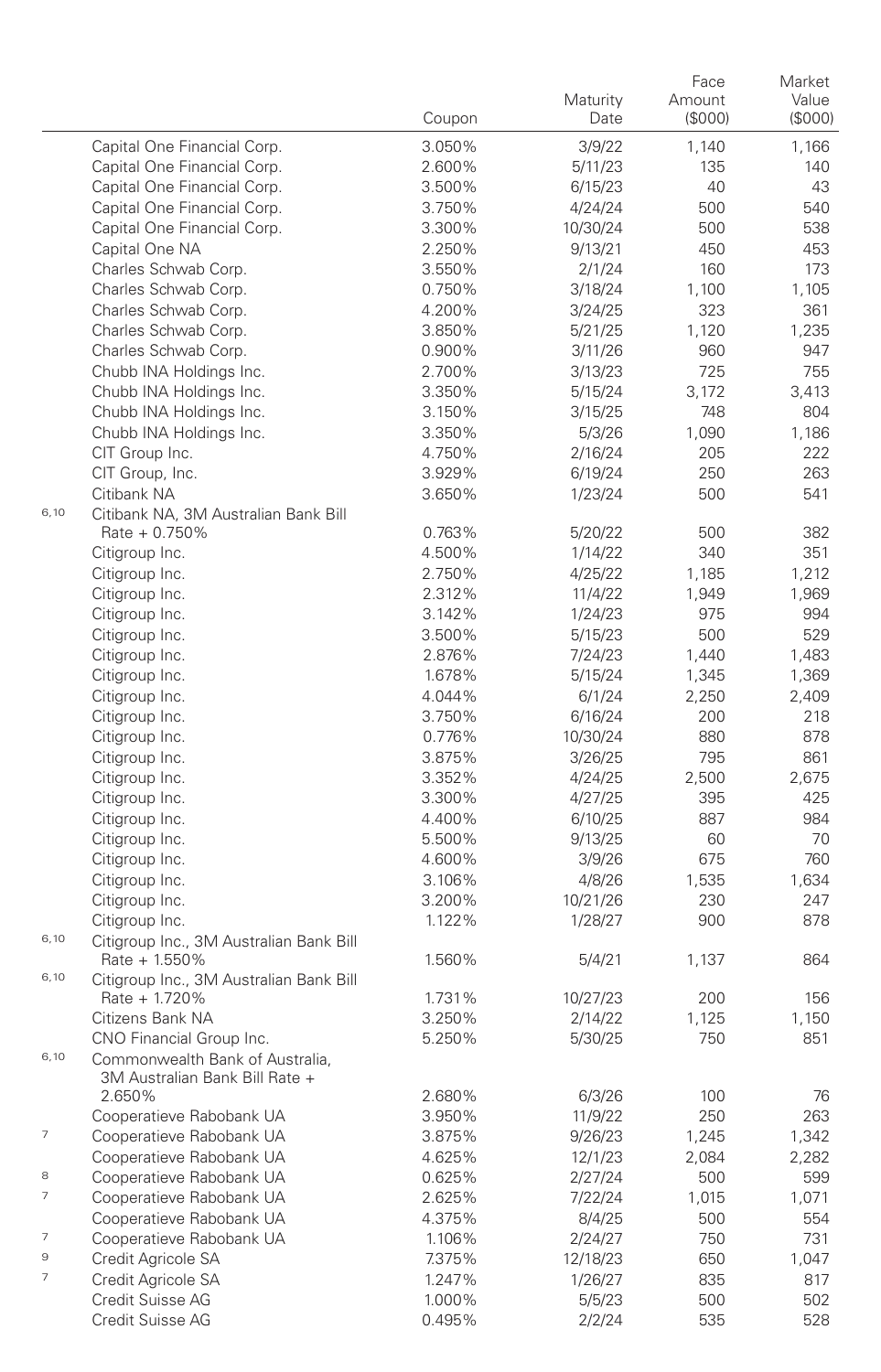|                          |                                                                  | Coupon           | Maturity<br>Date    | Face<br>Amount<br>(\$000) | Market<br>Value<br>(\$000) |
|--------------------------|------------------------------------------------------------------|------------------|---------------------|---------------------------|----------------------------|
|                          | Credit Suisse AG                                                 | 3.625%           | 9/9/24              | 1,190                     | 1,287                      |
|                          | Credit Suisse AG                                                 | 2.950%           | 4/9/25              | 1,100                     | 1,160                      |
| 6,10                     | Credit Suisse AG, 3M Australian Bank                             |                  |                     |                           |                            |
|                          | Bill Rate + 1.150%                                               | 1.180%           | 5/26/23             | 1,000                     | 770                        |
| $\overline{\phantom{a}}$ | Credit Suisse Group AG                                           | 3.574%           | 1/9/23              | 1,105                     | 1,130                      |
|                          | Credit Suisse Group AG                                           | 3.800%           | 6/9/23              | 830                       | 879                        |
| 7                        | Credit Suisse Group AG                                           | 4.207%           | 6/12/24             | 2,370                     | 2,530                      |
|                          | Credit Suisse Group AG                                           | 3.750%           | 3/26/25             | 915                       | 984                        |
| $\overline{\phantom{a}}$ | Credit Suisse Group AG                                           | 2.193%           | 6/5/26              | 420                       | 427                        |
| 7                        | Credit Suisse Group AG                                           | 1.305%           | 2/2/27              | 600                       | 578                        |
| 6,10                     | Credit Suisse Group AG, 3M<br>Australian Bank Bill Rate + 1.250% | 1.287%           | 3/8/24              | 310                       | 236                        |
| $\overline{\phantom{a}}$ | Danske Bank A/S                                                  | 2.000%           | 9/8/21              | 800                       | 806                        |
| $\overline{7}$           | Danske Bank A/S                                                  | 3.001%           | 9/20/22             | 1,000                     | 1,010                      |
| $\overline{7}$           | Danske Bank A/S                                                  | 3.875%           | 9/12/23             | 1,000                     | 1,071                      |
| $\overline{7}$           | Danske Bank A/S                                                  | 1.171%           | 12/8/23             | 1,530                     | 1,536                      |
| 8                        | Danske Bank A/S                                                  | 1.000%           | 5/15/31             | 100                       | 117                        |
|                          | Deutsche Bank AG                                                 | 2.222%           | 9/18/24             | 935                       | 959                        |
|                          | Deutsche Bank AG                                                 | 1.686%           | 3/19/26             | 725                       | 724                        |
|                          | Deutsche Bank AG                                                 | 2.129%           | 11/24/26            | 1,075                     | 1,074                      |
|                          | Deutsche Bank NY                                                 | 1.000%           | 4/1/25              | 860                       | 860                        |
|                          | Development Bank of Kazakhstan                                   |                  |                     |                           |                            |
|                          | <b>JSC</b>                                                       | 4.125%           | 12/10/22            | 1,160                     | 1,208                      |
| 7,11                     | Dexia Credit Local SA                                            | 2.375%           | 9/20/22             | 250                       | 258                        |
|                          | Discover Bank                                                    | 4.200%           | 8/8/23              | 635                       | 685                        |
|                          | Discover Bank                                                    | 2.450%           | 9/12/24             | 1,050                     | 1,098                      |
|                          | Discover Bank                                                    | 4.682%           | 8/9/28              | 550                       | 584                        |
| $\overline{\phantom{a}}$ | <b>Discover Financial Services</b>                               | 3.950%           | 11/6/24             | 165                       | 180                        |
|                          | DNB Bank ASA                                                     | 1.127%           | 9/16/26             | 720                       | 709                        |
| 8                        | Equitable Holdings Inc.                                          | 3.900%           | 4/20/23             | 992                       | 1,054                      |
| 8                        | FCA Bank SPA<br>FCA Bank SPA                                     | 1.250%<br>0.625% | 6/21/22<br>11/24/22 | 670<br>300                | 798<br>355                 |
| $\overline{7}$           | Fidelity & Guaranty Life Holdings Inc.                           | 5.500%           | 5/1/25              | 965                       | 1,101                      |
|                          | Fidelity National Financial Inc.                                 | 5.500%           | 9/1/22              | 80                        | 85                         |
|                          | Fifth Third Bancorp                                              | 3.650%           | 1/25/24             | 900                       | 970                        |
|                          | Fifth Third Bank NA                                              | 1.800%           | 1/30/23             | 300                       | 308                        |
|                          | First Republic Bank                                              | 2.500%           | 6/6/22              | 1,765                     | 1,804                      |
|                          | First Republic Bank                                              | 1.912%           | 2/12/24             | 1,760                     | 1,801                      |
| 7                        | Five Corners Funding Trust                                       | 4.419%           | 11/15/23            | 3,113                     | 3,412                      |
|                          | Franklin Resources Inc.                                          | 2.800%           | 9/15/22             | 530                       | 548                        |
|                          | FS KKR Capital Corp.                                             | 3.400%           | 1/15/26             | 690                       | 684                        |
| $\overline{\phantom{a}}$ | <b>GA Global Funding Trust</b>                                   | 1.000%           | 4/8/24              | 865                       | 864                        |
| $\overline{7}$           | <b>GA Global Funding Trust</b>                                   | 1.625%           | 1/15/26             | 390                       | 388                        |
|                          | GATX Corp.                                                       | 3.250%           | 3/30/25             | 60                        | 64                         |
| $\overline{7}$           | <b>GE Capital Funding LLC</b>                                    | 3.450%           | 5/15/25             | 405                       | 438                        |
|                          | GE Capital International Funding Co.                             |                  |                     |                           |                            |
|                          | Unlimited Co.                                                    | 3.373%           | 11/15/25            | 976                       | 1.058                      |
|                          | Goldman Sachs Group Inc.                                         | 5.750%           | 1/24/22             | 763                       | 796                        |
|                          | Goldman Sachs Group Inc.                                         | 3.000%           | 4/26/22             | 1,557                     | 1,559                      |
|                          | Goldman Sachs Group Inc.                                         | 2.876%           | 10/31/22            | 1,967                     | 1,993                      |
|                          | Goldman Sachs Group Inc.                                         | 0.481%           | 1/27/23             | 2,000                     | 1,995                      |
|                          | Goldman Sachs Group Inc.<br>Goldman Sachs Group Inc.             | 2.908%<br>2.905% | 6/5/23<br>7/24/23   | 807                       | 828                        |
|                          | Goldman Sachs Group Inc.                                         | 0.627%           | 11/17/23            | 1,143<br>740              | 1,176<br>739               |
|                          | Goldman Sachs Group Inc.                                         | 3.625%           | 2/20/24             | 1,820                     | 1,959                      |
|                          | Goldman Sachs Group Inc.                                         | 4.000%           | 3/3/24              | 690                       | 752                        |
|                          | Goldman Sachs Group Inc.                                         | 0.673%           | 3/8/24              | 1,025                     | 1,024                      |
|                          | Goldman Sachs Group Inc.                                         | 3.850%           | 7/8/24              | 1,575                     | 1,708                      |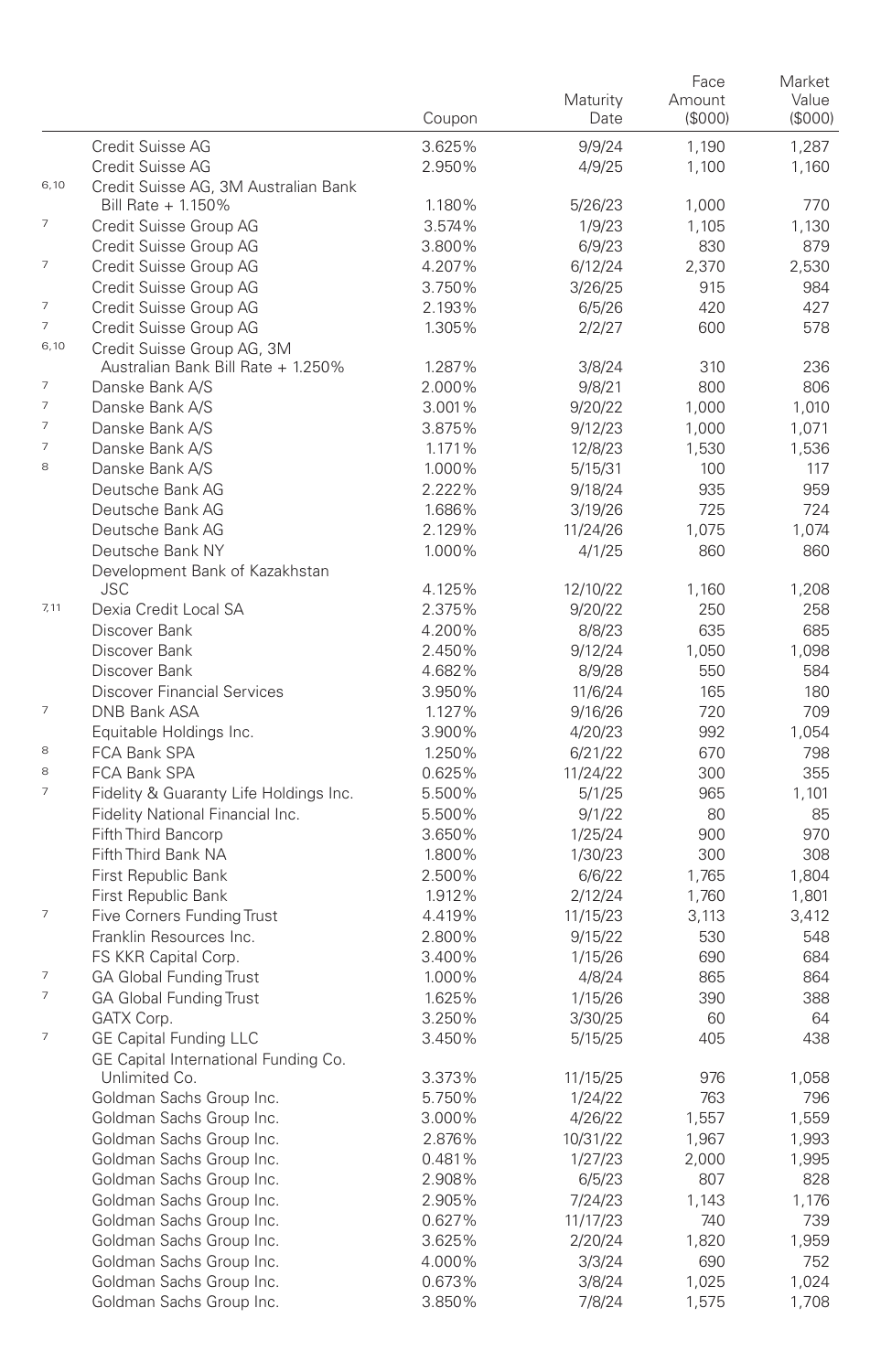|                |                                                                        | Coupon           | Maturity<br>Date | Face<br>Amount<br>(\$000) | Market<br>Value<br>(S000) |
|----------------|------------------------------------------------------------------------|------------------|------------------|---------------------------|---------------------------|
|                | Goldman Sachs Group Inc.                                               | 3.500%           | 1/23/25          | 1,545                     | 1,667                     |
| $^{\rm 8}$     | Goldman Sachs Group Inc.                                               | 3.375%           | 3/27/25          | 900                       | 1,188                     |
|                | Goldman Sachs Group Inc.                                               | 3.500%           | 4/1/25           | 1,560                     | 1,687                     |
|                | Goldman Sachs Group Inc.                                               | 3.750%           | 5/22/25          | 700                       | 763                       |
|                | Goldman Sachs Group Inc.                                               | 3.272%           | 9/29/25          | 3,207                     | 3,436                     |
|                | Goldman Sachs Group Inc.                                               | 4.250%           | 10/21/25         | 1,310                     | 1,460                     |
|                | Goldman Sachs Group Inc.                                               | 3.500%           | 11/16/26         | 845                       | 916                       |
|                | Goldman Sachs Group Inc.                                               | 1.093%           | 12/9/26          | 1,370                     | 1,340                     |
|                | Goldman Sachs Group Inc.                                               | 1.431%           | 3/9/27           | 1,030                     | 1,022                     |
| 6,10           | Goldman Sachs Group Inc., 3M<br>Australian Bank Bill Rate + 1.200%     | 1.210%           | 5/16/23          | 1,030                     | 790                       |
| 6,10           | Goldman Sachs Group Inc., 3M                                           |                  |                  |                           |                           |
|                | Australian Bank Bill Rate + 1.370%<br>Goldman Sachs Group Inc., SOFR + | 1.407%           | 9/8/21           | 520                       | 397                       |
| 7              | 0.609%<br>Great-West Lifeco US Finance 2020                            | 0.855%           | 2/12/26          | 760                       | 747                       |
|                | LP                                                                     | 0.904%           | 8/12/25          | 460                       | 452                       |
| 8              | Hamburg Commercial Bank AG                                             | 0.500%           | 5/23/22          | 500                       | 589                       |
|                | <b>HSBC Holdings plc</b>                                               | 3.262%           | 3/13/23          | 2,870                     | 2,942                     |
|                | <b>HSBC Holdings plc</b>                                               | 3.600%           | 5/25/23          | 2.220                     | 2,362                     |
|                | <b>HSBC Holdings plc</b>                                               | 3.033%           | 11/22/23         | 2,991                     | 3,114                     |
| 12             | <b>HSBC Holdings plc</b>                                               | 3.196%           | 12/5/23          | 1,600                     | 1,345                     |
|                | <b>HSBC Holdings plc</b>                                               | 4.250%           | 3/14/24          | 1,025                     | 1,115                     |
|                | <b>HSBC Holdings plc</b>                                               | 3.950%           | 5/18/24          | 1,775                     | 1,892                     |
|                | <b>HSBC Holdings plc</b>                                               | 3.803%           | 3/11/25          | 2,120                     | 2,284                     |
|                | <b>HSBC Holdings plc</b>                                               | 4.250%           | 8/18/25          | 1,300                     | 1,432                     |
|                | <b>HSBC Holdings plc</b>                                               | 2.633%           | 11/7/25          | 1,084                     | 1,131                     |
|                | <b>HSBC Holdings plc</b>                                               | 1.645%           | 4/18/26          | 2,880                     | 2,869                     |
|                | <b>HSBC Holdings plc</b>                                               | 2.099%           | 6/4/26           | 2,700                     | 2,748                     |
|                | <b>HSBC Holdings plc</b>                                               | 4.292%           | 9/12/26          | 1,120                     | 1,239                     |
| 9              | <b>HSBC Holdings plc</b>                                               | 1.750%           | 7/24/27          | 500                       | 695                       |
| 6,9            | HSBC Holdings plc, 1 year GBP Swap                                     |                  |                  |                           |                           |
|                | $+0.936%$                                                              | 2.175%           | 6/27/23          | 500                       | 701                       |
| 6,10           | HSBC Holdings plc, 3M Australian                                       |                  |                  |                           |                           |
|                | Bank Bill Rate + 1.100%                                                | 1.110%           | 2/16/24          | 200                       | 152                       |
|                | Huntington Bancshares Inc.                                             | 4.350%           | 2/4/23           | 200                       | 213                       |
|                | Huntington National Bank                                               | 2.500%           | 8/7/22           | 1,132                     | 1,163                     |
|                | Huntington National Bank                                               | 3.550%           | 10/6/23          | 1,265                     | 1,360                     |
|                | <b>ING Groep NV</b>                                                    | 3.550%           | 4/9/24           | 200                       | 215                       |
|                | <b>ING Groep NV</b>                                                    | 1.726%           | 4/1/27           | 580                       | 580                       |
|                | Intercontinental Exchange Inc.                                         | 0.700%           | 6/15/23          | 860                       | 861<br>682                |
|                | Intercontinental Exchange Inc.                                         | 4.000%           | 10/15/23         | 630<br>390                | 428                       |
| $\overline{7}$ | Intercontinental Exchange Inc.                                         | 3.750%           | 12/1/25          |                           |                           |
|                | Intesa Sanpaolo SPA<br>Invesco Finance plc                             | 3.250%           | 9/23/24          | 1,690                     | 1,800                     |
|                |                                                                        | 3.125%<br>4.000% | 11/30/22         | 970                       | 1,012                     |
|                | Invesco Finance plc                                                    | 3.750%           | 1/30/24          | 1,370                     | 1,495                     |
|                | Invesco Finance plc                                                    |                  | 1/15/26          | 90                        | 99                        |
| 8              | JAB Holdings BV                                                        | 1.250%           | 5/22/24          | 400                       | 486                       |
|                | Jefferies Group LLC                                                    | 5.125%           | 1/20/23          | 550                       | 593                       |
|                | JPMorgan Chase & Co.                                                   | 2.972%           | 1/15/23          | 1,916                     | 1,955                     |
|                | JPMorgan Chase & Co.                                                   | 3.207%           | 4/1/23           | 1,836                     | 1,884                     |
|                | JPMorgan Chase & Co.                                                   | 2.776%           | 4/25/23          | 1,779                     | 1,821                     |
|                | JPMorgan Chase & Co.                                                   | 2.700%           | 5/18/23          | 407                       | 425                       |
|                | JPMorgan Chase & Co.                                                   | 3.559%           | 4/23/24          | 1,215                     | 1,282                     |
|                | JPMorgan Chase & Co.                                                   | 3.625%           | 5/13/24          | 735                       | 801                       |
|                | JPMorgan Chase & Co.                                                   | 1.514%           | 6/1/24           | 950                       | 969                       |
|                | JPMorgan Chase & Co.                                                   | 3.797%           | 7/23/24          | 480                       | 514                       |
|                | JPMorgan Chase & Co.                                                   | 3.875%           | 9/10/24          | 100                       | 110                       |
|                | JPMorgan Chase & Co.                                                   | 0.653%           | 9/16/24          | 635                       | 635                       |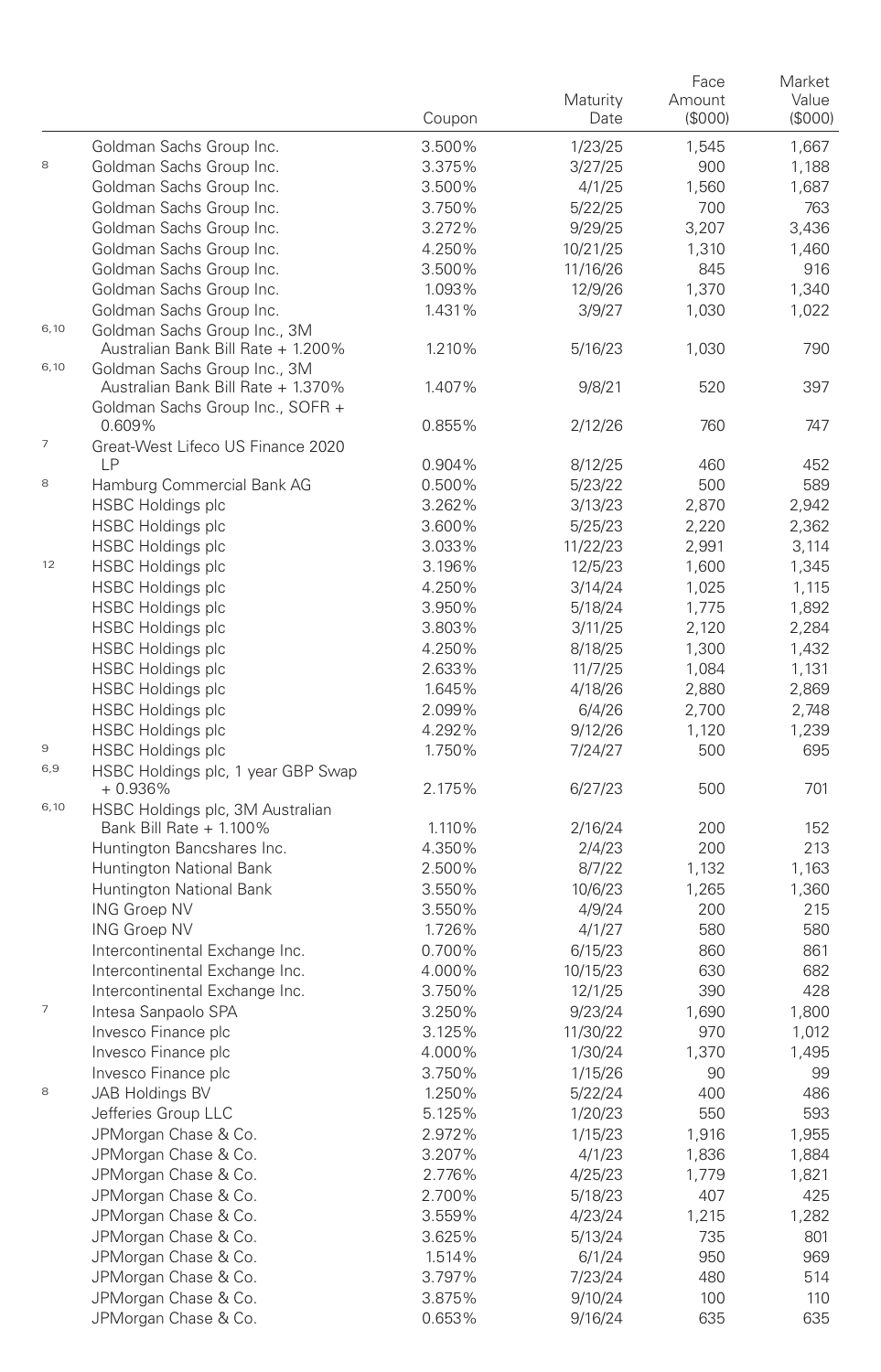|                          |                                                                        | Coupon           | Maturity<br>Date | Face<br>Amount<br>(S000) | Market<br>Value<br>(\$000) |
|--------------------------|------------------------------------------------------------------------|------------------|------------------|--------------------------|----------------------------|
|                          | JPMorgan Chase & Co.                                                   | 4.023%           | 12/5/24          | 3,392                    | 3,667                      |
|                          | JPMorgan Chase & Co.                                                   | 3.125%           | 1/23/25          | 670                      | 716                        |
| 6                        | JPMorgan Chase & Co.                                                   | 0.563%           | 2/16/25          | 800                      | 792                        |
|                          | JPMorgan Chase & Co.                                                   | 3.220%           | 3/1/25           | 2,667                    | 2,848                      |
|                          | JPMorgan Chase & Co.                                                   | 3.900%           | 7/15/25          | 350                      | 385                        |
|                          | JPMorgan Chase & Co.                                                   | 2.301%           | 10/15/25         | 3,435                    | 3,563                      |
|                          | JPMorgan Chase & Co.                                                   | 2.005%           | 3/13/26          | 2,540                    | 2,611                      |
|                          | JPMorgan Chase & Co.                                                   | 2.083%           | 4/22/26          | 3,335                    | 3,415                      |
|                          | JPMorgan Chase & Co.                                                   | 1.045%           | 11/19/26         | 2,015                    | 1,966                      |
|                          | JPMorgan Chase & Co.                                                   | 1.040%           | 2/4/27           | 1,325                    | 1,288                      |
|                          | KeyBank NA                                                             | 0.423%           | 1/3/24           | 1,070                    | 1,068                      |
| $\overline{\phantom{a}}$ | Ladder Capital Finance Holdings LLLP<br>/ Ladder Capital Finance Corp. | 5.250%           | 10/1/25          | 120                      | 120                        |
| 7                        | Ladder Capital Finance Holdings LLLP<br>/ Ladder Capital Finance Corp. | 4.250%           | 2/1/27           | 45                       | 44                         |
|                          | Lazard Group LLC                                                       | 3.750%           | 2/13/25          | 230                      | 249                        |
| 8                        | LeasePlan Corp. NV                                                     | 1.000%           | 2/25/22          | 335                      | 397                        |
|                          | Lehman Brothers E-Capital Trust I                                      | 1.000%           | 8/19/65          | 210                      |                            |
|                          | Lincoln National Corp.                                                 | 4.000%           | 9/1/23           | 453                      | 489                        |
|                          | Lloyds Banking Group plc                                               | 2.858%           | 3/17/23          | 2,065                    | 2,107                      |
|                          | Lloyds Banking Group plc                                               | 1.326%           | 6/15/23          | 2,040                    | 2,061                      |
|                          | Lloyds Banking Group plc                                               | 4.050%           | 8/16/23          | 1,450                    | 1,564                      |
|                          | Lloyds Banking Group plc                                               | 2.907%           | 11/7/23          | 4,000                    | 4,139                      |
|                          | Lloyds Banking Group plc                                               | 3.900%           | 3/12/24          | 500                      | 542                        |
|                          | Lloyds Banking Group plc                                               | 0.695%           | 5/11/24          | 1,740                    | 1,737                      |
|                          | Lloyds Banking Group plc                                               | 4.500%           | 11/4/24          | 550                      | 609                        |
|                          | Lloyds Banking Group plc                                               | 4.450%           | 5/8/25           | 765                      | 855                        |
|                          | Lloyds Banking Group plc                                               | 3.870%           | 7/9/25           | 871                      | 948                        |
|                          | Lloyds Banking Group plc                                               | 4.582%           | 12/10/25         | 1,075                    | 1,199                      |
|                          | Lloyds Banking Group plc                                               | 2.438%           | 2/5/26           | 300                      | 310                        |
| $\overline{\phantom{a}}$ | Lloyds Banking Group plc                                               | 1.627%           | 5/11/27          | 585                      | 578                        |
| $\overline{7}$           | LSEGA Financing plc<br>LSEGA Financing plc                             | 0.650%<br>1.375% | 4/6/24<br>4/6/26 | 1,200<br>980             | 1,192<br>970               |
| 10                       | Macquarie Bank Ltd.                                                    | 1.750%           | 6/21/22          | 90                       | 69                         |
| 6,10                     | Macquarie Bank Ltd., 3M Australian                                     |                  |                  |                          |                            |
|                          | Bank Bill Rate + 0.750%                                                | 0.781%           | 6/21/22          | 1,860                    | 1,421                      |
| 10                       | Macquarie Group Ltd.                                                   | 3.250%           | 12/15/22         | 400                      | 309                        |
| 7                        | Macquarie Group Ltd.                                                   | 3.189%           | 11/28/23         | 275                      | 286                        |
|                          | Macquarie Group Ltd.                                                   | 3.189%           | 11/28/23         | 960                      | 999                        |
| 7                        | Macquarie Group Ltd.                                                   | 1.340%           | 1/12/27          | 515                      | 504                        |
| 6,10                     | Macquarie Group Ltd., 3M Australian<br>Bank Bill Rate + 1.150%         | 1.187%           | 12/15/22         | 1,150                    | 877                        |
|                          | Marsh & McLennan Cos. Inc.                                             | 3.300%           | 3/14/23          | 172                      | 181                        |
|                          | Marsh & McLennan Cos. Inc.                                             | 4.050%           | 10/15/23         | 387                      | 417                        |
|                          | Marsh & McLennan Cos. Inc.                                             | 3.500%           | 6/3/24           | 250                      | 269                        |
|                          | Marsh & McLennan Cos. Inc.                                             | 3.500%           | 3/10/25          | 882                      | 956                        |
| 7                        | MassMutual Global Funding II                                           | 2.750%           | 6/22/24          | 2,200                    | 2,331                      |
|                          | MetLife Inc.                                                           | 3.600%           | 4/10/24          | 205                      | 223                        |
| 7                        | Metropolitan Life Global Funding I                                     | 1.950%           | 1/13/23          | 280                      | 288                        |
| 7                        | Metropolitan Life Global Funding I                                     | 0.900%           | 6/8/23           | 540                      | 544                        |
| 7                        | Metropolitan Life Global Funding I                                     | 0.400%           | 1/7/24           | 510                      | 506                        |
| 7                        | Metropolitan Life Global Funding I                                     | 3.600%           | 1/11/24          | 405                      | 437                        |
| 8                        | Metropolitan Life Global Funding I                                     | 0.375%           | 4/9/24           | 495                      | 589                        |
|                          | Mitsubishi UFJ Financial Group Inc.                                    | 3.218%           | 3/7/22           | 1,875                    | 1,925                      |
|                          | Mitsubishi UFJ Financial Group Inc.                                    | 2.623%           | 7/18/22          | 1,210                    | 1,243                      |
|                          | Mitsubishi UFJ Financial Group Inc.                                    | 2.665%           | 7/25/22          | 1,293                    | 1,330                      |
|                          | Mitsubishi UFJ Financial Group Inc.                                    | 3.761%           | 7/26/23          | 3,270                    | 3,502                      |
|                          | Mitsubishi UFJ Financial Group Inc.                                    | 2.527%           | 9/13/23          | 200                      | 209                        |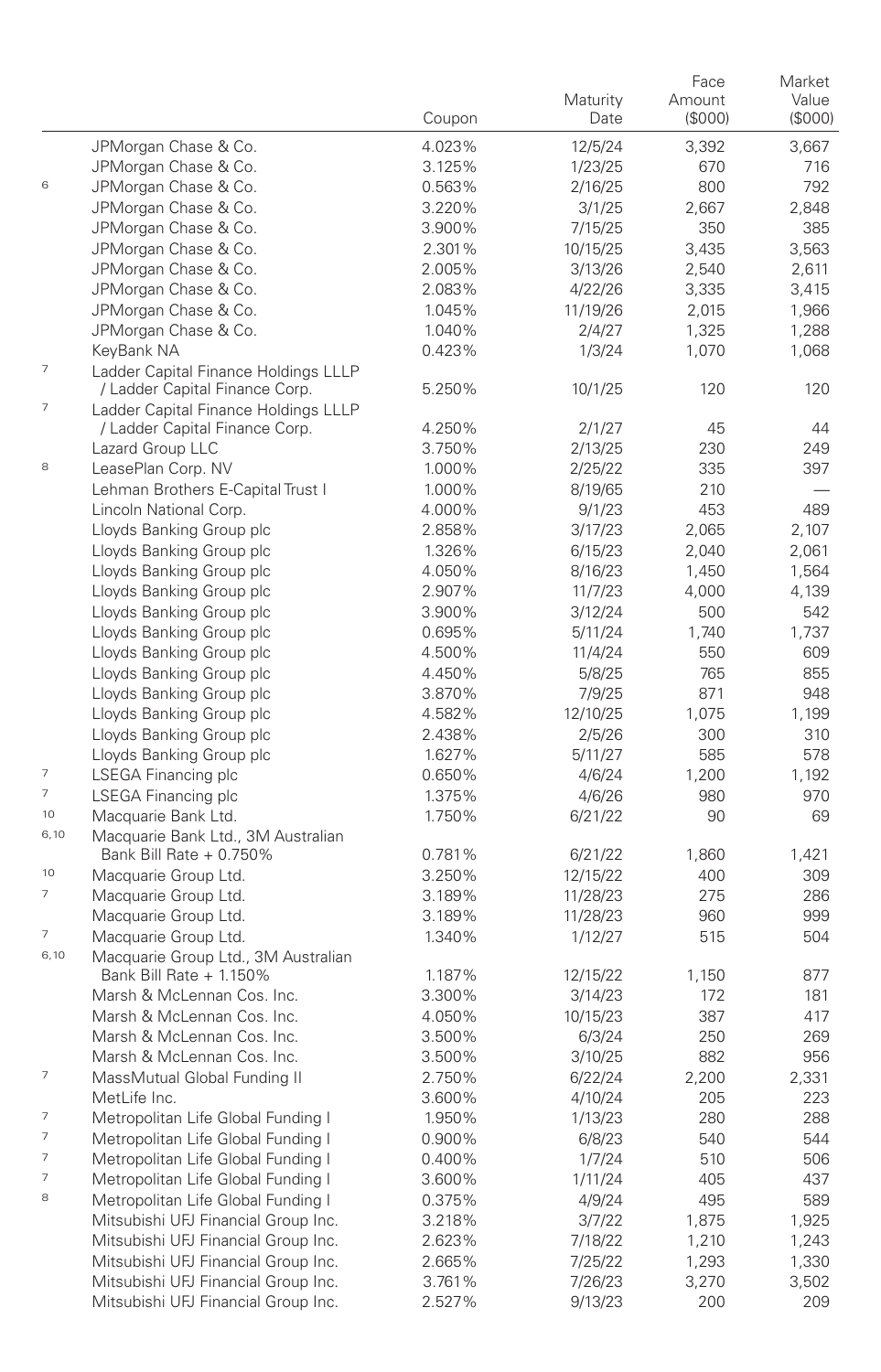|   |                                     | Coupon           | Maturity<br>Date    | Face<br>Amount<br>(\$000) | Market<br>Value<br>(\$000) |
|---|-------------------------------------|------------------|---------------------|---------------------------|----------------------------|
|   | Mitsubishi UFJ Financial Group Inc. | 3.407%           | 3/7/24              | 1,575                     | 1,687                      |
|   | Mitsubishi UFJ Financial Group Inc. | 2.801%           | 7/18/24             | 660                       | 699                        |
|   | Mitsubishi UFJ Financial Group Inc. | 0.848%           | 9/15/24             | 2,515                     | 2,509                      |
|   | Mitsubishi UFJ Financial Group Inc. | 2.193%           | 2/25/25             | 2,950                     | 3,038                      |
|   | Mitsubishi UFJ Financial Group Inc. | 3.777%           | 3/2/25              | 2,100                     | 2,292                      |
|   | Mitsubishi UFJ Financial Group Inc. | 1.412%           | 7/17/25             | 1,035                     | 1,034                      |
| 7 | Mizuho Bank Ltd.                    | 2.950%           | 10/17/22            | 480                       | 499                        |
| 7 | Mizuho Bank Ltd.                    | 3.750%           | 4/16/24             | 240                       | 261                        |
| 7 | Mizuho Bank Ltd.                    | 3.600%           | 9/25/24             | 400                       | 438                        |
|   | Mizuho Financial Group Inc.         | 2.273%           | 9/13/21             | 160                       | 161                        |
|   | Mizuho Financial Group Inc.         | 2.953%           | 2/28/22             | 915                       | 936                        |
|   | Mizuho Financial Group Inc.         | 2.721%           | 7/16/23             | 1,800                     | 1,849                      |
|   | Mizuho Financial Group Inc.         | 1.241%           | 7/10/24             | 1,410                     | 1,426                      |
|   | Mizuho Financial Group Inc.         | 2.555%           | 9/13/25             | 552                       | 561                        |
|   | Mizuho Financial Group Inc.         | 2.226%           | 5/25/26             | 600                       | 616                        |
|   | Mizuho Financial Group Inc.         | 1.234%           | 5/22/27             | 940                       | 913                        |
|   | Morgan Stanley                      | 5.500%           | 7/28/21             | 750                       | 762                        |
|   | Morgan Stanley                      | 2.750%           | 5/19/22             | 1,395                     | 1,433                      |
|   | Morgan Stanley                      | 4.875%           | 11/1/22             | 740                       | 789                        |
| 8 | Morgan Stanley                      | 1.000%           | 12/2/22             | 800                       | 957                        |
|   | Morgan Stanley                      | 3.125%           | 1/23/23             | 3,540                     | 3,706                      |
|   | Morgan Stanley                      | 3.750%           | 2/25/23             | 1,355                     | 1,436                      |
|   | Morgan Stanley                      | 4.100%           | 5/22/23             | 800                       | 855                        |
|   | Morgan Stanley                      | 0.560%           | 11/10/23            | 1,470                     | 1,469                      |
|   | Morgan Stanley                      | 0.529%           | 1/25/24             | 3,190                     | 3,182                      |
|   | Morgan Stanley                      | 3.737%           | 4/24/24             | 962                       | 1,022                      |
|   | Morgan Stanley                      | 3.700%           | 10/23/24            | 1,115                     | 1,218                      |
|   | Morgan Stanley                      | 2.720%           | 7/22/25             | 4,058                     | 4,272                      |
|   | Morgan Stanley                      | 4.000%           | 7/23/25             | 1,320                     | 1,467                      |
|   | Morgan Stanley                      | 0.864%           | 10/21/25            | 390                       | 388                        |
|   | Morgan Stanley                      | 5.000%           | 11/24/25            | 1,095                     | 1,254                      |
|   | Morgan Stanley<br>Morgan Stanley    | 2.188%<br>0.985% | 4/28/26<br>12/10/26 | 1,847<br>1,105            | 1,908<br>1,077             |
|   | MUFG Americas Holdings Corp.        | 3.500%           | 6/18/22             | 226                       | 234                        |
|   | MUFG Americas Holdings Corp.        | 3.000%           | 2/10/25             | 285                       | 302                        |
|   | MUFG Union Bank NA                  | 3.150%           | 4/1/22              | 950                       | 975                        |
|   | <b>MUFG Union Bank NA</b>           | 2.100%           | 12/9/22             | 1,000                     | 1,027                      |
|   | Nasdag Inc.                         | 0.445%           | 12/21/22            | 320                       | 320                        |
|   | Nasdag Inc.                         | 4.250%           | 6/1/24              | 100                       | 109                        |
| 7 | National Bank of Canada             | 2.150%           | 10/7/22             | 500                       | 511                        |
|   | National Bank of Canada             | 2.100%           | 2/1/23              | 1,330                     | 1,366                      |
|   | National Bank of Canada             | 0.550%           | 11/15/24            | 1,140                     | 1,135                      |
| 7 | National Securities Clearing Corp.  | 0.750%           | 12/7/25             | 500                       | 487                        |
| 7 | Nationwide Building Society         | 3.766%           | 3/8/24              | 200                       | 211                        |
| 7 | Nationwide Building Society         | 4.363%           | 8/1/24              | 950                       | 1,026                      |
| 7 | Nationwide Building Society         | 1.000%           | 8/28/25             | 800                       | 784                        |
| 8 | Nationwide Building Society         | 2.000%           | 7/25/29             | 1,485                     | 1,829                      |
|   | Natwest Group plc                   | 3.498%           | 5/15/23             | 740                       | 761                        |
|   | Natwest Group plc                   | 3.875%           | 9/12/23             | 510                       | 546                        |
|   | Natwest Group plc                   | 2.359%           | 5/22/24             | 320                       | 331                        |
|   | Natwest Group plc                   | 4.519%           | 6/25/24             | 905                       | 977                        |
|   | Natwest Group plc                   | 4.269%           | 3/22/25             | 2,553                     | 2,774                      |
|   | Natwest Group plc                   | 3.754%           | 11/1/29             | 1,180                     | 1,254                      |
| 7 | New York Life Global Funding        | 1.100%           | 5/5/23              | 180                       | 182                        |
|   | Nomura Holdings Inc.                | 2.648%           | 1/16/25             | 800                       | 824                        |
|   | Nomura Holdings Inc.                | 1.851%           | 7/16/25             | 1,015                     | 1,013                      |
| 7 | Nordea Bank Abp                     | 1.000%           | 6/9/23              | 400                       | 404                        |
| 7 | Nordea Bank Abp                     | 0.750%           | 8/28/25             | 1,200                     | 1,175                      |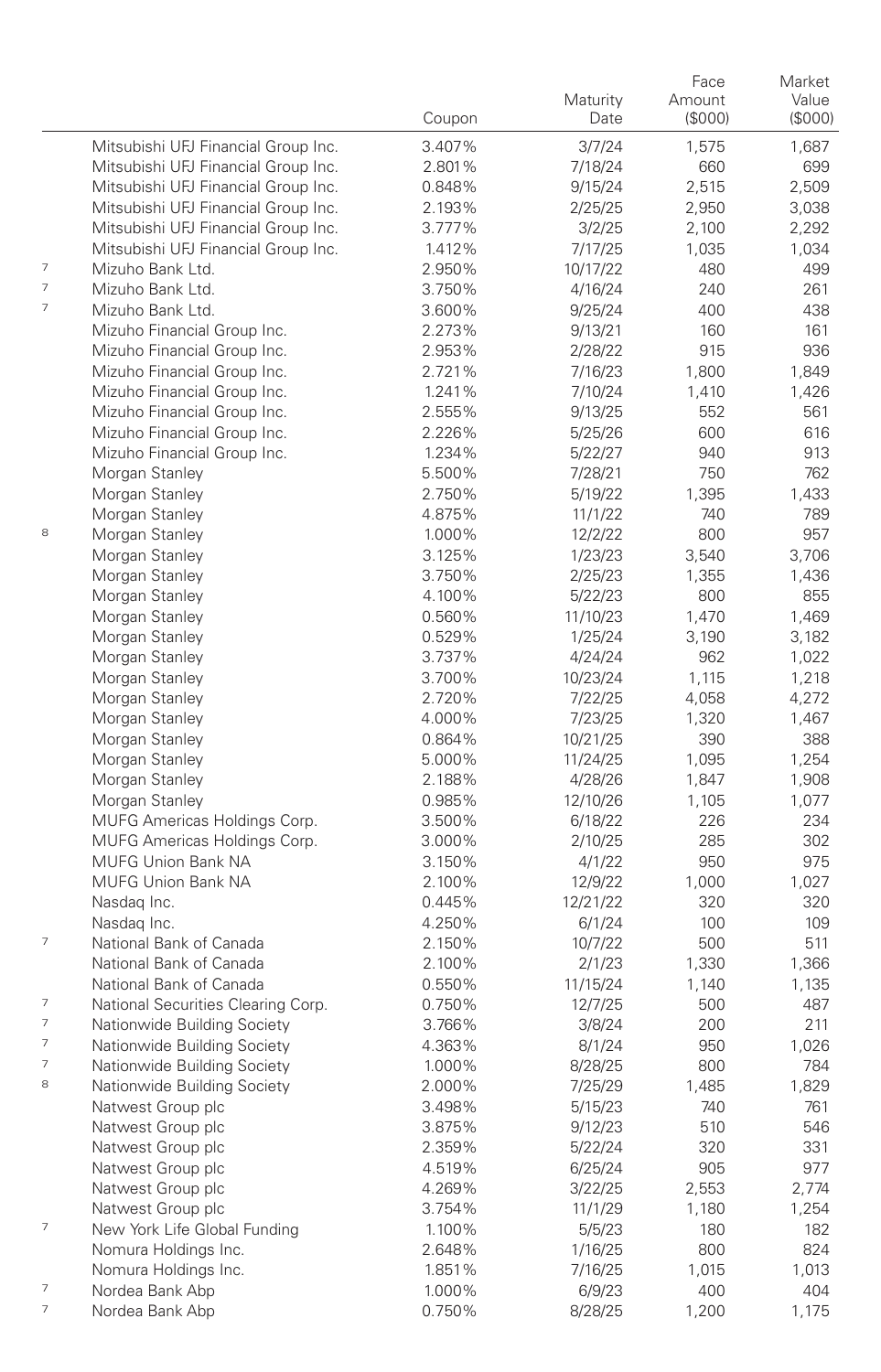|                          |                                                            | Coupon           | Maturity<br>Date | Face<br>Amount<br>(\$000) | Market<br>Value<br>(\$000) |
|--------------------------|------------------------------------------------------------|------------------|------------------|---------------------------|----------------------------|
| 7                        | Northwestern Mutual Global Funding                         | 0.800%           | 1/14/26          | 510                       | 499                        |
| 7                        | Nuveen Finance LLC                                         | 4.125%           | 11/1/24          | 488                       | 541                        |
| 8                        | Nykredit Realkredit AS                                     | 0.250%           | 1/20/23          | 1,000                     | 1,180                      |
|                          | ORIX Corp.                                                 | 4.050%           | 1/16/24          | 150                       | 163                        |
|                          | Owl Rock Capital Corp.                                     | 3.750%           | 7/22/25          | 330                       | 342                        |
|                          | Owl Rock Capital Corp.                                     | 4.250%           | 1/15/26          | 60                        | 63                         |
|                          | Owl Rock Capital Corp.                                     | 3.400%           | 7/15/26          | 770                       | 780                        |
| 7                        | Pacific Life Global Funding II                             | 1.200%           | 6/24/25          | 560                       | 555                        |
| 9                        | Pension Insurance Corp. plc                                | 6.500%           | 7/3/24           | 295                       | 468                        |
| 9                        | Phoenix Group Holdings plc                                 | 6.625%           | 12/18/25         | 200                       | 330                        |
|                          | PNC Bank NA                                                | 2.700%           | 11/1/22          | 330                       | 341                        |
|                          | PNC Bank NA                                                | 2.028%           | 12/9/22          | 940                       | 950                        |
|                          | PNC Bank NA                                                | 3.800%           | 7/25/23          | 750                       | 803                        |
|                          | PNC Bank NA                                                | 3.300%           | 10/30/24         | 1,124                     | 1,223                      |
|                          | PNC Bank NA                                                | 2.950%           | 2/23/25          | 690                       | 736                        |
|                          | PNC Bank NA                                                | 3.250%           | 6/1/25           | 1,860                     | 2,007                      |
|                          | PNC Financial Services Group Inc.                          | 2.854%           | 11/9/22          | 523                       | 543                        |
|                          | PNC Financial Services Group Inc.                          | 3.900%           | 4/29/24          | 248                       | 270                        |
|                          | Prudential Financial Inc.                                  | 4.500%           | 11/16/21         | 160                       | 164                        |
| 7                        | Prudential Financial Inc.                                  | 5.200%           | 3/15/44          | 85                        | 91                         |
|                          | Reliance Standard Life Global Funding<br>$\mathbf{H}$      | 2.150%           | 1/21/23          | 400                       | 411                        |
| 7                        | Reliance Standard Life Global Funding                      |                  |                  |                           |                            |
| 9                        | H.                                                         | 3.850%           | 9/19/23          | 1,120                     | 1,204                      |
|                          | Rothesay Life plc                                          | 8.000%           | 10/30/25         | 445                       | 767                        |
|                          | Royal Bank of Canada                                       | 1.600%           | 4/17/23          | 1,000                     | 1,024                      |
|                          | Royal Bank of Canada                                       | 3.700%           | 10/5/23          | 1,865                     | 2,009                      |
|                          | Royal Bank of Canada                                       | 0.500%           | 10/26/23         | 940                       | 939                        |
|                          | Royal Bank of Canada                                       | 2.550%           | 7/16/24          | 3,047                     | 3,216                      |
|                          | Royal Bank of Canada                                       | 2.250%           | 11/1/24          | 5,165                     | 5,405                      |
|                          | Royal Bank of Canada                                       | 1.150%<br>3.700% | 6/10/25          | 550<br>874                | 548<br>897                 |
|                          | Santander Holdings USA Inc.<br>Santander Holdings USA Inc. | 3.400%           | 3/28/22          | 1,480                     |                            |
|                          | Santander Holdings USA Inc.                                | 3.500%           | 1/18/23          | 2,410                     | 1,543<br>2,568             |
|                          | Santander Holdings USA Inc.                                | 3.450%           | 6/7/24<br>6/2/25 | 415                       | 442                        |
|                          | Santander Holdings USA Inc.                                | 4.500%           | 7/17/25          | 560                       | 615                        |
|                          | Santander UK Group Holdings plc                            | 3.571%           | 1/10/23          | 620                       | 633                        |
|                          | Santander UK Group Holdings plc                            | 3.373%           | 1/5/24           | 2,017                     | 2,107                      |
|                          | Santander UK Group Holdings plc                            | 4.796%           | 11/15/24         | 820                       | 901                        |
|                          | Santander UK Group Holdings plc                            | 1.532%           | 8/21/26          | 675                       | 667                        |
|                          | Santander UK plc                                           | 2.100%           | 1/13/23          | 946                       | 975                        |
|                          | Santander UK plc                                           | 4.000%           | 3/13/24          | 1,730                     | 1,888                      |
|                          | Santander UK plc                                           | 2.875%           | 6/18/24          | 327                       | 348                        |
| 9                        | Scottish Widows Ltd.                                       | 5.500%           | 6/16/23          | 490                       | 738                        |
|                          | Sixth Street Specialty Lending Inc.                        | 2.500%           | 8/1/26           | 300                       | 298                        |
| 7                        | Skandinaviska Enskilda Banken AB                           | 0.550%           | 9/1/23           | 2,390                     | 2,394                      |
| $\overline{\phantom{a}}$ | Skandinaviska Enskilda Banken AB                           | 0.850%           | 9/2/25           | 200                       | 196                        |
| 7                        | <b>SMBC Aviation Capital Finance DAC</b>                   | 2.650%           | 7/15/21          | 445                       | 447                        |
| 7                        | Standard Chartered plc                                     | 1.319%           | 10/14/23         | 630                       | 635                        |
| 7                        | Standard Chartered plc                                     | 0.991%           | 1/12/25          | 1,205                     | 1,199                      |
| 7                        | Standard Chartered plc                                     | 1.214%           | 3/23/25          | 435                       | 435                        |
| 7                        | Standard Chartered plc                                     | 1.456%           | 1/14/27          | 375                       | 365                        |
|                          | State Street Corp.                                         | 2.825%           | 3/30/23          | 405                       | 415                        |
|                          | State Street Corp.                                         | 3.776%           | 12/3/24          | 580                       | 625                        |
|                          | State Street Corp.                                         | 3.550%           | 8/18/25          | 866                       | 950                        |
|                          | State Street Corp.                                         | 2.354%           | 11/1/25          | 1,861                     | 1,950                      |
|                          | State Street Corp.                                         | 2.901%           | 3/30/26          | 270                       | 287                        |
|                          | Stifel Financial Corp.                                     | 4.250%           | 7/18/24          | 485                       | 537                        |
|                          |                                                            |                  |                  |                           |                            |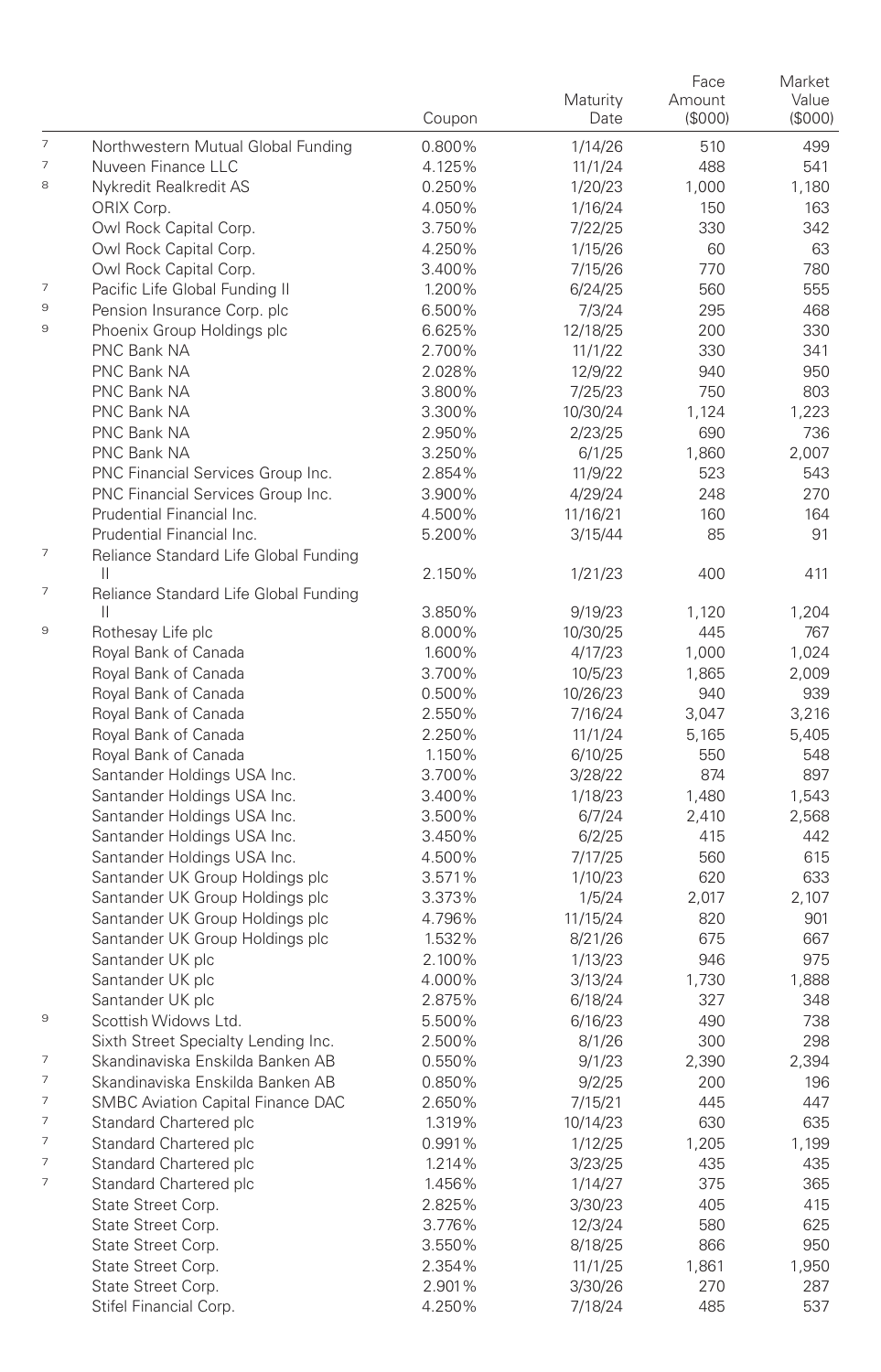|                          |                                                                              | Coupon           | Maturity<br>Date  | Face<br>Amount<br>(\$000) | Market<br>Value<br>(\$000) |
|--------------------------|------------------------------------------------------------------------------|------------------|-------------------|---------------------------|----------------------------|
| 6,10                     | Sumitomo Mitsui Banking Corp., 3M                                            |                  |                   |                           |                            |
|                          | Australian Bank Bill Rate + 0.950%                                           | 0.988%           | 6/5/23            | 1,000                     | 769                        |
|                          | Sumitomo Mitsui Financial Group Inc.                                         | 2.442%           | 10/19/21          | 429                       | 434                        |
|                          | Sumitomo Mitsui Financial Group Inc.                                         | 2.784%           | 7/12/22           | 3,002                     | 3,091                      |
|                          | Sumitomo Mitsui Financial Group Inc.                                         | 2.778%           | 10/18/22          | 1,380                     | 1,424                      |
|                          | Sumitomo Mitsui Financial Group Inc.                                         | 3.102%           | 1/17/23           | 2,205                     | 2,306                      |
|                          | Sumitomo Mitsui Financial Group Inc.                                         | 3.748%           | 7/19/23           | 2,320                     | 2,485                      |
|                          | Sumitomo Mitsui Financial Group Inc.                                         | 3.936%           | 10/16/23          | 150                       | 162                        |
|                          | Sumitomo Mitsui Financial Group Inc.                                         | 0.508%           | 1/12/24           | 230                       | 229                        |
|                          | Sumitomo Mitsui Financial Group Inc.                                         | 2.696%           | 7/16/24           | 5,210                     | 5,500                      |
|                          | Sumitomo Mitsui Financial Group Inc.<br>Sumitomo Mitsui Financial Group Inc. | 2.448%           | 9/27/24           | 200                       | 210                        |
|                          |                                                                              | 2.348%<br>1.474% | 1/15/25           | 1,020                     | 1,057                      |
|                          | Sumitomo Mitsui Financial Group Inc.<br>Sumitomo Mitsui Financial Group Inc. | 0.948%           | 7/8/25            | 1,380<br>470              | 1,377<br>457               |
| 6,10                     | Sumitomo Mitsui Financial<br>Group Inc., 3M Australian Bank Bill             |                  | 1/12/26           |                           |                            |
|                          | $Rate + 1.200%$                                                              | 1.237%           | 3/7/23            | 263                       | 202                        |
| 6,10                     | Sumitomo Mitsui Financial                                                    |                  |                   |                           |                            |
|                          | Group Inc., 3M Australian Bank Bill                                          |                  |                   |                           |                            |
|                          | $Rate + 1.250%$                                                              | 1.260%           | 10/16/24          | 985                       | 759                        |
| 6,10                     | Sumitomo Mitsui Financial                                                    |                  |                   |                           |                            |
|                          | Group Inc., 3M Australian Bank Bill                                          |                  |                   |                           |                            |
|                          | Rate + 1.270%                                                                | 1.300%           | 3/29/22           | 1,227                     | 939                        |
| 7                        | Svenska Handelsbanken AB                                                     | 0.625%           | 6/30/23           | 1,270                     | 1,276                      |
| 10                       | Svenska Handelsbanken AB                                                     | 3.250%           | 9/27/23           | 390                       | 315                        |
| 8                        | Svenska Handelsbanken AB                                                     | 0.125%           | 6/18/24           | 410                       | 486                        |
| $\overline{\phantom{a}}$ | Swedbank AB                                                                  | 0.600%           | 9/25/23           | 1,070                     | 1,071                      |
|                          | Synchrony Bank                                                               | 3.000%           | 6/15/22           | 400                       | 410                        |
|                          | Synchrony Financial                                                          | 2.850%           | 7/25/22           | 780                       | 801                        |
|                          | Synchrony Financial                                                          | 4.375%           | 3/19/24           | 840                       | 913                        |
|                          | Synchrony Financial                                                          | 4.250%           | 8/15/24           | 1,315                     | 1,428                      |
|                          | Synchrony Financial<br>TD Ameritrade Holding Corp.                           | 4.500%<br>3.625% | 7/23/25           | 1,345<br>100              | 1,486<br>109               |
|                          | Toronto-Dominion Bank                                                        | 0.750%           | 4/1/25<br>6/12/23 | 3,050                     | 3,071                      |
|                          | Toronto-Dominion Bank                                                        | 3.500%           | 7/19/23           | 1,585                     | 1,699                      |
| 8                        | Toronto-Dominion Bank                                                        | 0.625%           | 7/20/23           | 410                       | 490                        |
|                          | Toronto-Dominion Bank                                                        | 0.450%           | 9/11/23           | 2,410                     | 2,403                      |
|                          | Toronto-Dominion Bank                                                        | 0.550%           | 3/4/24            | 1,180                     | 1,178                      |
|                          | Toronto-Dominion Bank                                                        | 2.650%           | 6/12/24           | 865                       | 914                        |
|                          | Toronto-Dominion Bank                                                        | 1.150%           | 6/12/25           | 1,050                     | 1,049                      |
|                          | Toronto-Dominion Bank                                                        | 0.750%           | 9/11/25           | 1,945                     | 1,906                      |
| 6,10                     | Toronto-Dominion Bank, 3M                                                    |                  |                   |                           |                            |
|                          | Australian Bank Bill Rate + 1.000%                                           | 1.016%           | 7/10/24           | 1,110                     | 855                        |
|                          | <b>Truist Bank</b>                                                           | 3.200%           | 4/1/24            | 4,811                     | 5,157                      |
|                          | <b>Truist Bank</b>                                                           | 3.689%           | 8/2/24            | 1,150                     | 1,227                      |
|                          | <b>Truist Bank</b>                                                           | 2.150%           | 12/6/24           | 2,780                     | 2,898                      |
|                          | <b>Truist Bank</b>                                                           | 1.500%           | 3/10/25           | 1,180                     | 1,196                      |
|                          | Truist Bank                                                                  | 2.636%           | 9/17/29           | 500                       | 522                        |
|                          | Truist Financial Corp.                                                       | 3.950%           | 3/22/22           | 100                       | 103                        |
|                          | Truist Financial Corp.                                                       | 2.200%           | 3/16/23           | 1,040                     | 1,075                      |
|                          | Truist Financial Corp.                                                       | 3.750%           | 12/6/23           | 215                       | 233                        |
|                          | Truist Financial Corp.                                                       | 2.500%           | 8/1/24            | 1,975                     | 2,080                      |
|                          | Truist Financial Corp.                                                       | 2.850%           | 10/26/24          | 45                        | 48                         |
|                          | Truist Financial Corp.                                                       | 1.200%           | 8/5/25            | 735                       | 732                        |
|                          | Truist Financial Corp.                                                       | 1.267%           | 3/2/27            | 470                       | 463                        |
|                          | U.S. Bancorp                                                                 | 3.700%           | 1/30/24           | 1,139                     | 1,234                      |
|                          | U.S. Bancorp                                                                 | 3.375%           | 2/5/24            | 1,706                     | 1,838                      |
|                          | U.S. Bancorp                                                                 | 2.400%           | 7/30/24           | 2,167                     | 2,284                      |
|                          | U.S. Bancorp                                                                 | 3.600%           | 9/11/24           | 490                       | 533                        |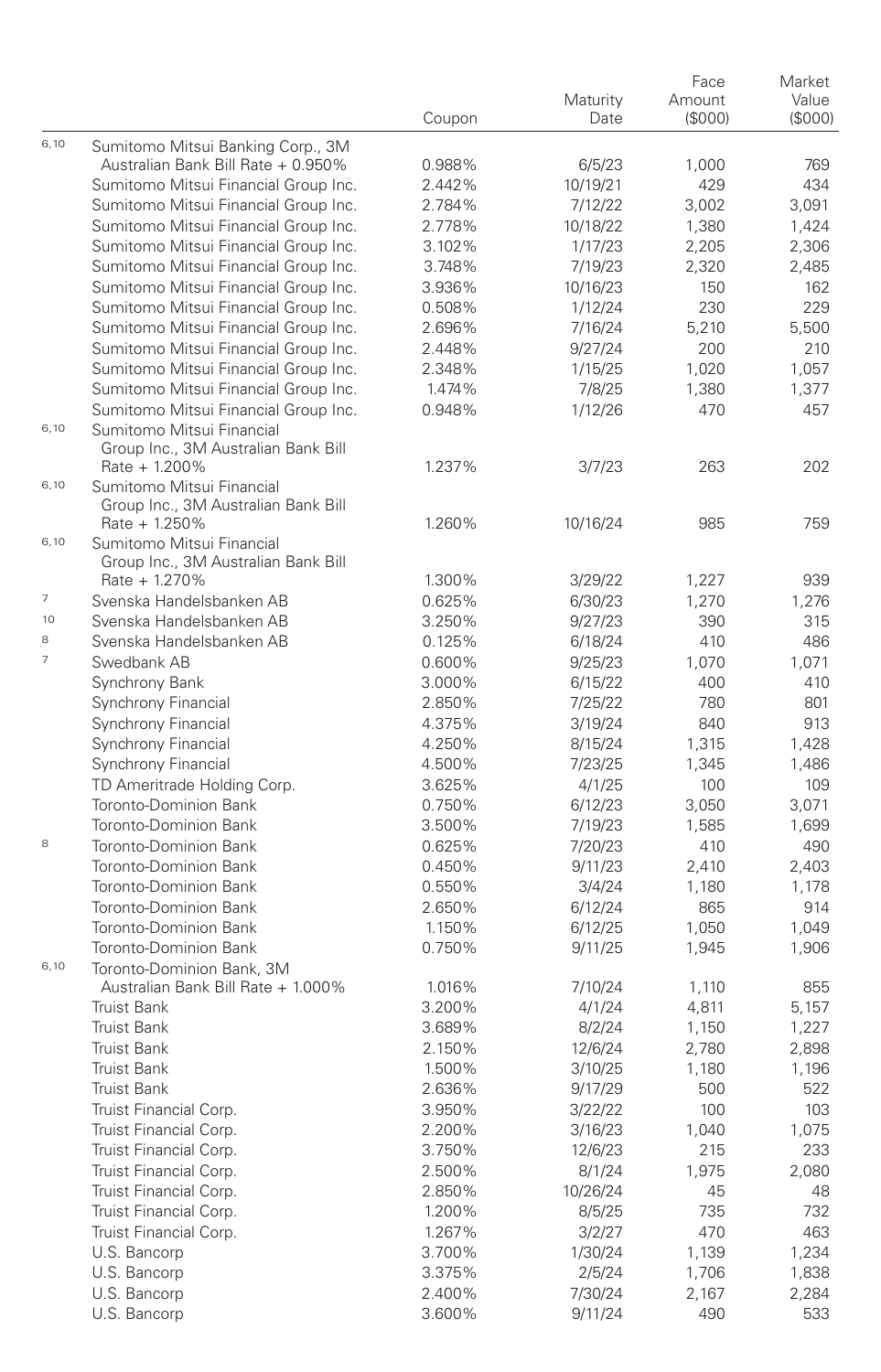|                          |                                                             | Coupon           | Maturity<br>Date | Face<br>Amount<br>(\$000) | Market<br>Value<br>(\$000) |
|--------------------------|-------------------------------------------------------------|------------------|------------------|---------------------------|----------------------------|
|                          | U.S. Bancorp                                                | 1.450%           | 5/12/25          | 1,200                     | 1,213                      |
|                          | U.S. Bank NA                                                | 2.050%           | 1/21/25          | 1,250                     | 1,293                      |
| 7                        | UBS AG                                                      | 0.450%           | 2/9/24           | 740                       | 737                        |
| 7                        | <b>UBS Group AG</b>                                         | 3.491%           | 5/23/23          | 210                       | 217                        |
| $\overline{\phantom{a}}$ | <b>UBS Group AG</b>                                         | 2.859%           | 8/15/23          | 1,872                     | 1,929                      |
| 7                        | <b>UBS Group AG</b>                                         | 1.008%           | 7/30/24          | 1,285                     | 1,292                      |
| 8                        | <b>UBS Group AG</b>                                         | 1.500%           | 11/30/24         | 295                       | 359                        |
| 6,8                      | UniCredit SpA, 3M Euribor + 1.550%                          | 1.250%           | 6/25/25          | 595                       | 717                        |
| 8                        | Unione di Banche Italiane SPA                               | 1.000%           | 7/22/22          | 295                       | 351                        |
|                          | Voya Financial Inc.                                         | 3.125%           | 7/15/24          | 1,005                     | 1,074                      |
| 13                       | Washington Mutual Bank / Debt not                           |                  |                  |                           |                            |
|                          | acquired by JPMorgan                                        | 6.875%           | 6/15/11          | 517                       |                            |
|                          | Wells Fargo & Co.                                           | 4.600%           | 4/1/21           | 673                       | 673                        |
|                          | Wells Fargo & Co.                                           | 2.100%           | 7/26/21          | 800                       | 805                        |
| $\mathbf 9$              | Wells Fargo & Co.                                           | 2.125%           | 4/22/22          | 705                       | 986                        |
|                          | Wells Fargo & Co.                                           | 3.450%           | 2/13/23          | 1,500                     | 1,580                      |
|                          | Wells Fargo & Co.                                           | 3.750%           | 1/24/24          | 2,775                     | 3,001                      |
| 8                        | Wells Fargo & Co.                                           | 0.500%           | 4/26/24          | 515                       | 612                        |
|                          | Wells Fargo & Co.                                           | 1.654%           | 6/2/24           | 1,680                     | 1,712                      |
|                          | Wells Fargo & Co.                                           | 3.300%           | 9/9/24           | 534                       | 576                        |
|                          | Wells Fargo & Co.                                           | 3.000%           | 2/19/25          | 3,050                     | 3,239                      |
|                          | Wells Fargo & Co.                                           | 3.550%           | 9/29/25          | 1,358                     | 1,478                      |
|                          | Wells Fargo & Co.                                           | 2.406%           | 10/30/25         | 3,310                     | 3,448                      |
|                          | Wells Fargo & Co.<br>Wells Fargo & Co.                      | 2.164%<br>2.188% | 2/11/26          | 1,790                     | 1,846<br>2,751             |
| 6,10                     | Wells Fargo & Co., 3M Australian                            |                  | 4/30/26          | 2,670                     |                            |
| 6,10                     | Bank Bill Rate + 1.100%<br>Wells Fargo & Co., 3M Australian | 1.111%           | 4/27/22          | 657                       | 502                        |
|                          | Bank Bill Rate + 1.320%                                     | 1.331%           | 7/27/21          | 1,635                     | 1,245                      |
|                          | Wells Fargo Bank NA                                         | 2.082%           | 9/9/22           | 3,750                     | 3,777                      |
| $\mathbf 9$              | Wells Fargo Bank NA                                         | 5.250%           | 8/1/23           | 1,000                     | 1,514                      |
|                          | Wells Fargo Bank NA                                         | 3.550%           | 8/14/23          | 4,184                     | 4,477                      |
|                          | Westpac Banking Corp.                                       | 3.300%           | 2/26/24          | 2,600                     | 2,798                      |
|                          | Westpac Banking Corp.                                       | 2.894%           | 2/4/30           | 1,509                     | 1,547                      |
| 6,10                     | Westpac Banking Corp., 3M                                   |                  |                  |                           |                            |
|                          | Australian Bank Bill Rate + 1.800%                          | 1.831%           | 6/22/28          | 1,800                     | 1,388                      |
|                          | Willis North America Inc.                                   | 3.600%           | 5/15/24          | 2,165                     | 2,327                      |
|                          | Health Care (7.7%)                                          |                  |                  |                           | 607,408                    |
|                          | AbbVie Inc.                                                 | 3.375%           | 11/14/21         | 1,778                     | 1,810                      |
|                          | AbbVie Inc.                                                 | 2.150%           | 11/19/21         | 8,500                     | 8,592                      |
|                          | AbbVie Inc.                                                 | 5.000%           | 12/15/21         | 820                       | 839                        |
|                          | AbbVie Inc.                                                 | 3.450%           | 3/15/22          | 2,345                     | 2,399                      |
|                          | AbbVie Inc.                                                 | 3.250%           | 10/1/22          | 416                       | 430                        |
|                          | AbbVie Inc.                                                 | 2.900%           | 11/6/22          | 3,380                     | 3,503                      |
|                          | AbbVie Inc.                                                 | 3.200%           | 11/6/22          | 2,058                     | 2,134                      |
|                          | AbbVie Inc.                                                 | 2.300%           | 11/21/22         | 6,500                     | 6,681                      |
|                          | AbbVie Inc.                                                 | 2.800%           | 3/15/23          | 200                       | 208                        |
|                          | AbbVie Inc.                                                 | 2.850%           | 5/14/23          | 100                       | 104                        |
| 8                        | AbbVie Inc.                                                 | 1.250%           | 6/1/24           | 495                       | 601                        |
|                          | AbbVie Inc.                                                 | 3.850%           | 6/15/24          | 1,914                     | 2,077                      |
|                          | AbbVie Inc.                                                 | 2.600%           | 11/21/24         | 6,762                     | 7,115                      |
|                          | AbbVie Inc.                                                 | 3.800%           | 3/15/25          | 1,432                     | 1,561                      |
|                          | AbbVie Inc.                                                 | 3.600%           | 5/14/25          | 270                       | 293                        |
|                          | Aetna Inc.                                                  | 2.750%           | 11/15/22         | 375                       | 386                        |
|                          | Aetna Inc.                                                  | 2.800%           | 6/15/23          | 1,466                     | 1,529                      |
|                          | Aetna Inc.                                                  | 3.500%           | 11/15/24         | 330                       | 356                        |
|                          | AmerisourceBergen Corp.                                     | 0.737%           | 3/15/23          | 2,000                     | 2,003                      |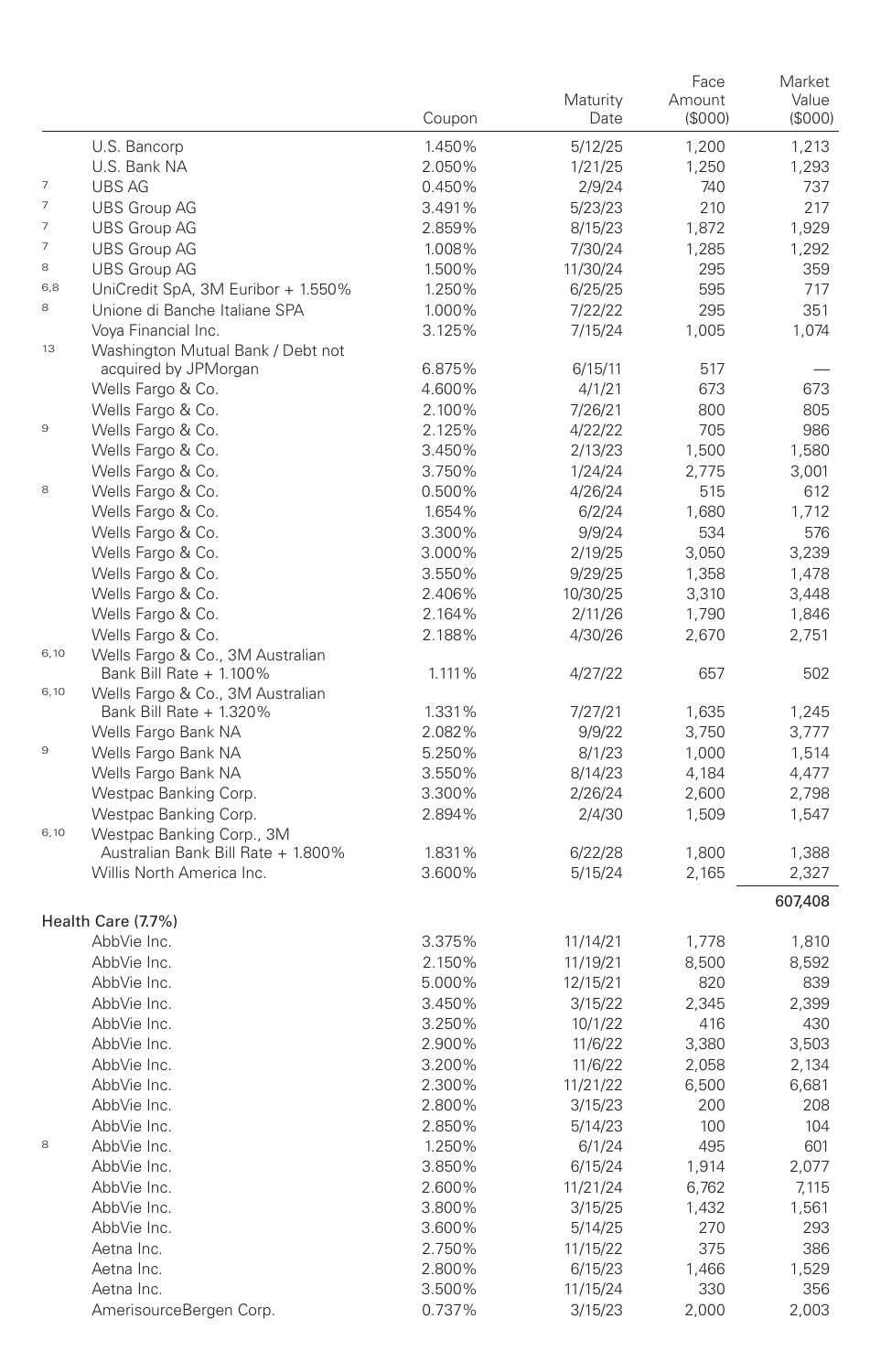|                          |                                                     |                  | Maturity          | Face<br>Amount | Market<br>Value |
|--------------------------|-----------------------------------------------------|------------------|-------------------|----------------|-----------------|
|                          |                                                     | Coupon           | Date              | (\$000)        | (S000)          |
|                          | Amgen Inc.                                          | 2.700%           | 5/1/22            | 565            | 577             |
|                          | Amgen Inc.                                          | 2.650%           | 5/11/22           | 510            | 522             |
|                          | Amgen Inc.                                          | 1.900%           | 2/21/25           | 500            | 515             |
|                          | Amgen Inc.                                          | 3.125%           | 5/1/25            | 300            | 322             |
|                          | Anthem Inc.                                         | 0.450%           | 3/15/23           | 1,460          | 1,461           |
|                          | Anthem Inc.                                         | 2.375%           | 1/15/25           | 545            | 569             |
|                          | Anthem Inc.                                         | 1.500%           | 3/15/26           | 795            | 796             |
|                          | AstraZeneca plc                                     | 2.375%           | 6/12/22           | 90             | 92              |
|                          | AstraZeneca plc                                     | 3.500%           | 8/17/23           | 290            | 309             |
|                          | AstraZeneca plc                                     | 3.375%           | 11/16/25          | 1,500          | 1,633           |
| 7                        | Bausch Health Cos. Inc.                             | 7.000%           | 3/15/24           | 226            | 231             |
| $\overline{\phantom{a}}$ | Bausch Health Cos. Inc.                             | 6.125%           | 4/15/25           | 395            | 405             |
| 7                        | Bausch Health Cos. Inc.                             | 5.500%           | 11/1/25           | 60             | 62              |
| $\overline{\phantom{a}}$ | Bausch Health Cos. Inc.                             | 5.750%           | 8/15/27           | 70             | 75              |
| $\overline{\phantom{a}}$ | Bausch Health Cos. Inc.                             | 7.000%           | 1/15/28           | 30             | 33              |
|                          | Baxalta Inc.                                        | 3.600%           | 6/23/22           | 100            | 103             |
|                          | Baxalta Inc.                                        | 4.000%           | 6/23/25           | 200            | 221             |
| 7                        | Bayer U.S. Finance II LLC                           | 4.250%           | 12/15/25          | 2,205          | 2,449           |
| 7                        | Bayer U.S. Finance LLC                              | 3.375%           | 10/8/24           | 500            | 537             |
| 7                        | Bayer US Finance II LLC                             | 3.875%           | 12/15/23          | 3,087          | 3,327           |
|                          | Becton Dickinson and Co.                            | 2.894%           | 6/6/22            | 342            | 351             |
|                          | Becton Dickinson and Co.                            | 3.363%           | 6/6/24            | 1,932          | 2,070           |
|                          | Biogen Inc.                                         | 3.625%           | 9/15/22           | 1,275          | 1,331           |
|                          | Biogen Inc.                                         | 4.050%           | 9/15/25           | 200            | 222             |
|                          | Boston Scientific Corp.<br>Boston Scientific Corp.  | 3.450%           | 3/1/24            | 1,835          | 1,968           |
|                          |                                                     | 1.900%<br>3.750% | 6/1/25            | 860<br>77      | 882<br>85       |
|                          | Boston Scientific Corp.<br>Bristol-Myers Squibb Co. | 3.250%           | 3/1/26<br>2/20/23 | 336            | 353             |
|                          | Bristol-Myers Squibb Co.                            | 0.537%           | 11/13/23          | 1,500          | 1,501           |
|                          | Bristol-Myers Squibb Co.                            | 2.900%           | 7/26/24           | 4,286          | 4,584           |
|                          | Bristol-Myers Squibb Co.                            | 3.875%           | 8/15/25           | 236            | 261             |
|                          | Bristol-Myers Squibb Co.                            | 0.750%           | 11/13/25          | 1,500          | 1,473           |
|                          | Cardinal Health Inc.                                | 3.079%           | 6/15/24           | 495            | 526             |
| $\overline{\phantom{a}}$ | Centene Corp.                                       | 5.375%           | 6/1/26            | 330            | 345             |
|                          | Cigna Corp.                                         | 3.050%           | 11/30/22          | 850            | 882             |
|                          | Cigna Corp.                                         | 3.000%           | 7/15/23           | 1,795          | 1,884           |
|                          | Cigna Corp.                                         | 3.750%           | 7/15/23           | 1,253          | 1,340           |
|                          | Cigna Corp.                                         | 3.500%           | 6/15/24           | 1,833          | 1,975           |
|                          | Cigna Corp.                                         | 3.250%           | 4/15/25           | 1,000          | 1,070           |
|                          | Cigna Corp.                                         | 4.125%           | 11/15/25          | 2,495          | 2,784           |
|                          | CIGNA Corp.                                         | 0.613%           | 3/15/24           | 1,000          | 996             |
|                          | CIGNA Corp.                                         | 1.250%           | 3/15/26           | 500            | 494             |
|                          | CommonSpirit Health                                 | 4.200%           | 8/1/23            | 100            | 108             |
|                          | CommonSpirit Health                                 | 2.760%           | 10/1/24           | 1,400          | 1,483           |
|                          | CommonSpirit Health                                 | 1.547%           | 10/1/25           | 725            | 730             |
|                          | Coventry Health Care Inc.                           | 5.450%           | 6/15/21           | 250            | 251             |
|                          | CVS Health Corp.                                    | 3.500%           | 7/20/22           | 1,000          | 1,034           |
|                          | CVS Health Corp.                                    | 2.750%           | 12/1/22           | 1,200          | 1,238           |
|                          | CVS Health Corp.                                    | 3.700%           | 3/9/23            | 3,585          | 3,799           |
|                          | CVS Health Corp.                                    | 2.625%           | 8/15/24           | 1,400          | 1,473           |
|                          | CVS Health Corp.                                    | 4.100%           | 3/25/25           | 1,728          | 1,914           |
| 8                        | Danaher Corp.                                       | 1.700%           | 3/30/24           | 490            | 605             |
|                          | DH Europe Finance II Sarl                           | 2.050%           | 11/15/22          | 2,730          | 2,798           |
|                          | DH Europe Finance II Sarl                           | 2.200%           | 11/15/24          | 2,900          | 3,019           |
|                          | Dignity Health                                      | 3.812%           | 11/1/24           | 30             | 32              |
|                          | Encompass Health Corp.                              | 4.500%           | 2/1/28            | 60             | 61              |
|                          | Gilead Sciences Inc.                                | 3.250%           | 9/1/22            | 858            | 887             |
|                          | Gilead Sciences Inc.                                | 2.500%           | 9/1/23            | 1,125          | 1,173           |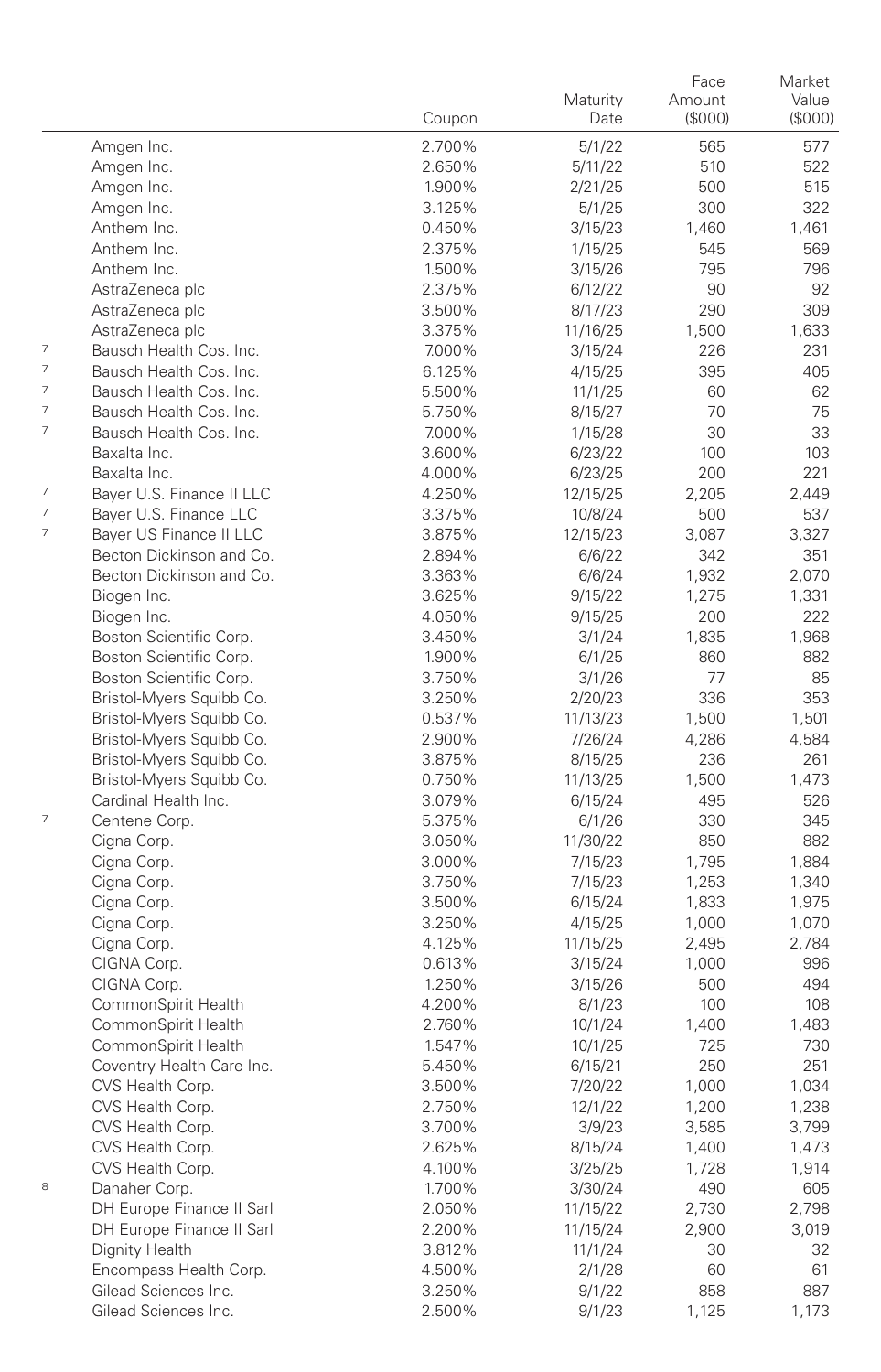|                          |                                              | Coupon           | Maturity<br>Date  | Face<br>Amount<br>(\$000) | Market<br>Value<br>(\$000) |
|--------------------------|----------------------------------------------|------------------|-------------------|---------------------------|----------------------------|
|                          | Gilead Sciences Inc.                         | 0.750%           | 9/29/23           | 2,800                     | 2,800                      |
|                          | Gilead Sciences Inc.                         | 3.700%           | 4/1/24            | 3,022                     | 3,255                      |
|                          | Gilead Sciences Inc.                         | 3.500%           | 2/1/25            | 2,442                     | 2,643                      |
|                          | Gilead Sciences Inc.                         | 3.650%           | 3/1/26            | 720                       | 790                        |
|                          | GlaxoSmithKline Capital Inc.                 | 3.375%           | 5/15/23           | 770                       | 817                        |
| 8                        | GlaxoSmithKline Capital plc                  | 0.125%           | 5/12/23           | 410                       | 484                        |
|                          | GlaxoSmithKline Capital plc                  | 0.534%           | 10/1/23           | 475                       | 476                        |
|                          | GlaxoSmithKline Capital plc                  | 3.000%           | 6/1/24            | 4,091                     | 4,368                      |
|                          | HCA Inc.                                     | 4.750%           | 5/1/23            | 1,000                     | 1,077                      |
|                          | HCA Inc.                                     | 5.000%           | 3/15/24           | 2,729                     | 3,033                      |
|                          | HCA Inc.                                     | 5.375%           | 2/1/25            | 155                       | 172                        |
|                          | HCA Inc.                                     | 5.250%           | 4/15/25           | 1,700                     | 1,940                      |
| $\overline{7}$           | Hill-Rom Holdings Inc.                       | 4.375%           | 9/15/27           | 135                       | 139                        |
|                          | Humana Inc.                                  | 3.850%           | 10/1/24           | 460                       | 502                        |
|                          | Humana Inc.                                  | 4.500%           | 4/1/25            | 1,500                     | 1,680                      |
|                          | Illumina Inc.                                | 0.550%           | 3/23/23           | 500                       | 500                        |
|                          | Laboratory Corp. of America Holdings         | 3.750%           | 8/23/22           | 1,700                     | 1,761                      |
|                          | Laboratory Corp. of America Holdings         | 3.250%           | 9/1/24            | 200                       | 214                        |
|                          | Laboratory Corp. of America Holdings         | 3.600%           | 2/1/25            | 300                       | 324                        |
|                          | McKesson Corp.                               | 2.700%           | 12/15/22          | 1,900                     | 1,959                      |
|                          | McKesson Corp.                               | 2.850%           | 3/15/23           | 650                       | 674                        |
|                          | McKesson Corp.                               | 3.796%           | 3/15/24           | 2,300                     | 2,492                      |
| 8                        | McKesson Corp.                               | 0.900%           | 12/3/25           | 500                       | 488                        |
|                          | Medtronic Global Holdings SCA                | 0.000%           | 3/15/23           | 2,155                     | 2,538                      |
|                          | Medtronic Inc.                               | 3.500%           | 3/15/25           | 922                       | 1,010                      |
| 7                        | Merck & Co. Inc.                             | 2.750%           | 2/10/25           | 410                       | 437                        |
|                          | Mylan Inc.                                   | 3.125%           | 1/15/23           | 865                       | 901                        |
|                          | Perrigo Finance Unlimited Co.<br>Pfizer Inc. | 3.900%           | 12/15/24          | 200                       | 213                        |
|                          |                                              | 0.800%<br>3.500% | 5/28/25           | 1,090<br>345              | 1,081<br>373               |
| $\overline{\phantom{a}}$ | Quest Diagnostics Inc.<br>Royalty Pharma plc | 0.750%           | 3/30/25<br>9/2/23 | 2,285                     | 2,275                      |
| $\overline{7}$           | Royalty Pharma plc                           | 1.200%           | 9/2/25            | 750                       | 735                        |
|                          | Shire Acquisitions Investments               |                  |                   |                           |                            |
|                          | Ireland DAC                                  | 2.875%           | 9/23/23           | 2,200                     | 2,313                      |
|                          | SSM Health Care Corp.                        | 3.688%           | 6/1/23            | 1,525                     | 1,615                      |
|                          | Stryker Corp.                                | 3.375%           | 5/15/24           | 250                       | 268                        |
|                          | Stryker Corp.                                | 1.150%           | 6/15/25           | 1,500                     | 1,495                      |
| $\overline{\phantom{a}}$ | Takeda Pharmaceutical Co. Ltd.               | 2.450%           | 1/18/22           | 450                       | 456                        |
| 8                        | Takeda Pharmaceutical Co. Ltd.               | 1.125%           | 11/21/22          | 490                       | 587                        |
|                          | Takeda Pharmaceutical Co. Ltd.               | 4.400%           | 11/26/23          | 957                       | 1,045                      |
| $\overline{\phantom{a}}$ | Tenet Healthcare Corp.                       | 4.625%           | 9/1/24            | 50                        | 51                         |
| 7                        | Tenet Healthcare Corp.                       | 7.500%           | 4/1/25            | 20                        | 21                         |
| $\overline{\phantom{a}}$ | Tenet Healthcare Corp.                       | 4.875%           | 1/1/26            | 195                       | 202                        |
|                          | Thermo Fisher Scientific Inc.                | 4.133%           | 3/25/25           | 450                       | 499                        |
|                          | UnitedHealth Group Inc.                      | 2.375%           | 10/15/22          | 900                       | 928                        |
|                          | UnitedHealth Group Inc.                      | 2.875%           | 3/15/23           | 775                       | 811                        |
|                          | UnitedHealth Group Inc.                      | 3.500%           | 2/15/24           | 743                       | 804                        |
|                          | UnitedHealth Group Inc.                      | 2.375%           | 8/15/24           | 1,435                     | 1,508                      |
|                          | UnitedHealth Group Inc.                      | 3.750%           | 7/15/25           | 280                       | 309                        |
|                          | UnitedHealth Group Inc.                      | 1.250%           | 1/15/26           | 340                       | 339                        |
| 8                        | Upjohn Finance BV                            | 0.816%           | 6/23/22           | 990                       | 1,173                      |
|                          | Utah Acquisition Sub Inc.                    | 3.150%           | 6/15/21           | 1,500                     | 1,505                      |
| 8                        | Utah Acquisition Sub Inc.                    | 2.250%           | 11/22/24          | 710                       | 890                        |
| 7                        | Viatris Inc.                                 | 1.125%           | 6/22/22           | 2,200                     | 2,213                      |
| $\overline{\phantom{a}}$ | Viatris Inc.                                 | 1.650%           | 6/22/25           | 1,304                     | 1,309                      |
|                          | Zimmer Biomet Holdings Inc.                  | 3.150%           | 4/1/22            | 655                       | 669                        |
|                          | Zimmer Biomet Holdings Inc.                  | 3.550%           | 4/1/25            | 1,520                     | 1,646                      |
|                          | Zoetis Inc.                                  | 3.250%           | 2/1/23            | 419                       | 437                        |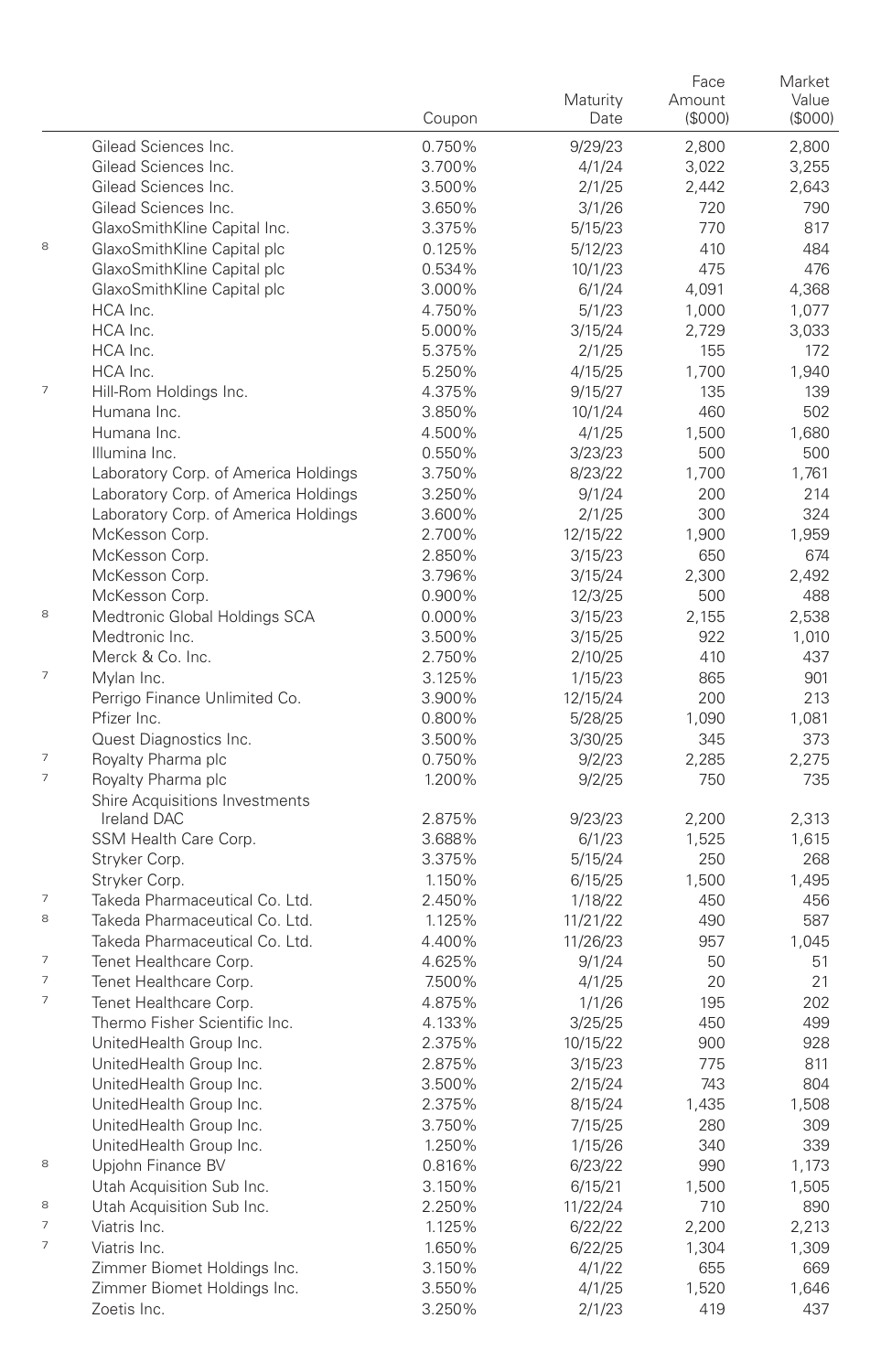|                                                      |                                                          | Coupon           | Maturity<br>Date | Face<br>Amount<br>(S000) | Market<br>Value<br>(SOOO) |
|------------------------------------------------------|----------------------------------------------------------|------------------|------------------|--------------------------|---------------------------|
|                                                      | Zoetis Inc.                                              | 4.500%           | 11/13/25         | 1.000                    | 1,133                     |
|                                                      |                                                          |                  |                  |                          | 171,219                   |
|                                                      | Industrials (5.8%)<br>3M Co.                             | 2.650%           | 4/15/25          | 745                      | 791                       |
| 7                                                    | Air Canada                                               | 7.750%           | 4/15/21          | 1,392                    | 1,388                     |
| 4,7                                                  | Air Canada Class B Series 2013-1B                        |                  |                  |                          |                           |
|                                                      | Pass Through Trust                                       | 5.375%           | 11/15/22         | 508                      | 508                       |
| 7                                                    | Airbus Finance BV                                        | 2.700%           | 4/17/23          | 225                      | 235                       |
| $\overline{7}$                                       | Allison Transmission Inc.                                | 4.750%           | 10/1/27          | 120                      | 127                       |
| $\overline{7}$                                       | American Airlines Inc. / AAdvantage                      |                  |                  |                          |                           |
|                                                      | Loyalty IP Ltd.                                          | 5.500%           | 4/20/26          | 240                      | 249                       |
| $\overline{\phantom{a}}$                             | Aramark Services Inc.                                    | 6.375%           | 5/1/25           | 170                      | 180                       |
|                                                      | Aramark Services Inc.                                    | 4.750%           | 6/1/26           | 50                       | 51                        |
| $\overline{\phantom{a}}$                             | Aramark Services Inc.                                    | 5.000%           | 2/1/28           | 30                       | 31                        |
| 10                                                   | Aurizon Network Pty Ltd.                                 | 4.000%           | 6/21/24          | 240                      | 196                       |
| 10                                                   | Australia Pacific Airports Melbourne                     |                  |                  |                          |                           |
|                                                      | Pty Ltd.                                                 | 4.000%           | 9/15/22          | 430                      | 337                       |
|                                                      | <b>Block Financial LLC</b>                               | 5.250%           | 10/1/25          | 173                      | 194                       |
|                                                      | Boeing Co.                                               | 2.700%           | 5/1/22           | 460                      | 470                       |
|                                                      | Boeing Co.<br>Boeing Co.                                 | 1.167%<br>4.508% | 2/4/23<br>5/1/23 | 200<br>5.777             | 201<br>6,187              |
|                                                      | Boeing Co.                                               | 1.875%           | 6/15/23          | 775                      | 789                       |
|                                                      | Boeing Co.                                               | 1.433%           | 2/4/24           | 6,800                    | 6,806                     |
|                                                      | Boeing Co.                                               | 2.800%           | 3/1/24           | 875                      | 912                       |
|                                                      | Boeing Co.                                               | 2.850%           | 10/30/24         | 245                      | 256                       |
|                                                      | Boeing Co.                                               | 4.875%           | 5/1/25           | 3.105                    | 3.459                     |
|                                                      | Boeing Co.                                               | 2.600%           | 10/30/25         | 348                      | 356                       |
|                                                      | Boeing Co.                                               | 2.196%           | 2/4/26           | 11,900                   | 11,840                    |
|                                                      | Burlington Northern Santa Fe LLC                         | 3.750%           | 4/1/24           | 365                      | 395                       |
|                                                      | Burlington Northern Santa Fe LLC                         | 3.400%           | 9/1/24           | 230                      | 249                       |
|                                                      | Burlington Northern Santa Fe LLC                         | 3.000%           | 4/1/25           | 55                       | 59                        |
|                                                      | Burlington Northern Santa Fe LLC                         | 7.000%           | 12/15/25         | 471                      | 594                       |
|                                                      | Canadian Pacific Railway Co.                             | 2.900%           | 2/1/25           | 330                      | 350                       |
| 7                                                    | Cargo Aircraft Management Inc.                           | 4.750%           | 2/1/28           | 85                       | 88                        |
|                                                      | Carrier Global Corp.                                     | 2.242%           | 2/15/25          | 4,264                    | 4,406                     |
|                                                      | Caterpillar Financial Services Corp.                     | 2.550%           | 11/29/22         | 10                       | 10                        |
|                                                      | Caterpillar Financial Services Corp.                     | 0.450%           | 9/14/23          | 1,885                    | 1,882                     |
|                                                      | Caterpillar Financial Services Corp.                     | 3.750%           | 11/24/23         | 200                      | 217                       |
|                                                      | Caterpillar Financial Services Corp.                     | 2.850%           | 5/17/24          | 400                      | 426                       |
|                                                      | Caterpillar Financial Services Corp.                     | 3.300%           | 6/9/24           | 550                      | 594                       |
|                                                      | Caterpillar Financial Services Corp.                     | 2.150%           | 11/8/24          | 400                      | 418                       |
|                                                      | Caterpillar Financial Services Corp.                     | 0.800%           | 11/13/25         | 1,000                    | 981                       |
|                                                      | Caterpillar Inc.                                         | 3.400%           | 5/15/24          | 400                      | 432                       |
| $\overline{\phantom{a}}$<br>$\overline{\phantom{a}}$ | Clark Equipment Co.                                      | 5.875%           | 6/1/25           | 60                       | 63                        |
| 7                                                    | Clean Harbors Inc.                                       | 4.875%           | 7/15/27          | 230                      | 243                       |
|                                                      | Clean Harbors Inc.<br><b>CNH Industrial Capital LLC</b>  | 5.125%           | 7/15/29          | 30                       | 32                        |
|                                                      |                                                          | 4.875%           | 4/1/21           | 45                       | 45                        |
|                                                      | CNH Industrial Capital LLC<br>CNH Industrial Capital LLC | 3.875%           | 10/15/21         | 230<br>750               | 234<br>777                |
|                                                      | CNH Industrial Capital LLC                               | 4.375%<br>1.950% | 4/5/22<br>7/2/23 | 790                      | 810                       |
|                                                      | CNH Industrial NV                                        | 4.500%           | 8/15/23          | 1,620                    |                           |
| $\overline{4}$                                       | Continental Airlines Series 2005-ERJ1                    |                  |                  |                          | 1,753                     |
|                                                      | Pass Through Trust                                       | 9.798%           | 10/1/22          | 4                        | 3                         |
|                                                      | CSX Corp.                                                | 3.400%           | 8/1/24           | 1,565                    | 1,691                     |
|                                                      | CSX Corp.                                                | 3.350%           | 11/1/25          | 140                      | 152                       |
| $\overline{4}$                                       | CSX Transportation Inc.                                  | 6.251%           | 1/15/23          | 80                       | 87                        |
|                                                      | Cummins Inc.                                             | 0.750%           | 9/1/25           | 420                      | 413                       |
|                                                      | Deere & Co.                                              | 2.750%           | 4/15/25          | 710                      | 756                       |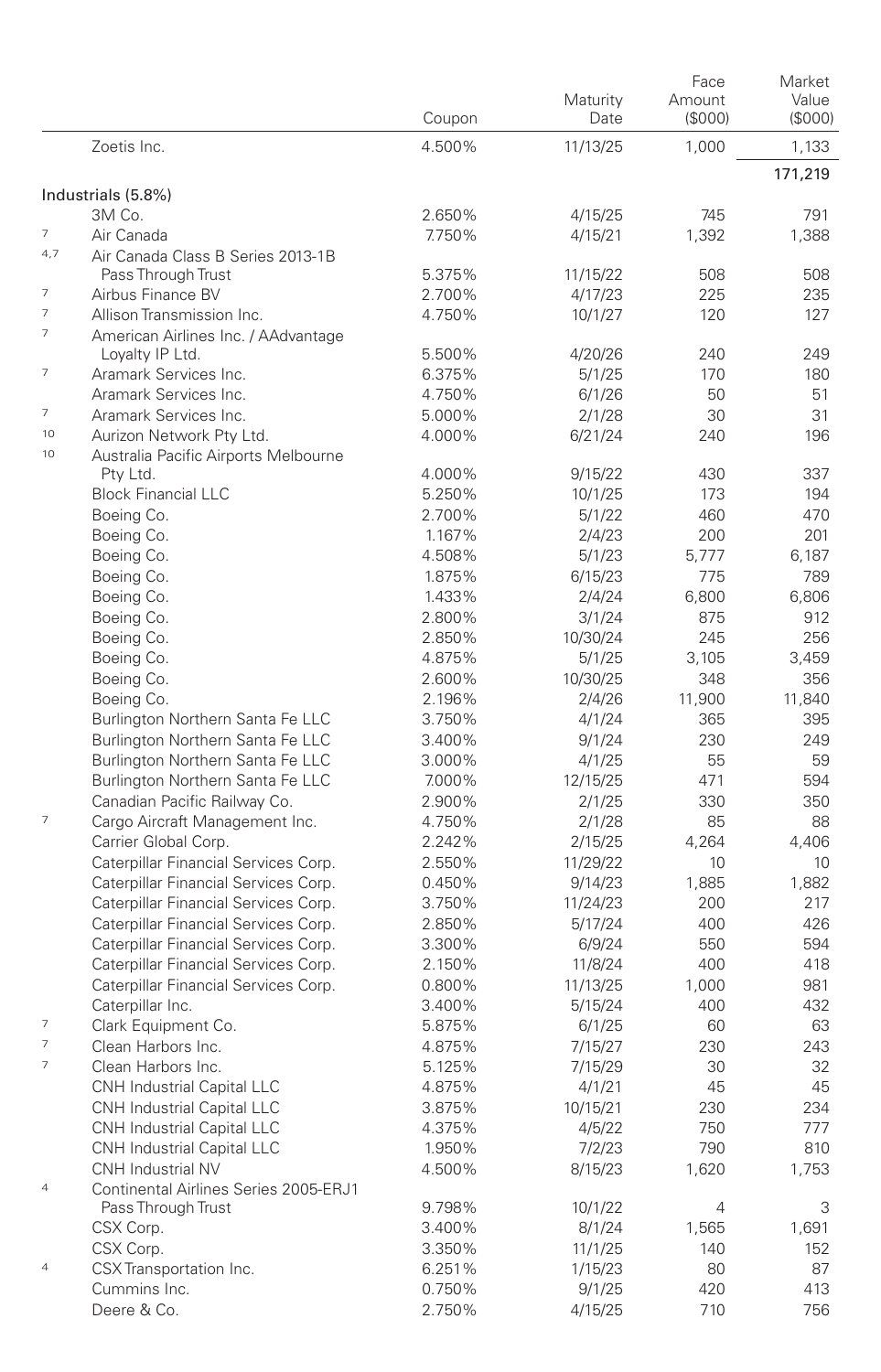|                          |                                                                        |        |          | Face    | Market |
|--------------------------|------------------------------------------------------------------------|--------|----------|---------|--------|
|                          |                                                                        |        | Maturity | Amount  | Value  |
|                          |                                                                        | Coupon | Date     | (\$000) | (S000) |
| $\overline{4}$           | Delta Air Lines Class A Series 2007-1                                  |        |          |         |        |
|                          | Pass Through Trust                                                     | 6.821% | 2/10/24  | 113     | 117    |
| $\overline{4}$           | Delta Air Lines Class B Series 2007-1                                  |        |          |         |        |
|                          | Pass Through Trust                                                     | 8.021% | 2/10/24  | 100     | 102    |
|                          | Delta Air Lines Inc.                                                   | 2.900% | 10/28/24 | 70      | 70     |
| $\overline{\phantom{a}}$ | Delta Air Lines Inc.                                                   | 7.000% | 5/1/25   | 890     | 1,025  |
| 4,7                      |                                                                        |        |          |         |        |
|                          | Delta Air Lines Inc. / SkyMiles IP Ltd.                                | 4.500% | 10/20/25 | 2,230   | 2,373  |
|                          | Dover Corp.                                                            | 3.150% | 11/15/25 | 210     | 226    |
|                          | Embraer Netherlands Finance BV                                         | 5.050% | 6/15/25  | 119     | 123    |
|                          | Embraer Overseas Ltd.                                                  | 5.696% | 9/16/23  | 37      | 39     |
|                          | Embraer SA                                                             | 5.150% | 6/15/22  | 610     | 626    |
|                          | FedEx Corp.                                                            | 3.400% | 1/14/22  | 170     | 174    |
|                          | FedEx Corp.                                                            | 3.200% | 2/1/25   | 285     | 307    |
|                          | FedEx Corp.                                                            | 3.800% | 5/15/25  | 2,470   | 2,718  |
|                          | General Dynamics Corp.                                                 | 3.250% | 4/1/25   | 1,710   | 1,849  |
|                          | General Dynamics Corp.                                                 | 3.500% | 5/15/25  | 1,070   | 1,169  |
| $\overline{\phantom{a}}$ | H&E Equipment Services Inc.                                            | 3.875% | 12/15/28 | 205     | 199    |
| $\overline{\phantom{a}}$ | Heathrow Funding Ltd.                                                  | 4.875% | 7/15/23  | 1,275   | 1,289  |
| 8                        |                                                                        |        |          |         |        |
|                          | Honeywell International Inc.                                           | 0.000% | 3/10/24  | 200     | 236    |
|                          | Honeywell International Inc.                                           | 1.350% | 6/1/25   | 950     | 963    |
|                          | Huntington Ingalls Industries Inc.                                     | 3.844% | 5/1/25   | 1,605   | 1.751  |
|                          | John Deere Capital Corp.                                               | 2.650% | 6/24/24  | 80      | 85     |
| 8                        | John Deere Cash Management SA                                          | 1.375% | 4/2/24   | 495     | 608    |
|                          | Johnson Controls International plc                                     | 3.625% | 7/2/24   | 303     | 328    |
|                          | L3Harris Technologies Inc.                                             | 3.850% | 6/15/23  | 3,571   | 3,810  |
|                          | L3Harris Technologies Inc.                                             | 3.950% | 5/28/24  | 672     | 729    |
|                          | L3Harris Technologies Inc.                                             | 3.832% | 4/27/25  | 155     | 170    |
|                          | Lennox International Inc.                                              | 1.350% | 8/1/25   | 230     | 229    |
|                          | Lockheed Martin Corp.                                                  | 2.900% | 3/1/25   | 120     | 128    |
| 7                        | Mileage Plus Holdings LLC / Mileage                                    |        |          |         |        |
|                          | Plus Intellectual Property Assets                                      |        |          |         |        |
|                          | Ltd.                                                                   | 6.500% | 6/20/27  | 2,961   | 3,238  |
| 7                        | Mueller Water Products Inc.                                            | 5.500% | 6/15/26  | 50      | 52     |
| 6,10                     |                                                                        |        |          |         |        |
|                          | New Terminal Financing Co. Pty Ltd.,<br>3M Australian Bank Bill Rate + |        |          |         |        |
|                          | 1.450%                                                                 |        |          |         | 186    |
|                          |                                                                        | 1.463% | 7/12/24  | 250     |        |
|                          | Norfolk Southern Corp.                                                 | 3.650% | 8/1/25   | 270     | 296    |
|                          | Norfolk Southern Corp.                                                 | 2.900% | 6/15/26  | 340     | 364    |
|                          | Northrop Grumman Corp.                                                 | 2.930% | 1/15/25  | 2,192   | 2,325  |
|                          | Otis Worldwide Corp.                                                   | 2.056% | 4/5/25   | 2,560   | 2,636  |
|                          | Parker-Hannifin Corp.                                                  | 3.500% | 9/15/22  | 200     | 209    |
|                          | Parker-Hannifin Corp.                                                  | 3.300% | 11/21/24 | 250     | 269    |
| $\overline{\phantom{a}}$ | Penske Truck Leasing Co. Lp / PTL                                      |        |          |         |        |
|                          | Finance Corp.                                                          | 4.125% | 8/1/23   | 140     | 150    |
| 7                        | Penske Truck Leasing Co. LP / PTL                                      |        |          |         |        |
|                          | Finance Corp.                                                          | 4.250% | 1/17/23  | 120     | 128    |
| 7                        | Penske Truck Leasing Co. LP / PTL                                      |        |          |         |        |
|                          | Finance Corp.                                                          | 2.700% | 3/14/23  | 340     | 353    |
| $\overline{\phantom{a}}$ | Penske Truck Leasing Co. LP / PTL                                      |        |          |         |        |
|                          | Finance Corp.                                                          | 3.450% | 7/1/24   | 1,920   | 2,064  |
| 7                        | Penske Truck Leasing Co. LP / PTL                                      |        |          |         |        |
|                          | Finance Corp.                                                          | 1.200% | 11/15/25 | 1,910   | 1,877  |
|                          | Precision Castparts Corp.                                              | 2.500% | 1/15/23  | 400     | 413    |
| 10                       | Qantas Airways Ltd.                                                    | 7.500% | 6/11/21  | 1,300   |        |
| 10                       |                                                                        |        |          |         | 999    |
|                          | Qantas Airways Ltd.                                                    | 7.750% | 5/19/22  | 1,280   | 1,039  |
| 10                       | QPH Finance Co. Pty Ltd.                                               | 3.750% | 6/7/23   | 160     | 127    |
|                          | Raytheon Technologies Corp.                                            | 2.800% | 3/15/22  | 2,410   | 2,462  |
|                          | Raytheon Technologies Corp.                                            | 2.500% | 12/15/22 | 1,297   | 1,334  |
|                          | Raytheon Technologies Corp.                                            | 3.650% | 8/16/23  | 308     | 329    |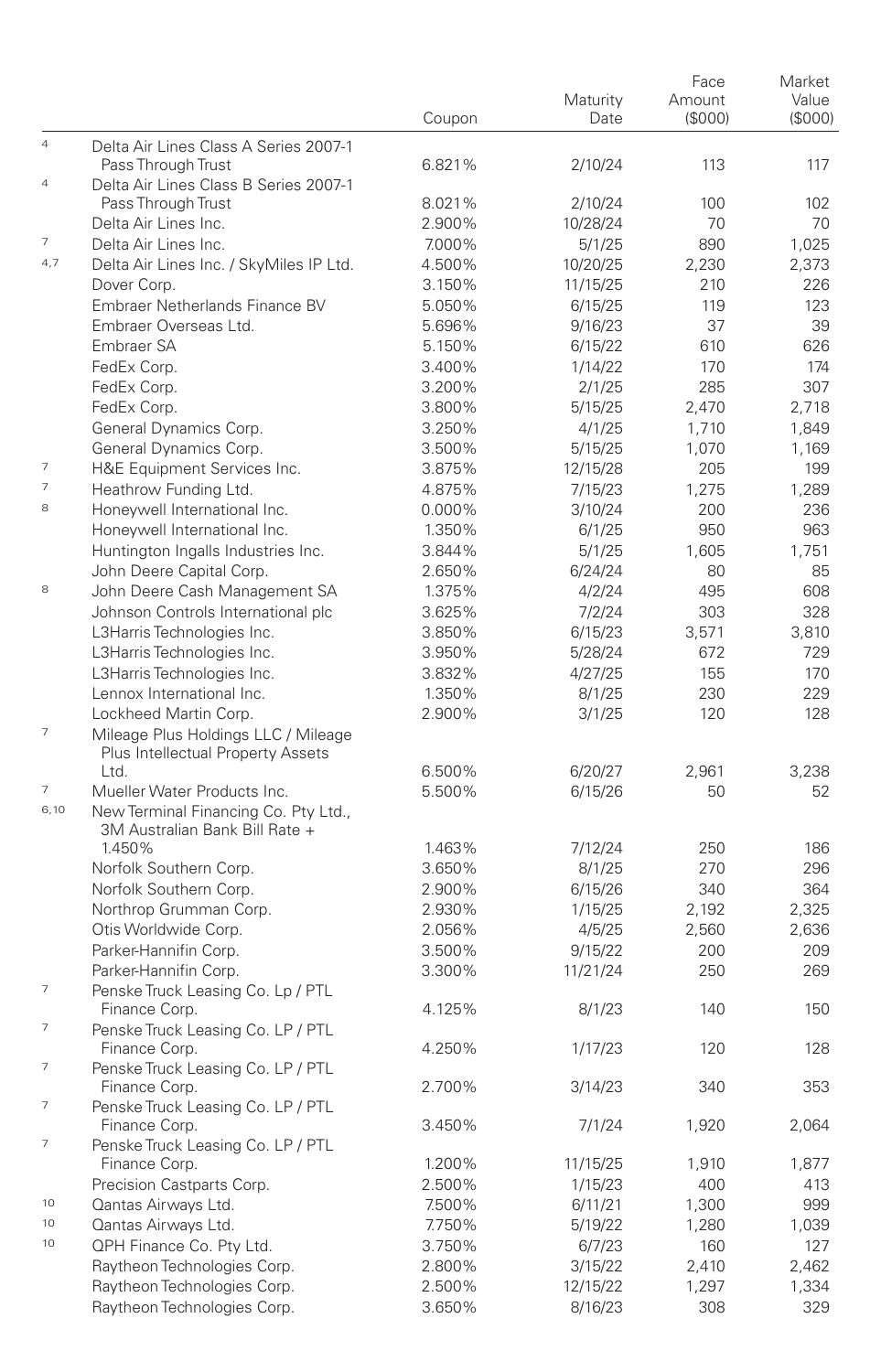|                          |                                                        |        | Maturity | Face<br>Amount | Market<br>Value |
|--------------------------|--------------------------------------------------------|--------|----------|----------------|-----------------|
|                          |                                                        | Coupon | Date     | (S000)         | (S000)          |
|                          | Raytheon Technologies Corp.                            | 3.200% | 3/15/24  | 4,495          | 4,797           |
|                          | Raytheon Technologies Corp.                            | 3.950% | 8/16/25  | 2,120          | 2,354           |
|                          | Republic Services Inc.                                 | 2.500% | 8/15/24  | 40             | 42              |
|                          | Republic Services Inc.                                 | 3.200% | 3/15/25  | 385            | 412             |
| $\overline{7}$           | Republic Services Inc.                                 | 0.875% | 11/15/25 | 500            | 488             |
| $\overline{\phantom{a}}$ | Rolls-Royce plc                                        | 3.625% | 10/14/25 | 245            | 246             |
|                          | Rolls-Royce plc                                        | 5.750% | 10/15/27 | 115            | 122             |
|                          | Ryder System Inc.                                      | 2.875% | 6/1/22   | 1,350          | 1,385           |
|                          | Ryder System Inc.                                      | 2.500% | 9/1/22   | 300            | 308             |
| 7                        | Ryder System Inc.<br>Siemens Financieringsmaatschappij | 3.650% | 3/18/24  | 2,105          | 2,272           |
|                          | NV                                                     | 0.650% | 3/11/24  | 2,215          | 2,212           |
|                          | Southwest Airlines Co.                                 | 2.750% | 11/16/22 | 1,000          | 1,028           |
|                          | Southwest Airlines Co.                                 | 4.750% | 5/4/23   | 2,700          | 2,915           |
|                          | Southwest Airlines Co.                                 | 5.250% | 5/4/25   | 1,075          | 1,223           |
|                          | Stanley Black & Decker Inc.                            | 3.400% | 3/1/26   | 630            | 692             |
|                          | Teledyne Technologies Inc.                             | 1.600% | 4/1/26   | 1,750          | 1,734           |
| 8                        | Thales SA                                              | 0.000% | 5/31/22  | 600            | 705             |
|                          | TransDigm Inc.                                         | 6.500% | 5/15/25  | 40             | 41              |
| $\overline{\phantom{a}}$ | TransDigm Inc.                                         | 8.000% | 12/15/25 | 215            | 234             |
| $\overline{7}$           | TransDigm Inc.                                         | 6.250% | 3/15/26  | 190            | 201             |
|                          | TransDigm Inc.                                         | 5.500% | 11/15/27 | 150            | 155             |
|                          | Tyco Electronics Group SA                              | 3.500% | 2/3/22   | 1,215          | 1,238           |
|                          | Tyco Electronics Group SA                              | 3.450% | 8/1/24   | 725            | 782             |
| $\overline{4}$           | UAL Series 2007-1 Pass Through Trust                   | 6.636% | 1/2/24   | 386            | 396             |
|                          | Union Pacific Corp.                                    | 3.200% | 6/8/21   | 55             | 55              |
|                          | Union Pacific Corp.                                    | 2.950% | 3/1/22   | 834            | 855             |
|                          | Union Pacific Corp.                                    | 2.950% | 1/15/23  | 797            | 828             |
|                          | Union Pacific Corp.                                    | 3.500% | 6/8/23   | 1,475          | 1,567           |
|                          | Union Pacific Corp.                                    | 3.646% | 2/15/24  | 400            | 430             |
|                          | Union Pacific Corp.                                    | 3.150% | 3/1/24   | 1,440          | 1,539           |
|                          | Union Pacific Corp.                                    | 3.250% | 1/15/25  | 50             | 54              |
|                          | Union Pacific Corp.                                    | 3.250% | 8/15/25  | 230            | 249             |
|                          | Union Pacific Corp.                                    | 2.750% | 3/1/26   | 300            | 318             |
| $\overline{4}$           | United Airlines Class B Series 2020-1                  |        |          |                |                 |
|                          | Pass Through Trust                                     | 4.875% | 7/15/27  | 300            | 311             |
|                          | United Airlines Holdings Inc.                          | 4.875% | 1/15/25  | 140            | 143             |
| 8                        | United Parcel Service Inc.                             | 0.375% | 11/15/23 | 410            | 488             |
|                          | United Parcel Service Inc.                             | 2.200% | 9/1/24   | 40             | 42              |
|                          | United Rentals North America Inc.                      | 3.875% | 11/15/27 | 207            | 214             |
| $\overline{4}$           | US Airways Series 2001-1C Pass                         |        |          |                |                 |
|                          | Through Trust                                          | 7.346% | 9/20/23  | 104            | 101             |
|                          | Waste Management Inc.                                  | 2.400% | 5/15/23  | 110            | 114             |
|                          | Waste Management Inc.                                  | 0.750% | 11/15/25 | 700            | 683             |
| $\overline{\phantom{a}}$ | WESCO Distribution Inc.                                | 7.250% | 6/15/28  | 155            | 172             |
| 10                       | WSO Finance Pty Ltd.                                   | 3.500% | 7/14/23  | 310            | 247             |
|                          |                                                        |        |          |                | 130,408         |
|                          | Materials (2.1%)                                       |        |          |                |                 |
| $\overline{7}$           | Air Liquide Finance SA                                 | 2.250% | 9/27/23  | 1,435          | 1,487           |
| $\overline{7}$           | Arconic Corp.                                          | 6.000% | 5/15/25  | 35             | 37              |
| 7                        | Arconic Rolled Products Corp.                          | 6.125% | 2/15/28  | 65             | 69              |
| 7                        | Ardagh Metal Packaging Finance                         |        |          |                |                 |
|                          | USA LLC / Ardagh Metal Packaging                       |        |          |                |                 |
|                          | Finance plc                                            | 3.250% | 9/1/28   | 105            | 103             |
| 7                        | Ardagh Packaging Finance plc /                         |        |          |                |                 |
|                          | Ardagh Holdings USA Inc.                               | 5.250% | 4/30/25  | 250            | 262             |
| $\overline{\phantom{a}}$ | Ardagh Packaging Finance plc /                         |        |          |                |                 |
|                          | Ardagh Holdings USA Inc.                               | 4.125% | 8/15/26  | 155            | 159             |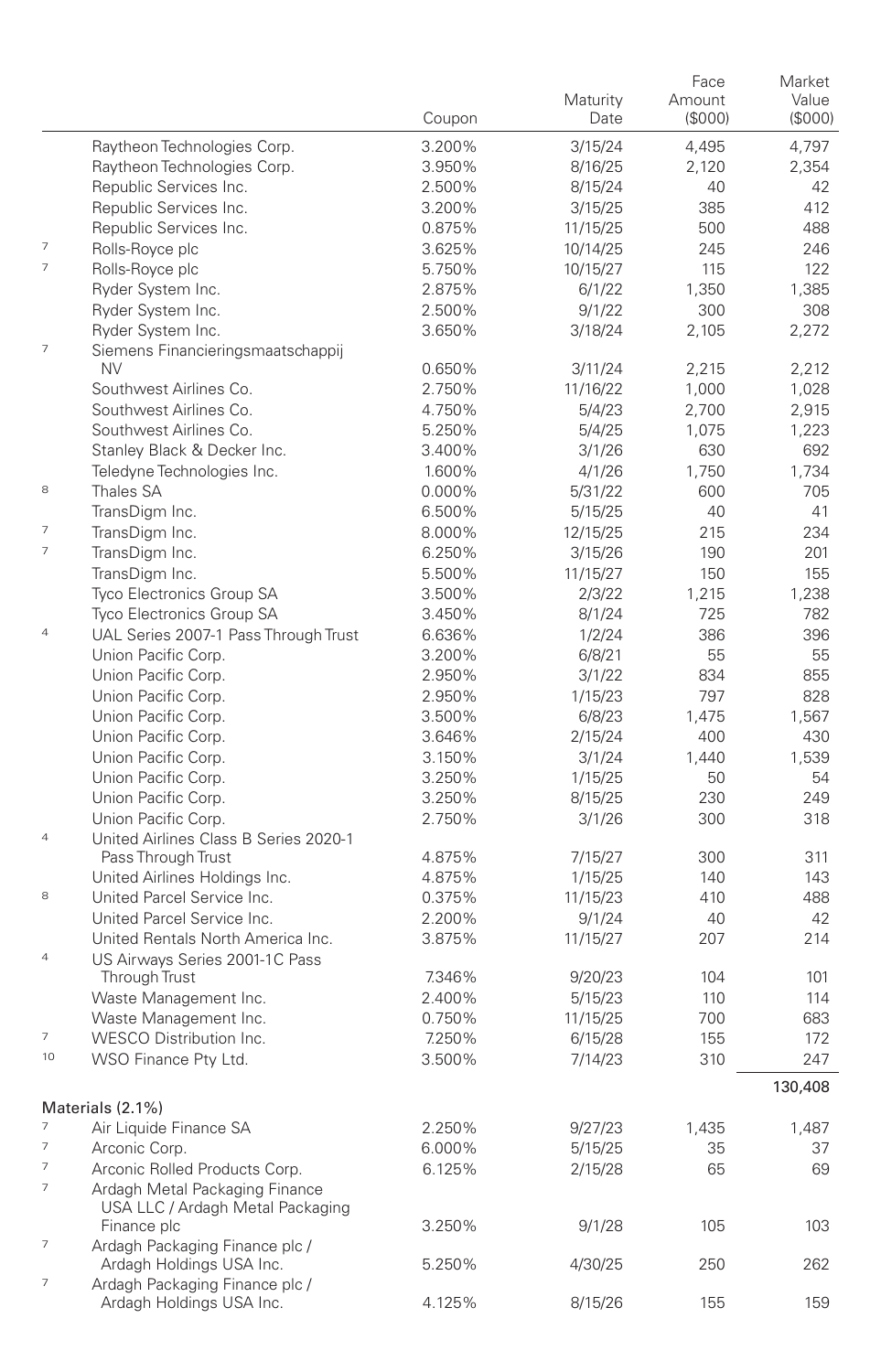|                          |                                                                        |        |          | Face    | Market |
|--------------------------|------------------------------------------------------------------------|--------|----------|---------|--------|
|                          |                                                                        |        | Maturity | Amount  | Value  |
|                          |                                                                        | Coupon | Date     | (\$000) | (S000) |
| $\overline{7}$           | Axalta Coating Systems LLC / Axalta<br>Coating Systems Dutch Holding B |        |          |         |        |
|                          | BV                                                                     | 4.750% | 6/15/27  | 80      | 83     |
|                          | Ball Corp.                                                             | 5.000% | 3/15/22  | 30      | 31     |
|                          | Ball Corp.                                                             | 4.000% | 11/15/23 | 215     | 227    |
|                          | Ball Corp.                                                             | 4.875% | 3/15/26  | 75      | 84     |
| 7                        | Berry Global Inc.                                                      | 0.950% | 2/15/24  | 2,065   | 2,060  |
| $\overline{\phantom{a}}$ | Berry Global Inc.                                                      | 1.570% | 1/15/26  | 2,221   | 2,185  |
| 7                        | Berry Global Inc.                                                      | 4.875% | 7/15/26  | 195     | 206    |
| 7                        | Berry Global Inc.                                                      | 5.625% | 7/15/27  | 710     | 750    |
|                          | BHP Billiton Finance USA Ltd.                                          | 2.875% | 2/24/22  | 40      | 41     |
|                          | BHP Billiton Finance USA Ltd.                                          | 3.850% | 9/30/23  | 30      | 33     |
| 7                        | Big River Steel LLC / BRS Finance                                      |        |          |         |        |
|                          | Corp.                                                                  | 6.625% | 1/31/29  | 60      | 64     |
| $\overline{\phantom{a}}$ | CANPACK SA / Eastern PA Land                                           |        |          |         |        |
| 7                        | Investment Holding LLC<br>Chevron Phillips Chemical Co. LLC /          | 3.125% | 11/1/25  | 60      | 61     |
|                          | Chevron Phillips Chemical Co. LP                                       | 3.300% | 5/1/23   | 1,710   | 1,800  |
|                          | Dow Chemical Co.                                                       | 3.500% | 10/1/24  | 575     | 619    |
|                          | Dow Chemical Co.                                                       | 4.550% | 11/30/25 | 790     | 894    |
|                          | Dow Chemical Co.                                                       |        |          |         |        |
|                          |                                                                        | 3.625% | 5/15/26  | 480     | 527    |
|                          | DuPont de Nemours Inc.                                                 | 4.205% | 11/15/23 | 2,856   | 3,096  |
|                          | DuPont de Nemours Inc.                                                 | 4.493% | 11/15/25 | 2,040   | 2,304  |
|                          | Eastman Chemical Co.                                                   | 3.600% | 8/15/22  | 575     | 595    |
|                          | Eastman Chemical Co.                                                   | 3.800% | 3/15/25  | 670     | 728    |
|                          | El du Pont de Nemours and Co.                                          | 1.700% | 7/15/25  | 315     | 319    |
| $\overline{\phantom{a}}$ | Element Solutions Inc.                                                 | 3.875% | 9/1/28   | 120     | 118    |
|                          | FMC Corp.                                                              | 3.950% | 2/1/22   | 610     | 623    |
| 7                        | FMG Resources August 2006 Pty                                          |        |          |         |        |
|                          | Ltd.                                                                   | 4.500% | 9/15/27  | 35      | 37     |
|                          | Freeport-McMoRan Inc.                                                  | 4.550% | 11/14/24 | 440     | 478    |
|                          | Freeport-McMoRan Inc.                                                  | 4.375% | 8/1/28   | 270     | 285    |
| $\overline{\phantom{a}}$ | Georgia-Pacific LLC                                                    | 0.625% | 5/15/24  | 4,895   | 4,872  |
| $\overline{\phantom{a}}$ | Georgia-Pacific LLC                                                    | 1.750% | 9/30/25  | 2,860   | 2,907  |
| $\overline{\phantom{a}}$ | Georgia-Pacific LLC                                                    | 0.950% | 5/15/26  | 1,220   | 1,182  |
| $\overline{\phantom{a}}$ | Graphic Packaging International LLC                                    | 0.821% | 4/15/24  | 1,025   | 1,021  |
| $\overline{\phantom{a}}$ | Graphic Packaging International LLC                                    | 1.512% | 4/15/26  | 191     | 190    |
| $\overline{\phantom{a}}$ | Graphic Packaging International LLC                                    | 3.500% | 3/15/28  | 20      | 20     |
| $\overline{\phantom{a}}$ | Graphic Packaging International LLC                                    | 3.500% | 3/1/29   | 63      | 61     |
| $\overline{7}$           | Hudbay Minerals Inc.                                                   | 4.500% | 4/1/26   | 80      | 83     |
| $\overline{\phantom{a}}$ | Hudbay Minerals Inc.                                                   | 6.125% | 4/1/29   | 61      | 65     |
| $\overline{7}$           | Indonesia Asahan Aluminium Persero<br>PT                               | 5.230% | 11/15/21 | 740     | 759    |
| 7                        | Indonesia Asahan Aluminium Persero                                     |        |          |         |        |
|                          | PT                                                                     | 4.750% | 5/15/25  | 788     | 853    |
| $\overline{\phantom{a}}$ | <b>INEOS Quattro Finance 2 plc</b>                                     | 3.375% | 1/15/26  | 50      | 50     |
| $\overline{7}$           | Ingevity Corp.                                                         | 3.875% | 11/1/28  | 70      | 68     |
| $\overline{7}$           | Kraton Polymers LLC / Kraton                                           |        |          |         |        |
|                          | Polymers Capital Corp.                                                 | 4.250% | 12/15/25 | 70      | 70     |
|                          | LYB International Finance BV                                           | 4.000% | 7/15/23  | 1,205   | 1,295  |
|                          | LYB International Finance III LLC                                      | 2.875% | 5/1/25   | 600     | 634    |
|                          | LYB International Finance III LLC                                      | 1.250% | 10/1/25  | 540     | 532    |
|                          | LyondellBasell Industries NV                                           | 5.750% | 4/15/24  | 1,255   | 1,416  |
|                          | Mosaic Co.                                                             | 4.250% | 11/15/23 | 635     | 685    |
|                          | Newmont Corp.                                                          | 3.625% | 6/9/21   | 30      | 30     |
|                          | Newmont Corp.                                                          | 3.500% | 3/15/22  | 2       | 2      |
|                          | Newmont Corp.                                                          | 3.700% |          | 1,098   | 1,145  |
|                          | Nucor Corp.                                                            |        | 3/15/23  |         |        |
|                          | Nutrien Ltd.                                                           | 2.000% | 6/1/25   | 460     | 472    |
|                          |                                                                        | 3.150% | 10/1/22  | 514     | 531    |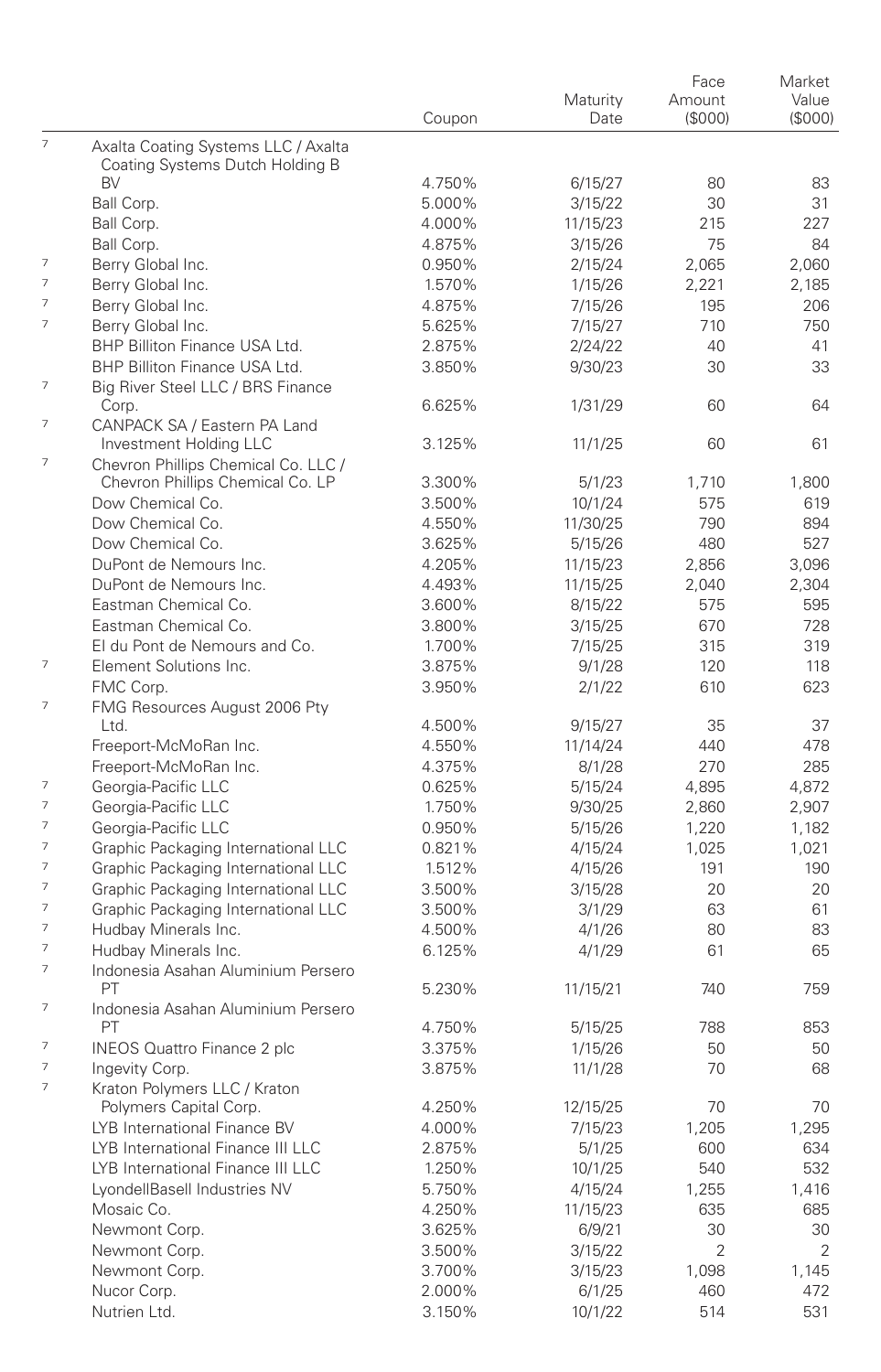|                          |                                                             | Coupon | Maturity<br>Date | Face<br>Amount<br>(\$000) | Market<br>Value<br>(S000) |
|--------------------------|-------------------------------------------------------------|--------|------------------|---------------------------|---------------------------|
|                          | Nutrien Ltd.                                                | 1.900% | 5/13/23          | 941                       | 965                       |
|                          | Nutrien Ltd.                                                | 3.500% | 6/1/23           | 276                       | 291                       |
|                          | Nutrien Ltd.                                                | 3.625% | 3/15/24          | 151                       | 162                       |
|                          | Nutrien Ltd.                                                | 3.375% | 3/15/25          | 205                       | 220                       |
| $\overline{\phantom{a}}$ | Nutrition & Biosciences Inc.                                | 0.697% | 9/15/22          | 570                       | 571                       |
| $\overline{\phantom{a}}$ | OCI NV                                                      | 5.250% | 11/1/24          | 50                        | 52                        |
| $\overline{\phantom{a}}$ | <b>OCI NV</b>                                               | 4.625% | 10/15/25         | 60                        | 62                        |
|                          | Packaging Corp. of America                                  | 3.650% | 9/15/24          | 11                        | 12                        |
|                          | PPG Industries Inc.                                         | 1.200% | 3/15/26          | 955                       | 938                       |
| $\overline{7}$           | Reynolds Group Issuer Inc. /<br>Reynolds Group Issuer LLC / |        |                  |                           |                           |
|                          | Reynolds Group Issuer Lu                                    | 4.000% | 10/15/27         | 235                       | 230                       |
|                          | Rio Tinto Finance USA Ltd.                                  | 3.750% | 6/15/25          | 155                       | 170                       |
|                          | Sherwin-Williams Co.                                        | 4.200% | 1/15/22          | 47                        | 48                        |
|                          | Sherwin-Williams Co.                                        | 3.125% | 6/1/24           | $\overline{2}$            | $\overline{2}$            |
|                          | Steel Dynamics Inc.                                         | 2.800% | 12/15/24         | 445                       | 469                       |
|                          | Steel Dynamics Inc.                                         | 2.400% | 6/15/25          | 530                       | 553                       |
| $\overline{7}$           | Trivium Packaging Finance BV                                | 5.500% | 8/15/26          | 10                        | 11                        |
| $\overline{7}$           | Trivium Packaging Finance BV                                | 8.500% | 8/15/27          | 110                       | 119                       |
|                          | <b>WestRock RKT LLC</b>                                     | 4.000% | 3/1/23           | 1.010                     | 1,064                     |
| $\overline{\phantom{a}}$ | WR Grace & Co-Conn                                          | 4.875% | 6/15/27          | 60                        | 62                        |
|                          | WRKCo Inc.                                                  | 3.000% | 9/15/24          | 1,235                     | 1,315                     |
|                          | WRKCo Inc.                                                  | 3.750% | 3/15/25          | 270                       | 293                       |
|                          | Real Estate (2.7%)                                          |        |                  |                           | 46,917                    |
| 10                       | Ale Direct Property Trust                                   | 4.000% | 8/20/22          | 370                       | 288                       |
|                          | Alexandria Real Estate Equities Inc.                        | 3.450% | 4/30/25          | 1,120                     | 1,212                     |
|                          | American Campus Communities                                 |        |                  |                           |                           |
|                          | Operating Partnership LP                                    | 4.125% | 7/1/24           | 340                       | 371                       |
|                          | American Tower Corp.                                        | 3.000% | 6/15/23          | 1,824                     | 1,919                     |
|                          | American Tower Corp.                                        | 0.600% | 1/15/24          | 1,630                     | 1,623                     |
|                          | American Tower Corp.                                        | 3.375% | 5/15/24          | 930                       | 996                       |
|                          | American Tower Corp.                                        | 2.950% | 1/15/25          | 306                       | 324                       |
|                          | American Tower Corp.                                        | 2.400% | 3/15/25          | 1,718                     | 1,790                     |
|                          | American Tower Corp.                                        | 4.000% | 6/1/25           | 460                       | 504                       |
|                          | American Tower Corp.                                        | 1.600% | 4/15/26          | 1,160                     | 1,163                     |
| 8                        | Aroundtown SA                                               | 0.375% | 9/23/22          | 1,800                     | 2,123                     |
|                          | AvalonBay Communities Inc.                                  | 2.850% | 3/15/23          | 400                       | 415                       |
|                          | <b>Boston Properties LP</b>                                 | 3.125% | 9/1/23           | 1,300                     | 1,368                     |
|                          | <b>Boston Properties LP</b>                                 | 3.200% | 1/15/25          | 380                       | 406                       |
|                          | Brandywine Operating Partnership LP                         | 3.950% | 2/15/23          | 360                       | 376                       |
|                          | Brandywine Operating Partnership LP                         | 4.100% | 10/1/24          | 185                       | 199                       |
|                          | Brixmor Operating Partnership LP                            | 3.650% | 6/15/24          | 915                       | 986                       |
|                          | Brixmor Operating Partnership LP                            | 3.850% | 2/1/25           | 506                       | 547                       |
|                          | Camden Property Trust                                       | 2.950% | 12/15/22         | 1,150                     | 1,192                     |
|                          | Camden Property Trust                                       | 4.875% | 6/15/23          | 410                       | 443                       |
|                          | Camden Property Trust                                       | 4.250% | 1/15/24          | 1,518                     | 1,657                     |
|                          | Camden Property Trust                                       | 3.500% | 9/15/24          | 180                       | 195                       |
|                          | CC Holdings GS V LLC / Crown Castle                         |        |                  |                           |                           |
|                          | GS III Corp.                                                | 3.849% | 4/15/23          | 762                       | 811                       |
|                          | Corporate Office Properties LP                              | 5.000% | 7/1/25           | 80                        | 91                        |
|                          | Corporate Office Properties LP                              | 2.250% | 3/15/26          | 1,055                     | 1,073                     |
|                          | Crown Castle International Corp.                            | 3.150% | 7/15/23          | 1,202                     | 1,268                     |
|                          | Crown Castle International Corp.                            | 3.200% | 9/1/24           | 1,930                     | 2,065                     |
|                          | Crown Castle International Corp.                            | 1.350% | 7/15/25          | 860                       | 858                       |
|                          | Crown Castle International Corp.                            | 3.700% | 6/15/26          | 340                       | 371                       |
|                          | Crown Castle International Corp.                            | 1.050% | 7/15/26          | 1,485                     | 1,434                     |
|                          | CubeSmart LP                                                | 4.375% | 12/15/23         | 280                       | 304                       |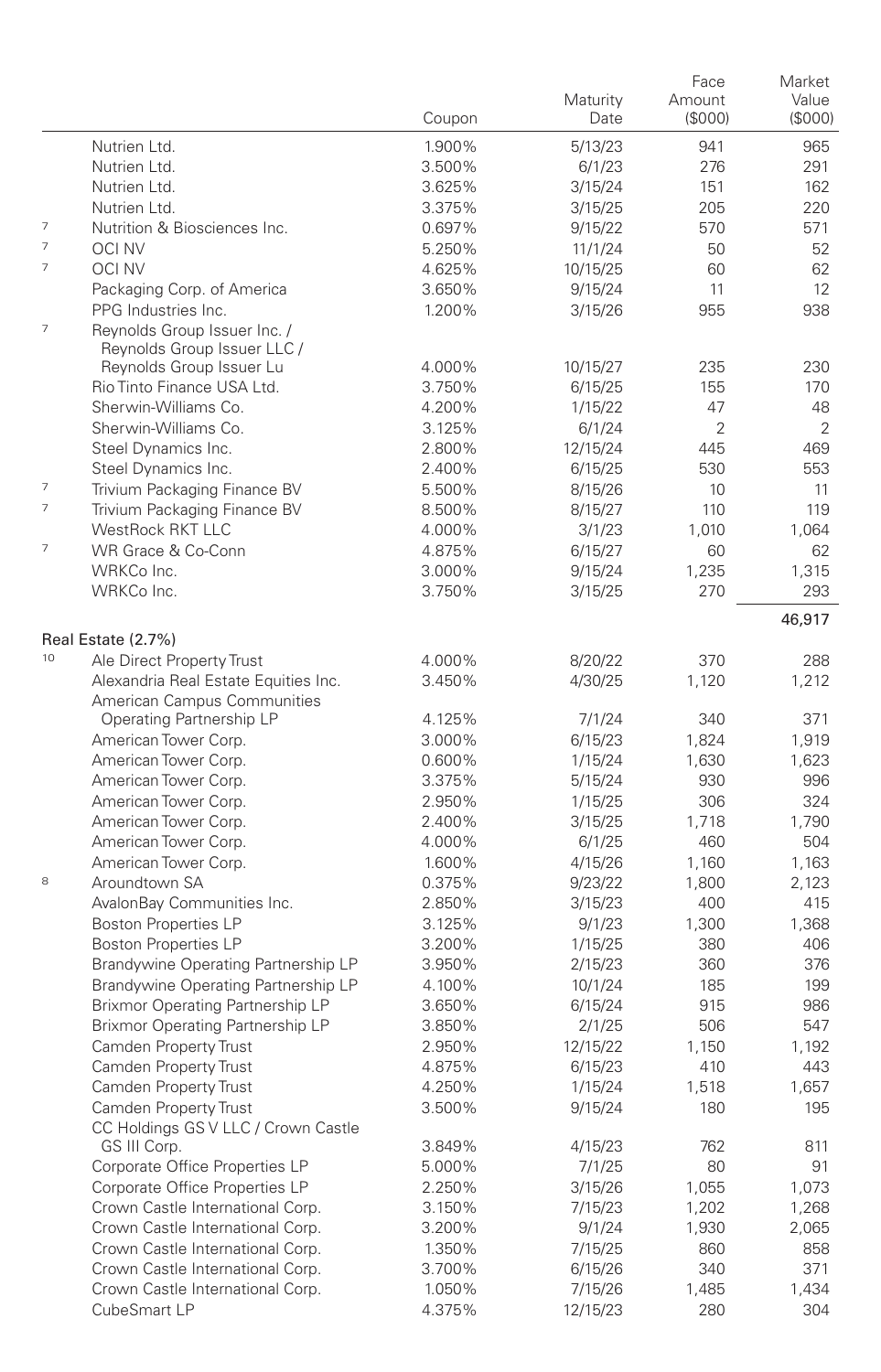|                                                                             | Coupon           | Maturity<br>Date   | Face<br>Amount<br>(\$000) | Market<br>Value<br>(\$000) |
|-----------------------------------------------------------------------------|------------------|--------------------|---------------------------|----------------------------|
| CubeSmart LP                                                                | 4.000%           | 11/15/25           | 240                       | 264                        |
| Digital Realty Trust LP                                                     | 4.750%           | 10/1/25            | 380                       | 431                        |
| Duke Realty LP                                                              | 3.750%           | 12/1/24            | 50                        | 55                         |
| Duke Realty LP                                                              | 3.250%           | 6/30/26            | 430                       | 465                        |
| <b>ERP Operating LP</b>                                                     | 3.000%           | 4/15/23            | 1,430                     | 1,493                      |
| Essex Portfolio LP                                                          | 3.375%           | 1/15/23            | 140                       | 146                        |
| Federal Realty Investment Trust                                             | 2.750%           | 6/1/23             | 500                       | 519                        |
| Federal Realty Investment Trust                                             | 3.950%           | 1/15/24            | 664                       | 716                        |
| Healthpeak Properties Inc.                                                  | 3.400%           | 2/1/25             | 380                       | 408                        |
| Highwoods Realty LP                                                         | 3.200%           | 6/15/21            | 277                       | 277                        |
| Highwoods Realty LP                                                         | 3.625%           | 1/15/23            | 170                       | 176                        |
| Kilroy Realty LP                                                            | 3.450%           | 12/15/24           | 169                       | 181                        |
| Kimco Realty Corp.                                                          | 3.125%           | 6/1/23             | 657                       | 688                        |
| Kimco Realty Corp.                                                          | 2.700%           | 3/1/24             | 885                       | 927                        |
| Kimco Realty Corp.                                                          | 3.300%           | 2/1/25             | 1,230                     | 1,313                      |
| <b>MGM Growth Properties Operating</b><br>Partnership LP / MGP Finance      |                  |                    |                           |                            |
| Co-Issuer Inc.                                                              | 5.625%           | 5/1/24             | 386                       | 412                        |
| 7<br><b>MGM Growth Properties Operating</b><br>Partnership LP / MGP Finance |                  |                    |                           |                            |
| Co-Issuer Inc.                                                              | 4.625%           | 6/15/25            | 161                       | 169                        |
| MGM Growth Properties Operating<br>Partnership LP / MGP Finance             |                  |                    |                           |                            |
| Co-Issuer Inc.                                                              | 4.500%           | 9/1/26             | 33                        | 34                         |
| Mid-America Apartments LP                                                   | 4.300%           | 10/15/23           | 135                       | 146<br>173                 |
| Mid-America Apartments LP                                                   | 3.750%           | 6/15/24            | 160                       | 872                        |
| National Retail Properties Inc.<br>National Retail Properties Inc.          | 3.900%           | 6/15/24            | 805                       | 340                        |
|                                                                             | 4.000%<br>4.375% | 11/15/25           | 310                       |                            |
| Omega Healthcare Investors Inc.<br>Omega Healthcare Investors Inc.          | 4.950%           | 8/1/23             | 75<br>527                 | 81<br>574                  |
| Omega Healthcare Investors Inc.                                             | 4.500%           | 4/1/24             | 351                       | 380                        |
| Omega Healthcare Investors Inc.                                             | 5.250%           | 1/15/25<br>1/15/26 | 300                       | 340                        |
| 7<br>Ontario Teachers' Cadillac Fairview<br><b>Properties Trust</b>         | 3.125%           | 3/20/22            | 1,326                     | 1,355                      |
| 7<br>Ontario Teachers' Cadillac Fairview                                    |                  |                    |                           |                            |
| Properties Trust                                                            | 3.875%           | 3/20/27            | 200                       | 219                        |
| 7<br>Realogy Group LLC / Realogy                                            |                  |                    |                           |                            |
| Co-issuer Corp.                                                             | 7.625%           | 6/15/25            | 35                        | 38                         |
| Realty Income Corp.                                                         | 3.875%           | 7/15/24            | 205                       | 223                        |
| Realty Income Corp.                                                         | 3.875%           | 4/15/25            | 745                       | 817                        |
| Realty Income Corp.                                                         | 0.750%           | 3/15/26            | 330                       | 318                        |
| Regency Centers LP                                                          | 3.750%           | 6/15/24            | 40                        | 43                         |
| Sabra Health Care LP                                                        | 4.800%           | 6/1/24             | 1,620                     | 1.766                      |
| 7<br>Sba Communications Corp.                                               | 3.125%           | 2/1/29             | 185                       | 178                        |
| Simon Property Group LP                                                     | 2.350%           | 1/30/22            | 295                       | 298                        |
| Simon Property Group LP                                                     | 2.625%           | 6/15/22            | 130                       | 133                        |
| Simon Property Group LP                                                     | 2.750%           | 2/1/23             | 200                       | 207                        |
| Simon Property Group LP                                                     | 2.750%           | 6/1/23             | 490                       | 510                        |
| Simon Property Group LP                                                     | 3.750%           | 2/1/24             | 1,060                     | 1,141                      |
| Simon Property Group LP                                                     | 2.000%           | 9/13/24            | 2,446                     | 2,526                      |
| Simon Property Group LP                                                     | 3.375%           | 10/1/24            | 460                       | 494                        |
| Simon Property Group LP<br>7<br>Uniti Group LP / Uniti Fiber                | 3.500%           | 9/1/25             | 905                       | 980                        |
| Holdings Inc. / CSL Capital LLC                                             | 7.875%           | 2/15/25            | 240                       | 258                        |
| Ventas Realty LP                                                            | 3.125%           | 6/15/23            | 431                       | 451                        |
| Ventas Realty LP                                                            | 3.500%           | 4/15/24            | 55                        | 59                         |
| Ventas Realty LP                                                            | 3.750%           | 5/1/24             | 95                        | 103                        |
| Ventas Realty LP                                                            | 2.650%           | 1/15/25            | 390                       | 408                        |
| Ventas Realty LP                                                            | 3.500%           | 2/1/25             | 180                       | 194                        |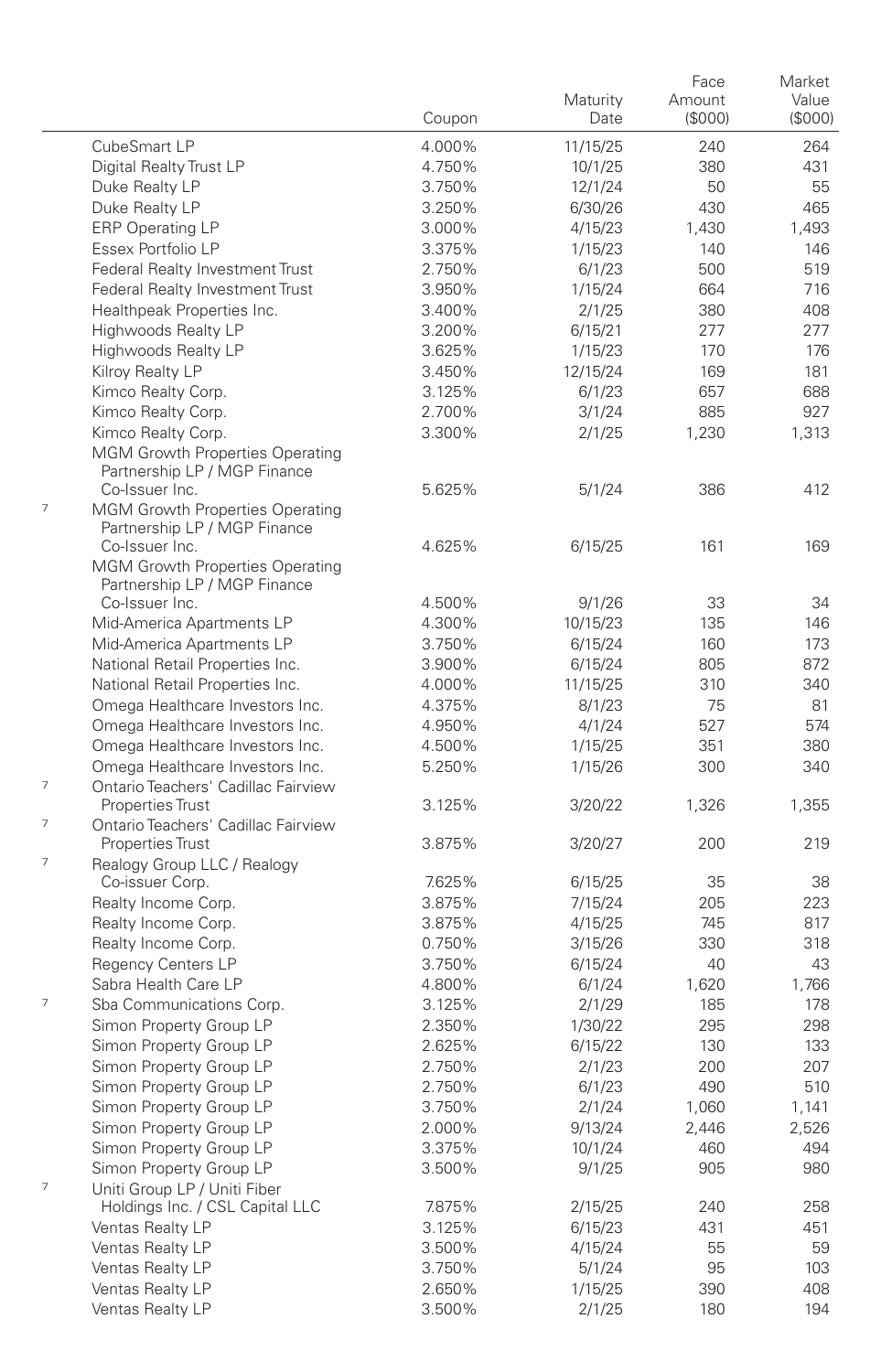|                          |                                                       | Coupon           | Maturity<br>Date | Face<br>Amount<br>(\$000) | Market<br>Value<br>(S000) |
|--------------------------|-------------------------------------------------------|------------------|------------------|---------------------------|---------------------------|
|                          | <b>VEREIT Operating Partnership LP</b>                | 4.600%           | 2/6/24           | 690                       | 756                       |
|                          | <b>VEREIT Operating Partnership LP</b>                | 4.625%           | 11/1/25          | 1,365                     | 1,527                     |
|                          | <b>VEREIT Operating Partnership LP</b>                | 4.875%           | 6/1/26           | 160                       | 183                       |
| $\overline{7}$           | Wea Finance LLC / Westfield UK &                      |                  |                  |                           |                           |
|                          | Europe Finance plc                                    | 3.750%           | 9/17/24          | 210                       | 222                       |
|                          | Weingarten Realty Investors                           | 3.500%           | 4/15/23          | 300                       | 314                       |
|                          | Weingarten Realty Investors                           | 4.450%           | 1/15/24          | 270                       | 292                       |
|                          | Welltower Inc.                                        | 3.750%           | 3/15/23          | 729                       | 769                       |
|                          | Welltower Inc.                                        | 3.950%           | 9/1/23           | 1,095                     | 1,184                     |
|                          | Welltower Inc.                                        | 3.625%           | 3/15/24          | 780                       | 839                       |
|                          | Welltower Inc.                                        | 4.000%           | 6/1/25           | 1,580                     | 1,738                     |
|                          | Technology (3.9%)                                     |                  |                  |                           | 60,495                    |
|                          | Analog Devices Inc.                                   | 2.950%           | 4/1/25           | 400                       | 425                       |
|                          | Apple Inc.                                            | 3.000%           | 2/9/24           | 959                       | 1,023                     |
|                          | Apple Inc.                                            | 3.450%           | 5/6/24           | 1,305                     | 1,417                     |
|                          | Apple Inc.                                            | 2.850%           | 5/11/24          | 2,841                     | 3,026                     |
|                          | Apple Inc.                                            | 2.750%           | 1/13/25          | 1,300                     | 1,385                     |
|                          | Apple Inc.                                            | 0.700%           | 2/8/26           | 3,745                     | 3,667                     |
|                          | Broadcom Corp. / Broadcom Cayman<br>Finance Ltd.      | 3.625%           | 1/15/24          | 416                       | 446                       |
|                          | Broadcom Corp. / Broadcom Cayman                      |                  |                  |                           |                           |
|                          | Finance Ltd.                                          | 3.125%           | 1/15/25          | 250                       | 266                       |
|                          | Broadcom Inc.                                         | 3.625%           | 10/15/24         | 2,886                     | 3,137                     |
|                          | Broadcom Inc.                                         | 4.700%           | 4/15/25          | 1,800                     | 2,027                     |
|                          | Broadcom Inc.                                         | 3.150%           | 11/15/25         | 1,260                     | 1,346                     |
|                          | Broadcom Inc.                                         | 4.250%           | 4/15/26          | 1,660                     | 1,840                     |
|                          | CDW LLC / CDW Finance Corp.                           | 4.125%           | 5/1/25           | 100                       | 104                       |
| $\overline{\phantom{a}}$ | Citrix Systems Inc.                                   | 1.250%           | 3/1/26           | 595                       | 585                       |
| $\overline{\phantom{a}}$ | CommScope Inc.                                        | 5.500%           | 3/1/24           | 98                        | 101                       |
| $\overline{7}$           | CommScope Inc.<br>CommScope Inc.                      | 6.000%<br>8.250% | 3/1/26           | 75<br>20                  | 79<br>21                  |
| 7                        | CommScope Inc.                                        | 7.125%           | 3/1/27           | 58                        | 62                        |
| 7                        | CommScope Technologies                                |                  | 7/1/28           |                           |                           |
|                          | Finance LLC                                           | 6.000%           | 6/15/25          | 90                        | 92                        |
| $\overline{\phantom{a}}$ | Dell International LLC / EMC Corp.                    | 5.450%           | 6/15/23          | 1,285                     | 1,404                     |
| $\overline{7}$           | Dell International LLC / EMC Corp.                    | 4.000%           | 7/15/24          | 845                       | 917                       |
| $\overline{\phantom{a}}$ | Dell International LLC / EMC Corp.                    | 5.850%           | 7/15/25          | 2,060                     | 2,401                     |
| $\overline{7}$           | Dell International LLC / EMC Corp.                    | 6.020%           | 6/15/26          | 2,040                     | 2,407                     |
| $\overline{\phantom{a}}$ | Dell International LLC / EMC Corp.                    | 4.900%           | 10/1/26          | 290                       | 328                       |
|                          | Equifax Inc.                                          | 2.600%           | 12/1/24          | 2,401                     | 2,530                     |
| 8                        | <b>Fidelity National Information</b>                  |                  |                  |                           |                           |
| 8                        | Services Inc.                                         | 0.125%           | 12/3/22          | 1,000                     | 1,178                     |
|                          | <b>Fidelity National Information</b><br>Services Inc. | 0.750%           | 5/21/23          | 580                       | 692                       |
|                          | <b>Fidelity National Information</b>                  |                  |                  |                           |                           |
|                          | Services Inc.                                         | 0.600%           | 3/1/24           | 940                       | 935                       |
|                          | Fiserv Inc.                                           | 3.800%           | 10/1/23          | 585                       | 628                       |
|                          | Fiserv Inc.                                           | 2.750%           | 7/1/24           | 5,290                     | 5,585                     |
|                          | Global Payments Inc.                                  | 1.200%           | 3/1/26           | 500                       | 490                       |
|                          | Hewlett Packard Enterprise Co.                        | 4.400%           | 10/15/22         | 1,150                     | 1,210                     |
|                          | Hewlett Packard Enterprise Co.                        | 4.900%           | 10/15/25         | 650                       | 740                       |
|                          | HP Inc.                                               | 2.200%           | 6/17/25          | 2,670                     | 2,756                     |
| 8                        | Intel Corp.<br>International Business Machines        | 3.700%           | 7/29/25          | 300                       | 331                       |
|                          | Corp.                                                 | 0.375%           | 1/31/23          | 600                       | 712                       |
|                          | <b>International Business Machines</b><br>Corp.       | 3.625%           | 2/12/24          | 1,800                     | 1,954                     |
|                          |                                                       |                  |                  |                           |                           |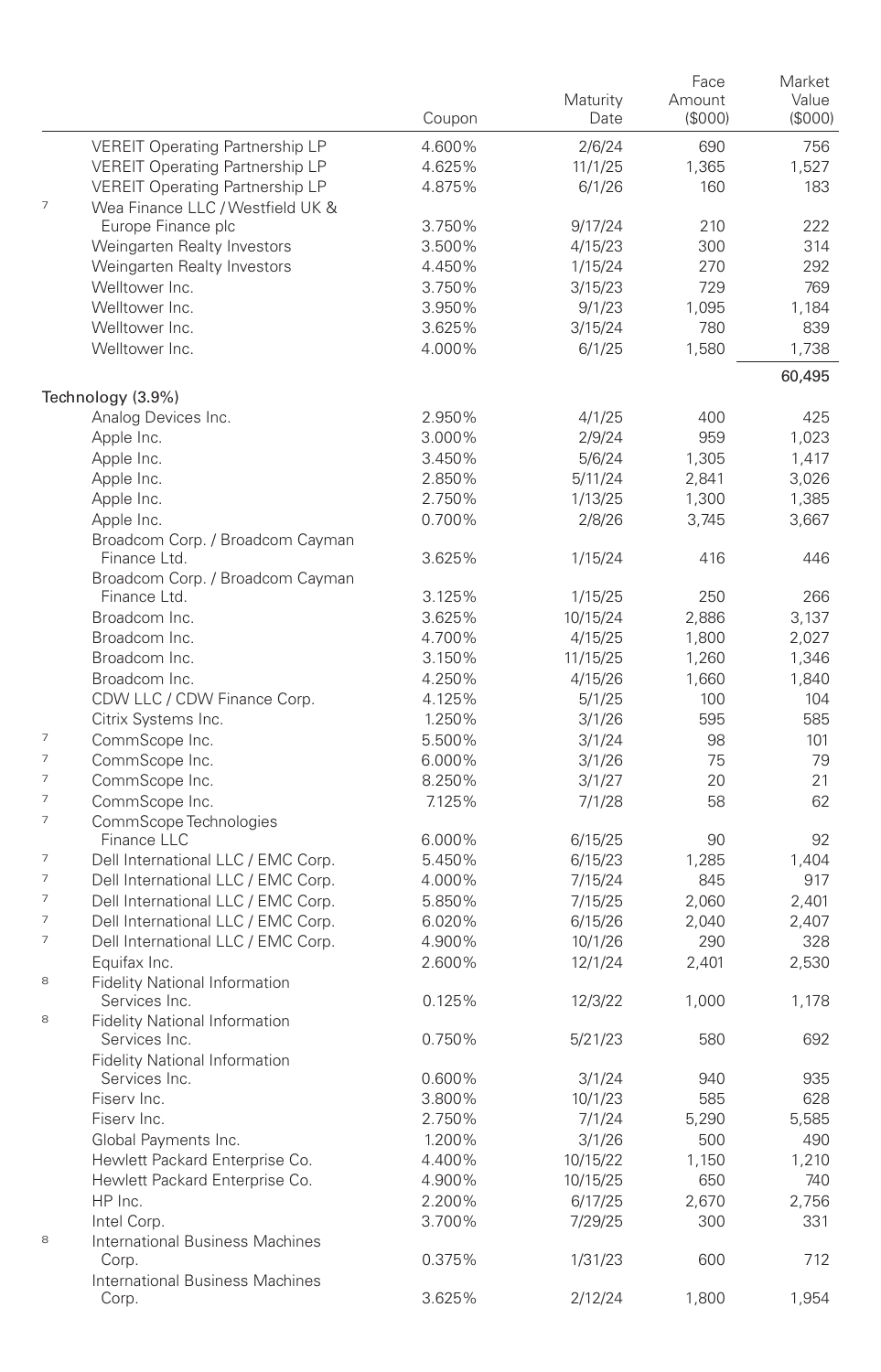|                          |                                          |        |          | Face         | Market  |
|--------------------------|------------------------------------------|--------|----------|--------------|---------|
|                          |                                          |        | Maturity | Amount       | Value   |
|                          |                                          | Coupon | Date     | (\$000)      | (\$000) |
|                          | International Business Machines          |        |          |              |         |
|                          | Corp.                                    | 3.000% | 5/15/24  | 2,345        | 2,511   |
|                          | International Business Machines          |        |          |              |         |
|                          | Corp.                                    | 3.300% | 5/15/26  | 330          | 359     |
|                          | Intuit Inc.                              | 0.650% | 7/15/23  | 90           | 90      |
|                          | Juniper Networks Inc.                    | 1.200% | 12/10/25 | 1,490        | 1,467   |
|                          | Marvell Technology Group Ltd.            | 4.200% | 6/22/23  | 750          | 803     |
|                          | Micron Technology Inc.                   | 2.497% | 4/24/23  | 260          | 270     |
|                          | Micron Technology Inc.                   | 4.640% | 2/6/24   | 770          | 846     |
|                          |                                          |        |          |              |         |
| $\overline{7}$           | Microsoft Corp.                          | 3.125% | 11/3/25  | 287          | 313     |
| $\overline{7}$           | NCR Corp.                                | 8.125% | 4/15/25  | 60           | 65      |
|                          | Nielsen Finance LLC / Nielsen            |        |          |              |         |
| 7                        | Finance Co.                              | 5.625% | 10/1/28  | 50           | 52      |
|                          | NXP BV / NXP Funding LLC                 | 3.875% | 9/1/22   | 3,457        | 3,608   |
| 7                        | NXP BV / NXP Funding LLC                 | 4.625% | 6/1/23   | 700          | 758     |
| $\overline{7}$           | NXP BV / NXP Funding LLC                 | 4.875% | 3/1/24   | 2,360        | 2,617   |
|                          | Oracle Corp.                             | 2.625% | 2/15/23  | 1,574        | 1,631   |
|                          | Oracle Corp.                             | 3.625% | 7/15/23  | 150          | 160     |
|                          | Oracle Corp.                             | 2.400% | 9/15/23  | 3,577        | 3,721   |
|                          | Oracle Corp.                             | 3.400% | 7/8/24   | 745          | 800     |
|                          | Oracle Corp.                             | 2.950% | 11/15/24 | 800          | 852     |
|                          | Oracle Corp.                             | 2.500% | 4/1/25   | 2,190        | 2,294   |
|                          | Oracle Corp.                             | 1.650% | 3/25/26  | 4,110        | 4,138   |
|                          | PayPal Holdings Inc.                     | 2.200% | 9/26/22  | 3,552        | 3,645   |
| $\overline{\phantom{a}}$ | Sabre GLBL Inc.                          | 9.250% | 4/15/25  | 45           | 54      |
| $\overline{\phantom{a}}$ | Sabre GLBL Inc.                          | 7.375% | 9/1/25   | 103          | 112     |
| 7                        | Seagate HDD Cayman                       | 3.125% | 7/15/29  | 125          | 120     |
| 7                        | SS&C Technologies Inc.                   | 5.500% | 9/30/27  | 180          | 191     |
|                          | Verisk Analytics Inc.                    | 5.800% | 5/1/21   | 315          | 316     |
|                          | Verisk Analytics Inc.                    | 4.125% | 9/12/22  | 1,200        | 1,259   |
|                          | Verisk Analytics Inc.                    | 4.000% | 6/15/25  | 10           | 11      |
|                          | Visa Inc.                                | 3.150% | 12/14/25 | 1,200        | 1,307   |
|                          | VMware Inc.                              | 2.950% | 8/21/22  | 1,853        | 1,911   |
|                          | VMware Inc.                              | 4.500% |          |              |         |
|                          |                                          |        | 5/15/25  | 1,700<br>320 | 1,891   |
|                          | Western Digital Corp.                    | 4.750% | 2/15/26  |              | 351     |
|                          |                                          |        |          |              | 86,770  |
|                          | Utilities (4.1%)                         |        |          |              |         |
|                          | AEP Texas Inc.                           | 2.400% | 10/1/22  | 700          | 719     |
|                          | Ameren Corp.                             | 2.500% | 9/15/24  | 1,060        | 1,114   |
|                          | Ameren Illinois Co.                      | 3.250% | 3/1/25   | 340          | 363     |
|                          | American Electric Power Co. Inc.         | 1.000% | 11/1/25  | 325          | 317     |
|                          | Atmos Energy Corp.                       | 0.625% | 3/9/23   | 1,190        | 1,190   |
|                          | 6,10,14 Australian Gas Networks Ltd., 3M |        |          |              |         |
|                          | Australian Bank Bill Rate + 0.400%       | 0.410% | 7/1/24   | 500          | 372     |
|                          | Baltimore Gas and Electric Co.           | 2.800% | 8/15/22  | 70           | 72      |
|                          | Baltimore Gas and Electric Co.           | 3.350% | 7/1/23   | 110          | 116     |
|                          | Berkshire Hathaway Energy Co.            | 3.750% | 11/15/23 | 2,215        | 2,381   |
| 8                        | Cadent Finance plc                       | 0.625% | 9/22/24  | 430          | 516     |
| $\overline{\phantom{a}}$ | Calpine Corp.                            | 4.500% | 2/15/28  | 220          | 222     |
|                          | CenterPoint Energy Inc.                  | 2.500% | 9/1/22   | 1,120        | 1,151   |
|                          | CenterPoint Energy Inc.                  | 3.850% | 2/1/24   | 33           | 36      |
|                          | CenterPoint Energy Resources Corp.       | 0.700% |          |              |         |
|                          |                                          |        | 3/2/23   | 960          | 958     |
|                          | Clearway Energy Operating LLC            | 5.000% | 9/15/26  | 215          | 221     |
|                          | Comision Federal de Electricidad         | 4.875% | 5/26/21  | 400          | 401     |
|                          | Commonwealth Edison Co.                  | 3.100% | 11/1/24  | 170          | 182     |
|                          | Consolidated Edison Inc.                 | 0.650% | 12/1/23  | 1,340        | 1,339   |
|                          | Dominion Energy Inc.                     | 2.750% | 9/15/22  | 1,245        | 1,278   |
| 7                        | Dominion Energy Inc.                     | 2.450% | 1/15/23  | 100          | 103     |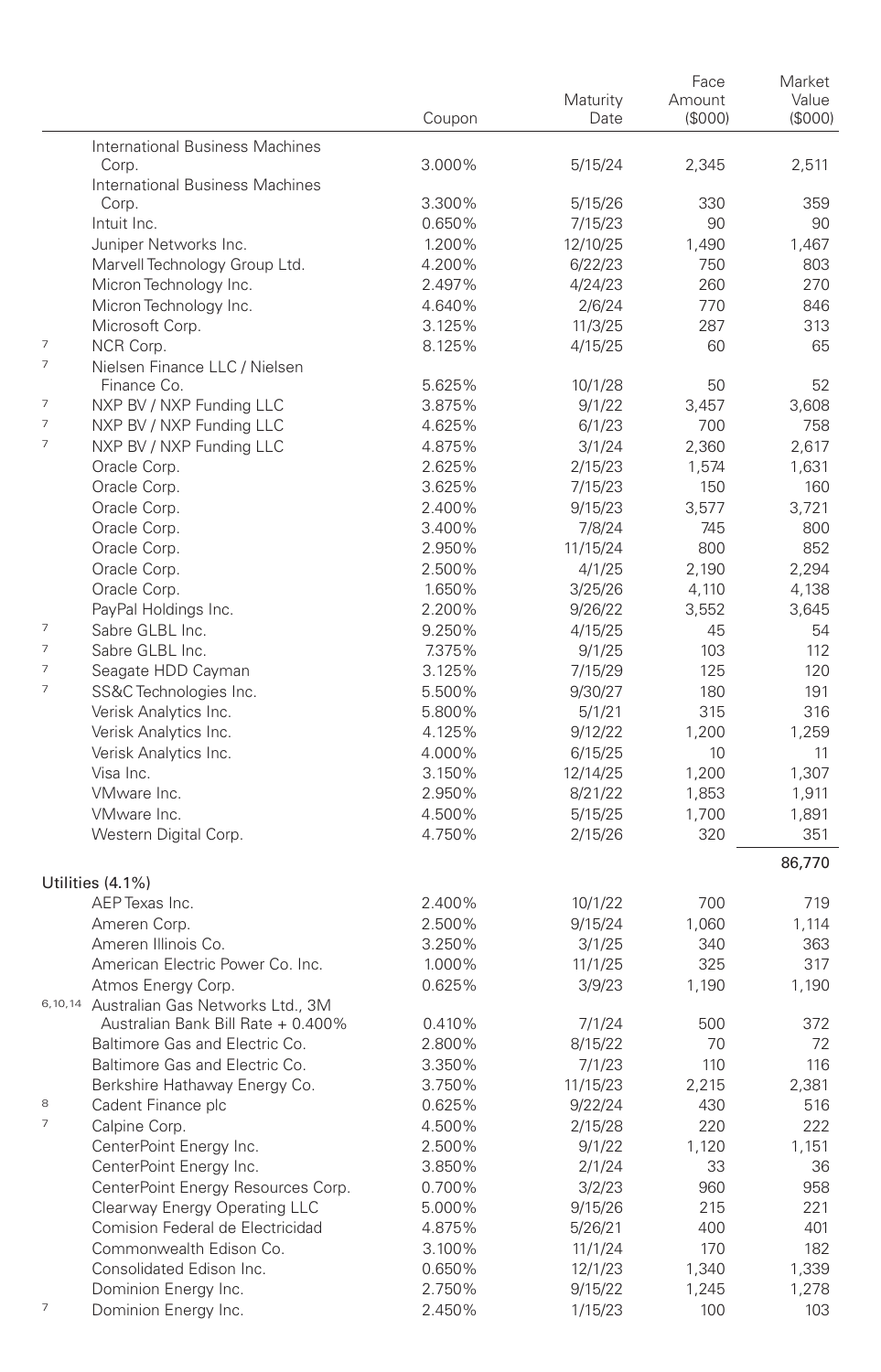|                |                                                       | Coupon | Maturity<br>Date | Face<br>Amount<br>(\$000) | Market<br>Value<br>(S000) |
|----------------|-------------------------------------------------------|--------|------------------|---------------------------|---------------------------|
|                | Dominion Energy Inc.                                  | 3.300% | 3/15/25          | 1,540                     | 1,648                     |
|                | Dominion Energy Inc.                                  | 1.450% | 4/15/26          | 1,450                     | 1,444                     |
| 6              | Dominion Energy Inc., 3M USD                          |        |                  |                           |                           |
|                | $LIBOR + 0.530\%$                                     | 0.714% | 9/15/23          | 1,100                     | 1,101                     |
|                | DTE Electric Co.                                      | 2.650% | 6/15/22          | 30                        | 31                        |
|                | DTE Electric Co.                                      | 3.375% | 3/1/25           | 10                        | 11                        |
|                | DTE Energy Co.                                        | 2.600% | 6/15/22          | 1,170                     | 1,199                     |
|                | DTE Energy Co.                                        | 3.300% | 6/15/22          | 1,000                     | 1,028                     |
|                | DTE Energy Co.                                        | 2.250% | 11/1/22          | 2,495                     | 2,557                     |
|                | DTE Energy Co.                                        | 3.700% | 8/1/23           | 1,995                     | 2,124                     |
|                | DTE Energy Co.                                        | 3.850% | 12/1/23          | 330                       | 354                       |
|                | DTE Energy Co.                                        | 1.050% | 6/1/25           | 660                       | 651                       |
|                | Duke Energy Corp.                                     | 3.227% | 3/11/22          | 8,375                     | 8.602                     |
|                | Duke Energy Corp.                                     | 3.750% | 4/15/24          | 700                       | 752                       |
|                | Duke Energy Corp.                                     | 0.900% | 9/15/25          | 1,435                     | 1,401                     |
|                | Duke Energy Ohio Inc.                                 | 3.800% | 9/1/23           | 380                       | 406                       |
|                | Duke Energy Progress LLC                              | 3.250% | 8/15/25          | 300                       | 323                       |
| 9              | E.ON International Finance BV                         | 5.500% | 7/6/22           | 800                       | 1,170                     |
| $\mathbf 9$    | <b>E.ON International Finance BV</b>                  | 5.625% | 12/6/23          | 100                       | 155                       |
| 8              | E.ON SE                                               | 0.000% | 10/24/22         | 410                       | 483                       |
| $\overline{7}$ | East Ohio Gas Co.                                     | 1.300% | 6/15/25          | 210                       | 209                       |
|                | Eastern Energy Gas Holdings LLC                       | 3.550% | 11/1/23          | 300                       | 320                       |
|                | Eastern Energy Gas Holdings LLC                       | 2.500% | 11/15/24         | 170                       | 179                       |
|                | Eastern Energy Gas Holdings LLC                       | 3.600% | 12/15/24         | 665                       | 725                       |
| $\overline{7}$ | Electricite de France SA                              | 4.500% | 9/21/28          | 200                       | 228                       |
| $\overline{7}$ | Enel Finance International NV                         | 2.875% | 5/25/22          | 200                       | 205                       |
| $\overline{7}$ | Engie SA                                              | 2.875% | 10/10/22         | 275                       | 285                       |
|                | Entergy Arkansas LLC                                  | 3.050% | 6/1/23           | 220                       | 231                       |
|                | Entergy Arkansas LLC                                  | 3.700% | 6/1/24           | 320                       | 346                       |
|                | Entergy Corp.                                         | 4.000% | 7/15/22          | 1,260                     | 1,306                     |
|                | Entergy Corp.                                         | 0.900% | 9/15/25          | 1,675                     | 1,629                     |
|                | Entergy Louisiana LLC                                 | 4.800% | 5/1/21           | 335                       | 336                       |
|                | Entergy Louisiana LLC                                 | 4.050% | 9/1/23           | 360                       | 387                       |
|                | Entergy Louisiana LLC                                 | 0.620% | 11/17/23         | 1,075                     | 1,076                     |
| 6,10           | ETSA Utilities Finance Pty Ltd., 3M                   |        |                  |                           |                           |
|                | Australian Bank Bill Rate + 1.040%                    | 1.077% | 12/13/23         | 200                       | 153                       |
|                | Evergy Inc.                                           | 2.450% | 9/15/24          | 1,500                     | 1,571                     |
|                | Eversource Energy                                     | 0.800% | 8/15/25          | 405                       | 394                       |
|                | Exelon Corp.                                          | 2.450% | 4/15/21          | 215                       | 215                       |
|                | Exelon Corp.                                          | 3.950% | 6/15/25          | 500                       | 546                       |
|                | Florida Power & Light Co.                             | 2.850% | 4/1/25           | 540                       | 576                       |
|                | Georgia Power Co.                                     | 2.200% | 9/15/24          | 820                       | 854                       |
| 8              | <b>IE2 Holdco SAU</b>                                 | 2.375% | 11/27/23         | 600                       | 743                       |
|                | <b>ITC Holdings Corp.</b>                             | 2.700% | 11/15/22         | 750                       | 774                       |
|                | Korea Midland Power Co. Ltd                           | 2.375% | 7/22/22          | 304                       | 312                       |
|                | Korea Midland Power Co. Ltd.                          | 2.500% | 7/21/21          | 200                       | 201                       |
|                | Korea Midland Power Co. Ltd.                          | 3.375% | 1/22/22          | 937                       | 958                       |
|                | LG&E and KU Energy LLC                                | 4.375% | 10/1/21          | 280                       | 283                       |
|                | MidAmerican Energy Co.                                | 3.700% | 9/15/23          | 130                       | 139                       |
|                | MidAmerican Energy Co.                                | 3.500% | 10/15/24         | 1,000                     | 1,086                     |
|                | National Fuel Gas Co.                                 | 5.500% | 1/15/26          | 295                       | 338                       |
| 8              | National Grid Electricity Transmission                |        |                  |                           |                           |
|                | plc                                                   | 0.190% | 1/20/25          | 393                       | 463                       |
|                | National Rural Utilities Cooperative<br>Finance Corp. |        |                  |                           |                           |
|                | National Rural Utilities Cooperative                  | 2.700% | 2/15/23          | 300                       | 311                       |
|                | Finance Corp.                                         | 2.950% | 2/7/24           | 25                        | 26                        |
|                | NextEra Energy Capital Holdings Inc.                  | 2.900% | 4/1/22           | 1,445                     | 1,481                     |
|                | NextEra Energy Capital Holdings Inc.                  | 2.800% | 1/15/23          | 105                       | 109                       |
|                |                                                       |        |                  |                           |                           |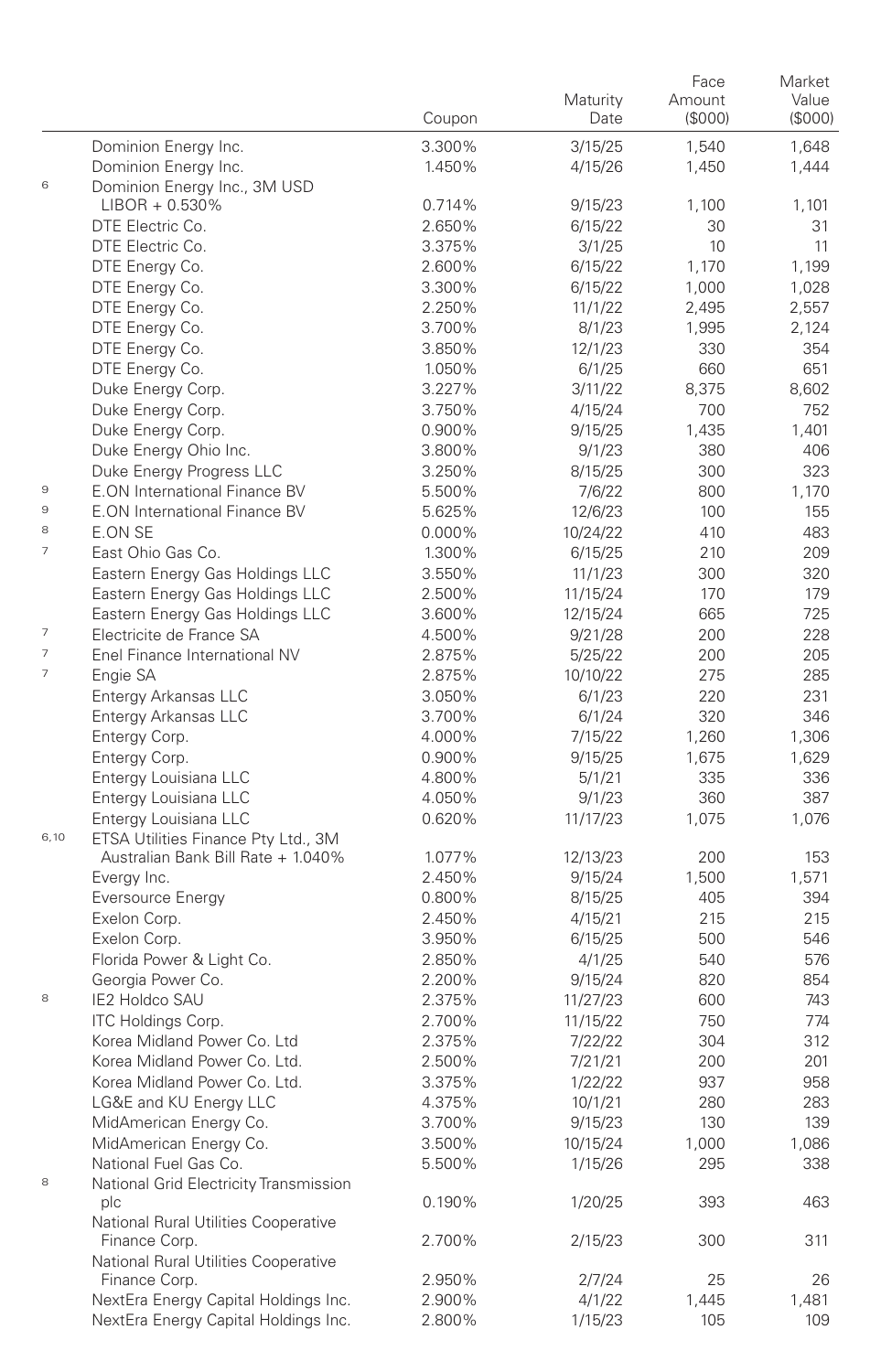|                          |                                                                                     | Coupon           | Maturity<br>Date   | Face<br>Amount<br>(\$000) | Market<br>Value<br>(\$000) |
|--------------------------|-------------------------------------------------------------------------------------|------------------|--------------------|---------------------------|----------------------------|
|                          | NextEra Energy Capital Holdings Inc.                                                | 0.650%           | 3/1/23             | 2,790                     | 2,794                      |
|                          | NextEra Energy Capital Holdings Inc.                                                | 3.150%           | 4/1/24             | 1,200                     | 1,278                      |
|                          | NextEra Energy Capital Holdings Inc.                                                | 2.750%           | 5/1/25             | 1,240                     | 1,307                      |
| $\overline{\phantom{a}}$ | NRG Energy Inc.                                                                     | 2.000%           | 12/2/25            | 628                       | 626                        |
|                          | NRG Energy Inc.                                                                     | 7.250%           | 5/15/26            | 633                       | 658                        |
|                          | NRG Energy Inc.                                                                     | 6.625%           | 1/15/27            | 155                       | 161                        |
|                          | NSTAR Electric Co.                                                                  | 3.500%           | 9/15/21            | 310                       | 312                        |
|                          | <b>NSTAR Electric Co.</b>                                                           | 2.375%           | 10/15/22           | 535                       | 548                        |
|                          | Oncor Electric Delivery Co. LLC                                                     | 4.100%           | 6/1/22             | 95                        | 98                         |
|                          | Oncor Electric Delivery Co. LLC                                                     | 2.750%           | 6/1/24             | 1,425                     | 1,505                      |
|                          | Oncor Electric Delivery Co. LLC                                                     | 2.950%           | 4/1/25             | 390                       | 414                        |
|                          | ONE Gas Inc.                                                                        | 0.850%           | 3/11/23            | 730                       | 731                        |
|                          | Pacific Gas and Electric Co.                                                        | 3.500%           | 6/15/25            | 335                       | 354                        |
|                          | Pacific Gas and Electric Co.                                                        | 3.450%           | 7/1/25             | 335                       | 354                        |
|                          | PacifiCorp                                                                          | 3.600%           | 4/1/24             | 525                       | 566                        |
| $\overline{\phantom{a}}$ | Pattern Energy Operations LP /                                                      |                  |                    |                           |                            |
|                          | Pattern Energy Operations Inc.                                                      | 4.500%           | 8/15/28            | 70                        | 71                         |
|                          | PECO Energy Co.                                                                     | 3.150%           | 10/15/25           | 115                       | 123                        |
|                          | Perusahaan Perseroan Persero PT                                                     |                  |                    |                           |                            |
|                          | Perusahaan Listrik Negara                                                           | 5.500%           | 11/22/21           | 912                       | 938                        |
|                          | PG&E Corp.                                                                          | 5.000%           | 7/1/28             | 125                       | 132                        |
|                          | Potomac Electric Power Co.                                                          | 3.600%           | 3/15/24            | 340                       | 366                        |
|                          | PPL Capital Funding Inc.                                                            | 3.500%           | 12/1/22            | 225                       | 234                        |
|                          | Progress Energy Inc.                                                                | 3.150%           | 4/1/22             | 520                       | 530                        |
|                          | Public Service Electric and Gas Co.                                                 | 3.000%           | 5/15/25            | 275                       | 293                        |
|                          | Public Service Enterprise Group Inc.                                                | 2.650%           | 11/15/22           | 45                        | 46                         |
|                          | Public Service Enterprise Group Inc.                                                | 2.875%           | 6/15/24            | 2,040                     | 2,161                      |
|                          | Public Service Enterprise Group Inc.                                                | 0.800%           | 8/15/25            | 1,685                     | 1,635                      |
|                          | Puget Energy Inc.                                                                   | 5.625%           | 7/15/22            | 1,175                     | 1,236                      |
|                          | Sempra Energy                                                                       | 2.900%           | 2/1/23             | 415                       | 431                        |
|                          | Southern California Edison Co.                                                      | 0.700%           | 4/3/23             | 870                       | 870                        |
|                          | Southern Co. Gas Capital Corp.<br>Southern Power Co.                                | 2.450%           | 10/1/23            | 155<br>300                | 161<br>292                 |
|                          | Southwestern Electric Power Co.                                                     | 0.900%<br>3.550% | 1/15/26<br>2/15/22 | 360                       | 367                        |
|                          | Southwestern Public Service Co.                                                     | 3.300%           | 6/15/24            | 1,340                     | 1,430                      |
|                          | State Grid Overseas Investment 2014                                                 |                  |                    |                           |                            |
|                          | Ltd.                                                                                | 4.125%           | 5/7/24             | 250                       | 274                        |
|                          | State Grid Overseas Investment 2016                                                 |                  |                    |                           |                            |
|                          | Ltd.<br>State Grid Overseas Investment 2016                                         | 2.750%           | 5/4/22             | 692                       | 707                        |
|                          | Ltd.                                                                                | 3.750%           | 5/2/23             | 310                       | 329                        |
|                          | Tampa Electric Co.                                                                  | 5.400%           | 5/15/21            | 370                       | 372                        |
| 8                        | Transmission Finance DAC                                                            | 1.500%           | 5/24/23            | 195                       | 236                        |
| 10                       | United Energy Distribution Pty Ltd.                                                 | 3.850%           | 10/23/24           | 800                       | 665                        |
|                          | 6,10,15 Victoria Power Networks Finance Pty<br>Ltd., 3M Australian Bank Bill Rate + |                  |                    |                           |                            |
|                          | 0.280%                                                                              | 0.290%           | 1/15/22            | 1,810                     | 1,368                      |
|                          | Virginia Electric and Power Co.                                                     | 3.450%           | 9/1/22             | 715                       | 740                        |
|                          | Virginia Electric and Power Co.                                                     | 2.750%           | 3/15/23            | 145                       | 150                        |
|                          | Virginia Electric and Power Co.                                                     | 3.450%           | 2/15/24            | 525                       | 564                        |
|                          | Virginia Electric and Power Co.                                                     | 3.100%           | 5/15/25            | 300                       | 318                        |
| 7                        | Vistra Operations Co. LLC                                                           | 5.500%           | 9/1/26             | 680                       | 702                        |
| 7                        | Vistra Operations Co. LLC                                                           | 5.625%           | 2/15/27            | 485                       | 503                        |
| 7                        | Vistra Operations Co. LLC                                                           | 5.000%           | 7/31/27            | 125                       | 128                        |
|                          | WEC Energy Group Inc.                                                               | 0.550%           | 9/15/23            | 1,835                     | 1,826                      |
|                          | WEC Energy Group Inc.                                                               | 0.800%           | 3/15/24            | 1,450                     | 1,446                      |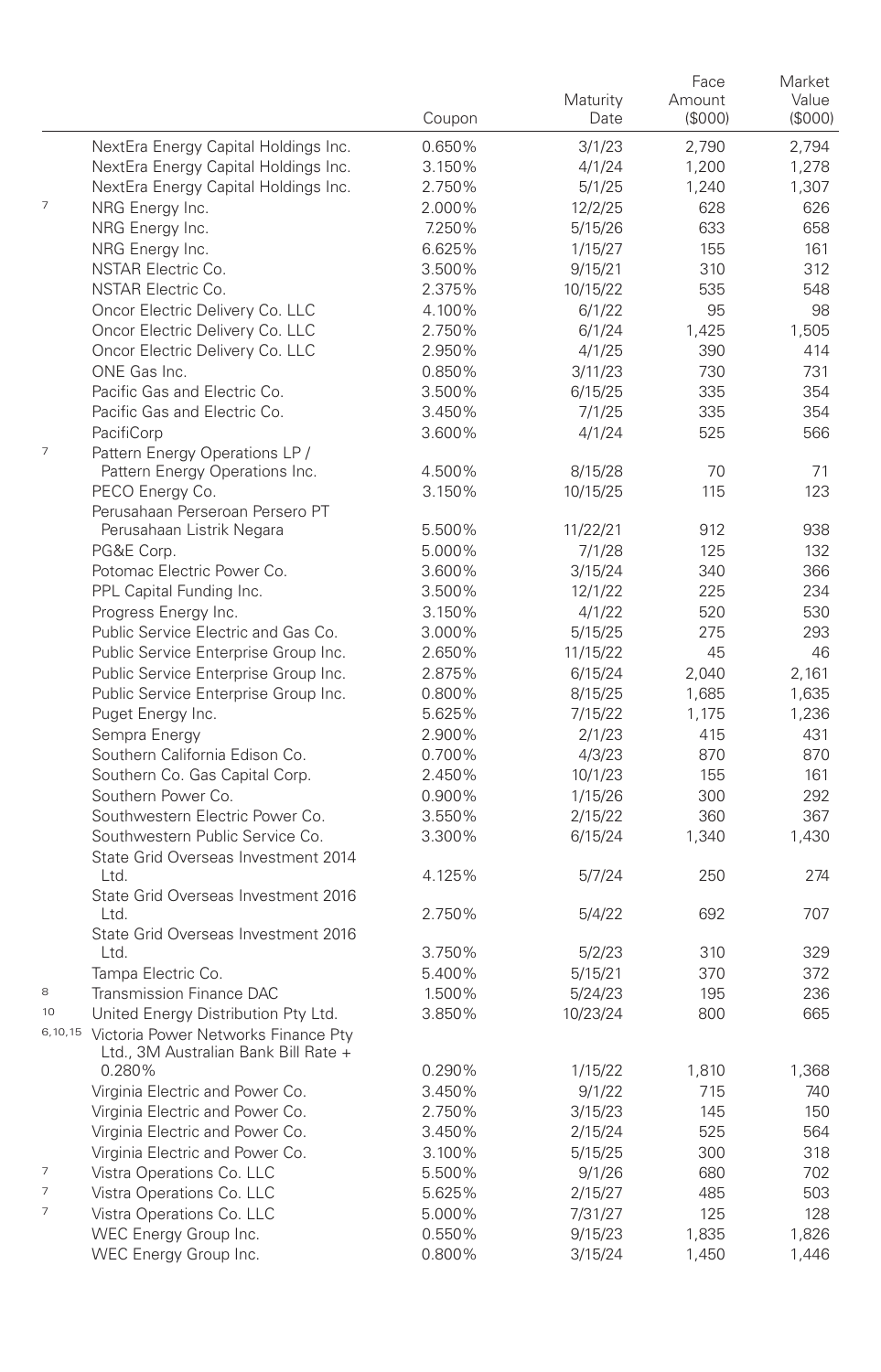|                          |                                          | Coupon | Maturity<br>Date | Face<br>Amount<br>(\$000) | Market<br>Value<br>(\$000) |
|--------------------------|------------------------------------------|--------|------------------|---------------------------|----------------------------|
|                          | Xcel Energy Inc.                         | 0.500% | 10/15/23         | 700                       | 699                        |
|                          |                                          |        |                  |                           | 91,535                     |
|                          | Total Corporate Bonds (Cost \$1,651,988) |        |                  |                           | 1,678,823                  |
|                          | Sovereign Bonds (3.7%)                   |        |                  |                           |                            |
| 7                        | Arab Petroleum Investments Corp.         | 4.125% | 9/18/23          | 442                       | 477                        |
| $\overline{\phantom{a}}$ | Banque Ouest Africaine de                |        |                  |                           |                            |
|                          | Developpement                            | 5.500% | 5/6/21           | 200                       | 201                        |
| 7                        | Banque Ouest Africaine de                |        |                  |                           |                            |
| 7                        | Developpement                            | 5.000% | 7/27/27          | 430                       | 473                        |
|                          | CDP Financial Inc.                       | 3.150% | 7/24/24          | 670                       | 721                        |
|                          | Corp. Andina de Fomento                  | 4.375% | 6/15/22          | 678                       | 707                        |
|                          | Corp. Andina de Fomento                  | 2.375% | 5/12/23          | 950                       | 982                        |
|                          | Corp. Andina de Fomento                  | 1.625% | 9/23/25          | 1,665                     | 1,665                      |
| $\overline{7}$           | Corp. Financiera de Desarrollo SA        | 4.750% | 2/8/22           | 150                       | 154                        |
| $\overline{7}$           | Corp. Financiera de Desarrollo SA        | 2.400% | 9/28/27          | 250                       | 246                        |
|                          | Dominican Republic                       | 6.600% | 1/28/24          | 185                       | 208                        |
|                          | Dominican Republic                       | 5.500% | 1/27/25          | 135                       | 148                        |
| 7                        | Dominican Republic                       | 4.875% | 9/23/32          | 250                       | 253                        |
|                          | Emirate of Abu Dhabi                     | 0.750% | 9/2/23           | 200                       | 201                        |
|                          | Emirate of Abu Dhabi                     | 2.125% | 9/30/24          | 815                       | 851                        |
| 7                        | Emirate of Abu Dhabi                     | 2.125% | 9/30/24          | 4.825                     | 5,039                      |
| $\overline{\phantom{a}}$ | Emirate of Abu Dhabi                     | 2.500% | 4/16/25          | 1,124                     | 1,184                      |
|                          | Emirate of Abu Dhabi                     | 2.500% | 4/16/25          | 268                       | 283                        |
|                          | Federative Republic of Brazil            | 2.875% | 6/6/25           | 440                       | 445                        |
|                          | Federative Republic of Brazil            | 3.875% | 6/12/30          | 563                       | 545                        |
|                          | Fondo MIVIVIENDA SA                      | 3.500% | 1/31/23          | 1,105                     | 1,150                      |
| $\overline{7}$           | Government of Bermuda                    | 4.138% | 1/3/23           | 200                       | 211                        |
|                          | Kingdom of Morocco                       | 4.250% | 12/11/22         | 1,009                     | 1,061                      |
| 7,8                      | Kingdom of Morocco                       | 1.375% | 3/30/26          | 1,500                     | 1,767                      |
| 8                        | Kingdom of Morocco                       | 1.375% | 3/30/26          | 200                       | 236                        |
|                          | Kingdom of Saudi Arabia                  | 2.375% | 10/26/21         | 2,260                     | 2,284                      |
|                          | Kingdom of Saudi Arabia                  | 4.000% | 4/17/25          | 532                       | 586                        |
|                          | Kingdom of Saudi Arabia                  | 2.900% | 10/22/25         | 665                       | 706                        |
|                          | Korea Development Bank                   | 3.250% | 2/19/24          | 295                       | 318                        |
|                          | Korea Hydro & Nuclear Power Co.          |        |                  |                           |                            |
|                          | Ltd.                                     | 3.000% | 9/19/22          | 200                       | 207                        |
| $\overline{7}$           | Korea National Oil Corp.                 | 2.875% | 3/27/22          | 400                       | 409                        |
|                          | Korea National Oil Corp.                 | 0.875% | 10/5/25          | 600                       | 588                        |
|                          | KSA Sukuk Ltd.                           | 2.894% | 4/20/22          | 2,109                     | 2,164                      |
|                          | KSA Sukuk Ltd.                           | 3.628% | 4/20/27          | 1,122                     | 1,230                      |
|                          | Kuwait                                   | 2.750% | 3/20/22          | 2,278                     | 2,329                      |
| 8,16                     | MFB Magyar Fejlesztesi Bank Zrt          | 1.375% | 6/24/25          | 541                       | 661                        |
|                          | Perusahaan Penerbit SBSN Indonesia       |        |                  |                           |                            |
|                          | Ш                                        | 3.400% | 3/29/22          | 661                       | 678                        |
|                          | Perusahaan Penerbit SBSN Indonesia       |        |                  |                           |                            |
|                          | Ш                                        | 3.300% | 11/21/22         | 200                       | 208                        |
|                          | Perusahaan Penerbit SBSN Indonesia       |        |                  |                           |                            |
|                          | Ш                                        | 3.900% | 8/20/24          | 200                       | 217                        |
|                          | Province of Nova Scotia                  | 8.250% | 7/30/22          | 315                       | 346                        |
|                          | Republic of Azerbaijan                   | 4.750% | 3/18/24          | 600                       | 651                        |
| 8                        | Republic of Chile                        | 1.625% | 1/30/25          | 663                       | 825                        |
|                          | Republic of Colombia                     | 2.625% | 3/15/23          | 1,400                     | 1,438                      |
|                          | Republic of Colombia                     | 4.000% | 2/26/24          | 5,850                     | 6,223                      |
|                          | Republic of Colombia                     | 4.500% | 1/28/26          | 625                       | 686                        |
|                          | Republic of Croatia                      | 5.500% | 4/4/23           | 1,000                     | 1,096                      |
|                          | Republic of Guatemala                    | 5.750% | 6/6/22           | 300                       | 316                        |
|                          | Republic of Hungary                      | 5.375% | 2/21/23          | 2,636                     | 2,877                      |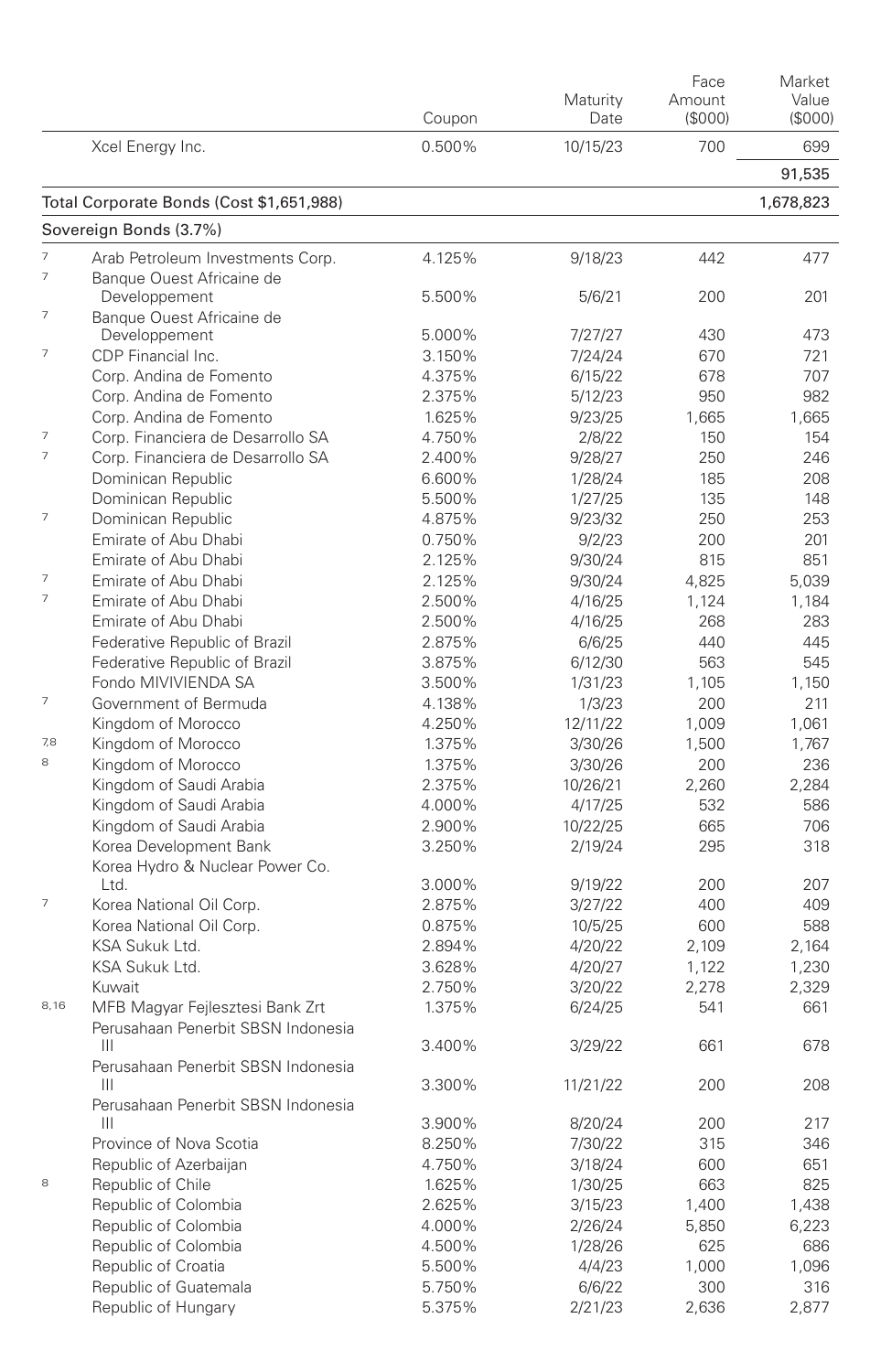|                          |                                                                            | Coupon | Maturity<br>Date | Face<br>Amount<br>(\$000) | Market<br>Value<br>(S000) |
|--------------------------|----------------------------------------------------------------------------|--------|------------------|---------------------------|---------------------------|
|                          | Republic of Hungary                                                        | 5.750% | 11/22/23         | 1,741                     | 1,967                     |
| 8                        | Republic of Hungary                                                        | 1.125% | 4/28/26          | 1,000                     | 1,232                     |
| 7                        | Republic of Indonesia                                                      | 3.700% | 1/8/22           | 400                       | 409                       |
|                          | Republic of Indonesia                                                      | 3.750% | 4/25/22          | 1.412                     | 1,459                     |
|                          | Republic of Lithuania                                                      | 6.625% | 2/1/22           | 880                       | 925                       |
|                          | Republic of Panama                                                         | 4.000% | 9/22/24          | 2,398                     | 2,608                     |
|                          | Republic of Panama                                                         | 3.750% | 3/16/25          | 1,823                     | 1,978                     |
|                          | Republic of Panama                                                         | 7.125% | 1/29/26          | 780                       | 963                       |
|                          | Republic of Paraguay                                                       | 4.625% | 1/25/23          | 1,374                     | 1,451                     |
|                          | Republic of Peru                                                           | 7.350% | 7/21/25          | 1,305                     | 1,613                     |
|                          | Republic of Peru                                                           | 2.392% | 1/23/26          | 715                       | 735                       |
| 8                        | Republic of Philippines                                                    | 0.000% | 2/3/23           | 1,199                     | 1,399                     |
|                          | Republic of Poland                                                         | 5.125% | 4/21/21          | 815                       | 816                       |
|                          | Republic of Serbia                                                         | 7.250% | 9/28/21          | 1,452                     | 1,497                     |
| 8                        | Republic of Serbia                                                         | 3.125% | 5/15/27          | 100                       | 130                       |
|                          | Republic of Slovenia                                                       | 5.500% | 10/26/22         | 280                       | 302                       |
| $\overline{\phantom{a}}$ | Republic of Slovenia                                                       | 5.250% | 2/18/24          | 300                       | 338                       |
|                          | Republic of South Africa                                                   | 4.850% | 9/27/27          | 400                       | 413                       |
|                          | Republic of Trinidad and Tobago                                            | 4.375% | 1/16/24          | 606                       | 636                       |
|                          | Republic of Turkey                                                         | 6.250% | 9/26/22          | 1.680                     | 1,702                     |
|                          | Republic of Turkey                                                         | 3.250% | 3/23/23          | 400                       | 383                       |
| $\overline{4}$           | Republic of Uruguay                                                        | 4.500% | 8/14/24          | 190                       | 206                       |
|                          | Republic of Uzbekistan Bond                                                | 4.750% | 2/20/24          | 260                       | 275                       |
|                          | Romania                                                                    | 4.375% | 8/22/23          | 370                       | 402                       |
|                          | Romania                                                                    | 4.875% | 1/22/24          | 224                       | 248                       |
| 8                        | Romania                                                                    | 2.750% | 2/26/26          | 2.885                     | 3,714                     |
| 8                        | Romania                                                                    | 2.000% | 12/8/26          | 806                       | 1,008                     |
|                          | Sharjah Sukuk Program Ltd.                                                 | 3.854% | 4/3/26           | 1,020                     | 1,088                     |
|                          | Sharjah Sukuk Program Ltd.                                                 | 2.942% | 6/10/27          | 267                       | 272                       |
|                          | State of Israel                                                            | 3.150% | 6/30/23          | 525                       | 556                       |
|                          | State of Qatar                                                             | 4.500% | 1/20/22          | 445                       | 460                       |
|                          | State of Qatar                                                             | 3.375% | 3/14/24          | 200                       | 215                       |
|                          | State of Qatar                                                             | 3.400% | 4/16/25          | 1,815                     | 1,973                     |
|                          | <b>United Mexican States</b>                                               | 3.750% | 1/11/28          | 972                       | 1,038                     |
|                          | <b>United Mexican States</b>                                               | 4.500% | 4/22/29          | 670                       | 742                       |
|                          | <b>United Mexican States</b>                                               | 3.250% | 4/16/30          | 223                       | 225                       |
|                          | Total Sovereign Bonds (Cost \$79,775)                                      |        |                  |                           | 81,629                    |
|                          | Taxable Municipal Bonds (0.1%)                                             |        |                  |                           |                           |
| 17                       | New Jersey Economic Development<br><b>Authority Appropriations Revenue</b> | 7.425% | 2/15/29          | 770                       | 985                       |
| 6                        | New Mexico Educational Assistance<br>Foundation Student Loan Revenue,      |        |                  |                           |                           |
|                          | 1M USD LIBOR + 0.700%<br>New York Transportation                           | 0.815% | 1/2/25           | 119                       | 120                       |
|                          | Development Corp. Miscellaneous<br>Revenue                                 | 4.248% | 9/1/35           | 190                       | 208                       |
|                          | Total Taxable Municipal Bonds (Cost \$1,270)                               |        |                  |                           | 1,313                     |
|                          |                                                                            |        |                  |                           |                           |
|                          |                                                                            |        |                  | <b>Shares</b>             |                           |
|                          | Common Stocks (0.1%)                                                       |        |                  |                           |                           |
|                          | Exchange-Traded Fund (0.1%)                                                |        |                  |                           |                           |
|                          | Vanguard Short-Term Corporate Bond ETF<br>(Cost \$2,608)                   |        |                  | 32,236                    | 2,660                     |
|                          |                                                                            |        |                  |                           |                           |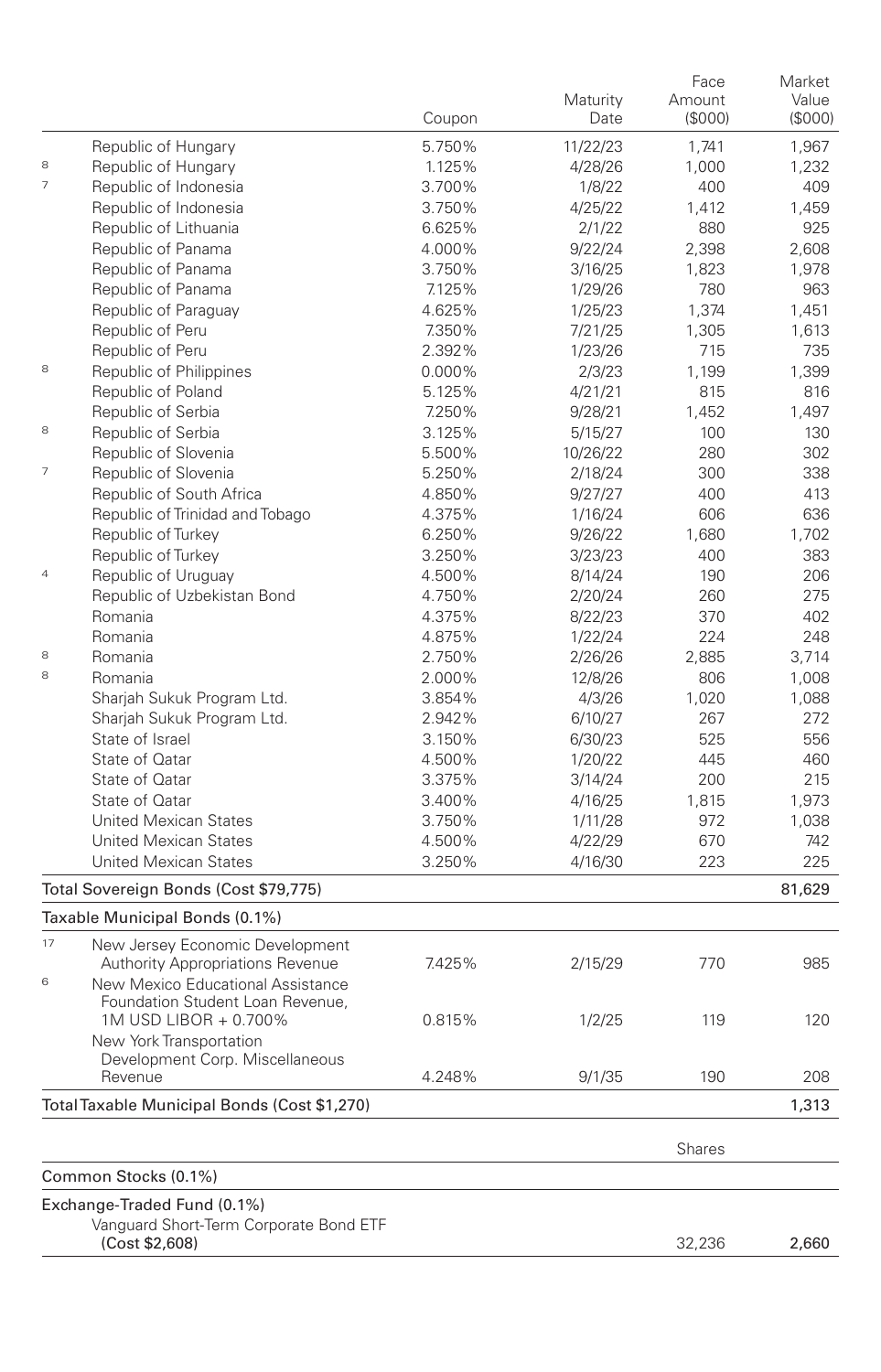|                                                                                                                                                                                                                |              | Coupon             | Maturity<br>Date | Shares                                                 | Market<br>Value<br>(\$000) |
|----------------------------------------------------------------------------------------------------------------------------------------------------------------------------------------------------------------|--------------|--------------------|------------------|--------------------------------------------------------|----------------------------|
| Temporary Cash Investments (3.1%)                                                                                                                                                                              |              |                    |                  |                                                        |                            |
| Money Market Fund (3.1%)<br>18<br>Vanquard Market Liquidity Fund<br>(Cost \$69,396)                                                                                                                            |              | 0.081%             |                  | 693,954                                                | 69,395                     |
|                                                                                                                                                                                                                | Counterparty | Expiration<br>Date | Exercise<br>Rate | Notional<br>Amount on<br>Underlying<br>Swap<br>(\$000) |                            |
| Options Purchased (0.0%)                                                                                                                                                                                       |              |                    |                  |                                                        |                            |
| Over-the-Counter Swaptions (0.0%)                                                                                                                                                                              |              |                    |                  |                                                        |                            |
| <b>Call Swaptions</b><br>2-Year Interest Rate<br>Swap, Pays 3M<br><b>USD LIBOR</b><br>Quarterly,<br>Receives 0.603%<br>Semiannually<br>2-Year Interest Rate<br>Swap, Pays 3M<br><b>USD LIBOR</b><br>Quarterly, | <b>NGFP</b>  | 1/13/23            | 0.603%           | 19,049                                                 | 43                         |
| Receives 0.608%<br>Semiannually<br>2-Year Interest Rate<br>Swap, Pays 3M<br><b>USD LIBOR</b><br>Quarterly,                                                                                                     | <b>CITNA</b> | 1/17/23            | 0.608%           | 19,102                                                 | 43                         |
| Receives 0.603%<br>Semiannually<br>2-Year Interest Rate<br>Swap, Pays 3M<br><b>USD LIBOR</b><br>Quarterly,<br>Receives 0.630%                                                                                  | <b>BNP</b>   | 2/3/23             | 0.603%           | 19,119                                                 | 42                         |
| Semiannually                                                                                                                                                                                                   | <b>MSCS</b>  | 2/3/23             | 0.630%           | 19,119                                                 | 45                         |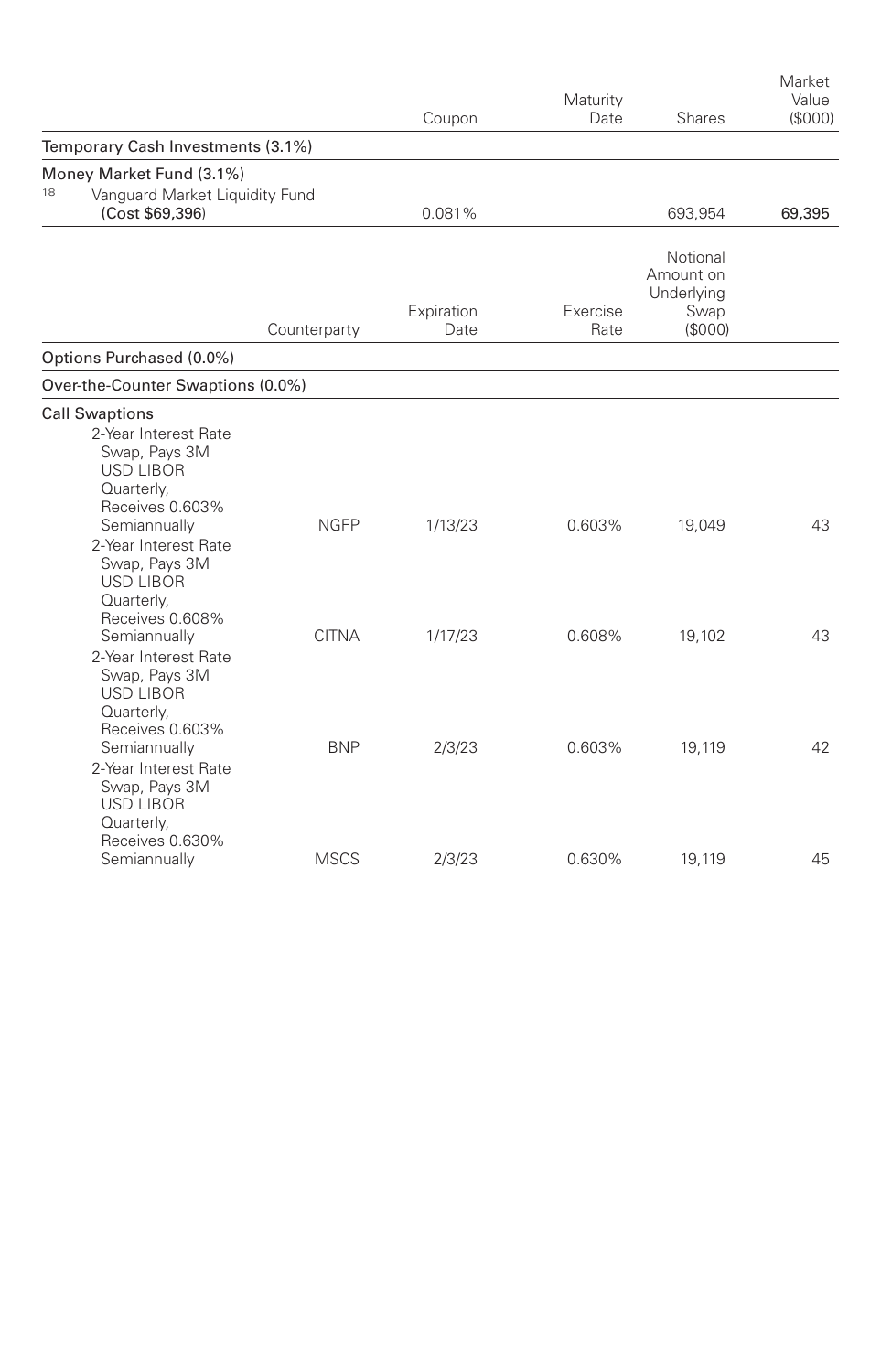|                                                                               | Counterparty | Expiration<br>Date | Exercise<br>Rate | Notional<br>Amount on<br>Underlying<br>Swap<br>(S000) | Market<br>Value<br>(S000) |
|-------------------------------------------------------------------------------|--------------|--------------------|------------------|-------------------------------------------------------|---------------------------|
| 5-Year<br>CDX-NA-IG-S35-<br>V1, Credit<br>Protection Sold,<br>Receives 1.000% |              |                    |                  |                                                       |                           |
| Quarterly                                                                     | <b>BOANA</b> | 4/21/21            | 0.550%           | 5,010                                                 | 15                        |
|                                                                               |              |                    |                  |                                                       | 188                       |
| Total Options Purchased (Cost \$353)                                          |              |                    |                  |                                                       | 188                       |
| Total Investments (99.7%) (Cost \$2,194,273)                                  |              |                    |                  |                                                       | 2,228,026                 |
| Other Assets and Liabilities-Net (0.3%)                                       |              |                    |                  |                                                       | 7,414                     |
| Net Assets (100%)                                                             |              |                    |                  |                                                       | 2,235,440                 |

Cost is in \$000.

1 Securities with a value of \$1,261,000 have been segregated as initial margin for open centrally cleared swap contracts.

2 Securities with a value of \$1,452,000 have been segregated as collateral for certain open To Be Announced (TBA) transactions.

3 Securities with a value of \$587,000 have been segregated as initial margin for open futures contracts.

4 The average or expected maturity is shorter than the final maturity shown because of the possibility of interim principal payments and prepayments or the possibility of the issue being called.

5 The issuer was placed under federal conservatorship in September 2008; since that time, its daily operations have been managed by the Federal Housing Finance Agency and it receives capital from the U.S. Treasury, as needed to maintain a positive net worth, in exchange for senior preferred stock.

6 Variable-rate security; rate shown is effective rate at period end. Certain variable rate securities are not based on a published reference rate and spread but are determined by the issuer or agent based on current market conditions.

7 Security exempt from registration under Rule 144A of the Securities Act of 1933. Such securities may be sold in transactions exempt from registration, normally to qualified institutional buyers. At March 31, 2021, the aggregate value was \$310,520,000, representing 13.9% of net assets.

- 8 Face amount denominated in euro.
- 9 Face amount denominated in British pounds.
- 10 Face amount denominated in Australian dollars.
- 11 Guaranteed by multiple countries.
- 12 Face amount denominated in Canadian dollars.
- 13 Non-income-producing security—security in default.
- 14 Scheduled principal and interest payments are guaranteed by Assured Guaranty Municipal Corp.
- 15 Scheduled principal and interest payments are guaranteed by Build America Mutual Assurance Co.
- 16 Guaranteed by the Republic of Hungary.
- 17 Scheduled principal and interest payments are guaranteed by National Public Finance Guarantee Corp.
- 18 Affiliated money market fund available only to Vanguard funds and certain trusts and accounts managed by Vanguard. Rate shown is the 7-day yield.

12M—12-month. 1M—1-month.

1YR—1-year.

3M—3-month.

6M—6-month.

BOANA—Bank of America, N.A.

CITNA—Citibank NA.

CMT—Constant Maturing Treasury Rate.

LIBOR—London Interbank Offered Rate.

MSCS—Morgan Stanley Capital Services LLC.

NGFP—Nomura Global Financial Products Inc.

REMICS—Real Estate Mortgage Investment Conduits.

SOFR—Secured Overnight Financing Rate.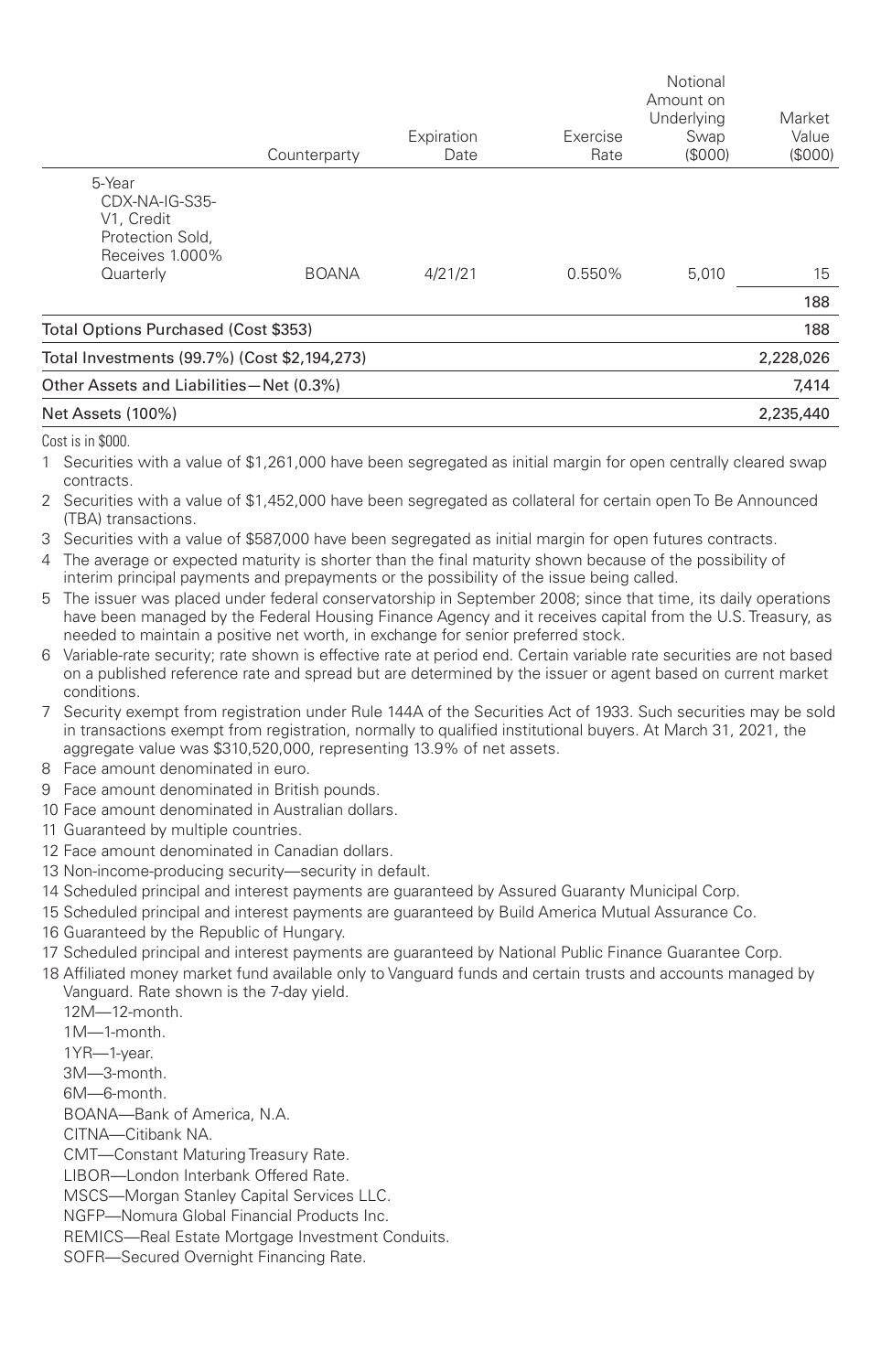## Derivative Financial Instruments Outstanding as of Period End

|                                                                               | Counterparty     | Expiration<br>Date                     | Exercise<br>Rate | Amount on<br>Underlying | Notional<br>Swap<br>(S000) | Market<br>Value<br>(\$000)                                |
|-------------------------------------------------------------------------------|------------------|----------------------------------------|------------------|-------------------------|----------------------------|-----------------------------------------------------------|
| Over-the-Counter Swaptions                                                    |                  |                                        |                  |                         |                            |                                                           |
| <b>Call Swaptions</b>                                                         |                  |                                        |                  |                         |                            |                                                           |
| 5-Year CDX-NA-IG-S35-V1, Credit Protection<br>Sold, Receives 1.000% Quarterly | <b>BOANA</b>     | 4/21/21                                | 0.500%           |                         | 10,010                     | (11)                                                      |
| Total Options Written (Premiums Received \$15)                                |                  |                                        |                  |                         |                            | (11)                                                      |
| BOANA-Bank of America, N.A.                                                   |                  |                                        |                  |                         |                            |                                                           |
| <b>Futures Contracts</b>                                                      |                  |                                        |                  |                         |                            |                                                           |
|                                                                               |                  |                                        |                  |                         |                            | (S000)                                                    |
|                                                                               | Expiration       | Number of<br>Long (Short)<br>Contracts |                  | Notional<br>Amount      |                            | Value and<br>Unrealized<br>Appreciation<br>(Depreciation) |
| Long Futures Contracts                                                        |                  |                                        |                  |                         |                            |                                                           |
| 2-Year U.S. Treasury Note                                                     | June 2021        |                                        | 331              | 73,060                  |                            | (65)                                                      |
| 5-Year U.S. Treasury Note                                                     | June 2021        |                                        | 626              | 77,247                  |                            | (92)                                                      |
| Ultra Long U.S. Treasury Bond                                                 | June 2021        |                                        | 2                | 309                     |                            | (12)                                                      |
|                                                                               |                  |                                        |                  |                         |                            | (169)                                                     |
| <b>Short Futures Contracts</b>                                                |                  |                                        |                  |                         |                            |                                                           |
| 10-Year U.K. Long Gilt                                                        | June 2021        |                                        | (16)             | (2, 814)                |                            | 30                                                        |
| 10-Year U.S. Treasury Note                                                    | June 2021        |                                        | (45)             | (5.892)                 |                            | 115                                                       |
| 10-Year Ultra U.S. Treasury Bond                                              | June 2021        |                                        | (3)              | (431)                   |                            | 16                                                        |
| 5-Year Government of Canada Bond                                              | June 2021        |                                        | (8)              | (801)                   |                            | 9                                                         |
| AUD 10-Year Treasury Bond                                                     | June 2021        |                                        | (8)              | (839)                   |                            | 8                                                         |
| AUD 3-Year Treasury Bond                                                      | June 2021        |                                        | (31)             | (2,756)                 |                            |                                                           |
| Euro-Bobl                                                                     | June 2021        |                                        | (107)            | (16, 950)               |                            | (8)                                                       |
| Euro-Bund                                                                     | June 2021        |                                        | (9)              | (1,808)                 |                            | 1                                                         |
| Euro-Schatz                                                                   | <b>June 2021</b> |                                        | (196)            | (25.766)                |                            | $\overline{2}$                                            |
| Ultra Long U.S. Treasury Bond                                                 | June 2021        |                                        | (5)              | (906)                   |                            | 44                                                        |
|                                                                               |                  |                                        |                  |                         |                            | 217                                                       |
|                                                                               |                  |                                        |                  |                         |                            | 48                                                        |

## Forward Currency Contracts

|                           | Contract<br>Settlement |            | Contract Amount (000) |            |        | Unrealized<br>Appreciation | Unrealized<br>Depreciation |  |
|---------------------------|------------------------|------------|-----------------------|------------|--------|----------------------------|----------------------------|--|
| Counterparty              | Date                   |            | Receive               | Deliver    |        | (S000)                     | (\$000)                    |  |
| Barclays Bank plc         | 4/30/21                | GBP        | 589                   | <b>USD</b> | 808    | 4                          |                            |  |
| Toronto-Dominion Bank     | 4/30/21                | <b>USD</b> | 21.638                | <b>AUD</b> | 28,438 | 34                         |                            |  |
| HSBC Bank USA N.A         | 4/30/21                | <b>USD</b> | 656                   | <b>AUD</b> | 863    |                            |                            |  |
| Bank of America, N.A.     | 4/30/21                | <b>USD</b> | 1.309                 | CAD        | 1.648  |                            | (3)                        |  |
| <b>HSBC Bank USA N.A.</b> | 4/30/21                | <b>USD</b> | 4                     | CAD        | 5      |                            |                            |  |
| <b>BNP Paribas</b>        | 4/30/21                | USD        | 41.567                | <b>EUR</b> | 35,056 | 430                        |                            |  |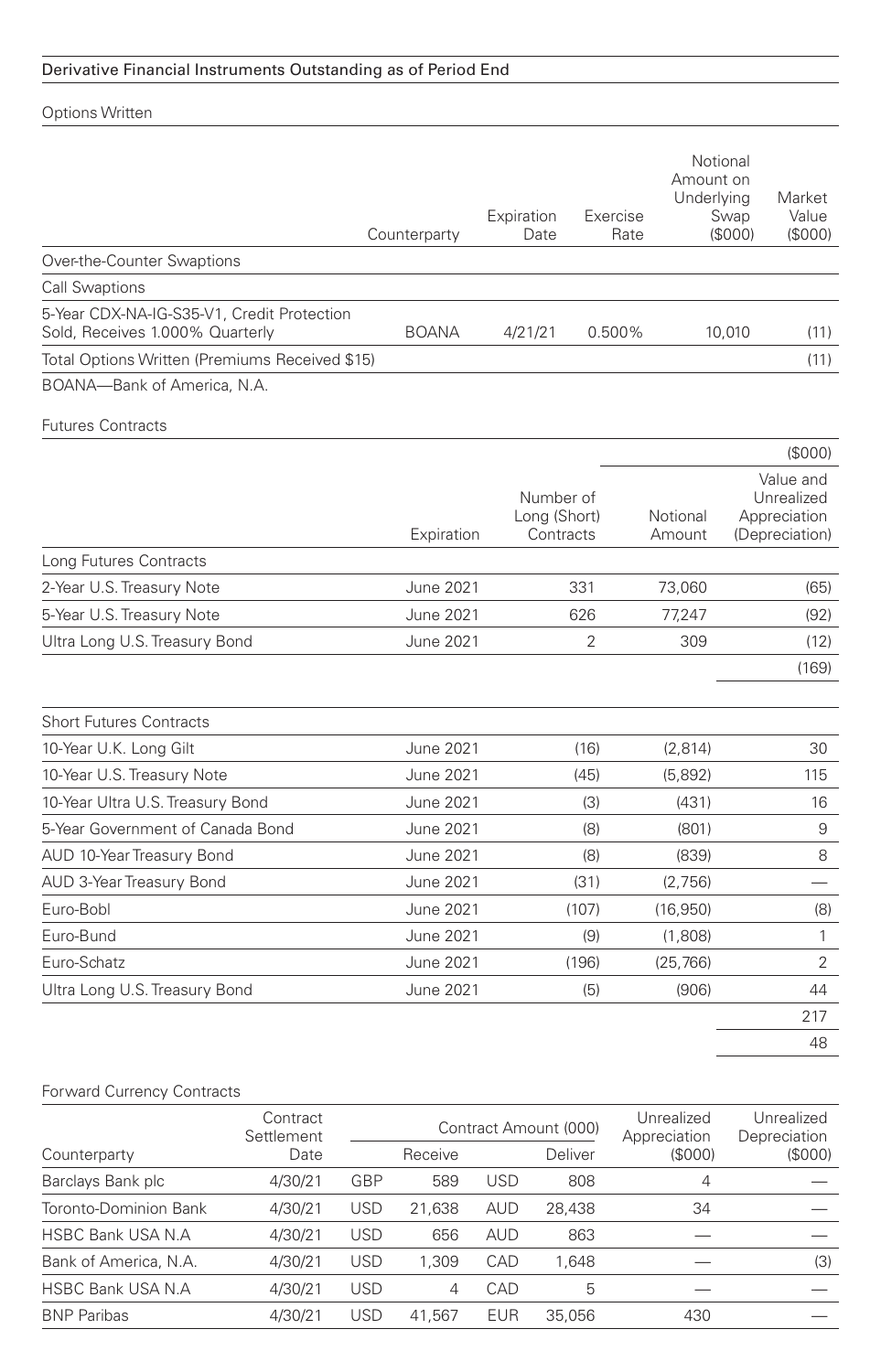## Forward Currency Contracts (continued)

|                                         | Contract<br>Settlement |            |         |            | Contract Amount (000) | Unrealized<br>Appreciation | Unrealized<br>Depreciation |
|-----------------------------------------|------------------------|------------|---------|------------|-----------------------|----------------------------|----------------------------|
| Counterparty                            | Date                   |            | Receive |            | Deliver               | (\$000)                    | (\$000)                    |
| Morgan Stanley Capital<br>Services Inc. | 4/30/21                | <b>USD</b> | 16,856  | <b>EUR</b> | 14,244                | 141                        |                            |
| Toronto-Dominion Bank                   | 4/30/21                | <b>USD</b> | 1.463   | <b>EUR</b> | 1.242                 | 6                          |                            |
| Toronto-Dominion Bank                   | 4/30/21                | <b>USD</b> | 810     | <b>EUR</b> | 691                   |                            | (1)                        |
| Bank of America, N.A.                   | 4/30/21                | <b>USD</b> | 121     | <b>EUR</b> | 103                   |                            |                            |
| <b>BNP Paribas</b>                      | 4/30/21                | <b>USD</b> | 14.088  | GBP        | 10,282                |                            | (87)                       |
| Toronto-Dominion Bank                   | 4/30/21                | <b>USD</b> | 4       | JPY        | 471                   |                            |                            |
|                                         |                        |            |         |            |                       | 616                        | (91)                       |

AUD—Australian dollar. CAD—Canadian dollar. EUR—euro. GBP—British pound. JPY—Japanese yen. USD—U.S. dollar.

Centrally Cleared Credit Default Swaps

| Reference Entity              | Termination Notional Amount<br>Date |            | (000)  | Periodic<br>Premium<br>Received<br>(Paid) <sup>1</sup> | Value<br>$(%)$ (\$000) | Unrealized<br>Appreciation<br>(Depreciation)<br>(S000) |
|-------------------------------|-------------------------------------|------------|--------|--------------------------------------------------------|------------------------|--------------------------------------------------------|
| <b>Credit Protection Sold</b> |                                     |            |        |                                                        |                        |                                                        |
| CDX-NA-IG-S35-V1              | 12/23/25                            | <b>USD</b> | 5      | 1.000                                                  |                        |                                                        |
| CDX-NA-IG-S36-V1              | 6/23/26                             | <b>USD</b> | 28.624 | 1.000                                                  | 675                    | 55                                                     |
|                               |                                     |            |        |                                                        | 675                    | 55                                                     |

1 Periodic premium received/paid quarterly. USD—U.S. dollar.

### Over-the-Counter Credit Default Swaps

|                                              |                     |              |                  | Periodic                                   |                     | Remaining<br>Up-Front      |                                                               |                       |
|----------------------------------------------|---------------------|--------------|------------------|--------------------------------------------|---------------------|----------------------------|---------------------------------------------------------------|-----------------------|
| Reference<br>Entity                          | Termination<br>Date | Counterparty | Amount<br>(S000) | Premium<br>Notional Received<br>$(Paid)^1$ | Value<br>(%)(\$000) | Premium<br>Paid<br>(\$000) | Unrealized<br>(Received) Appreciation Depreciation<br>(\$000) | Unrealized<br>(\$000) |
| Credit Protection Sold/Moody's Rating        |                     |              |                  |                                            |                     |                            |                                                               |                       |
| Ally Financial Inc.                          | 12/23/25            | <b>GSI</b>   | 100              | 1.000                                      | 1                   | 1                          |                                                               |                       |
| American<br>Express Co./A3                   | 12/23/25            | <b>GSI</b>   | 100              | 1.000                                      | 3                   | 3                          |                                                               |                       |
| American<br>International<br>Group Inc./Baa1 | 12/23/25            | GSI          | 100              | 1.000                                      | 2                   | 1                          | 1                                                             |                       |
| Berkshire<br>Hathaway Inc./<br>Aa2           | 12/21/22            | <b>BARC</b>  | 415              | 1.000                                      | 6                   | $\mathfrak{D}$             | 4                                                             |                       |
| Berkshire<br>Hathaway Inc./<br>Aa2           | 6/21/22             | <b>BARC</b>  | 835              | 1.000                                      | 9                   | 4                          | 5                                                             |                       |
| Boeing Co./Baa2                              | 12/23/25            | <b>GSI</b>   | 100              | 1.000                                      |                     |                            |                                                               |                       |
| Boeing Co./Baa2                              | 6/21/24             | <b>GSI</b>   | 635              | 1.000                                      | 5                   | 10                         |                                                               | (5)                   |
| Chubb Ina<br>Holdings Inc./A3                | 12/23/25            | <b>GSI</b>   | 100              | 1.000                                      | 3                   | 4                          |                                                               | (1)                   |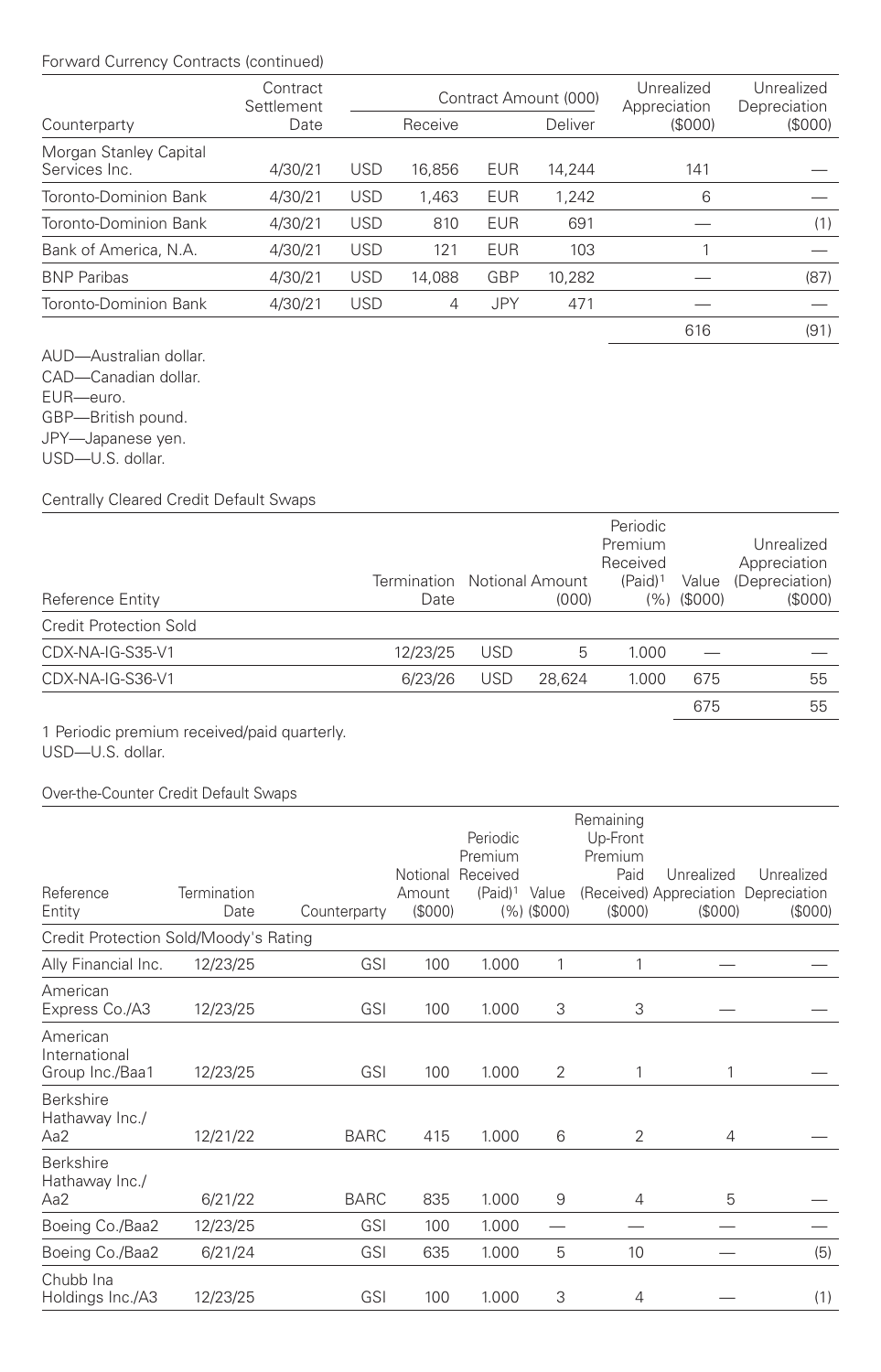| Reference<br>Entity                                      | Termination<br>Date | Counterparty | Amount<br>(S000) | Periodic<br>Premium<br>Notional Received<br>(Paid) <sup>1</sup> Value | $(%)$ (\$000)  | Remaining<br>Up-Front<br>Premium<br>Paid<br>(\$000) | Unrealized<br>(\$000) | Unrealized<br>(Received) Appreciation Depreciation<br>(\$000) |
|----------------------------------------------------------|---------------------|--------------|------------------|-----------------------------------------------------------------------|----------------|-----------------------------------------------------|-----------------------|---------------------------------------------------------------|
| Comcast<br>Corp./A3                                      | 12/23/25            | <b>GSI</b>   | 100              | 1.000                                                                 | 3              | 3                                                   |                       |                                                               |
| <b>CVS Health</b><br>Corp./Baa2                          | 12/23/25            | <b>GSI</b>   | 100              | 1.000                                                                 | 3              | 2                                                   | 1                     |                                                               |
| Dominion<br>Energy Inc./Baa2                             | 12/23/25            | <b>GSI</b>   | 100              | 1.000                                                                 | 3              | 3                                                   |                       |                                                               |
| Dow Chemical<br>Co./Baa2                                 | 12/23/25            | <b>GSI</b>   | 100              | 1.000                                                                 | 2              | $\overline{2}$                                      |                       |                                                               |
| Enbridge Inc./<br>Baa2                                   | 12/23/25            | <b>GSI</b>   | 100              | 1.000                                                                 | 1              | $\overline{2}$                                      |                       | (1)                                                           |
| <b>General Electric</b><br>Co./Baa1                      | 12/23/25            | <b>GSI</b>   | 100              | 1.000                                                                 | 1              | 1                                                   |                       |                                                               |
| <b>General Motors</b><br>Co./Baa3                        | 12/23/25            | <b>GSI</b>   | 100              | 1.000                                                                 |                |                                                     |                       |                                                               |
| International<br><b>Business</b><br>Machines<br>Corp./A2 | 12/23/25            | <b>GSI</b>   | 100              | 1.000                                                                 | 3              | 3                                                   |                       |                                                               |
| Kroger Co./Baa1                                          | 12/23/25            | <b>GSI</b>   | 100              | 1.000                                                                 | 3              | $\overline{2}$                                      | 1                     |                                                               |
| Lincoln National<br>Corp./Baa1                           | 12/23/25            | <b>GSI</b>   | 100              | 1.000                                                                 | 1              | 1                                                   |                       |                                                               |
| Lowe's Cos.<br>Inc./Baa1                                 | 12/23/25            | <b>GSI</b>   | 100              | 1.000                                                                 | 3              | 3                                                   |                       |                                                               |
| Marathon<br>Petroleum<br>Corp./Baa2                      | 12/23/25            | <b>GSI</b>   | 100              | 1.000                                                                 |                | 1                                                   |                       | (1)                                                           |
| Marsh &<br>McLennan Cos.<br>Inc./Baa1                    | 12/23/25            | <b>GSI</b>   | 100              | 1.000                                                                 | 4              | 3                                                   | 1                     |                                                               |
| Metlife Inc./A3                                          | 12/21/21            | <b>BARC</b>  | 160              | 1.000                                                                 | 1              |                                                     | $\mathbf{1}$          |                                                               |
| MetLife Inc./A3                                          | 12/23/25            | <b>GSI</b>   | 100              | 1.000                                                                 | $\overline{2}$ | $\overline{2}$                                      |                       |                                                               |
| Mondelez<br>International Inc./<br>Baa1                  | 12/23/25            | GSI          | 100              | 1.000                                                                 | 3              | 3                                                   |                       |                                                               |
| People's Republic<br>of China/A1u                        | 6/21/24             | <b>GSI</b>   | 295              | 1.000                                                                 | 8              | 4                                                   | 4                     |                                                               |
| People's Republic<br>of China/A1u                        | 6/21/22             | <b>BNPSW</b> | 665              | 1.000                                                                 | 8              | 1                                                   | 7                     |                                                               |
| Petroleos<br>Mexicanos/Ba2                               | 6/22/21             | <b>MSCS</b>  | 2,735            | 1.000                                                                 | (4)            | (7)                                                 | 3                     |                                                               |
| Prudential<br>Financial Inc./A3                          | 12/23/25            | <b>GSI</b>   | 100              | 1.000                                                                 | 2              | 2                                                   |                       |                                                               |
| Republic of<br>Indonesia/Baa2                            | 6/23/26             | <b>MSCS</b>  | 840              | 1.000                                                                 | 5              | 5                                                   |                       |                                                               |
| Republic of<br>Peru/A3                                   | 6/23/26             | <b>JPMC</b>  | 330              | 1.000                                                                 | 3              | 3                                                   |                       |                                                               |
| Russian Foreign<br>Bond                                  | 6/23/26             | <b>CITNA</b> | 360              | 1.000                                                                 | (2)            |                                                     |                       | (2)                                                           |
| Russian Foreign<br>Bond                                  | 6/23/26             | GSI          | 700              | 1.000                                                                 | (4)            | (1)                                                 |                       | (3)                                                           |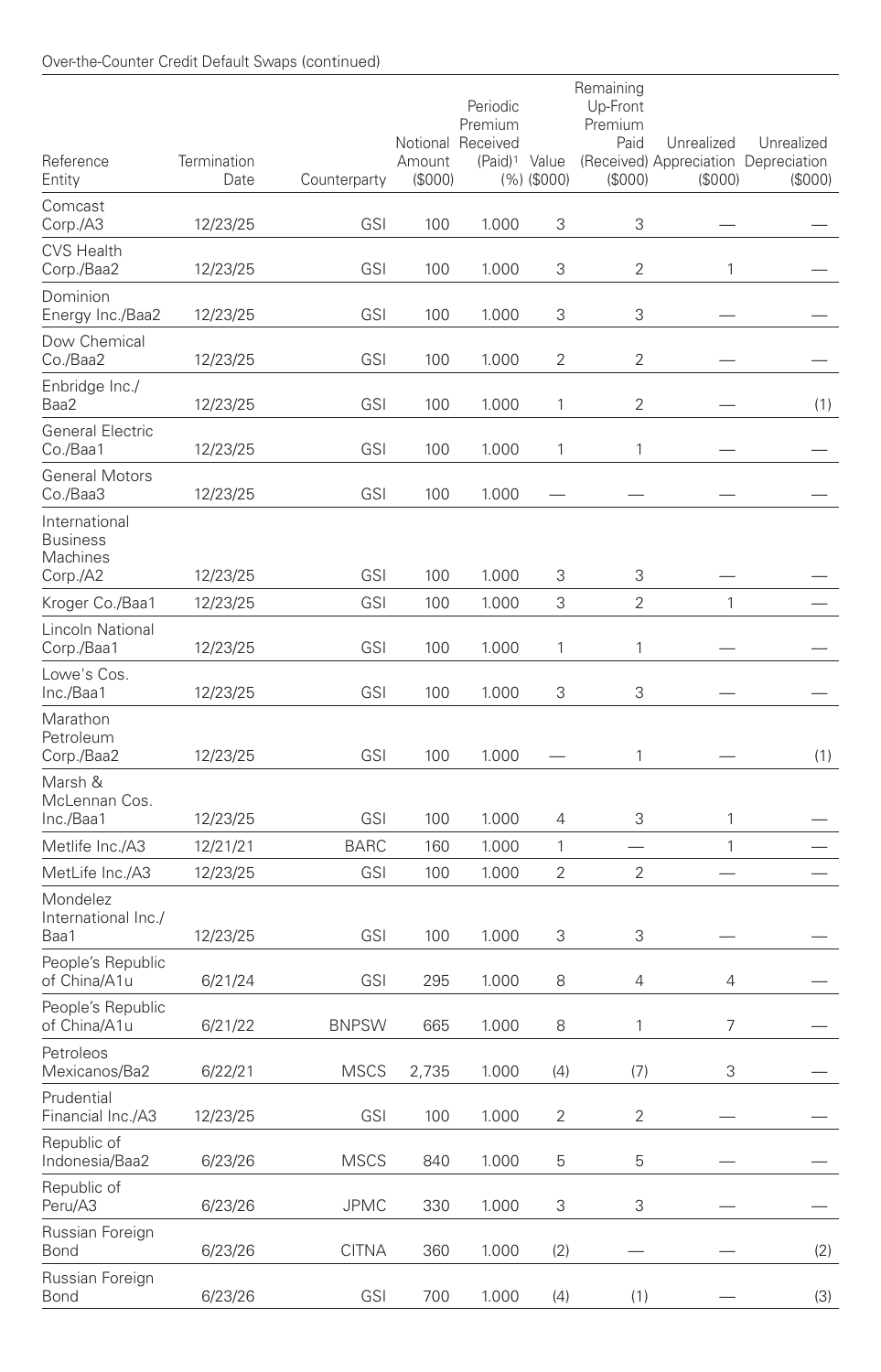### Over-the-Counter Credit Default Swaps (continued)

| Reference<br>Entity                    | Termination<br>Date | Counterparty | Amount<br>(S000) | Periodic<br>Premium<br>Notional Received<br>(Paid) <sup>1</sup> Value | $(%)$ (\$000) | Remaining<br>Up-Front<br>Premium<br>Paid<br>(S000) | Unrealized<br>(\$000)    | Unrealized<br>(Received) Appreciation Depreciation<br>(S000) |
|----------------------------------------|---------------------|--------------|------------------|-----------------------------------------------------------------------|---------------|----------------------------------------------------|--------------------------|--------------------------------------------------------------|
| Simon Property<br>Group LP/A3          | 12/23/25            | GSI          | 100              | 1.000                                                                 | 1             | 1                                                  |                          |                                                              |
| <b>UnitedHealth</b><br>Group Inc./A3   | 12/23/25            | <b>GSI</b>   | 100              | 1.000                                                                 | 3             | 3                                                  |                          |                                                              |
| Verizon<br>Communications<br>Inc./Baa1 | 12/23/25            | GSI          | 100              | 1.000                                                                 | 2             | 2                                                  |                          |                                                              |
| Verizon<br>Communications<br>Inc./Baa1 | 12/21/22            | <b>GSI</b>   | 835              | 1.000                                                                 | 10<br>94      | 5<br>74                                            | 5<br>33                  | (13)                                                         |
| <b>Credit Protection Purchased</b>     |                     |              |                  |                                                                       |               |                                                    |                          |                                                              |
| Bank of China                          |                     |              |                  |                                                                       |               |                                                    |                          |                                                              |
| Ltd.                                   | 6/21/23             | <b>BNPSW</b> | 515              | (1.000)                                                               | (10)          | (4)                                                |                          | (6)                                                          |
| Bank of China<br>Ltd.                  | 6/21/22             | <b>BNPSW</b> | 665              | (1.000)                                                               | (7)           |                                                    |                          | (7)                                                          |
| Bank of China<br>Ltd.                  | 12/21/21            | <b>BNPSW</b> | 300              | (1.000)                                                               | (2)           |                                                    |                          | (2)                                                          |
| Boeing Co.                             | 12/21/24            | <b>JPMC</b>  | 310              | (1.000)                                                               | (2)           | 16                                                 |                          | (18)                                                         |
| Commerzbank<br>AG                      | 6/22/21             | <b>BOANA</b> | 590              | (1.000)                                                               | (1)           |                                                    |                          | (1)                                                          |
| CVS Health Corp.                       | 12/21/21            | <b>BARC</b>  | 465              | (1.000)                                                               | (3)           | (2)                                                | $\overline{\phantom{0}}$ | (1)                                                          |
| CVS Health Corp.                       | 12/21/21            | BARC         | 160              | (1.000)                                                               | (1)           | (1)                                                |                          |                                                              |
| CVS Health Corp.                       | 12/21/21            | <b>JPMC</b>  | 700              | (1.000)                                                               | (6)           | (4)                                                |                          | (2)                                                          |
| Deutsche Bank<br>AG                    | 12/21/22            | <b>JPMC</b>  | 500              | (1.000)                                                               | (6)           | (1)                                                |                          | (5)                                                          |
| Lincoln National<br>Corp.              | 12/21/21            | <b>BARC</b>  | 160              | (1.000)                                                               | (1)           |                                                    |                          | (1)                                                          |
| Lincoln National<br>Corp.              | 6/22/21             | BARC         | 80               | (1.000)                                                               |               |                                                    |                          |                                                              |
| Lincoln National<br>Corp.              | 6/22/21             | <b>BARC</b>  | 80               | (1.000)                                                               |               |                                                    |                          |                                                              |
| McDonald's Corp.                       | 6/21/22             | <b>GSI</b>   | 675              | (1.000)                                                               | (8)           | (5)                                                |                          | (3)                                                          |
| Raytheon Co.                           | 12/21/21            | <b>GSI</b>   | 585              | (1.000)                                                               | (4)           | (3)                                                |                          | (1)                                                          |
| Raytheon Co.                           | 12/21/21            | <b>GSI</b>   | 580              | (1.000)                                                               | (4)           | (3)                                                | $\overline{\phantom{0}}$ | (1)                                                          |
| Republic of<br>Colombia                | 6/23/26             | GSI          | 475              | 1.000                                                                 | 8             | 7                                                  | 1                        |                                                              |
| Republic of<br>Colombia                | 6/23/26             | <b>MSCS</b>  | 330              | 1.000                                                                 | 5             | 5                                                  |                          |                                                              |
| Republic of South<br>Africa            | 6/23/26             | GSI          | 210              | 1.000                                                                 | 14            | 13                                                 | 1                        |                                                              |
| Republic of Turkey                     | 6/23/26             | <b>MSCS</b>  | 185              | 1.000                                                                 | 31            | 19                                                 | 12                       |                                                              |
| Republic of Turkey                     | 12/21/23            | <b>BOANA</b> | 400              | (1.000)                                                               | 37            | 19                                                 | 18                       |                                                              |
| Republic of Turkey                     | 12/21/23            | <b>BOANA</b> | 200              | (1.000)                                                               | 18            | 10                                                 | 8                        |                                                              |
| Republic of Turkey                     | 12/21/23            | BOANA        | 200              | (1.000)                                                               | 18            | 10                                                 | 8                        |                                                              |
| Republic of Turkey                     | 12/21/23            | BOANA        | 200              | (1.000)                                                               | 18            | 8                                                  | 10                       |                                                              |
| Republic of Turkey                     | 12/21/23            | BOANA        | 200              | 1.000                                                                 | 18            | 6                                                  | 12                       |                                                              |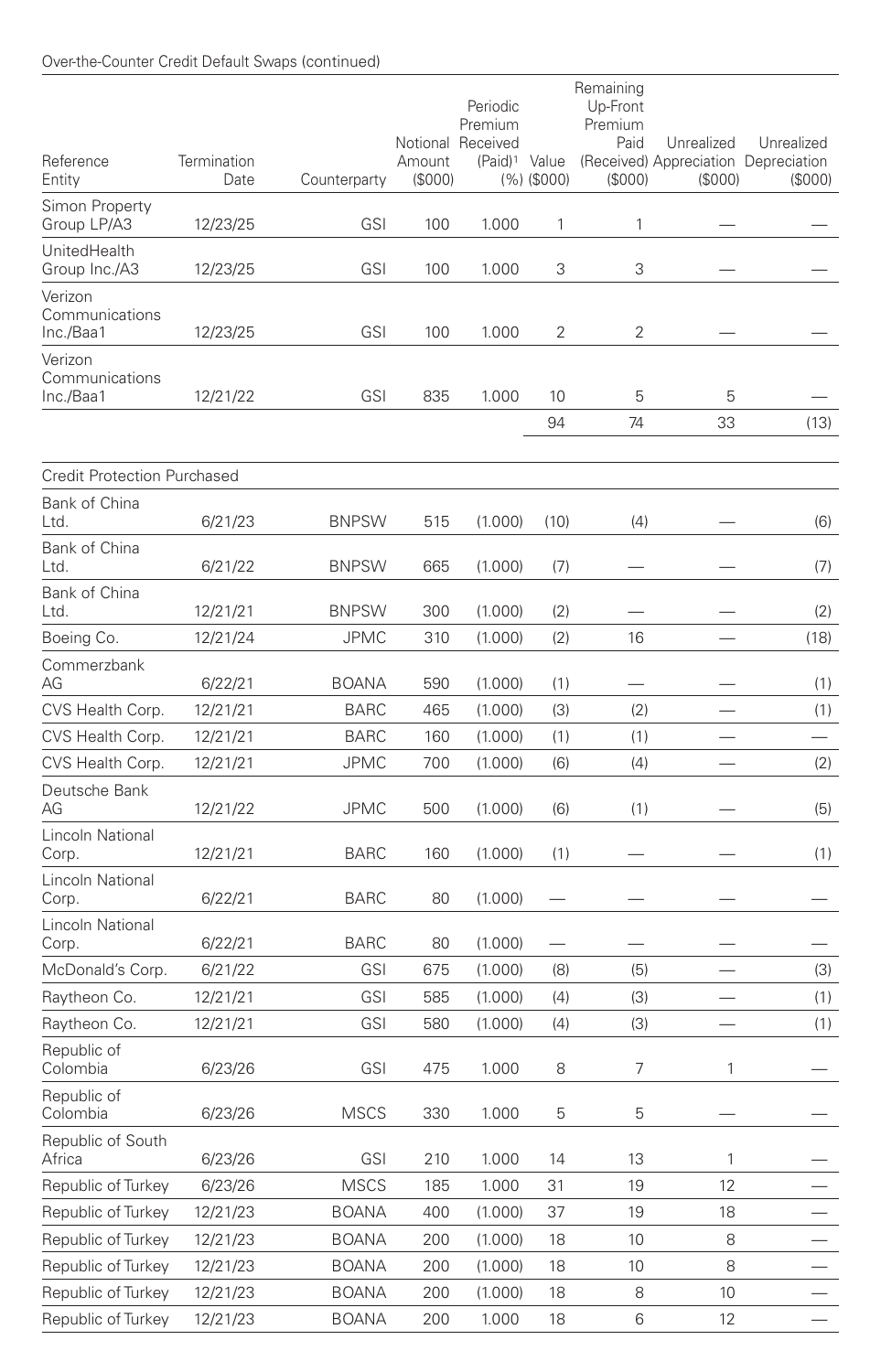### Over-the-Counter Credit Default Swaps (continued)

| Termination<br>Date | Counterparty | Notional<br>Amount | Periodic<br>Premium<br>Received<br>$(Paid)^1$ | Value  | Up-Front<br>Premium<br>Paid<br>(S000) | Unrealized<br>(\$000) | Unrealized<br>(\$000)                |
|---------------------|--------------|--------------------|-----------------------------------------------|--------|---------------------------------------|-----------------------|--------------------------------------|
| 12/21/21            | <b>JPMC</b>  | 235                | (1.000)                                       | (1)    |                                       |                       | (1)                                  |
| 12/21/21            | <b>JPMC</b>  | 395                | (1.000)                                       | (3)    |                                       |                       | (3)                                  |
| 6/21/22             | <b>CITNA</b> | 50                 | (1.000)                                       | (1)    |                                       |                       | (1)                                  |
| 6/23/26             | <b>MSCS</b>  | 166                | 1.000                                         | 1      |                                       |                       |                                      |
|                     |              |                    |                                               | 108    | 91                                    | 70                    | (53)                                 |
|                     |              |                    |                                               | 202    | 165                                   | 103                   | (66)                                 |
|                     |              |                    |                                               | (S000) | (%)(\$000)                            | Remaining             | (Received) Appreciation Depreciation |

1 Periodic premium received/paid quarterly. BARC—Barclays Bank plc. BNPSW—BNP Paribas. BOANA—Bank of America, N.A. CITNA—Citibank NA. GSI—Goldman Sachs International.

JPMC—JPMorgan Chase Bank, N.A. MSCS—Morgan Stanley Capital Services LLC.

The notional amount represents the maximum potential amount the fund could be required to pay as a seller of credit protection if the reference entity was subject to a credit event.

At March 31, 2021, the counterparties had deposited in a segregated account securities with a value of \$476,000 and cash of \$570,000 in connection with open forward currency contracts and open over-the-counter swap contracts.

| <b>Contrany Croarda interest nate overable</b> |                                          |                              |                                         |                                       |                  |                                                        |
|------------------------------------------------|------------------------------------------|------------------------------|-----------------------------------------|---------------------------------------|------------------|--------------------------------------------------------|
| Termination<br>Date                            | Future<br>Effective<br>Date <sup>1</sup> | Notional<br>Amount<br>(S000) | Interest<br>Rate<br>Received<br>$(%)^2$ | Interest<br>Rate<br>(Paid)<br>$(%)^3$ | Value<br>(\$000) | Unrealized<br>Appreciation<br>(Depreciation)<br>(S000) |
| 6/16/23                                        | 6/16/21                                  | 6.743                        | 0.000                                   | (0.000)                               | 22               | 2                                                      |
| 6/17/24                                        | 6/16/21                                  | 4,501                        | 0.000                                   | (0.000)                               | 52               | 8                                                      |
| 6/16/25                                        | 6/16/21                                  | 3.414                        | 0.000                                   | (0.250)                               | 55               | 15                                                     |
| 6/16/26                                        | 6/16/21                                  | 1,789                        | 0.000                                   | (0.250)                               | 58               | 13                                                     |
| 6/16/28                                        | 6/16/21                                  | 3.496                        | 0.000                                   | (0.500)                               | 182              | 47                                                     |
|                                                |                                          |                              |                                         |                                       | 369              | 85                                                     |

Centrally Cleared Interest Rate Swaps

1 Forward interest rate swap. In a forward interest rate swap, the portfolio and the counterparty agree to make periodic net payments beginning on a specified future effective date.

2 Based on Secured Overnight Financing Rate (SOFR) as of the most recent payment date. Floating interest payment received/paid annually.

3 Interest payment received/paid annually.

A. Security Valuation: Securities are valued as of the close of trading on the New York Stock Exchange (generally 4 p.m., Eastern time) on the valuation date. Bonds and temporary cash investments are valued using the latest bid prices or using valuations based on a matrix system (which considers such factors as security prices, yields, maturities, and ratings), both as furnished by independent pricing services. Structured debt securities, including mortgages and asset-backed securities, are valued using the latest bid prices or using valuations based on a matrix system that considers such factors as issuer, tranche, nominal or option-adjusted spreads, weighted average coupon, weighted average maturity, credit enhancements, and collateral. Investments in Vanguard Market Liquidity Fund are valued at that fund's net asset value. Securities for which market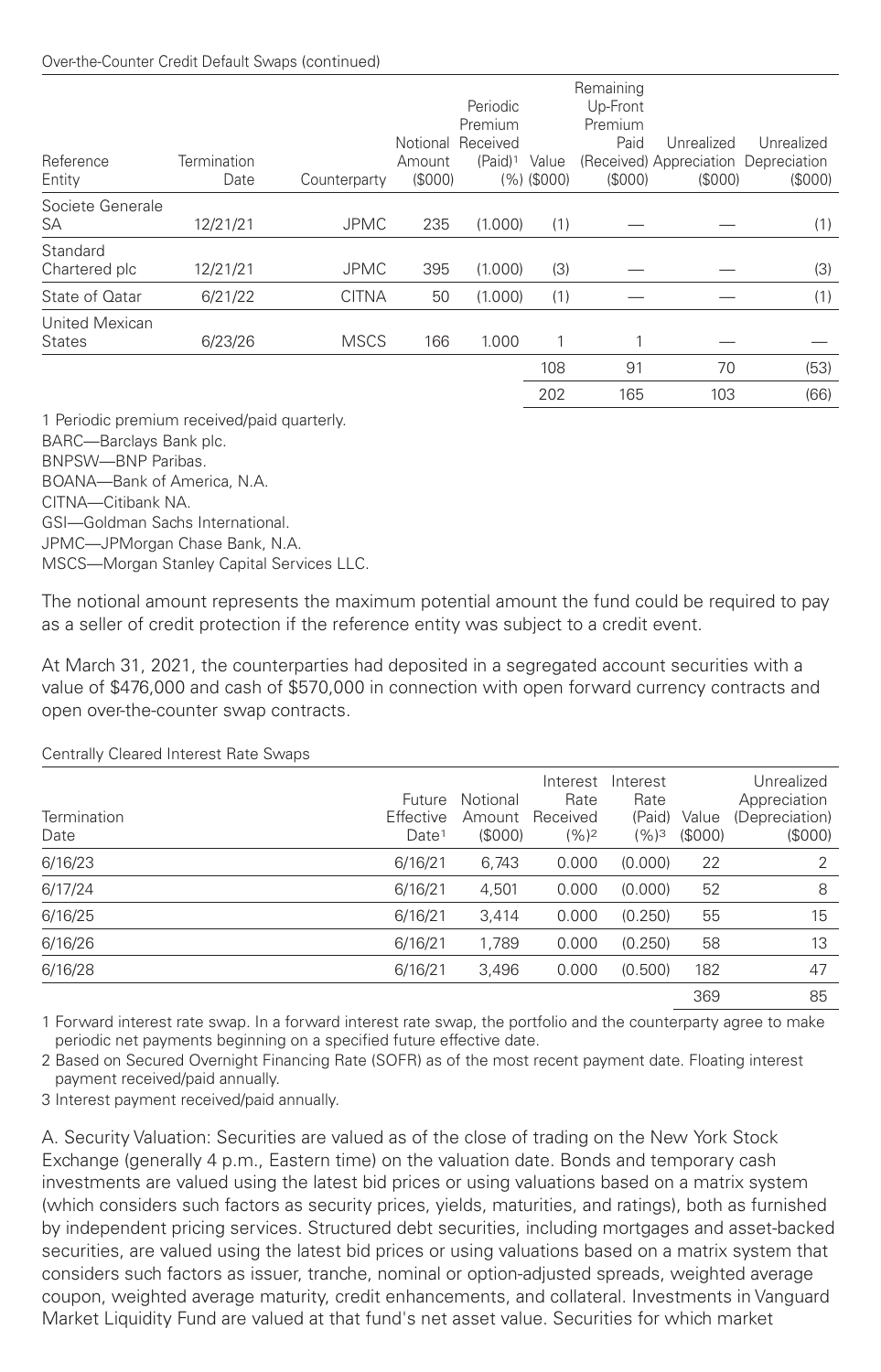quotations are not readily available, or whose values have been affected by events occurring before the portfolio's pricing time but after the close of the securities' primary markets, are valued by methods deemed by the board of trustees to represent fair value. These procedures include obtaining quotations from an independent pricing service, monitoring news to identify significant market- or security-specific events, and evaluating changes in the values of foreign market proxies (for example, ADRs, futures contracts, or exchange-traded funds), between the time the foreign markets close and the portfolio's pricing time. When fair-value pricing is employed, the prices of securities used by a portfolio to calculate its net asset value may differ from quoted or published prices for the same securities.

B. Foreign Currency: Securities and other assets and liabilities denominated in foreign currencies are translated into U.S. dollars using exchange rates obtained from an independent third party as of the portfolio's pricing time on the valuation date. Realized gains (losses) and unrealized appreciation (depreciation) on investment securities include the effects of changes in exchange rates since the securities were purchased, combined with the effects of changes in security prices. Fluctuations in the value of other assets and liabilities resulting from changes in exchange rates are recorded as unrealized foreign currency gains (losses) until the assets or liabilities are settled in cash, at which time they are recorded as realized foreign currency gains (losses).

C. Futures Contracts: The portfolio uses futures contracts to invest in fixed income asset classes with greater efficiency and lower cost than is possible through direct investment, to add value when these instruments are attractively priced, or to adjust sensitivity to changes in interest rates. The primary risks associated with the use of futures contracts are imperfect correlation between changes in market values of bonds held by the portfolio and the prices of futures contracts, and the possibility of an illiquid market. Counterparty risk involving futures is mitigated because a regulated clearing house is the counterparty instead of the clearing broker. To further mitigate counterparty risk, the portfolio trades futures contracts on an exchange, monitors the financial strength of its clearing brokers and clearinghouse, and has entered into clearing agreements with its clearing brokers. The clearinghouse imposes initial margin requirements to secure the portfolio's performance and requires daily settlement of variation margin representing changes in the market value of each contract. Any securities pledged as initial margin for open contracts are noted in the Schedule of Investments.

Futures contracts are valued at their quoted daily settlement prices. Fluctuations in the value of the contracts are recorded as an asset (liability).

D. Forward Currency Contracts: The portfolio enters into forward currency contracts to protect the value of securities and related receivables and payables against changes in future foreign exchange rates. The portfolio's risks in using these contracts include movement in the values of the foreign currencies relative to the U.S. dollar and the ability of the counterparties to fulfill their obligations under the contracts. The portfolio mitigates its counterparty risk by entering into forward currency contracts only with a diverse group of prequalified counterparties, monitoring their financial strength, entering into master netting arrangements with its counterparties, and requiring its counterparties to transfer collateral as security for their performance. In the absence of a default, the collateral pledged or received by the portfolio cannot be repledged, resold, or rehypothecated. The master netting arrangements provide that, in the event of a counterparty's default (including bankruptcy), the portfolio may terminate the forward currency contracts, determine the net amount owed by either party in accordance with its master netting arrangements, and sell or retain any collateral held up to the net amount owed to the portfolio under the master netting arrangements. The forward currency contracts contain provisions whereby a counterparty may terminate open contracts if the portfolio's net assets decline below a certain level, triggering a payment by the portfolio if the portfolio is in a net liability position at the time of the termination. The payment amount would be reduced by any collateral the portfolio has pledged. Any securities pledged as collateral for open contracts are noted in the Schedule of Investments. The value of collateral received or pledged is compared daily to the value of the forward currency contracts exposure with each counterparty, and any difference, if in excess of a specified minimum transfer amount, is adjusted and settled within two business days.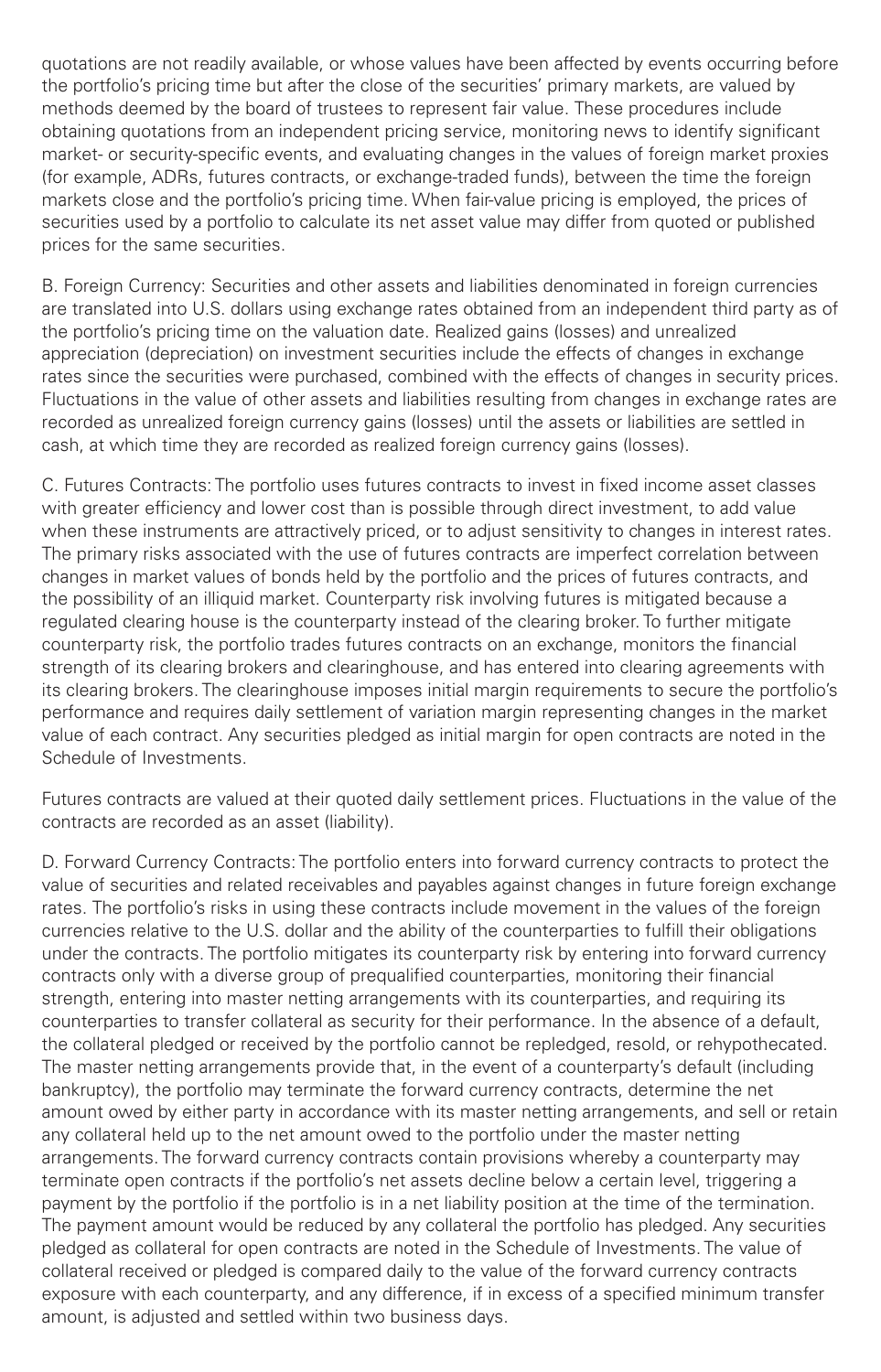Forward currency contracts are valued at their quoted daily prices obtained from an independent third party, adjusted for currency risk based on the expiration date of each contract. Fluctuations in the value of the contracts are recorded as an asset (liability).

E. Swaptions: The portfolio invests in options on swaps, which are transacted over-the-counter (OTC) and not on an exchange. The portfolio enters into swaptions to adjust the portfolio's sensitivity to interest rates or to adjust its exposure to the underlying investments. The portfolio may purchase a swaption from a counterparty whereby the portfolio has the right to enter into a swap in which the portfolio will pay either a fixed percentage rate or a floating rate, which is reset periodically based on short-term interest rate, and receive a different floating rate, each applied to a notional amount. The portfolio may also sell a swaption to a counterparty whereby the portfolio grants the counterparty the right to enter into a swap in which the portfolio will pay a floating rate and receive a fixed rate, each applied to a notional amount. Swaptions also include options that allow an existing swap to be terminated or extended by one of the counterparties. Unlike exchange-traded options, which are standardized with respect to the underlying instrument, expiration date, contract size, and strike price, the terms of OTC options generally are established through negotiation with the other party to the option contract. Although this type of arrangement allows the purchaser or writer greater flexibility to tailor an option to its needs, OTC options generally involve greater credit risk than exchange-traded options. Credit risk involves the possibility that a counterparty may default on its obligation to pay net amounts due to the portfolio. The portfolio mitigates its counterparty risk by entering into swaptions with a diverse group of prequalified counterparties and monitoring their financial strength.

The primary risk associated with purchasing swaptions is that interest rates or the value of the underlying investments move in such a way that the swaption is out-of-the money, the position is worthless at expiration, and the portfolio loses the premium paid. The primary risk associated with selling swaptions is that interest rates or the value of the underlying investments move in such a way that the swaption is in-the-money, the counterparty exercises the swaption, and the resulting interest rate swap results in a negative cash flow to the portfolio in an amount greater than the premium received. A risk associated with all types of swaptions is the possibility that a counterparty may default on its obligations under the swaption contract.

Swaptions are valued based on market quotations received from independent pricing services or recognized dealers. The premium paid for a purchased swaption is recorded as an asset and is subsequently adjusted daily based on the current market value of the swaption. The premium received for a written swaption is recorded as an asset with an equal liability and is subsequently adjusted daily based on the current market value of the swaption. Fluctuations in the value of swaptions are recorded as unrealized appreciation (depreciation) until expired, closed, or exercised, at which time realized gains(losses) are recognized.

F. Swap Contracts: The portfolio invests in credit default swaps to adjust the overall credit risk of the portfolio or to actively overweight or underweight credit risk to a specific issuer or group of issuers. The portfolio may sell credit protection through credit default swaps to simulate investments in long positions that are either unavailable or considered to be less attractively priced in the bond market. The portfolio may purchase credit protection through credit default swaps to reduce credit exposure to a given issuer or issuers. Under the terms of the swaps, an up-front payment may be exchanged between the seller and buyer. In addition, the seller of the credit protection receives a periodic payment of premium from the buyer that is a fixed percentage applied to a notional amount. If, for example, the reference entity is subject to a credit event (such as bankruptcy, failure to pay, or obligation acceleration) during the term of the swap, the seller agrees to either physically settle or cash settle the swap contract. If the swap is physically settled, the seller agrees to pay the buyer an amount equal to the notional amount and take delivery of a debt instrument of the reference issuer with a par amount equal to such notional amount. If the swap is cash settled, the seller agrees to pay the buyer the difference between the notional amount and the final price for the relevant debt instrument, as determined either in a market auction or pursuant to a pre-agreed-upon valuation procedure.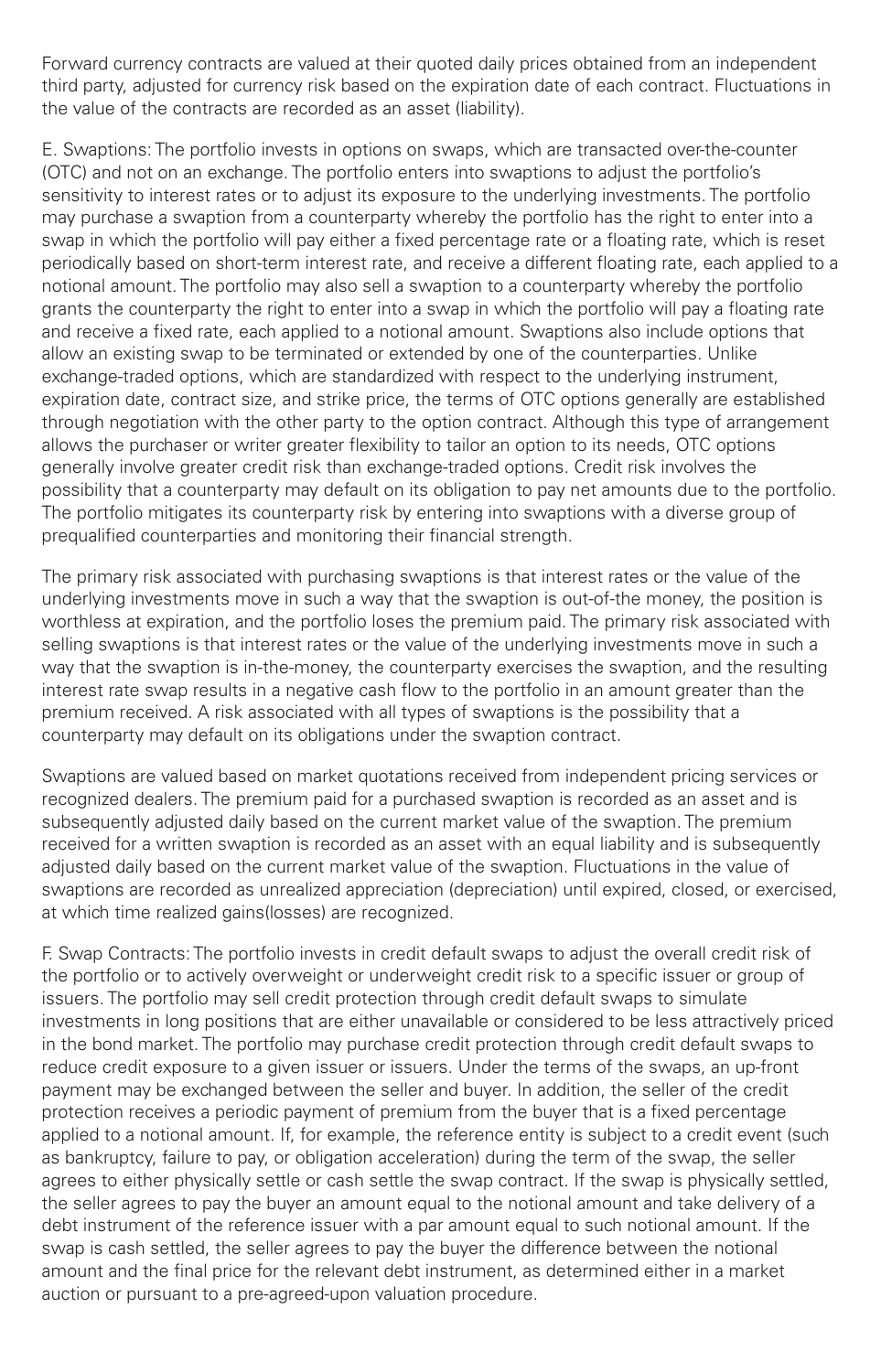The portfolio enters into interest rate swap transactions to adjust the portfolio's sensitivity to changes in interest rates and maintain the ability to generate income at prevailing market rates. Under the terms of the swaps, one party pays the other either an amount that is a fixed percentage rate or a floating rate, which is reset periodlcally based on short-term interest rates, applied to a notional amount. In return, the counterparty agrees to pay a different floating rate, which is reset periodically based on short-term interest rates, applied to the same notional amount.

The portfolio enters into centrally cleared interest rate and credit default swaps to achieve the same objectives specified with respect to the equivalent over-the-counter swaps but with less counterparty risk because a regulated clearinghouse is the counterparty instead of the clearing broker or executing broker. The clearinghouse imposes initial margin requirements to secure the portfolio's performance, and requires daily settlement of variation margin representing changes in the market value of each contract. To further mitigate counterparty risk, the portfolio trades with a diverse group of prequalified executing brokers; monitors the financial strength of its clearing brokers, executing brokers, and clearinghouse; and has entered into agreements with its clearing brokers and executing brokers.

The primary risk associated with selling credit protection is that, upon the occurrence of a defined credit event, the market value of the debt instrument received by the portfolio (or, in a cash settled swap, the debt instruments used to determine the settlement payment by the portfolio) will be significantly less than the amount paid by the portfolio and, in a physically settled swap, the portfolio may receive an illiquid debt instrument. A risk associated with all types of swaps is the possibility that a counterparty may default on its obligation to pay net amounts due to the portfolio. The portfolio's maximum amount subject to counterparty risk is the unrealized appreciation on the swap contract. The portfolio mitigates its counterparty risk by entering into swaps only with a diverse group of prequalified counterparties, monitoring their financial strength, entering into master netting arrangements with its counterparties, and requiring its counterparties to transfer collateral as security for their performance. In the absence of a default, the collateral pledged or received by the portfolio cannot be repledged, resold, or rehypothecated. In the event of a counterparty's default (including bankruptcy), the portfolio may terminate any swap contracts with that counterparty, determine the net amount owed by either party in accordance with its master netting arrangements, and sell or retain any collateral held up to the net amount owed to the portfolio under the master netting arrangements. The swap contracts contain provisions whereby a counterparty may terminate open contracts if the portfolio net assets decline below a certain level, triggering a payment by the portfolio if the portfolio is in a net liability position at the time of the termination. The payment amount would be reduced by any collateral the portfolio has pledged. Any securities pledged as collateral for open contracts are noted in the Schedule of Investments. The value of collateral received or pledged is compared daily to the value of the swap contracts exposure with each counterparty, and any difference, if in excess of a specified minimum transfer amount, is adjusted and settled within two business days.

Swaps are valued daily based on market quotations received from independent pricing services or recognized dealers and the change in value is recorded as an asset (liability) and as unrealized appreciation (depreciation) until the seller of credit protection is required to take delivery (or, in a cash settled swap, pay the settlement amount determined) upon occurrence of a credit event, periodic payments are made, or the swap terminates, at which time realized gain (loss) is recorded. The net premium to be received or paid by the portfolio under swap contracts is accrued daily and recorded as realized gain (loss) over the life of the contract.

G. To Be Announced (TBA) Transactions: A TBA transaction is an agreement to buy or sell mortgage-backed securities with agreed-upon characteristics (face amount, coupon, maturity) for settlement at a future date. The portfolio may be a seller of TBA transactions to reduce its exposure to the mortgage-backed securities market or in order to sell mortgage-backed securities it owns under delayed-delivery arrangements. When the portfolio is a buyer of TBA transactions, it maintains cash or short-term investments in an amount sufficient to meet the purchase price at the settlement date of the TBA transaction. The primary risk associated with TBA transactions is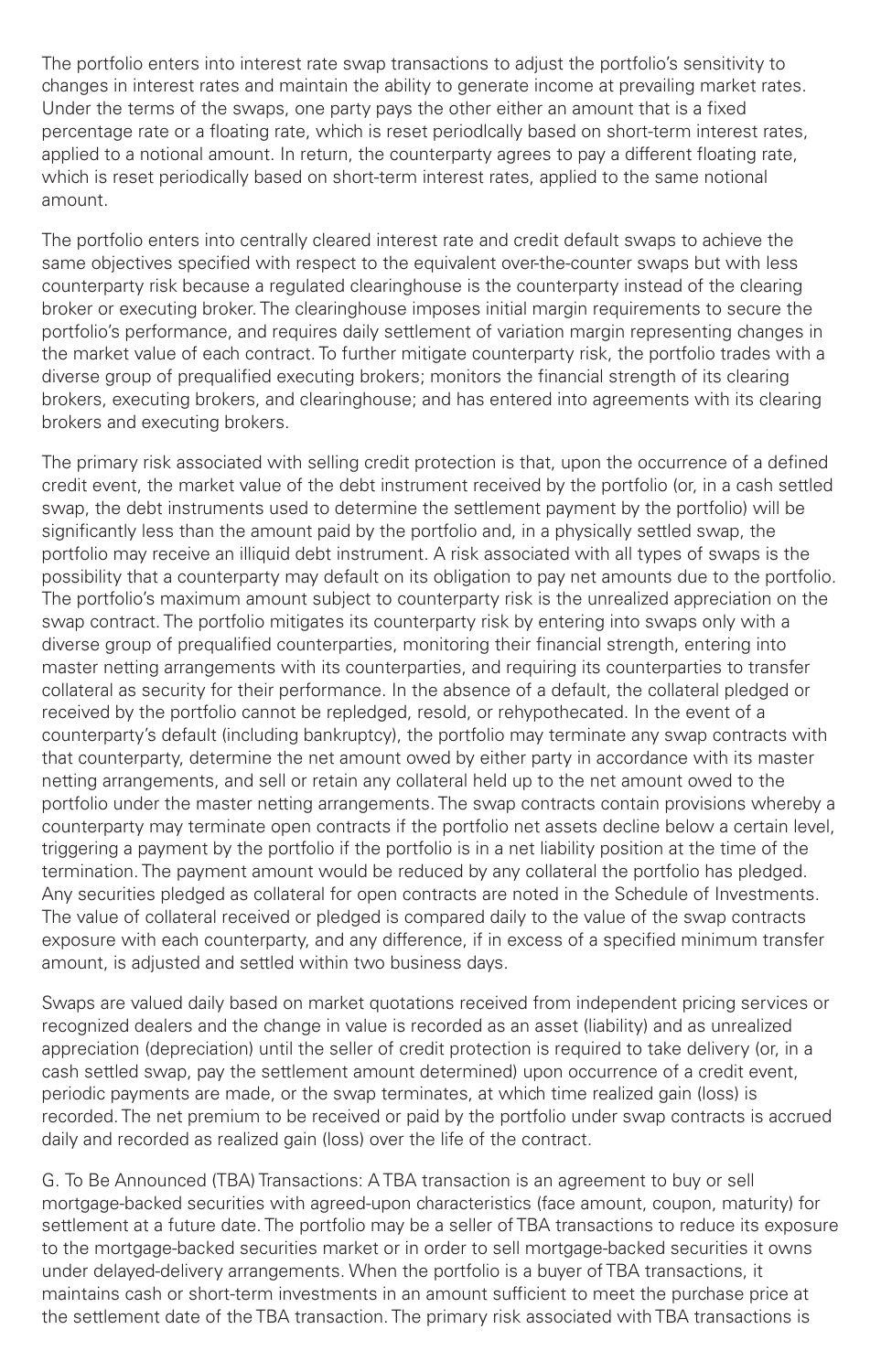that a counterparty may default on its obligations. The portfolio mitigates its counterparty risk by, among other things, performing a credit analysis of counterparties, allocating transactions among numerous counterparties, and monitoring its exposure to each counterparty. The portfolio may also enter into a Master Securities Forward Transaction Agreement (MSFTA) with certain counterparties and require them to transfer collateral as security for their performance. In the absence of a default, the collateral pledged or received by the portfolio cannot be repledged, resold, or rehypothecated. Under an MSFTA, upon a counterparty default (including bankruptcy), the portfolio may terminate any TBA transactions with that counterparty, determine the net amount owed by either party in accordance with its master netting arrangements, and sell or retain any collateral held up to the net amount owed to the portfolio under the master netting arrangements.

At March 31, 2021, counterparties had deposited in segregated accounts cash with a value of \$900,000 in connection with TBA transactions.

H. Various inputs may be used to determine the value of the portfolio's investments and derivatives. These inputs are summarized in three broad levels for financial statement purposes. The inputs or methodologies used to value securities are not necessarily an indication of the risk associated with investing in those securities.

Level 1—Quoted prices in active markets for identical securities.

Level 2—Other significant observable inputs (including quoted prices for similar securities, interest rates, prepayment speeds, credit risk, etc.).

Level 3—Significant unobservable inputs (including the portfolio's own assumptions used to determine the fair value of investments). Any investments and derivatives valued with significant unobservable inputs are noted on the Schedule of Investments.